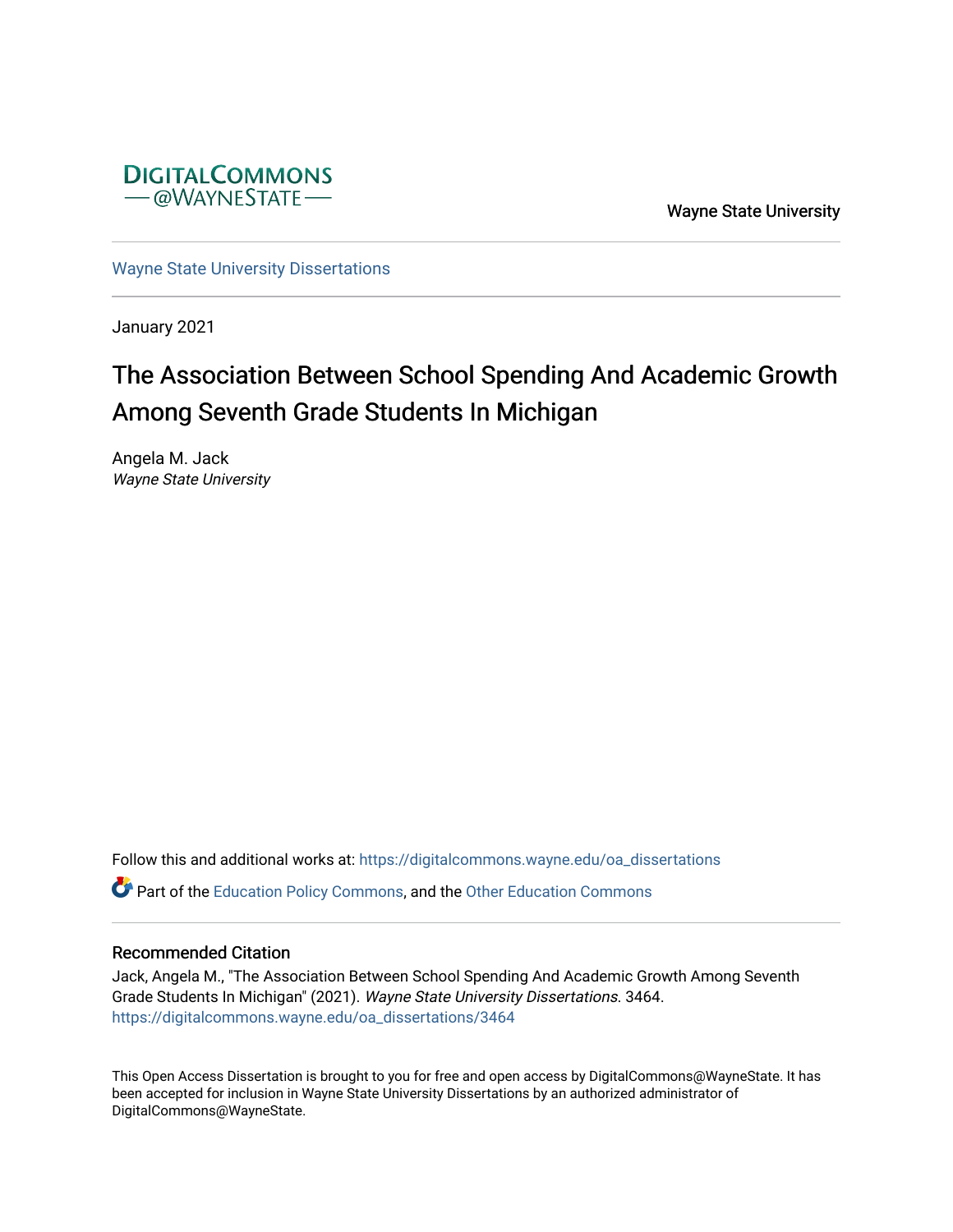# **THE ASSOCIATION BETWEEN SCHOOL SPENDING AND ACADEMIC GROWTH AMONG SEVENTH GRADE STUDENTS IN MICHIGAN**

by

# **ANGELA M. JACK**

# **DISSERTATION**

Submitted to the Graduate School

of Wayne State University,

Detroit, Michigan

in partial fulfillment of the requirements

for the degree of

# **DOCTOR OF PHILOSOPHY**

2021

MAJOR: EDUCATIONAL LEADERSHIP AND POLICY STUDIES

Approved By:

Advisor Date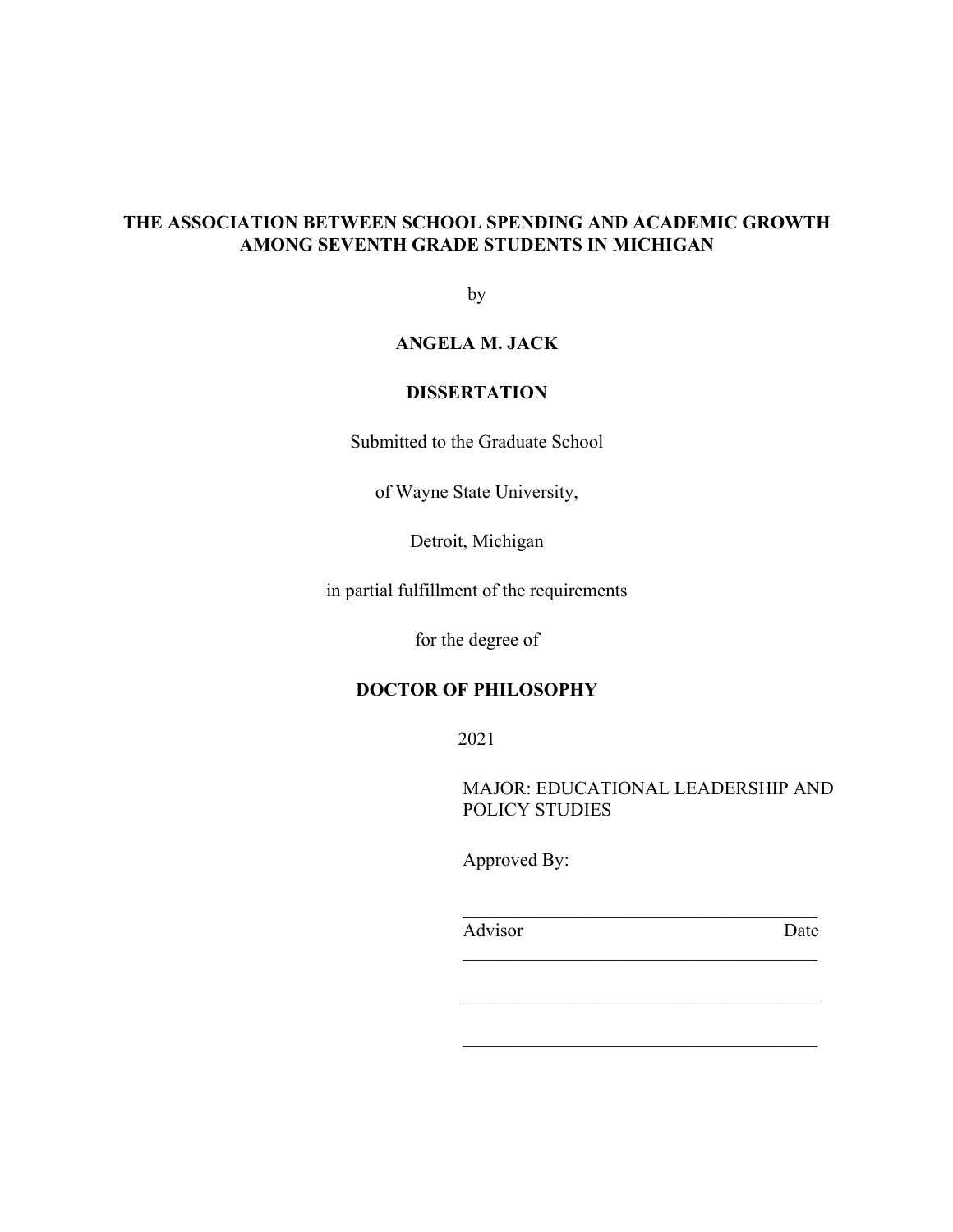# **© COPYRIGHT BY**

# **ANGELA M. JACK**

**2021**

**All Rights Reserved**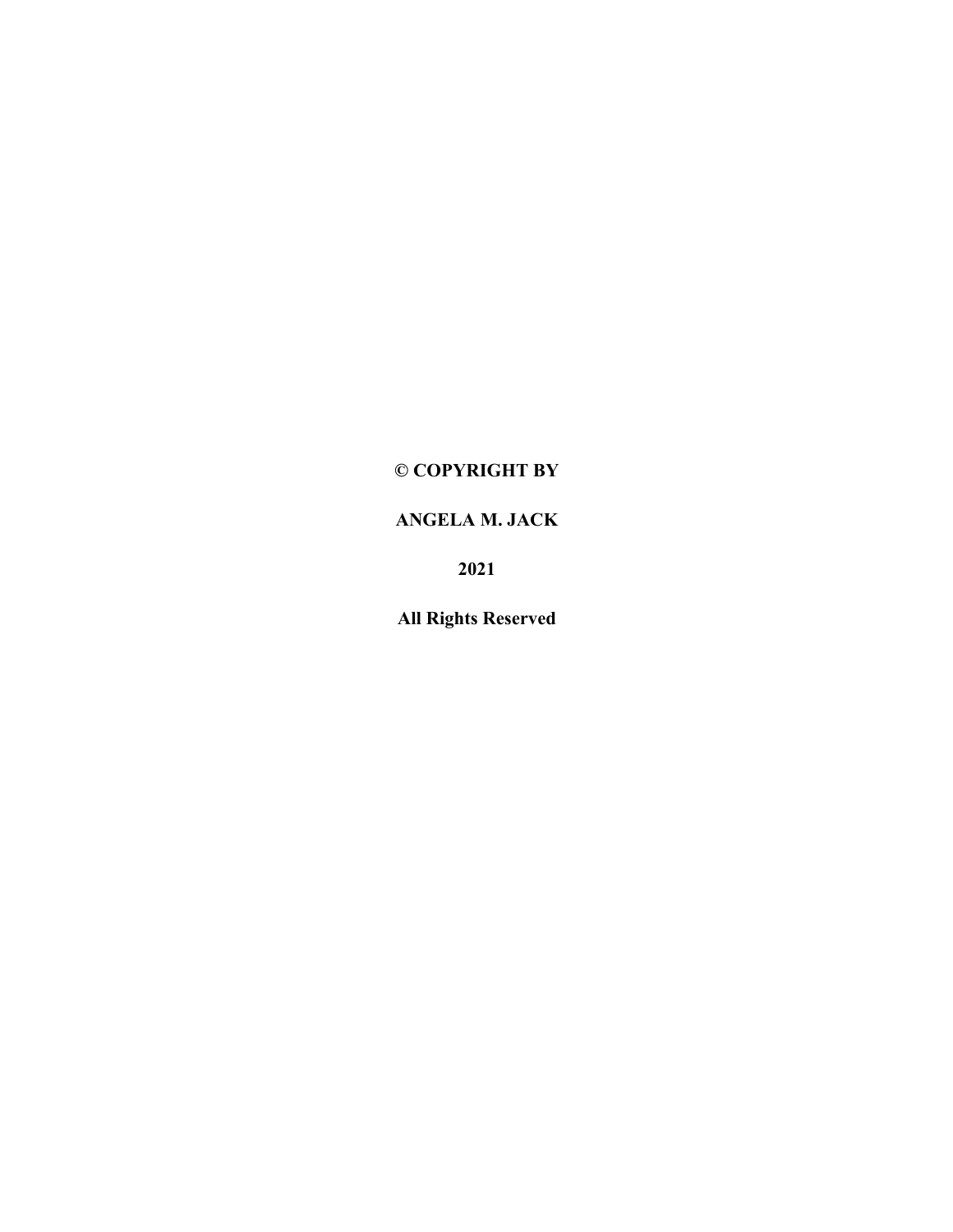### **DEDICATION**

This dissertation is dedicated to my husband, Melvin D. Jack, whose unwavering support and countless hours of sacrifice provided me with the fuel necessary to complete my journey in pursuit of the Ph.D. degree.

Also, to my mother, Dr. JoAnn Springer Thomas, who modeled for me what prayer, preparation, and perseverance looks like, sounds like, and feels like.

Lastly, to my father, James H. Thomas, Jr., whose memory, and faith in my ability to reach my goals shall live forever in my heart.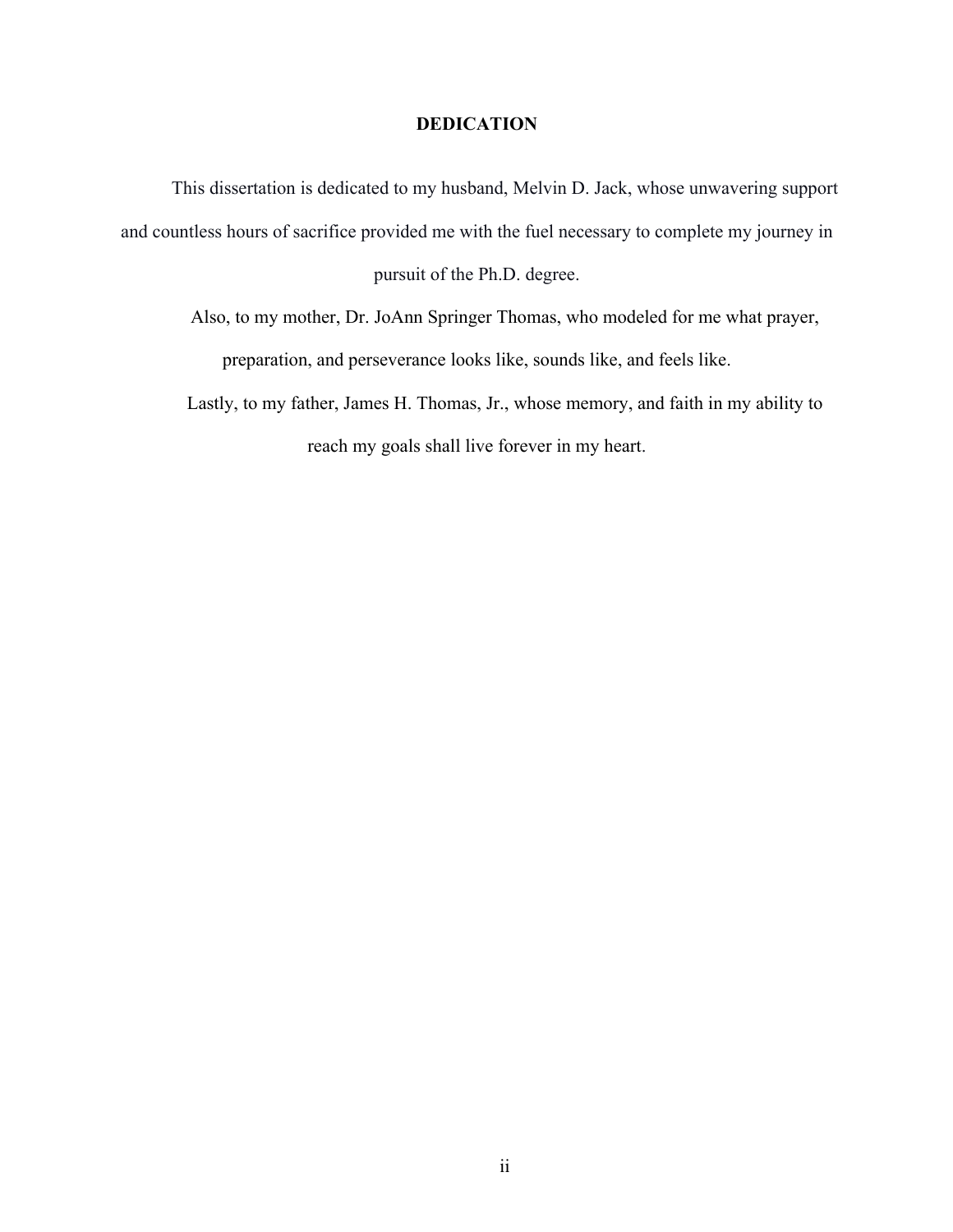#### **ACKNOWLEDGEMENTS**

### I can do all things through Christ who strengthens me. - Philippians 4:13

Foremost, I thank God for the passion and gift to live according to His purpose and plan.

I would like to extend my appreciation to the faculty and staff at Wayne State University who not only made this journey possible, but also made it enjoyable. I extend a special thank you to Dr. Ben Pogodzinski, my doctoral advisor, whose guidance through this process and unyielding confidence in my ability to reach the goal, served as a constant source of inspiration. Likewise, I would like to thank Dr. Sarah Lenhoff, Dr. Carla Harting, and Dr. Monte Pillawsky, who afforded me the gift of time by serving as members of my dissertation committee. I am forever grateful for their kindness and wisdom.

My deepest gratitude is extended to my family and friends for the love and constant encouragement. I am blessed to have such a wonderful support system. I would like to thank "my sisters in the struggle," Chalena Beasley and Jolia Hill who while on this journey themselves, challenged me and cheered me on daily.

Thank you to my colleagues on the Statewide Field Team at the Calhoun Intermediate School District for being adaptable, flexible, and open to granting support and grace while I traveled this journey.

Finally, in memoriam, I would like to thank Dr. Shlomo Sawilowski, whose witty classroom lectures, outstanding scholarship in research, and willingness to serve on my dissertation committee helped me to gain greater insight and appreciation for a quantitative lens in educational research. His devotion to educational research shall never be forgotten.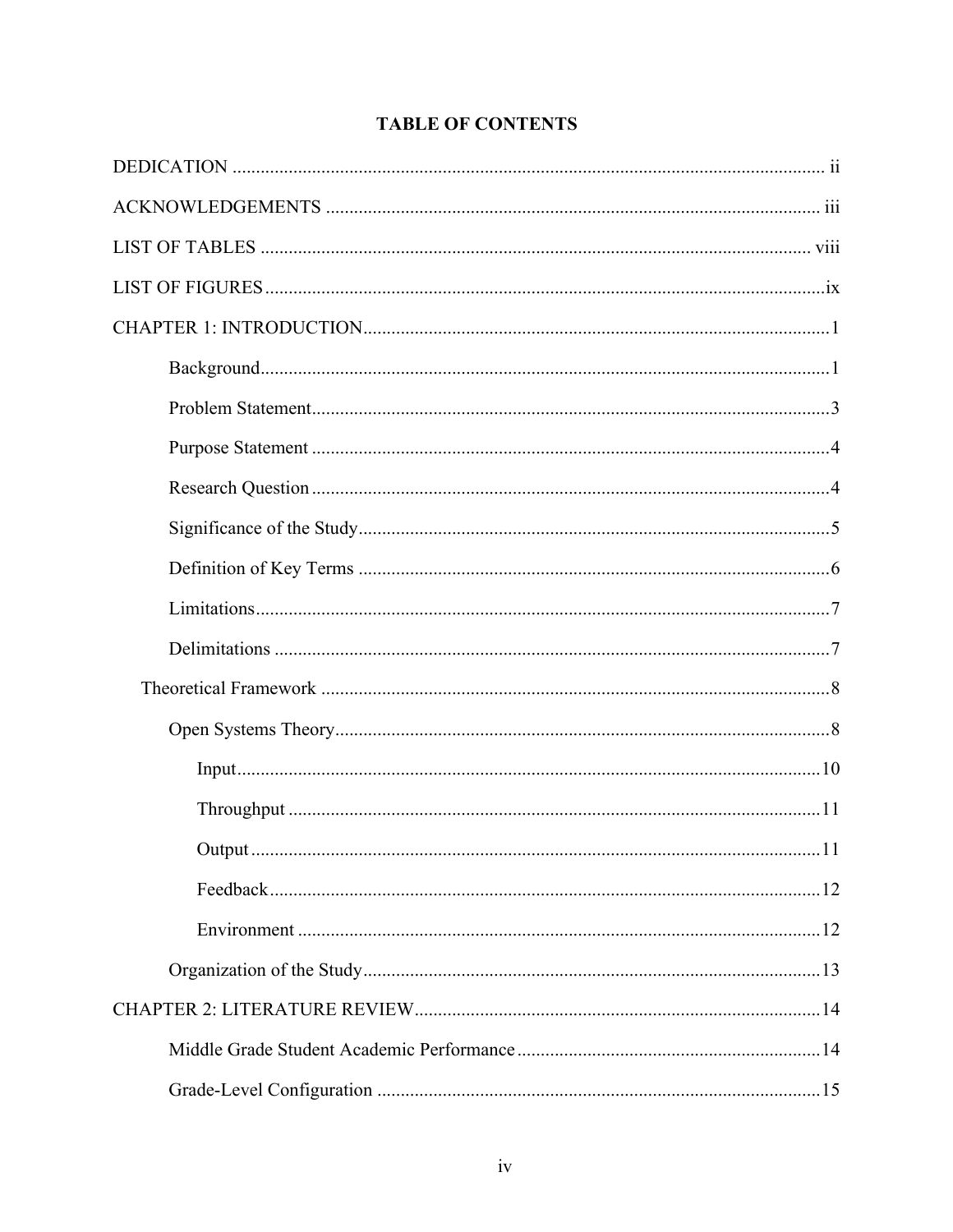| The Effects of School Accountability on Student Academic Outcomes35 |  |
|---------------------------------------------------------------------|--|
|                                                                     |  |
|                                                                     |  |
|                                                                     |  |
|                                                                     |  |
|                                                                     |  |
|                                                                     |  |
|                                                                     |  |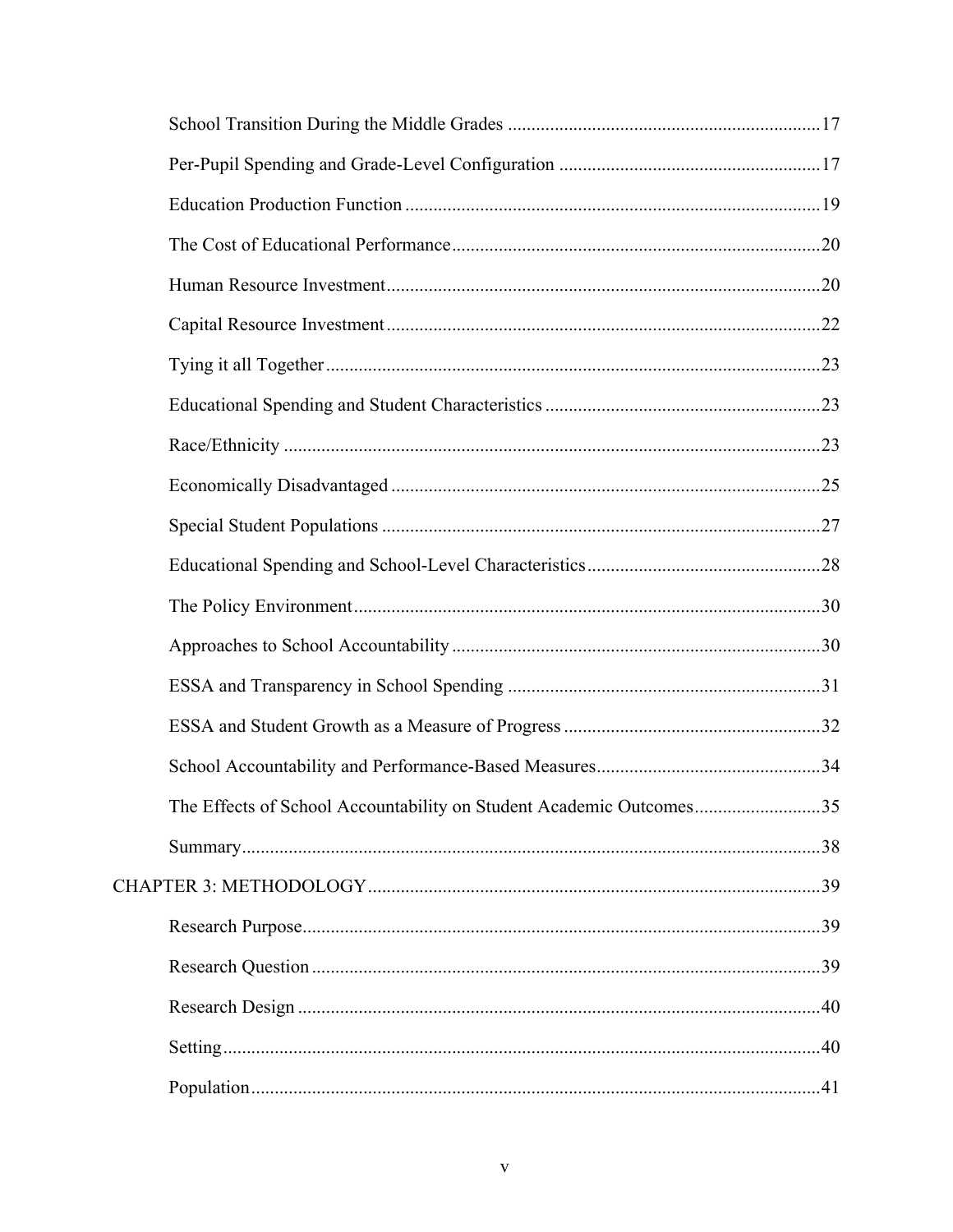| Outcome Measure 2 - Percentage of Students With Average Growth57       |  |
|------------------------------------------------------------------------|--|
| Outcome Measure 3 - Percentage of Students With Below Average Growth59 |  |
|                                                                        |  |
|                                                                        |  |
|                                                                        |  |
|                                                                        |  |
|                                                                        |  |
|                                                                        |  |
| Association Between Per-Pupil Spending and Student Academic Growth     |  |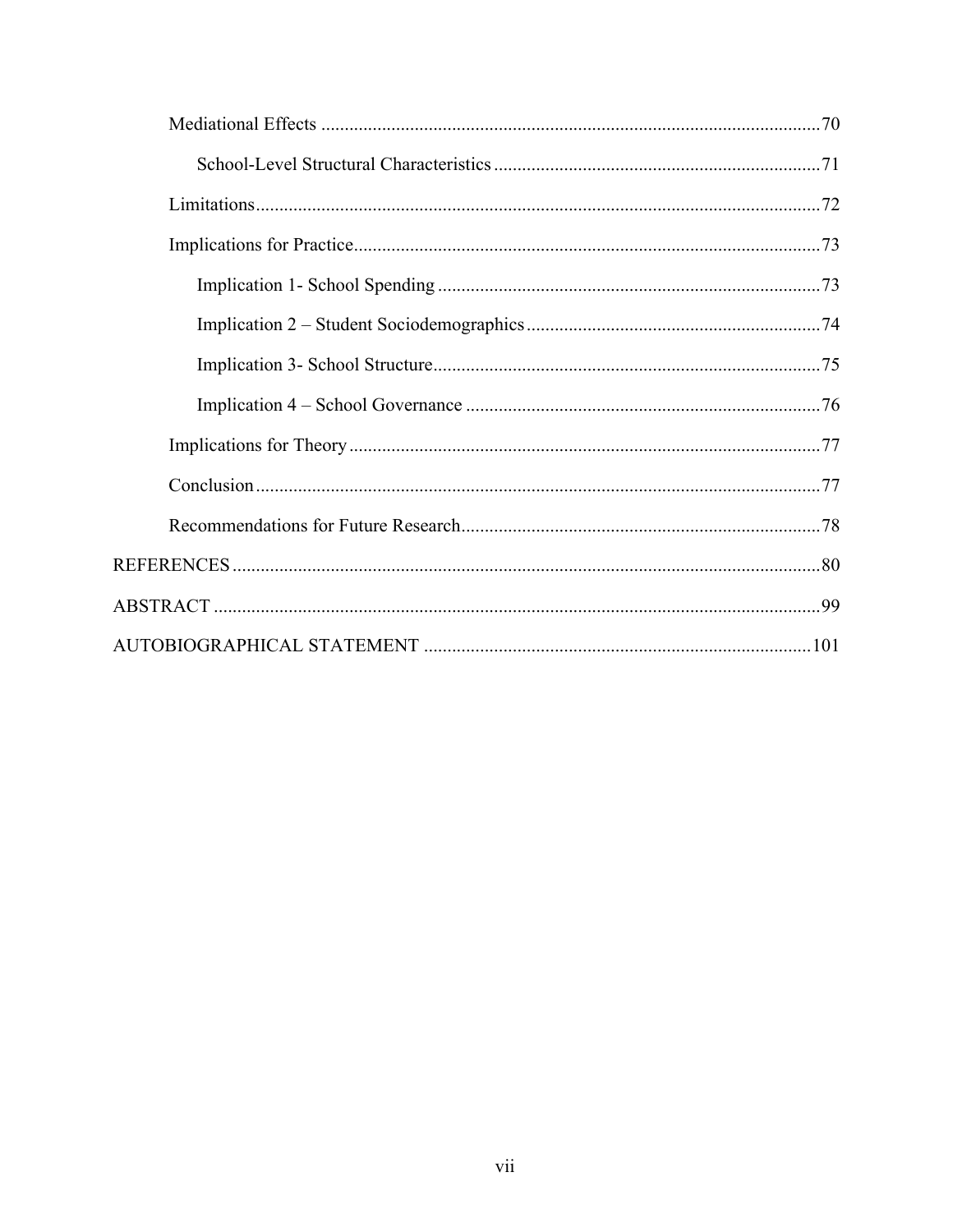# **LIST OF TABLES**

| Table 5: Multilevel Models for Percentage of Students With Below Average     |  |
|------------------------------------------------------------------------------|--|
| Table 6: Comparison of Study Variables Between Schools That did and did not  |  |
|                                                                              |  |
| Table 8: Multilevel Models for Percentage of Students With Average Growth in |  |
| Table 9: Multilevel Models for Percentage of Students With Below Average     |  |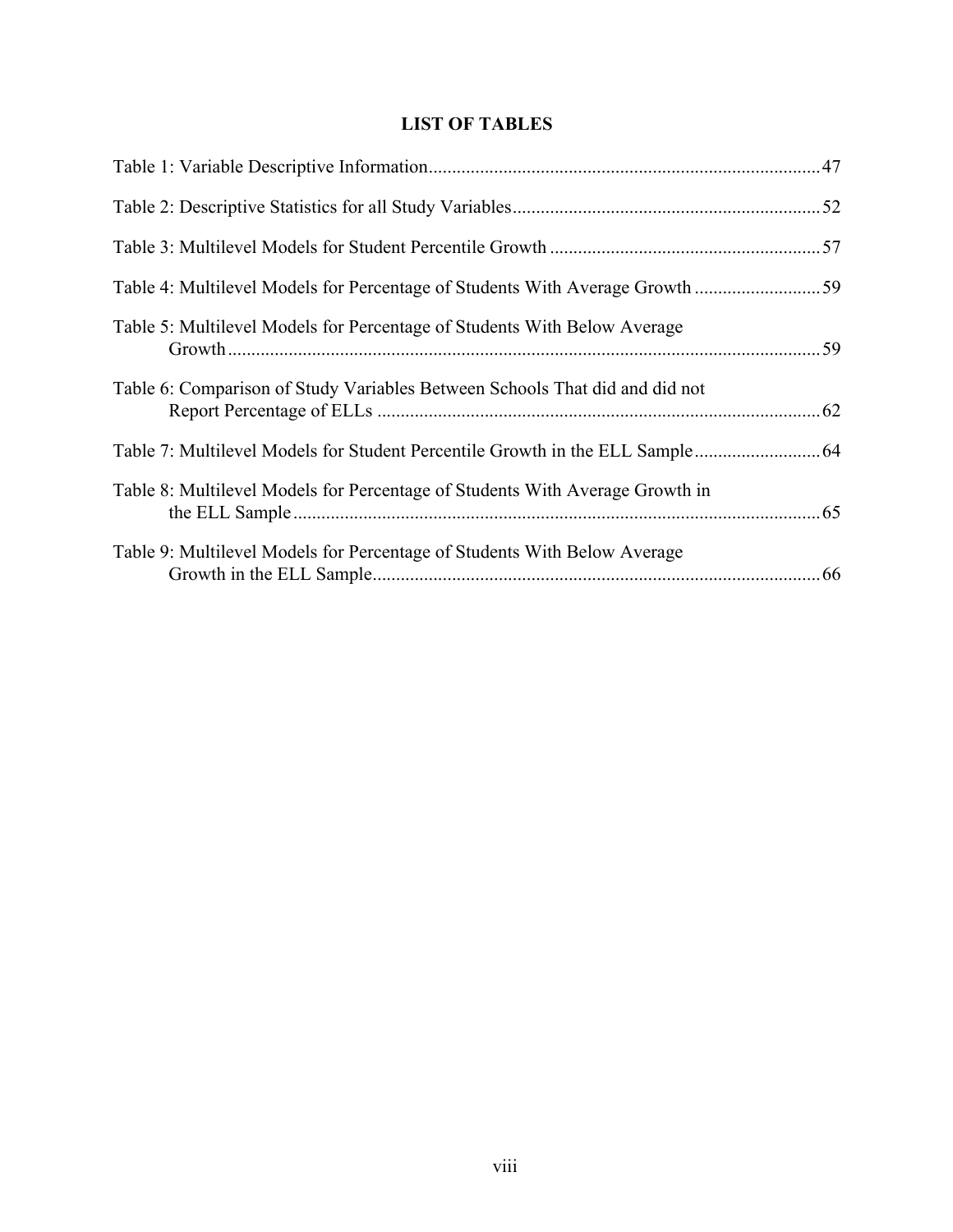# **LIST OF FIGURES**

| Figure 1: OST Applied in Education, Adapted From Lunenburg (2010) Open |  |
|------------------------------------------------------------------------|--|
|                                                                        |  |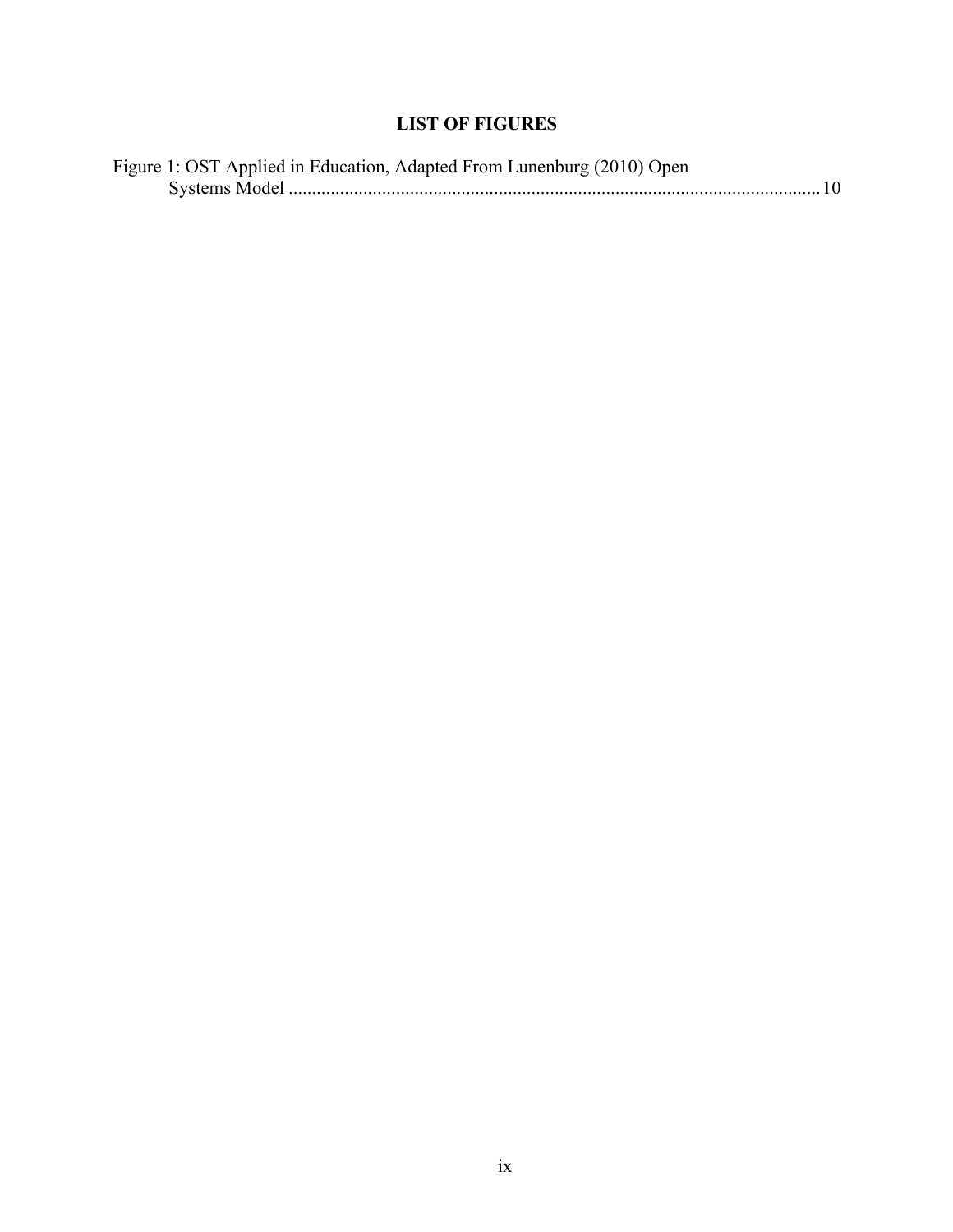#### **CHAPTER 1: INTRODUCTION**

Failure to sufficiently invest in high-quality public education for all children has significant consequences for both students and society as a whole (Hinojosa, 2018). The association between school-level spending and student achievement has been the focus of extensive research. For decades, economists and educational scholars have studied the impact of school spending on student academic proficiency (Baker, 2017). Findings from the previous research on the effects of school spending are, at best, inconclusive, leaving policymakers and practitioners struggling to understand how school spending benefits student academic outcomes (Henry et al., 2010). A growing consensus is there is a positive relationship between increased levels of school funding and improved student outcomes (Rebell, 2017). Given the empirical evidence that student academic performance in the United States is plagued with stagnated progress and achievement gaps (NCES, 2021), scholarly discussion on identifying a relationship between school funding and student outcomes have expanded to understanding how school funding is used to improve student outcomes (Baker et al., 2020). Understanding the relationship between resource allocation and student outcomes in this era of school accountability is critically necessary.

#### **Background**

A focus on educational investment has been demonstrated in Michigan through state finance reform efforts. The education finance system in Michigan has undergone ambitious reform by way of funding equalization (Courant & Loeb, 1997; Delpier et al., 2019; Papke, 2005) through the passage of Proposal A (Courant & Loeb, 1997). Proposal A was passed in 1994 and called for local property taxes and state sales taxes to be used as revenue sources to fund Michigan's public schools (Arsen et al., 2019). The goal of school funding equalization associated with Proposal A in Michigan was twofold: (a) to centralize K-12 school finance while eliminating local property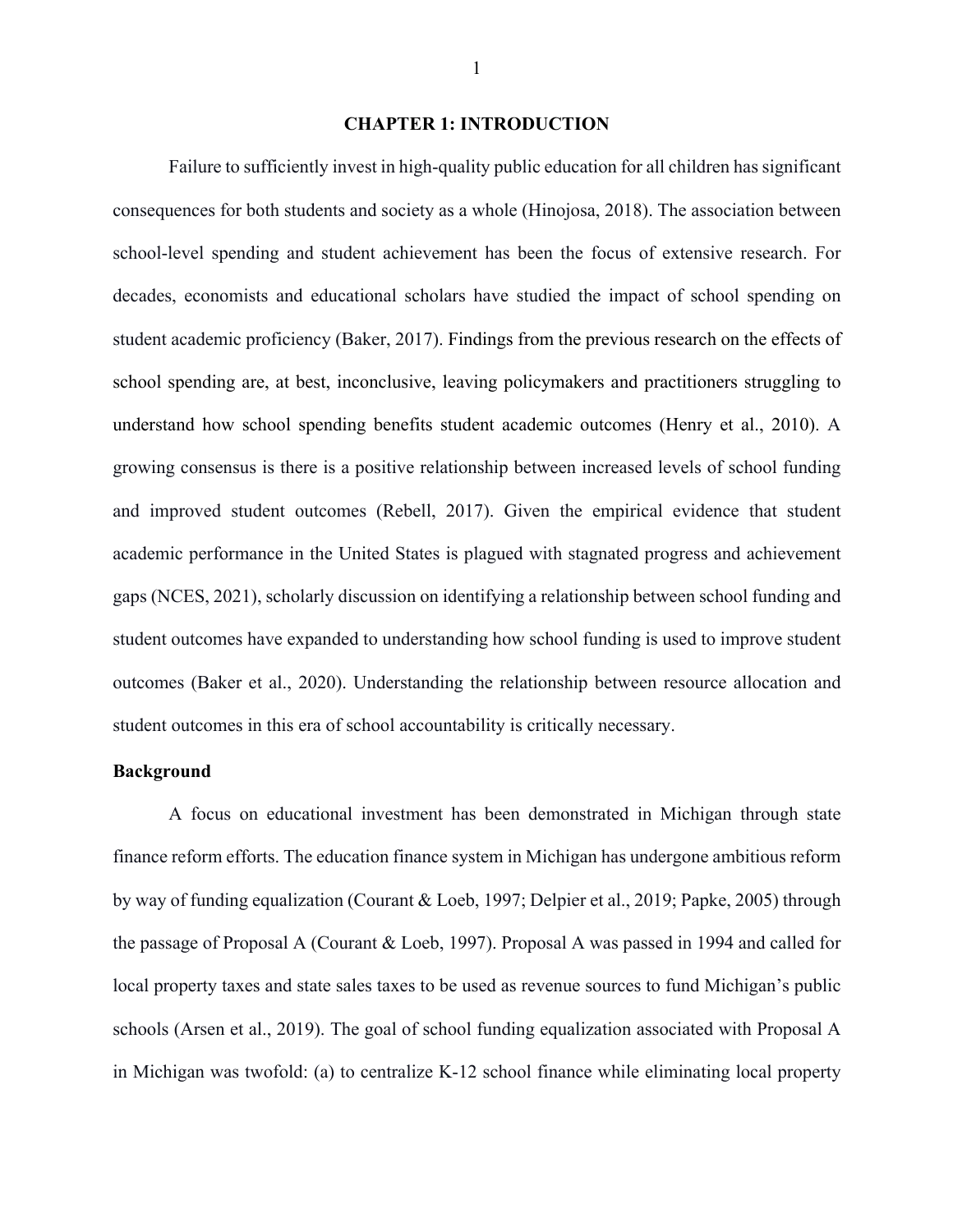tax as the primary source of school revenue and (b) to decrease school funding disparities across state districts (Arsen et al., 2019). While this ambitious reform narrowed spending disparities by increasing per-pupil allocation in the state's lowest spending districts, it failed to eliminate spending gaps (Arsen et al., 2019). For example, Arsen et al. (2019) reported three quarters of all school districts received approximately the same foundation funding per pupil, while the remaining districts received slightly more. The highest income districts were reported to earn about 60% more per student than the lowest funded districts (Arsen et al., 2019). Nevertheless, the most notable feature of the state's school finance reform was in the years following this change, the vast majority of school students would have access to expanded educational opportunities (Courant & Loeb, 1997).

The benefits of equalizing school funding in Michigan have been noted in the research literature. For example, Papke (2005) examined the effects of school spending on student performance in Michigan. Papke (2005) reported a statistically significant effect on rates of passing math test scores from 1992-1998, with the greatest effects found in Michigan's lowest performing school districts. The statistical significance in Papke (2005) was related to higher passing rates. This data suggested the equalization of school funding was related to higher academic performance on standardized test in Michigan. However, alternate viewpoints on the effects of school finance reform in Michigan also emerged.

While spending equalization has been a striking feature of school finance reform in Michigan, debate over its benefits remains (Davis et al., 2016). For example, Hoxby (2001) argued equalization in school finance could have leveling-down effects, as greater spending equality could also decrease the average amount of per-pupil spending. However, Lafortune et al. (2018) found school finance reform enacted after 1990 resulted in timely and lasting increases in spending,

2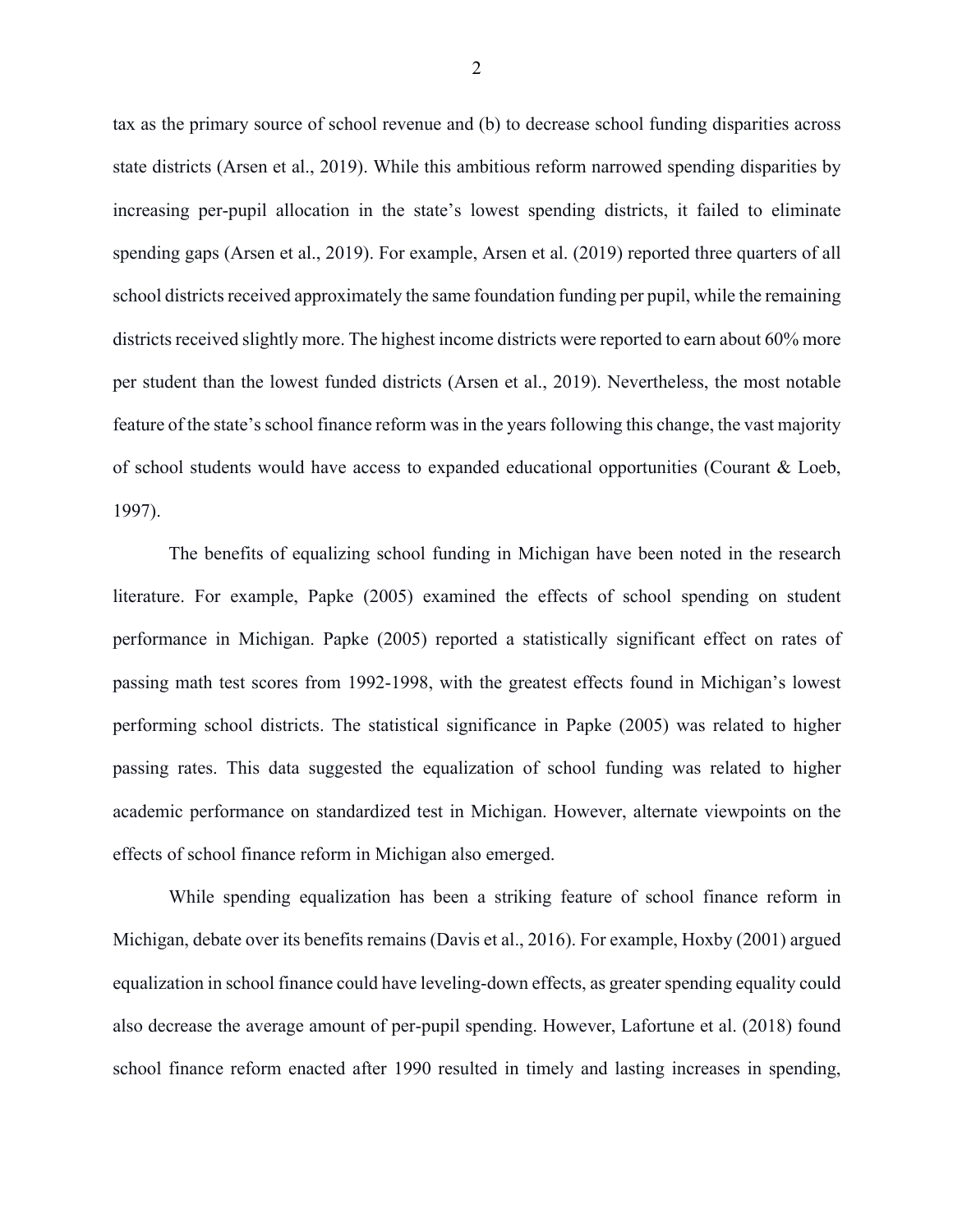particularly in low-income districts. School finance reform that resulted in tax and expenditure limits was significantly related to lower student outcomes in mathematics (Davis et al., 2016; Downes & Figlio, 1998; Hoxby, 2001). These findings indicated contentious benefits of spending equalization as a school finance reform mechanism. Nevertheless, such policy instruments are important in addressing funding and academic inequities (Lafortune et al., 2018).

The aim of equalizing per-pupil expenditures in Michigan was to level the playing field and decrease spending disparities (Arsen et al., 2019). The new school spending structure nearly equalized increases in annual per-pupil allocations for a majority of Michigan school districts (Arsen et al., 2019). According to 2018-2019 school finance data from the state's senate fiscal agency, 84% of traditional and charter public schools receive nearly \$8,000 in per-pupil allocation (Michigan Senate Fiscal Agency, 2020). The report further indicated the remaining 16% of districts were either above the minimum (\$7,871) but below the basic allocation (\$8,489). These outcomes speak to Michigan policymakers' attempts to provide more equitable support to diverse school districts.

#### **Problem Statement**

The demand for improved student academic performance in the United States has led to a wave of education reform efforts. For nearly a century, reform efforts have resulted in significant changes in school finance systems at the state level (Arsen et al., 2019). Despite attempts at education finance reform, the academic performance of public school students remains a growing concern. According to the 2019 National Assessment of Educational Progress (NAEP), over 50% of tested students across all grade levels failed to perform at or above proficiency in reading and mathematics (NCES, 2021). These data have changed slightly over the past decade (NCES, 2019). The general problem is that while per-pupil spending has risen substantially over the years, the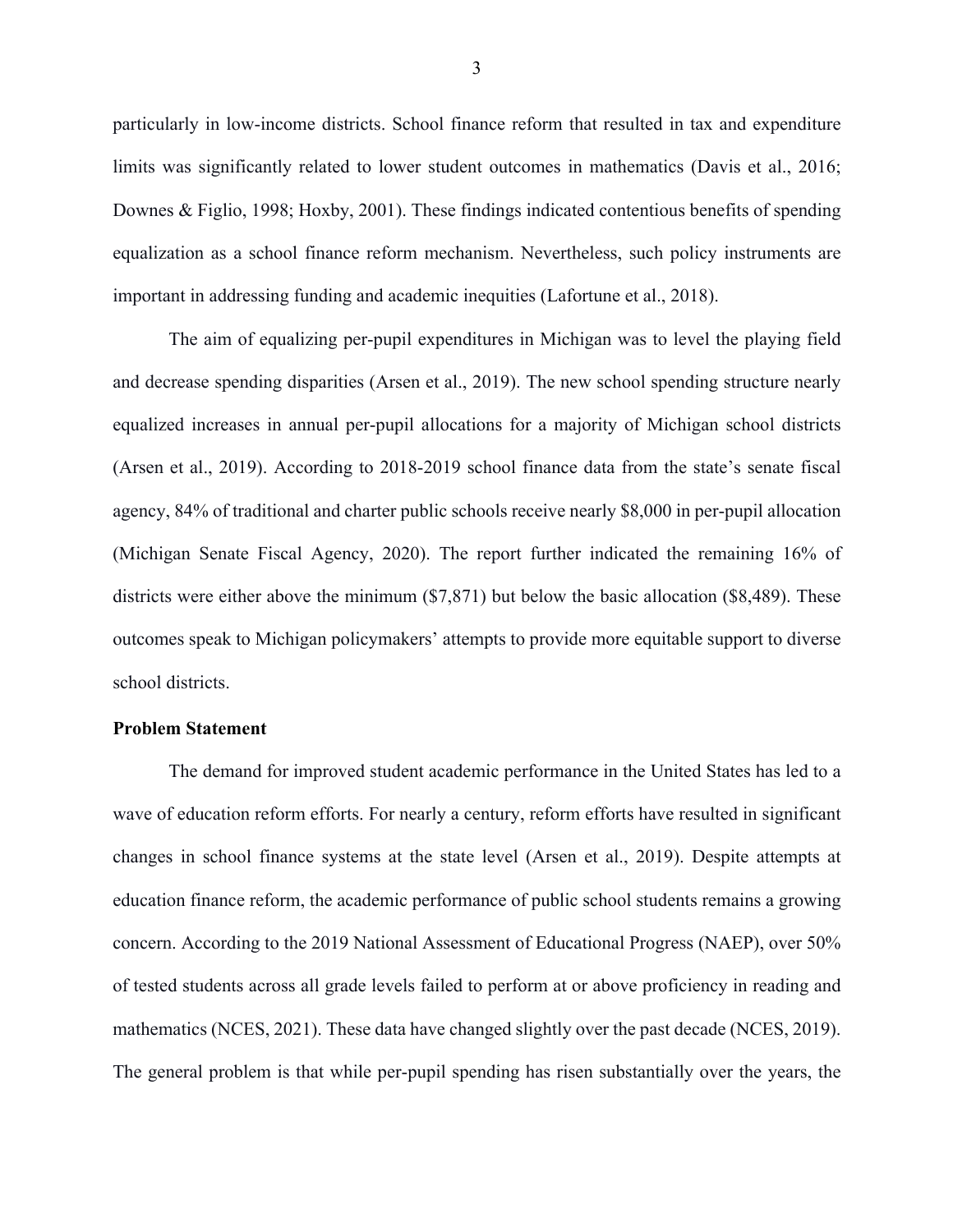academic performance of K-12 public school students has not yielded the same result (Deming & Figlio, 2016). The link between spending and outcomes has been a long-standing topic of debate (Jackson, 2020a). Failing to understand how school spending relates to student academic outcomes may result in long-lasting educational and societal concerns.

There is a growing consensus in education that increases in school spending can improve student academic outcomes (Baker, 2017). The specific problem is that school finance reform in Michigan has failed to yield consistent improvement in student outcomes, particularly at the middle grade level. In the 2018-2019 school year, an estimated \$13 billion was spent on K-12 public education in Michigan (Summers, 2019), yet over 50% of seventh grade students failed to demonstrate average growth in mathematics and English Language Arts (ELA) on the statewide assessment (Michigan's Center for Educational Performance and Information, 2021). A recent movement toward school accountability and transparency has placed a greater focus on academic growth-based metrics as an outcome measure of student learning and collecting and reporting school site-level financial data. The results of this study examining the association between school spending and student outcomes could lead to a more significant discussion on improving the academic performance of middle grade students in Michigan.

#### **Purpose Statement**

The purpose of this quantitative ex-post facto research study was twofold: (1) to investigate the association between school-level spending and student academic growth through the lens of Open Systems Theory (OST) and (2) to identify the student and school-level characteristics mediating the relationship between school-level spending and student academic growth.

### **Research Question**

The following research question was addressed in this study: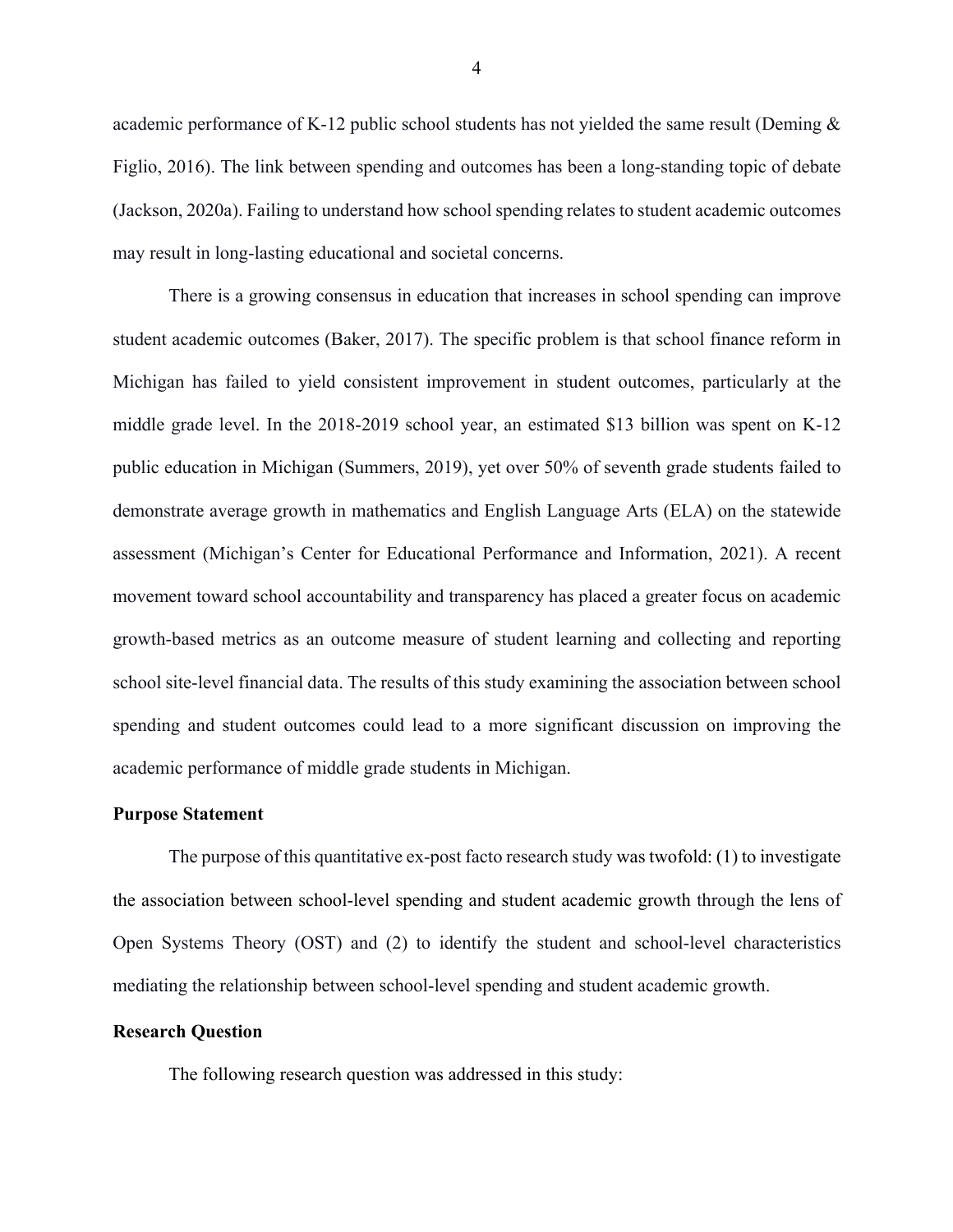Is school-level per-pupil spending associated with student academic growth in mathematics and ELA among seventh grade students in Michigan, as measured by the 2018-2019 Michigan Student Test of Educational Progress (M-STEP) statewide assessment?

To answer the research question guiding this study, three outcome measures were identified: (a) average student growth percentile, (b) percentage of students with average growth, and (c) percentage of students with below average growth on the 2018-2019 M-STEP statewide assessment. An analysis was conducted to explore this association based on student sociodemographics such as race/ethnicity, socioeconomic status, and special education designation, and school-level structural characteristics such as grade-level configuration, school type, and total site-level enrollment.

While many studies have examined the association between school spending and student academic outcomes (Hanushek, 1986; Hedges et al., 2016; Jackson & Mackevicius, 2021; Plecki, 2000), research on the effects of financial resources on student academic growth as an achievement measure is greatly limited. This study aimed to address this gap in the educational literature by examining the association between school-level spending and its effects on student academic growth instead of academic proficiency. This study has implications for practice as the focus on school improvement remains a top priority in Michigan.

#### **Significance of the Study**

The limited focusin research on the intersection between school-level spending and student academic performance among middle grade students warrants greater attention. While many studies have examined the association between school spending and student academic outcomes (Hanushek, 1986; Hedges et al., 2016; Jackson & Mackevicius, 2021; Plecki, 2000), research is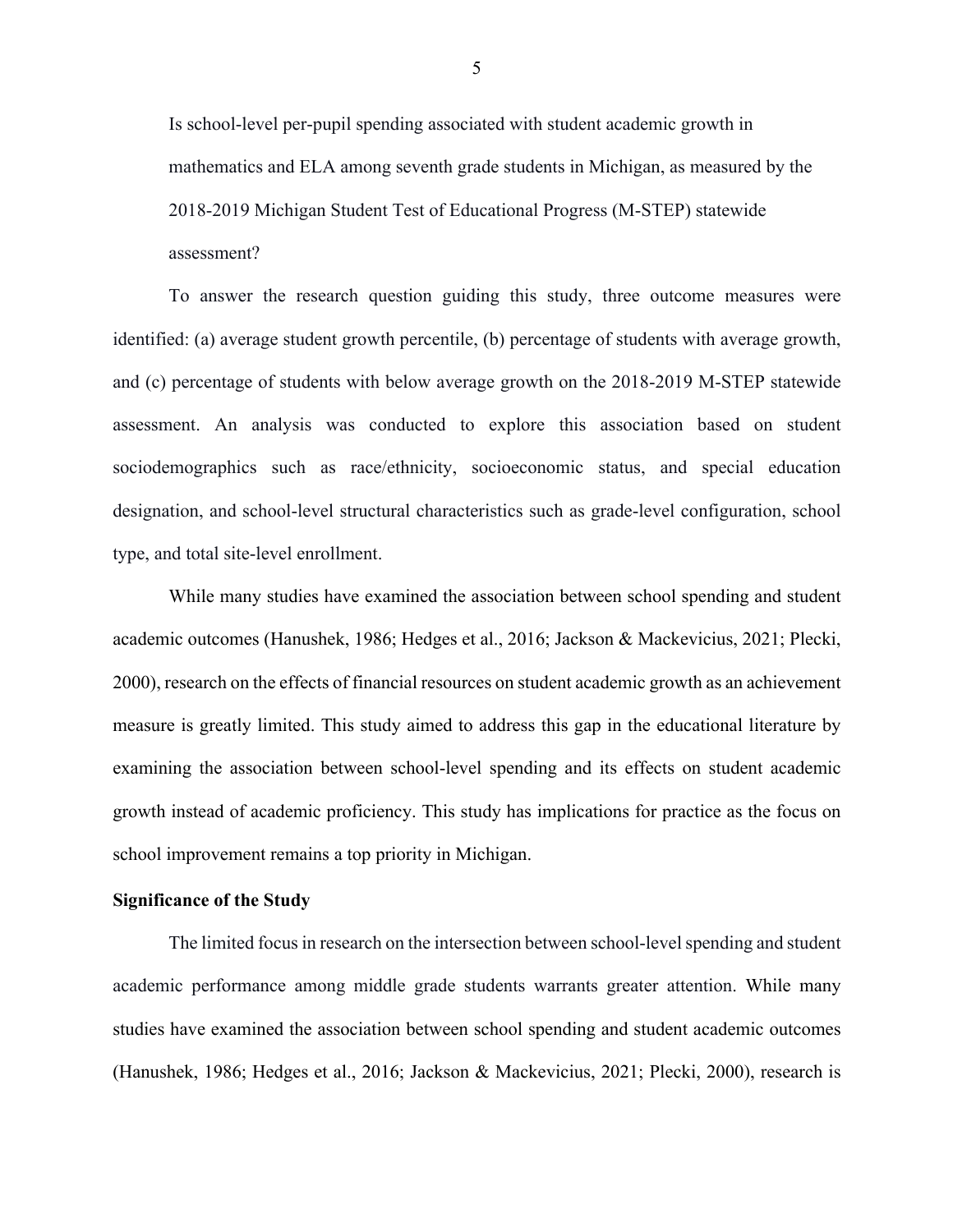sparse on the effects of fiscal resources on student academic growth as an achievement measure. A plausible rationale for this scarcity is, under the Every Student Succeeds Act (ESSA) of 2015, school accountability legislation has recently required educational leaders to examine student academic outcomes using growth-based measures and within student subgroups and publicly report school-level expenditures (Cook-Harvey et al., 2016).

The most significant influence on student learning occurs at the school level (Darling-Hammond, 2004; Leithwood & Riehl, 2003). Understanding how student and school-level characteristics are related to student academic achievement is salient to school reform efforts. This is especially important as the historical underperformance observed among middle grade students continue in Michigan and even nationally. Examining school spending allows for a more intensive study of funding effects on student academic performance (Atchison et al., 2017). As such, results from this study may contribute to existing literature by offering a viable approach to examining school funding associations in K-12 public school education.

#### **Definition of Key Terms**

The following definitions are provided to ensure uniformity and understanding of the terms for the purpose of this study.

*Academic Growth.* Academic growth is a change in student learning over time within the same student (Anderman et al., 2015).

*Academic Growth Model.* The academic growth model is a statistical model for quantitatively summarizing an individual student's or groups of students' academic performance over two or more points in time (Goldschmidt et al., 2012).

*Fiscal Resource Allocation.* Fiscal resource allocations are decisions made regarding the assignment of budgetary resources in a strategic way to meet desired outcomes (Picus, 2004).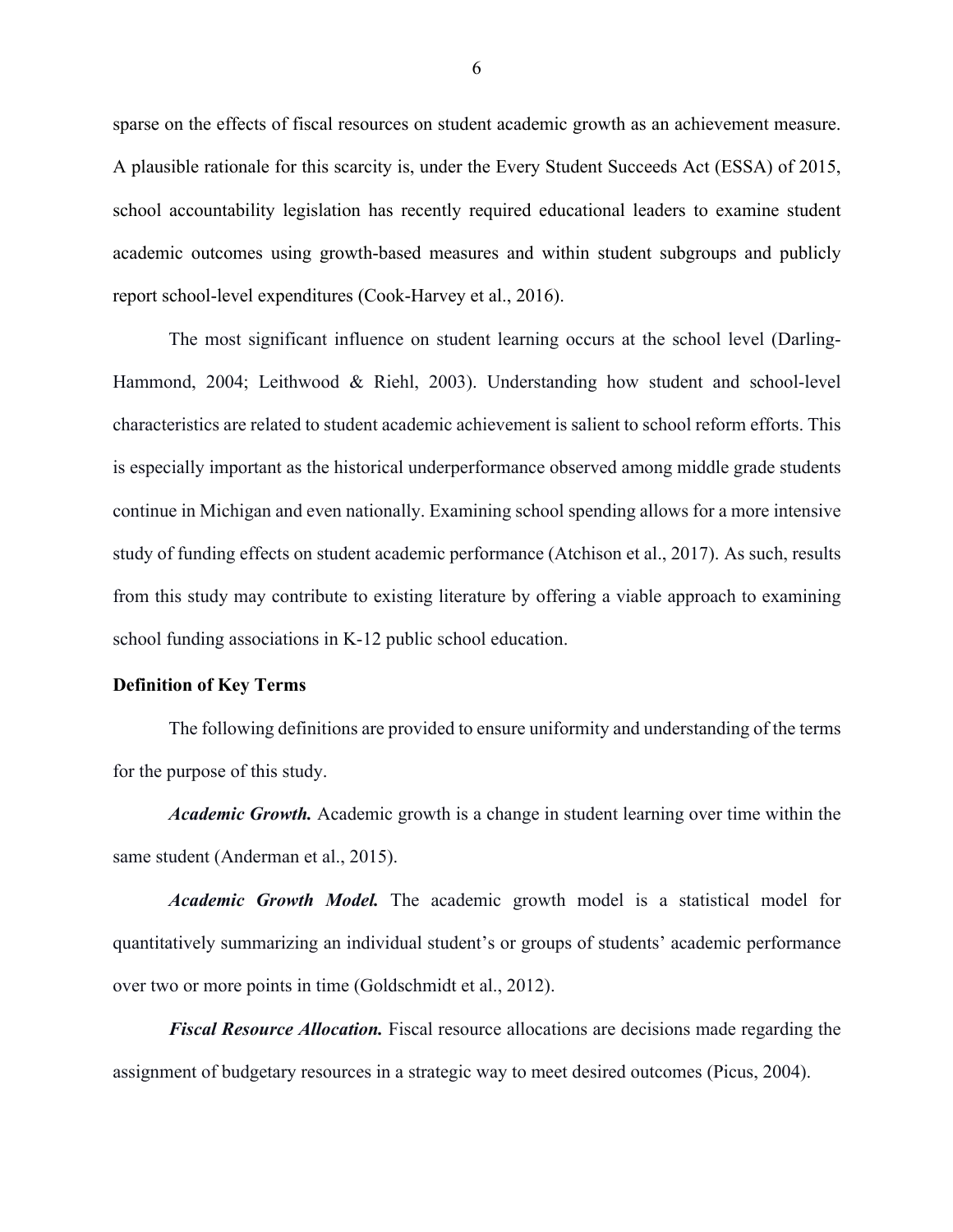*Middle School.* Middle schools are school sites typically made up of Grades 6-8 or 5-8 (Rockoff & Lockwood, 2010).

**School Accountability**. School accountability is the process of evaluating school performance based on student academic performance measures (Figlio & Loeb, 2011).

*School-Level*. School-level is an individual primary, intermediate, or secondary school building located in a specific geographical area within the defined boundaries of a school district (U.S. Department of Education, 2016).

*Student Growth.* Student growth refers to students meeting or exceeding adequate growth expectations (Michigan Center for Educational Performance and Information, 2021).

*Subgroups.* Subgroups are a group of students possessing similar characteristics (Michigan Center for Educational Performance and Information, 2021).

# **Limitations**

The following limitations may impact generalizability of research study findings:

- Secondary data sources were used.
- The researcher could not account for the accuracy and consistency in the datasets.
- The researcher was unable to report a more detailed analysis of how school-level expenditures are allocated categorically.

# **Delimitations**

The following delimitations are made to define the scope of the research. The items excluded from the study are:

- Achievement data reflective of multiple school years
- Factors other than school spending that may impact student educational outcomes
- Student data from states other than Michigan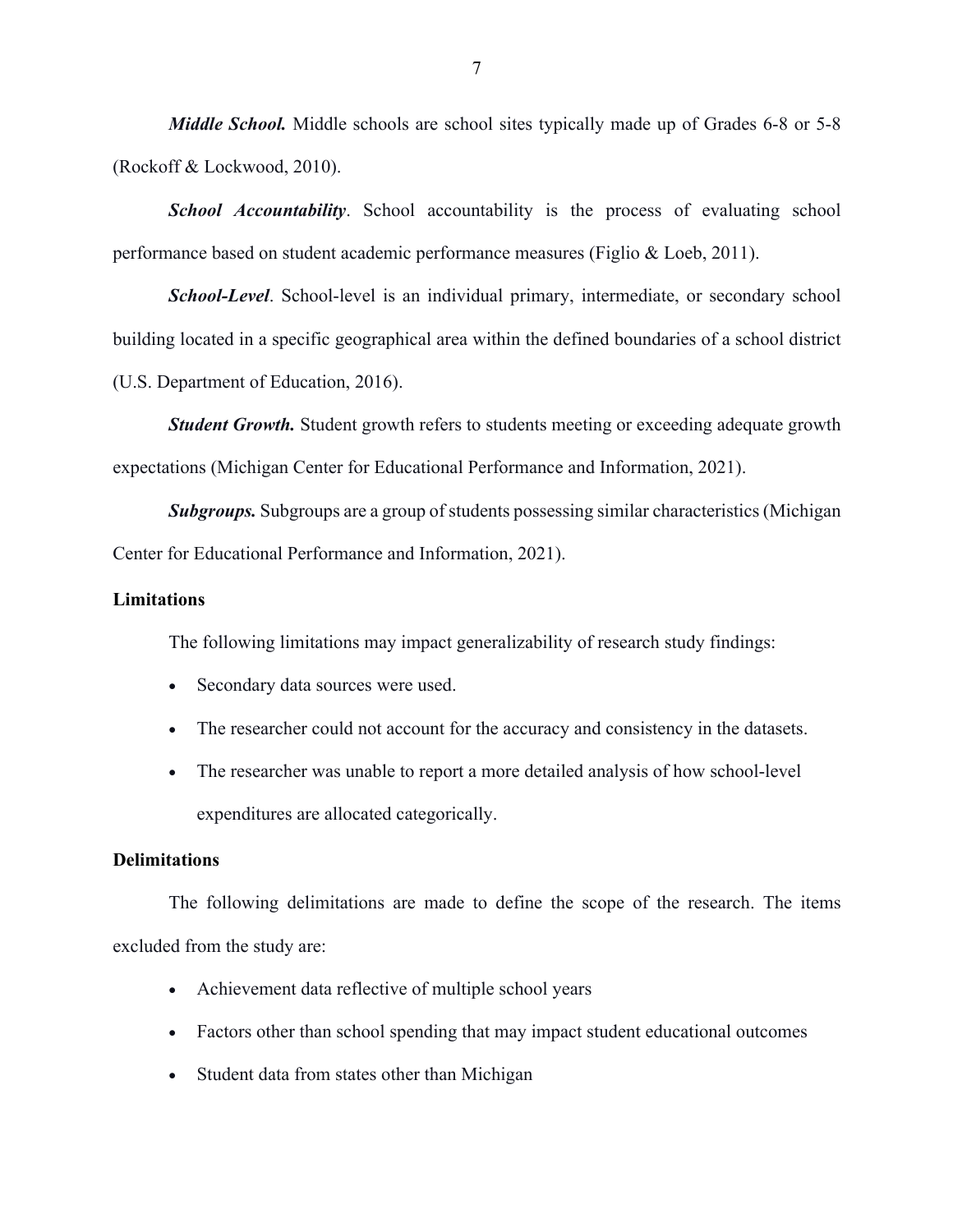#### **Theoretical Framework**

Within the school accountability context, there is justification for understanding how individual school sites interact with their broader environment to influence student educational outcomes. In the United States, this interaction can be observed through school accountability policy. A common approach to school improvement has been to hold schools responsible for the academic performance of students through legislated policy (Hanushek & Raymond, 2005). The recent policy environment under the ESSA legislation seeks to hold schools accountable for student outcomes by enacting transparent financial and performance reporting mandates (U.S. Department of Education, 2016). For example, school districts are required to report per-pupil expenditure data at the school site-level (U.S. Department of Education, 2018), enabling the school community and the broader community at large to glimpse into the relationship between government funding and student learning (Cook-Harvey et al., 2016). While there are many examples of how schools interact with the environment, current school accountability legislation illuminates this interaction and provides a plausible example of how schools function as open systems.

#### **Open Systems Theory**

OST is the theoretical framework guiding this research study. In 1966, Katz and Kahn brought OST, a concept adapted from general systems theory (von Bertalanffy, 1972), into organizational studies (as cited in Banathy & Jenlink, 2003). Ludwig von Bertalanffy (1968) first introduced systems theory to the field of science in the mid-20th century and contended OST is a worldview or paradigm rather than a theory restricted to a particular discipline. The research has suggested von Bertalanffy's (1968) view continues to hold firmly, as OST has been applied to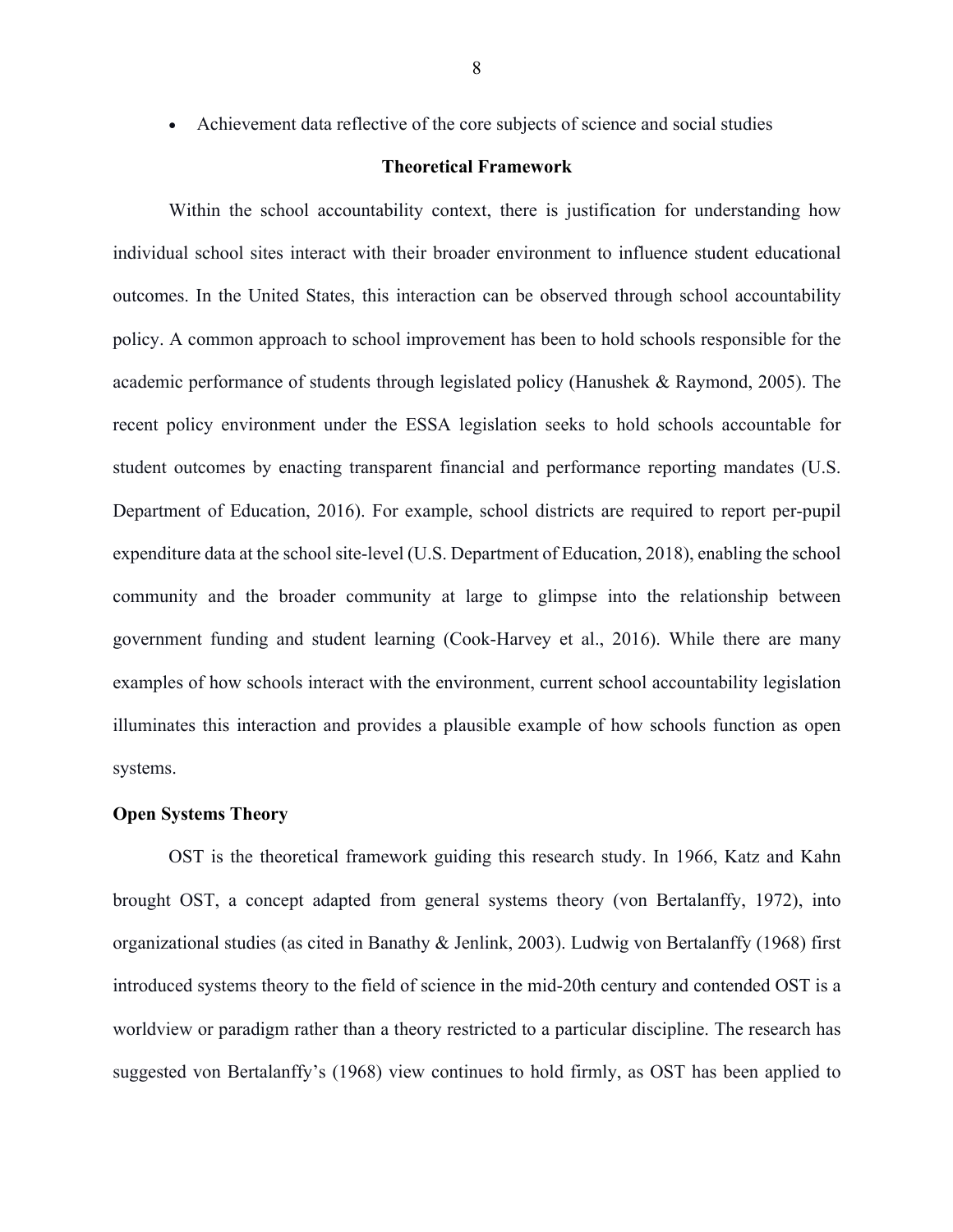understand organizational behavior in education. (Bastedo, 2004). The OST allows for an examination of how inputs (e.g., school fiscal resources), throughputs (e.g., site-level design), and outputs (e.g., student academic performance) are related in efforts to reach organizational goals.

OST allows for an examination of the relationship between organizations and the world in which they operate (Mele et al., 2010). In considering how individual school sites are nested within broader educational systems (e.g., district, state, and national levels), it makes sense to refer to schools as open systems (Bastedo, 2004). Schools are microcosms of the larger external educational systems in which they function and are influenced (Daly & Finnigan, 2010). This research study will draw upon OST to explain how schools interact with and are influenced by their external environment.

Several themes have emerged from the research on the interconnectedness between individual school sites and their external environment. These themes include: (1) dependence on funding streams, (2) school-level design to support student achievement, (3) school accountability rewards or consequences based on student academic performance, and (4) transparency in the reporting of school expenditures and student academic performance through federal and state policy mandates (Lunenburg, 2010; Scott et al., 2007). These interactions between school and environment align with the key components of the Lunenburg (2010) open systems model: inputs, transformation process, outputs, feedback, and the environment. While the Lunenburg (2010) model denotes the conversion of inputs into outputs as the transformation process, the transformation process will be referred to as "throughputs" for the purposes of this study. This change in terminology is accepted in education as throughputs has been used to describe how schools transform inputs based on student and school-level characteristics (Hansen, 1994). Given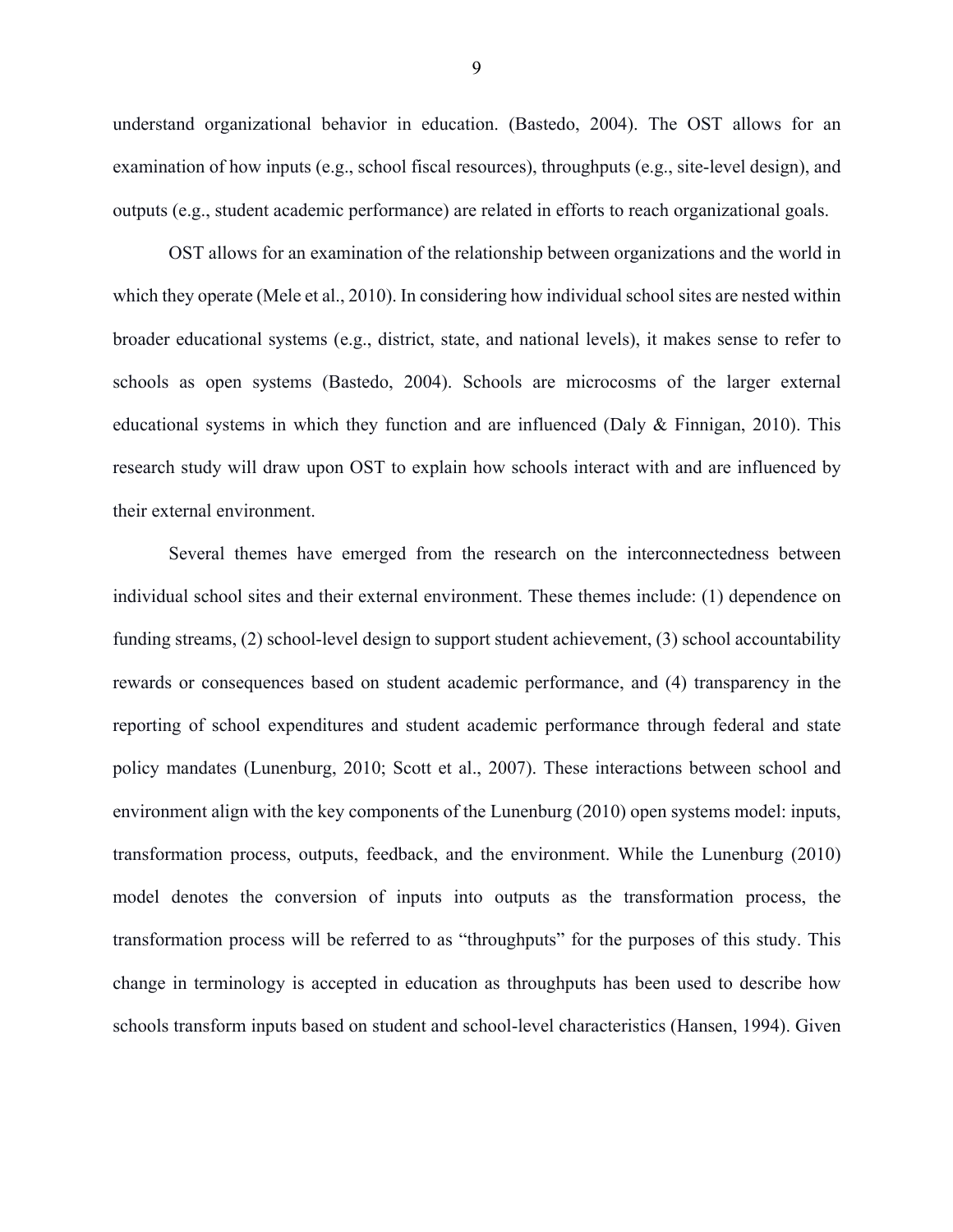the complex interaction between schools and the broader external environment, the OST is an appropriate framework with which to underpin this research study.

#### **Figure 1**

*OST Applied in Education, Adapted from Lunenburg (2010) Open Systems Model*



*Note*. This model depicts the key components that explain how individual school sites function as an open system and how the external environment is situated within the school's broader context.

This research study will draw upon Lunenburg's (2010) conceptual model to explain how schools can function as open systems. Each component of the open system and their relationship to the school site level are presented. The elements of the open systems model help situate the context of this research study.

### *Input*

OST acknowledges organizations as social systems interconnected to their external environments for resources (Daly & Flannigan, 2010). These environmental resources have generally been classified as human, financial, and capital resources (Lunenburg, 2010). Human resources in schools are the instructional and noninstructional staff who provide the organization's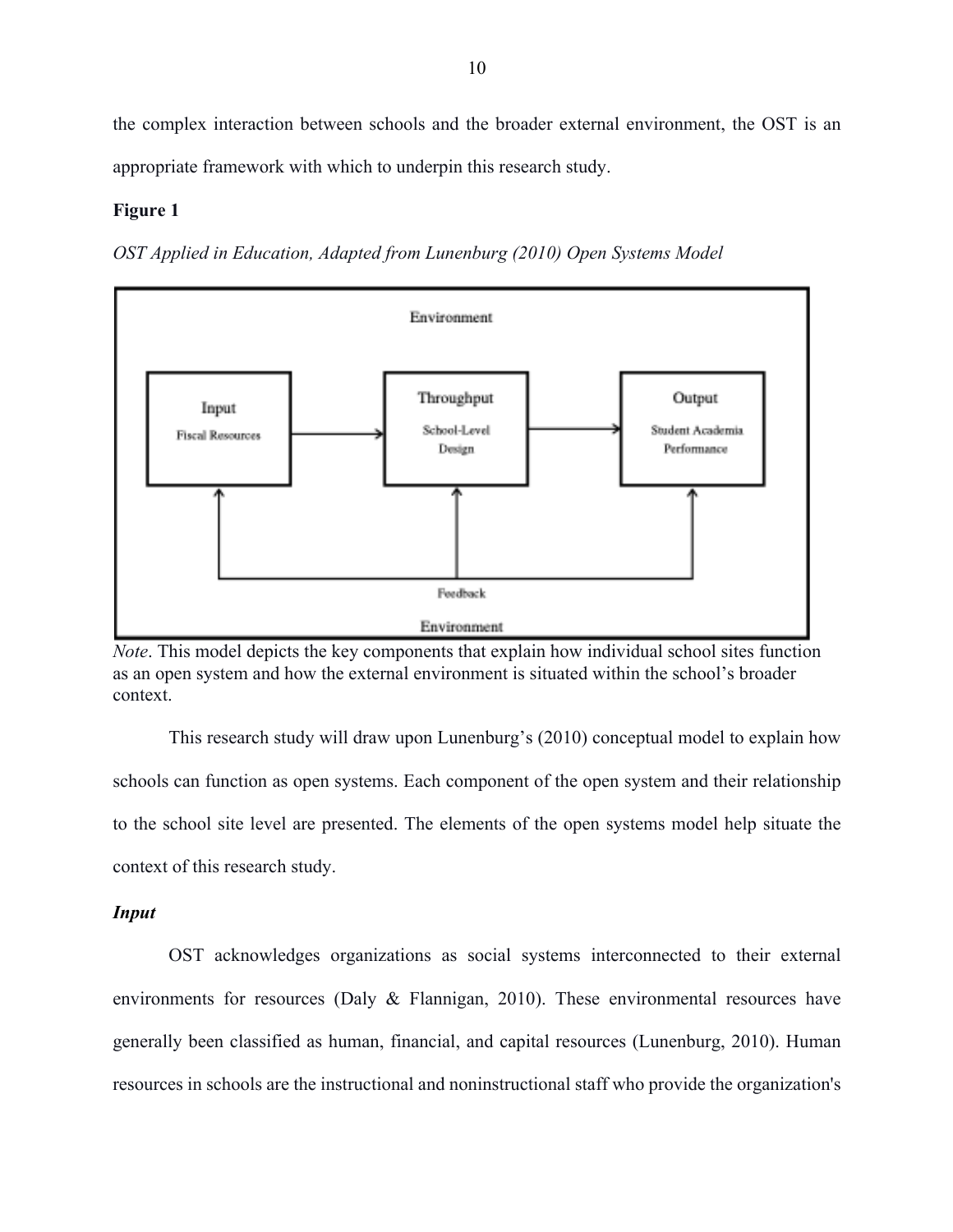skills and labor. Financial resources are the money acquired from multiple funding streams and allocated to support school-level operations and educational programming. Capital resources are the facilities, materials, and supply capital used to support operations and programming.

### *Throughput*

OST acknowledges organizations as social systems interconnected to their external environments in the throughput of knowledge (Scott et al., 2007). Throughputs are explicitly concerned with internal operations and information flow (Lunenburg, 2010). In the throughput of information, organizations use feedback to strategically alter its structures or processes to adjust to environmental demand (Bekerom et al., 2017). For example, in the school context at the operational level, central office leaders facilitate knowledge dissemination with school leaders to translate demands into goal attainment (Bekerom et al., 2017). The translation of demands into goals (i.e., throughput) may lead to school site-level restructuring based on student characteristics such as adolescent learners (Rockoff & Lockwood, 2010) or site-level governance structures such as charter school start up (Zimmer et al., 2003). School-level design (e.g., grade-level configuration, charter, and noncharter school type) is a method in which schools disseminate information through an open systems lens (Lipitz & West, 2006).

#### *Output*

OST acknowledges organizations as social systems interconnected to their external environments through student academic performance. The association between school inputs and outputs has garnered broad research attention (Hanushek, 1986, 2006; Hedges, 2016). There remains no clear answer on the impact of financial resources on student academic outcomes. However, school leaders are charged with making strategic resource allocation decisions. The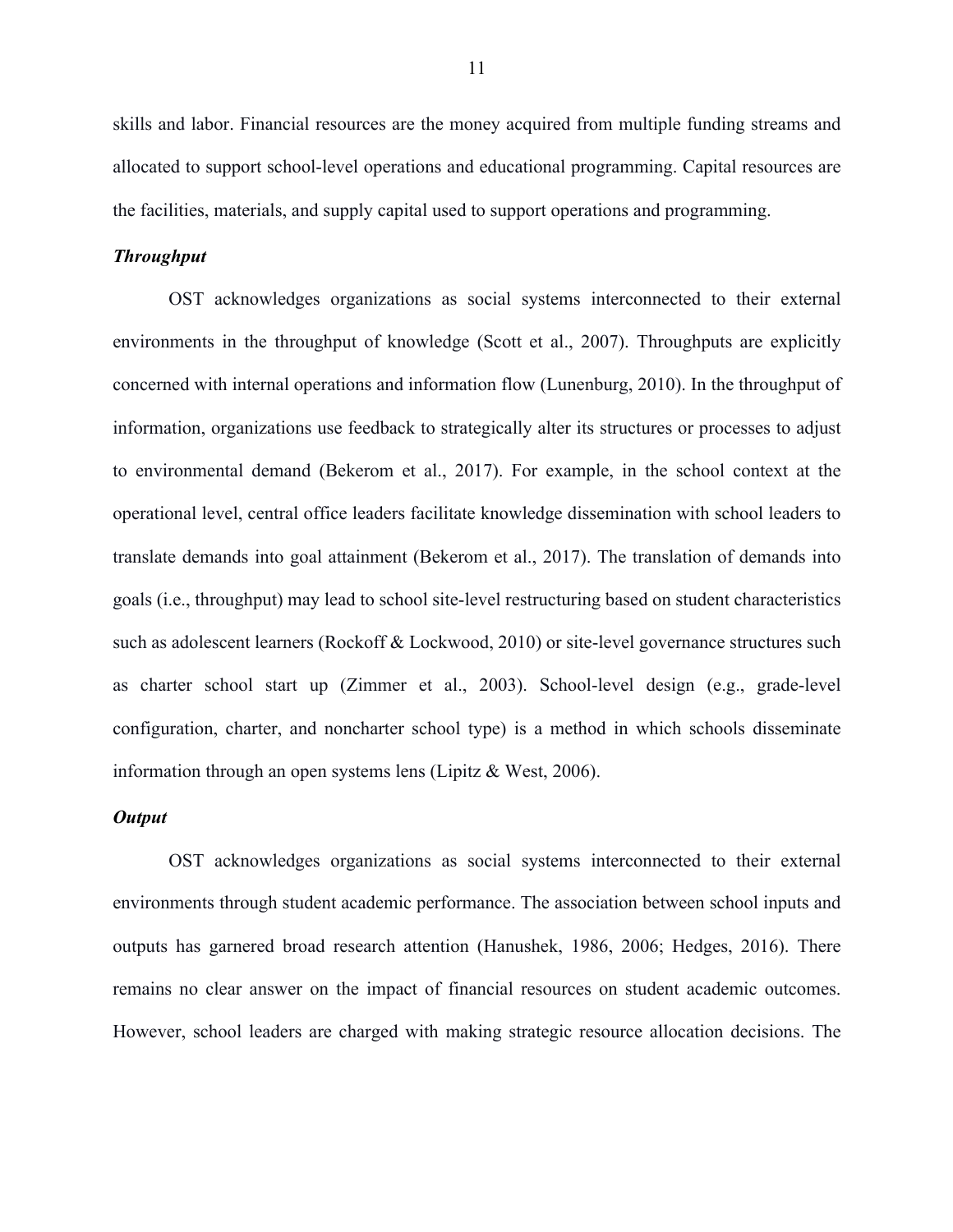external environment in which schools function and are influenced should view student academic performance results as desirable.

#### *Feedback*

Feedback is another way in which schools, as open systems, are interconnected with their external environment. Lunenburg (2010) noted, "feedback is crucial to the success of the school operation" (p. 3). Feedback from the external community to schools offers school-level leaders a plausible pathway for addressing perceived problems. Feedback may manifest itself through multiple environments. These environments may include political, economic, and research arenas.

#### *Environment*

Finally, OST acknowledges organizations as social systems interconnected with their external environments through its interaction with federal and state school accountability mandates. The external policy environment influences organizations due to their dependency on knowledge, status, and funding (Spain, 2016). Relevant to this research study is the environmental interaction with school funding. For example, education finance advocates have sought legal action to address concerns on education funding inequities and inadequacies (Lafortune et al., 2018). Researchers in the education community continue to investigate the link between financial resources and student learning.

The political process may be another means for understanding a school's environmental interaction with broader systems. Elected officials may benefit from accessing student academic data from school accountability platforms (e.g., public national and state-level school data platforms) for political interpretation and use. To accomplish this, candidates often campaign to correct problems with the educational system (Henry, 1996). This is important to the research study because the political process is where policy is formed. The legislated policies may impact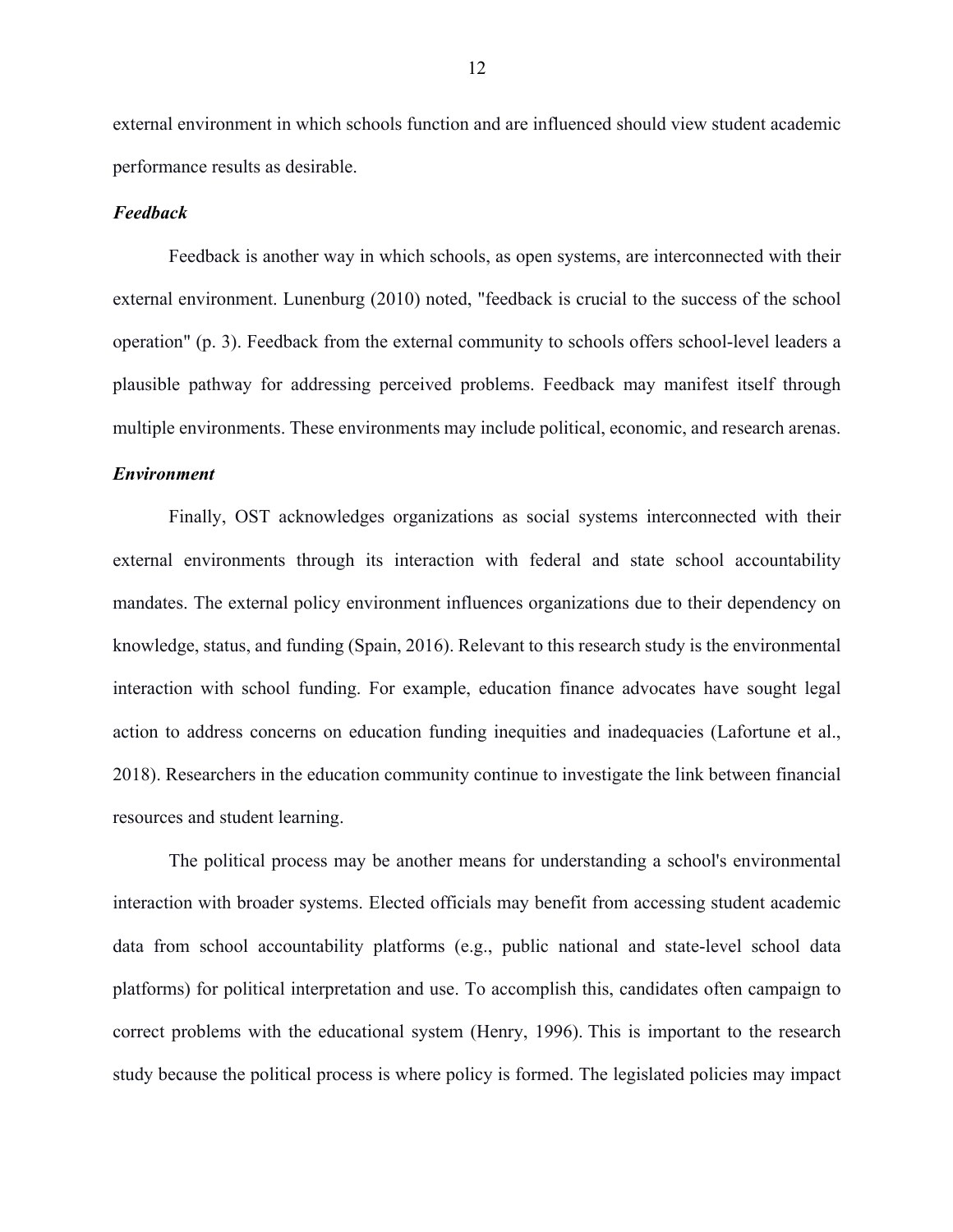education financing and ultimately determine fiscal resource allocation and use at the school level. The political process may also lead to federal and state mandates that impact key areas at the school level, such as curriculum, special education, and teacher certification requirements.

In conclusion, systems theory acknowledges organizations as social systems interconnected to their external environments (Katz & Kahn, 1966). Environmental interactions between the state government and local, state, and federal educational agencies are critically necessary given the school accountability context. The responsibilities of these governmental agencies, within the education context, provide the basis for understanding how the agencies resources and feedback impact school operations related to site-level inputs, throughputs (processes), and outputs. The research supports the importance of considering interactions between school and environment through a systems lens. As such, schools as open systems are salient to this research investigation.

#### **Organization of the Study**

This dissertation is organized into five chapters. Chapter 1 provides a background of the study, the purpose and associated research question, significance of the study, definition of terms, limitations, delimitations, and theoretical framework. Chapter 2 presents a comprehensive review of related literature. Chapter 3 reviews the methods that will be used to collect and analyze the collected data. Chapter 4 presents the results of the data analysis used to describe the sample and address the research question. Finally, Chapter 5 includes a discussion of the findings, implications for practice, and suggestions for further research.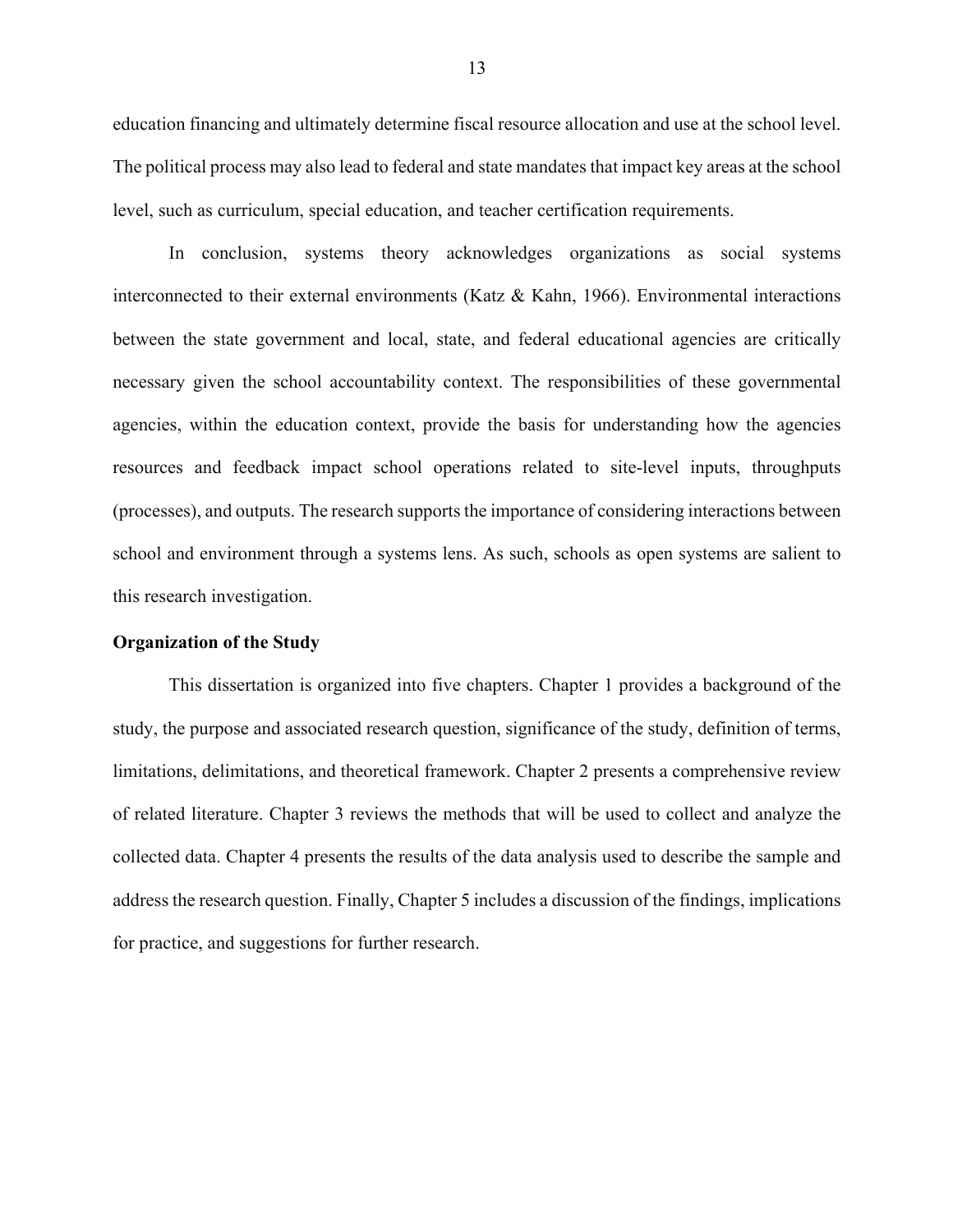#### **CHAPTER 2: LITERATURE REVIEW**

This chapter begins with a discussion of academic performance among middle school students. Second, this chapter discusses the education production function theory and a summary of the research literature on how money is related to student outcomes. Next, a review of research on educational spending relative to student and school-level characteristics are presented. The chapter concludes with a discussion of the policy environment, specifically the legislative approaches to school accountability and its effects on student academic outcomes.

### **Middle Grade Student Academic Performance**

There is evidence that public school students' experiences in middle school are related to decreased academic achievement (Clark et al., 2013; Malone et al., 2020). For at least a century, students' academic performance in middle school has been criticized (Clark et al., 2013). Middle school grades in the United States generally include sixth, seventh, and eighth grades (Malone et al., 2018). From an academic achievement point of view, criticism centers on the historical declines observed in reading and mathematics (Schwerdt & West, 2013). Causal factors contributing to the academic decline of middle school students have been subject to extensive discussion in the research literature.

Consequently, two key bodies of research have emerged. First, studies on the effects of grade-level configuration on student academic outcomes during the middle school experience suggested site-level organization may play a role in the academic performance of middle school students (Clark et al., 2013). Second, a related body of literature has suggested the school-to-school transition between elementary and middle school affects student academic performance in adolescent learners (Malaspina & Rimm-Kaufman, 2008). A relevant but limited body of research has illuminated the link between financial resources across various grade-level configurations and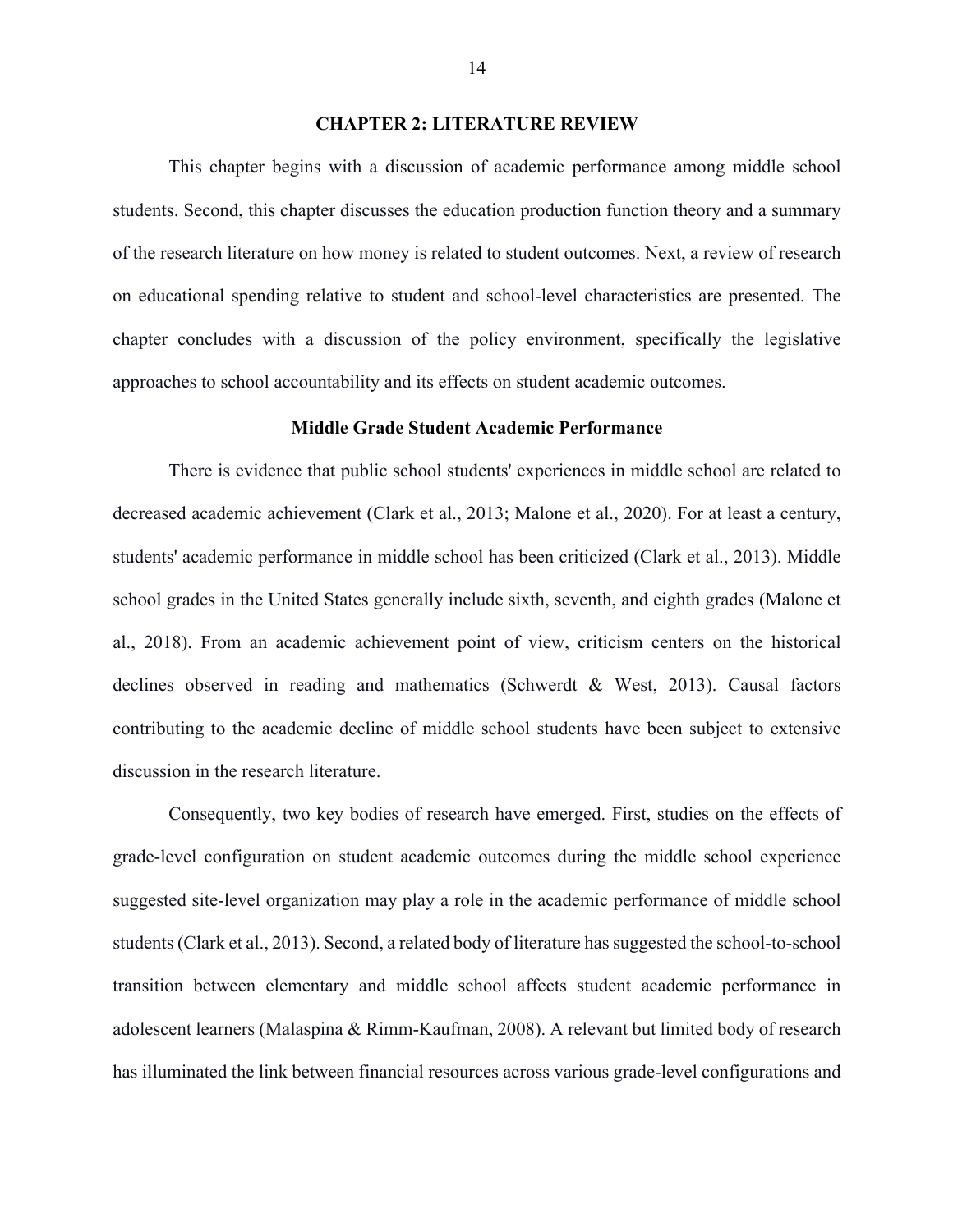student academic outcomes in middle school. The evidence has shown little support that financial resources is associated with student achievement across different grade-level designs (Rockoff & Lockwood, 2010).

### **Grade-Level Configuration**

Concern about middle school grade-level configuration sparked public criticism in the 1990s after eighth grade students tested poorly on national and international assessments in reading and mathematics (Clark et al., 2013). Criticism grew stronger throughout the years following the No Child Left Behind (NCLB; 2001) legislation. Clark et al. (2013) reported traditionally configured middle schools were once described as "the great disaster of the education system" and the place where "student academic achievement goes to die" (p. 2). Education can be viewed as a cumulative process; thus, student learning that occurred in the previous school years (e.g., sixth and seventh grade) likely impacted the poor academic performance of eighth grade students. Hence, the traditional middle school configuration of sixth, seventh, and eighth grades has been called into question (Byrnes & Ruby, 2007).

Despite the harsh criticism about education production in middle school, the effects of grade-level configuration on student academic outcomes remain an emerging area of research. Although limited, prior studies have aimed to determine the best grade-level configuration to boost the academic achievement of middle school students. These studies have suggested school site grade-level configuration is linked to declines in student learning during middle school (Malaspina & Rimm-Kaufman, 2008; Rockoff & Lockwood, 2010; Schwerdt & West, 2013). The research of Clark et al. (2013) and Malone et al. (2020) have supported these findings, who found seventh grade pass rates on the standardized test were significantly higher in elementary schools than middle schools. This evidence showed seventh grade students performed better based on school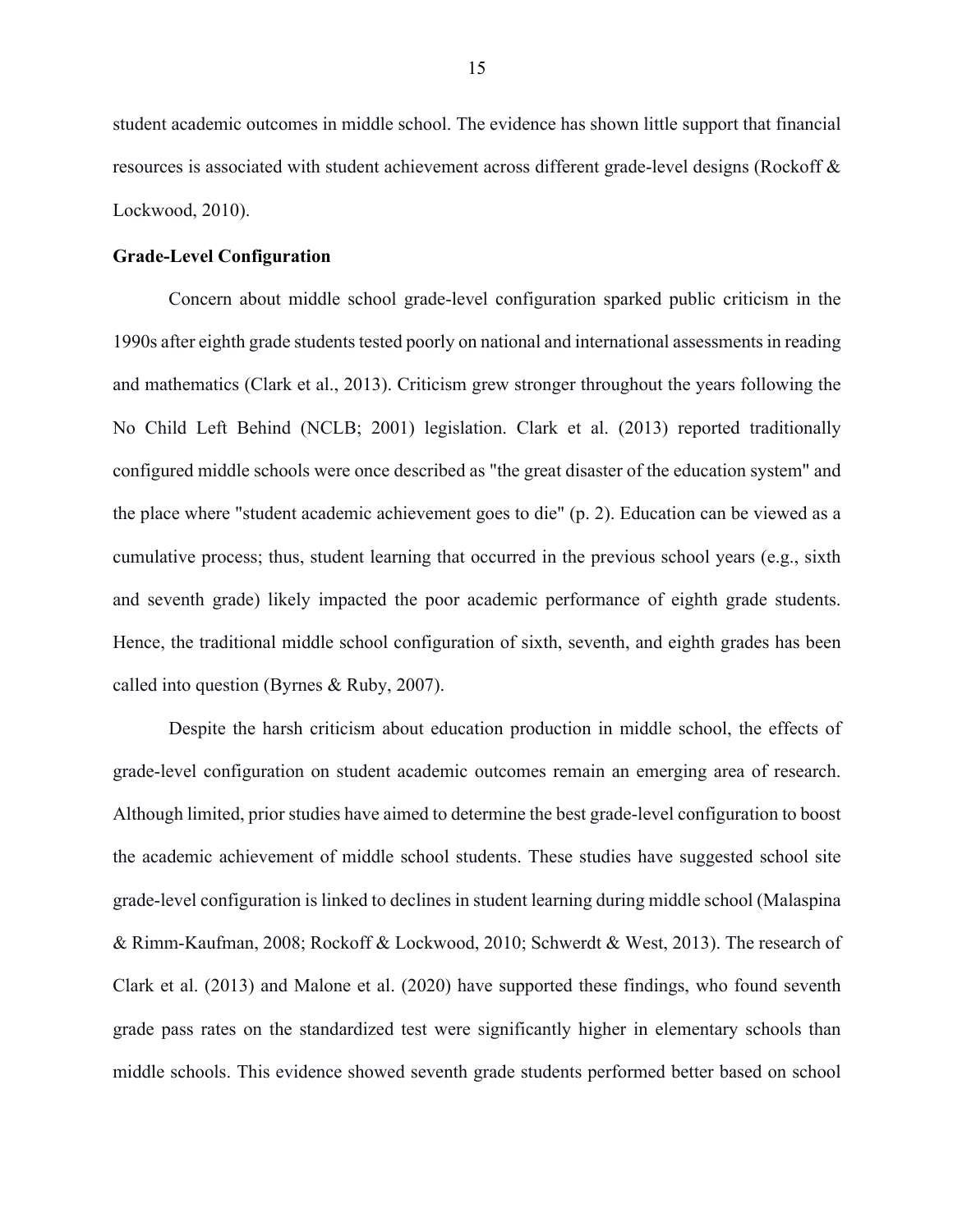grade-level configuration. These results are intriguing as current school accountability legislation has heightened focus on school-level characteristics, encouraging educational leaders and policymakers to attend more to this area.

Another pair of studies has garnered considerable attention related to grade-level configuration and student academic outcomes. Two extensive longitudinal studies were conducted using city and state-level data. Evidence from the studies revealed statistically significant differences in the academic achievement of seventh grade students who remained in elementary buildings and those who transitioned to middle school buildings in sixth or seventh grade (Rockoff & Lockwood, 2010; Schwerdt & West, 2013). Specifically, researchers found that the academic performance of seventh grade students dropped when transitioned to middle school buildings (Rockoff & Lockwood, 2010; Schwerdt & West, 2013). Findings from these studies support the argument that seventh grade students perform better in school settings that combine elementary and middle school grades.

The methodological approach used in the Rockoff and Lockwood (2010) and Schwerdt and West (2013) studies differ from the method used in this research study. Specifically, both studies focused on student-level effects such as gender rather than school-level outcomes that will be the focus of this study. Moreover, these studies did not explore how student sociodemographics may have impacted performance levels. The role sociodemographics play in student academic performance is well documented in the research literature (Malone, 2020). Nonetheless, Rockoff and Lockwood's (2010) and Schwerdt and West's (2013) results illustrated the significant impact of school-level characteristics on adolescent learners.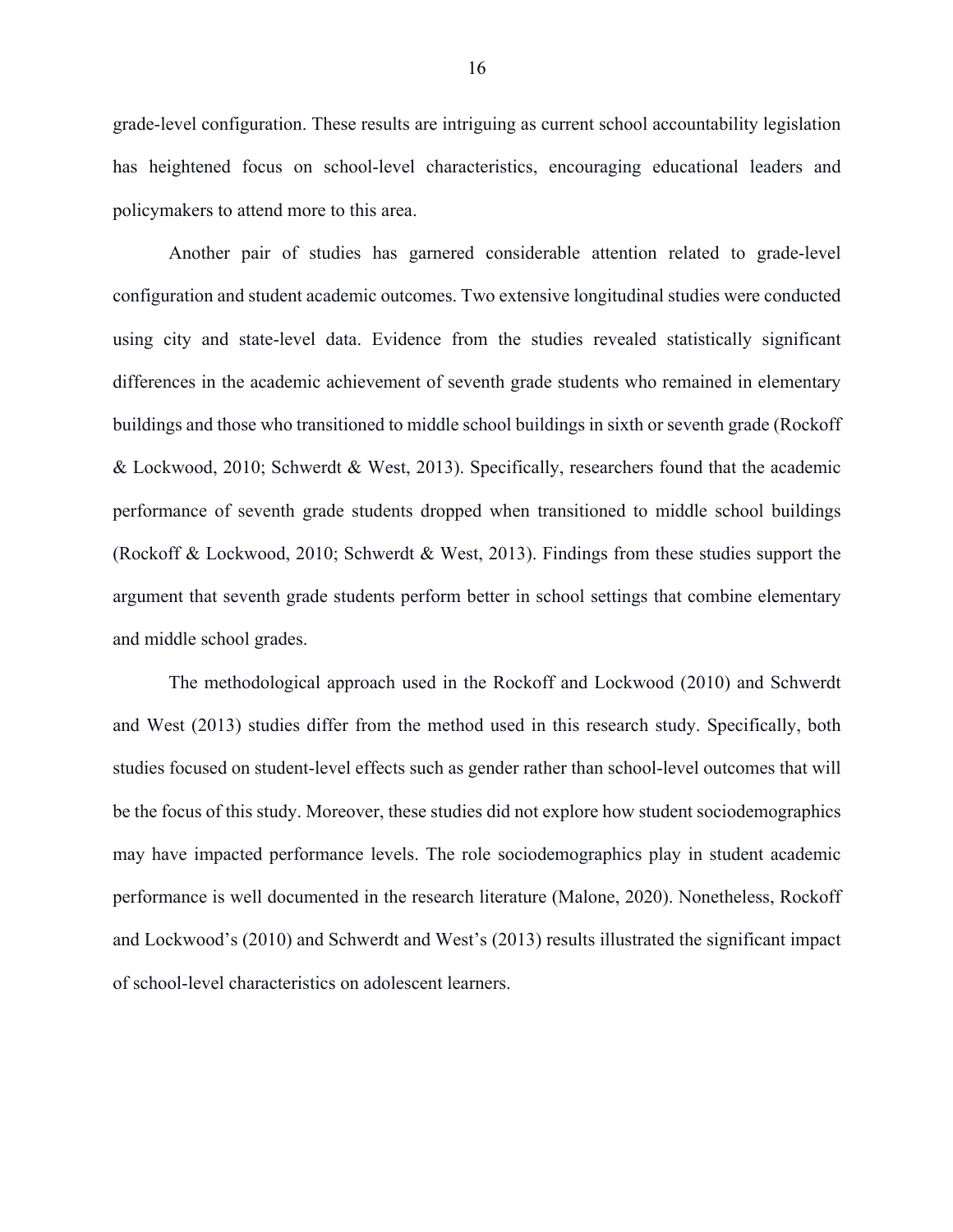#### **School Transition During the Middle Grades**

A closely related area highlighted in the research literature is the effect of school transition on academic performance for students entering middle school. Specifically, declines in reading and mathematics achievement among sixth and seventh grade adolescents have been observed during the transition from elementary school to middle school (Alspaugh, 1998). For example, Rockoff and Lockwood (2010) found student transition from elementary to middle school resulted in significant declines in English and mathematics in sixth and seventh grade. Based on a large study of over 44,000 students attending schools in the southern United States, sixth grade students entering middle school demonstrated lower academic performance than students who remained in elementary school (Malone et al., 2020).

Although a statistically significant correlation between grade-level configuration and student academic outcomes during middle school is broadly represented in the existing research literature, other factors may influence academic decline in adolescents. Lack of student motivation, negative attitudes, and behavioral patterns have been identified as common factors impacting students' academic performance in the middle school years (Anderman & Maehr, 1994). It is important to note the school-to-school transition between elementary and middle schools may serve as a catalyst for these common factors. As such, it could be argued that grade-level configuration remains a key school-level input that influences education production throughout the middle school experience (Malaspina & Rimm-Kaufman, 2008).

# **Per-Pupil Spending and Grade-Level Configuration**

Research studies examining the relationship between grade-level configuration, student academic outcomes, and per-pupil spending is sparse (Rockoff & Lockwood, 2010). One reason for this is the great debate on the relationship between school spending and student academic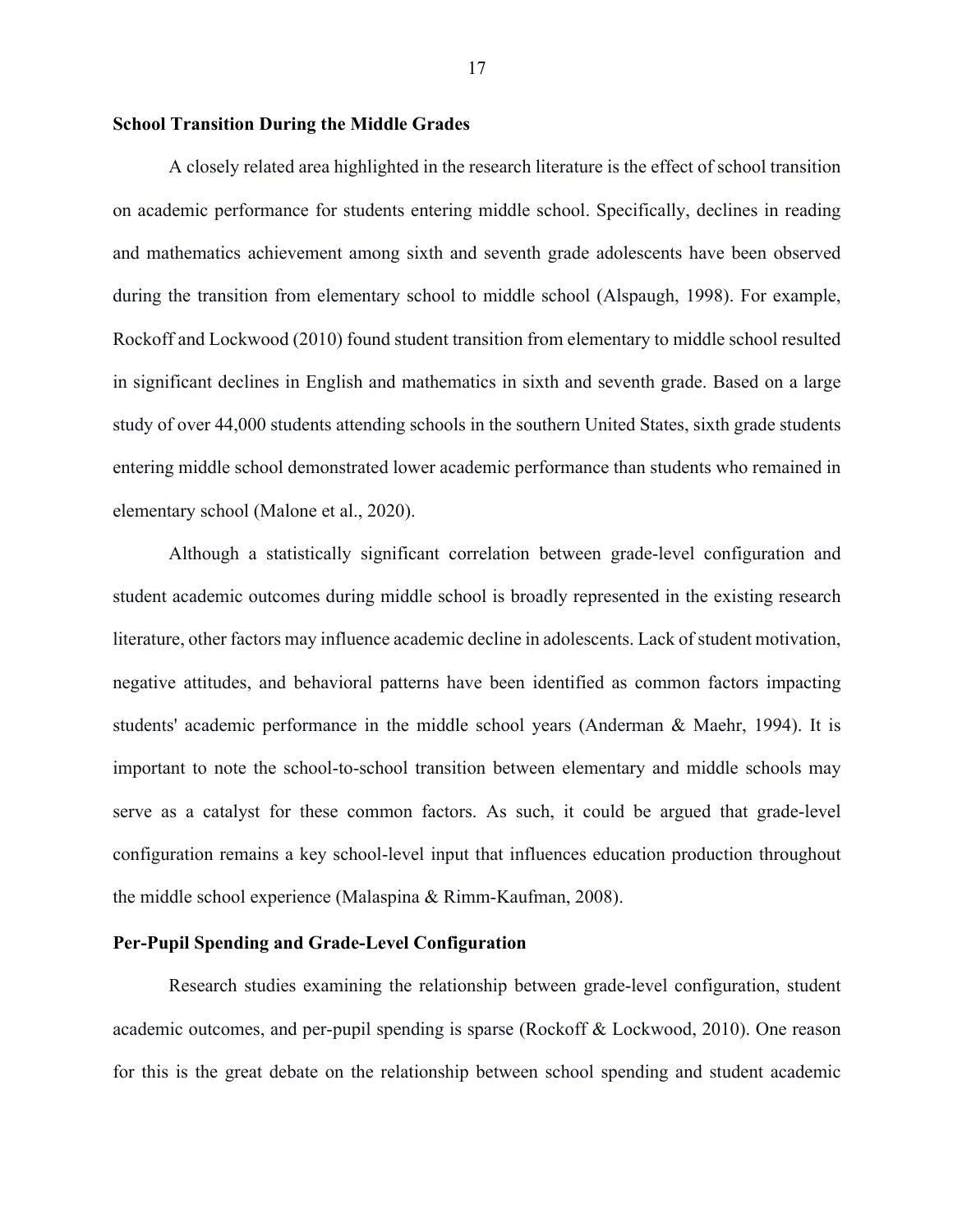outcomes has historically dominated educational research. Although research is limited, one previous study shed light on the intersection between grade-level configuration, student academic outcomes, and per-pupil spending. Rockoff and Lockwood (2010) examined the impact of gradelevel configuration in public schools. Specifically, the study addressed the financial resources available in schools based on varying grade-level composition and their effect on student achievement. Rockoff and Lockwood (2010) found per-pupil expenditures were nearly the same in K-5 and 6-8 schools, while per-pupil spending, on average, was lower in K-6 than 7-8 configured schools. Yet, student academic performance was better among students attending elementary-middle (e.g., K-8) configured schools. These findings suggested grade-level configuration is a stronger predictor of academic performance than per-pupil spending.

In conclusion, students' academic performance in middle school has garnered significant attention over the years. Yet, school reform related to the adolescent learner remains an area of focus. The vast amount of literature devoted to examining student academic performance during middle school denotes the importance of this topic. Research findings have suggested grade-level configuration strongly influences the academic performance of middle school students.

While these findings are key to improving the academic outcomes of adolescent learners, it is important to note the focus on grade-level configuration presented in this study does not replace the significance of effective classroom instruction as noted in the research literature. Effective classroom instruction has been found to significantly impact student academic outcomes (Leithwood & Riehl, 2003). As such, the focus on school grade-level organization should be coupled with a focus on high-quality classroom instruction to improve the educational outcomes of middle school students. The next section discusses theory on education production and how school spending impacts student academic outcomes.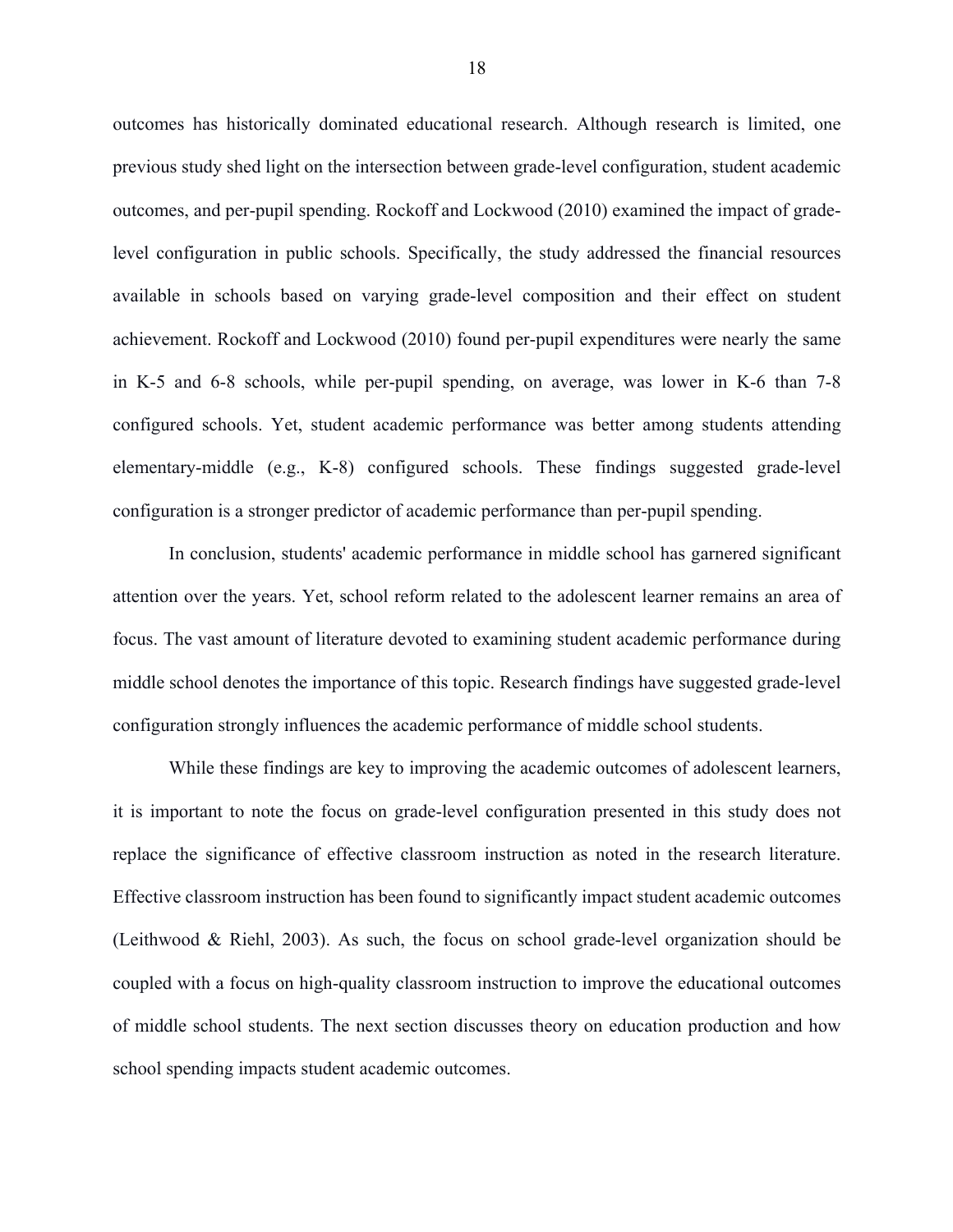#### **Education Production Function**

Analysis from education production function studies has ignited considerable debate for decades. The goal of education production function analyses is to apply statistical methodology to quantitative data to link school inputs (e.g., money) to student academic performance (Hanushek, 1989). Education production function theory has served as the primary lens for examining the relationship between funding and student academic performance (Hanushek, 1989, 2007; Jackson, 2020b), although inconsistent findings across studies regarding the relationship between school funding and academic performance remain.

The lack of consensus on the relationship between funding and student outcomes has led to two competing arguments: school spending is not related to student academic outcomes and school spending is related to student academic outcomes (Baker, 2017; Della Sala et al., 2017; Hedges et al., 2016). Although several important factors contribute to these competing viewpoints, methodological approaches and data quality have been broadly identified in the research literature as potential culprits for inconsistent findings (Hedges et al., 2016). For example, Delpier et al. (2019) posited school spending positively impacted student academic performance and argued early education production function studies failed to employ rigorous statistical techniques, resulting in skewed research findings. Moreover, Delpier et al. (2019) argued data collected in the early education production function studies have overlooked important variables (e.g., variation within states) related to students or schools. Hedges et al. (2016) made a similar point and argued findings from early education production function studies lacked generalizability due to questionable methodology approaches and data quality. However, Hanushek et al. (1996), who argued there is no consistent statistical relationship between school spending and student academic performance, provided an alternative view to the positions of Delpier et al. (2019) and Hedges et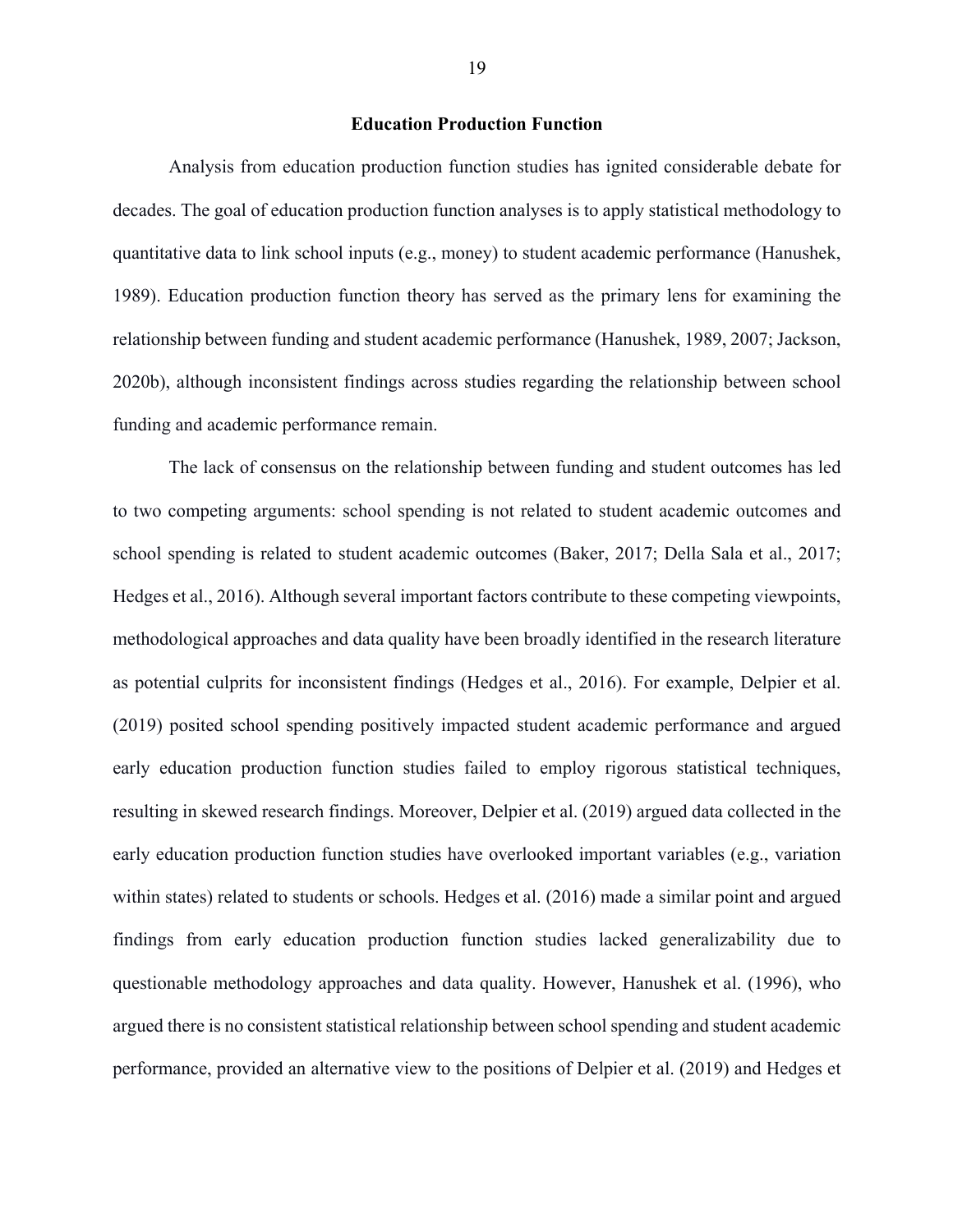al. (2016). Hanushek et al. (1996) indicated statistically significant associations between school spending and student academic performance (those represented in contemporary research studies) increase based on the level at which school characteristics are aggregated, thus increasing omitted variable bias. These competing viewpoints about education production function methodology likely contribute to the remaining uncertainty about the effects of school spending on student academic outcomes.

Examination of the association between school spending and student academic performance is rooted in methodological complexity. While research findings remain inconclusive on the extent to which there is a relationship between funding and academic performance, a growing body of research supports the notion that not only is there a relationship, but how money is used drives that relationship (Baker, 2017; Jackson et al., 2016). Historical and contemporary education production function studies are likely signaling a need for greater consistency in research methodological approaches when examining this topic, using high quality datasets and investigations that specifically focus on how money is related to the production of student outcomes. This research study provided information that encompasses each of these elements. The following section highlights how school spending is related to student academic outcomes based on racial, economic, and academic characteristics.

#### **The Cost of Educational Performance**

#### **Human Resource Investment**

Financial investments in human resources can help improve student academic performance. Human resources are an essential element in the educational system (Greenwald et al., 1996). Roughly 80% of the school districts' budgets across the United States is allocated to human resources (Roza et al., 2004). Three key reports indicated investing in human resources,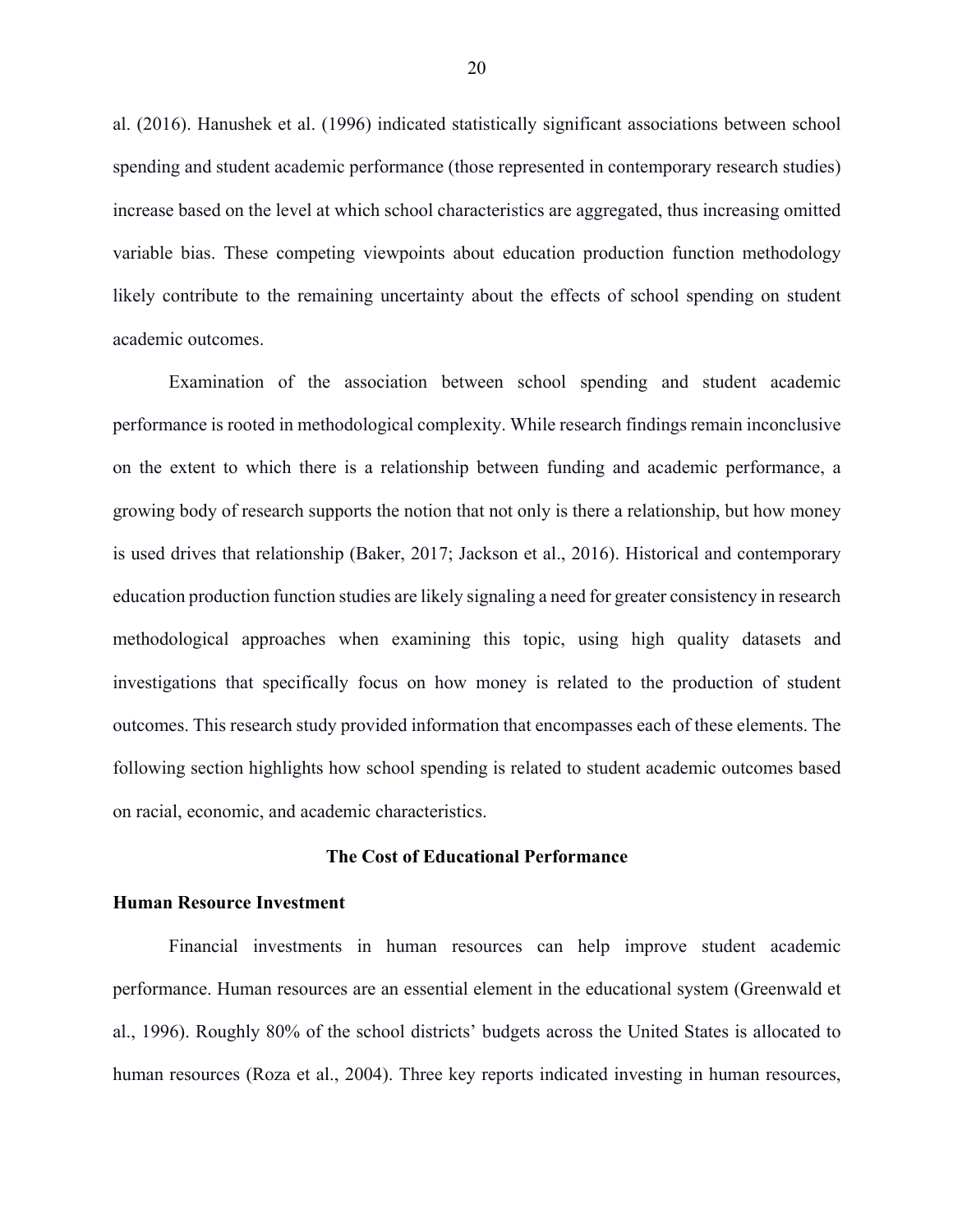specifically teacher capital, was instrumental in producing positive student outcomes (Baker, 2017; Cohen & Hill, 2000; Figlio, 1997). For example, essential human resource investments have included: (1) increasing teacher salary to attract and retain high quality personnel, (2) hiring more teachers to enable smaller class sizes, and (3) investing in teacher instructional capacity through professional development opportunities. These human resources investments are salient given the impact of teacher behavior on student academic outcomes (Rockoff, 2004). For example, there is uncertainty in the research community on the qualifications teachers should possess and how they should obtain them (Darling-Hammond, 2004). However, there is consensus on the importance of having qualified teachers in the classroom to support student learning (Pil & Leana, 2009; Rockoff, 2004). Additionally, teachers' opportunities to engage in professional learning is salient to school improvement efforts, given that professional learning impacts classroom behavior, which influences students' academic performance (Cohen & Hill, 2000).

While financial investments in human capital have been reported as playing an integral role in producing positive student academic outcomes, there remains significant debate about the impact of these investments on student academic performance (Hanushek, 2016; Odden & Picus, 2019). For example, Hanushek (2016) reported the way teacher salary is determined (e.g., number of years teaching, number of degrees obtained) was unrelated to student outcomes in the United States. The notion of reducing class size to positively impact student academic performance has also been an area of debate. For example, Odden and Picus (2019) posited a reduction in class size minimally affected student academic outcomes and was cost ineffective. These studies have shown financial investments in human capital require strategic considerations.

The idea of investing in human resources (e.g., teacher capital) is critical to consider given the role teachers play in classroom instruction (Miles & Frank, 2008). While district and school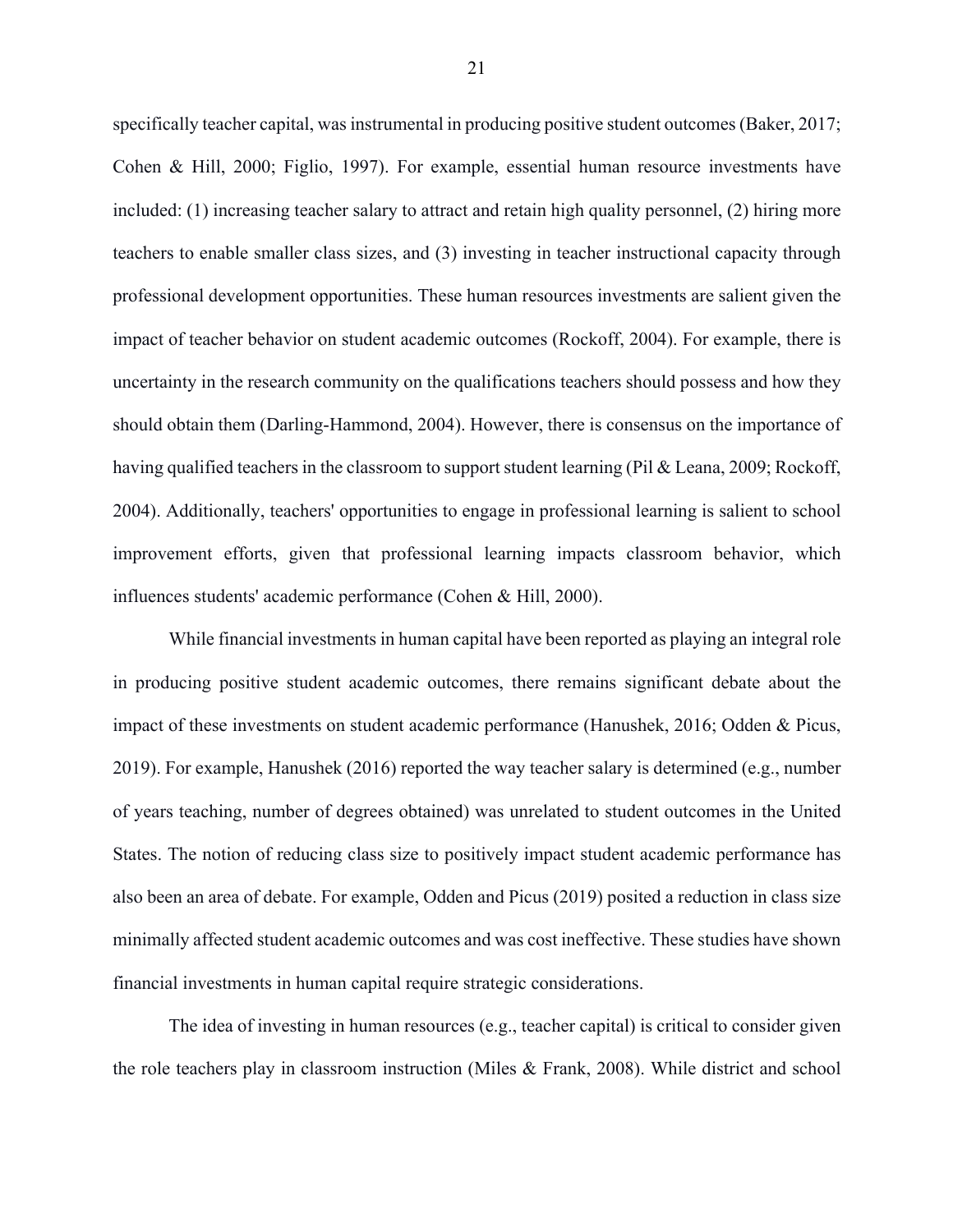context should be taken into careful consideration for financial investment decisions, strategically investing in human capital is strongly supported as a productive allocative decision toward school improvement.

### **Capital Resource Investment**

Financial investment in capital resources at the school site-level has emerged as a point of interest when examining the association between school spending and student academic outcomes. Capital resource investment, defined as financial expenditures geared toward the school infrastructure, construction, and repairs (Crampton, 2009), account for approximately \$70 billion per year in school expenditures (Hong & Zimmer, 2016). While researchers' understanding of the impact of capital investments on student achievement is still developing, two recent studies using data from Michigan found capital resources investment positively impacted student achievement (Crampton, 2009; Hong & Zimmer, 2016). Both quantitative studies provided promising but varying insights into the impact of capital investments on student academic outcomes. For example, Crampton (2009) investigated the association between school spending and student academic outcomes using new construction, renovation, and facility maintenance as the independent variables but did not identify the percentage of school site-level expenditures allocated to these investments. Using a regression discontinuity design (RDD), Hong and Zimmer (2016) focused on narrowly passed and failed bond referendums to estimate the effects of capital investment on student academic outcomes in Michigan. Hong and Zimmer (2016) found that capital investments could have long-term effects on student achievement. While an intersection of interest exists in this area, the cost-benefit of a bond referendum in school districts remains unclear. It is important to note the impact of capital investments on student academic outcomes is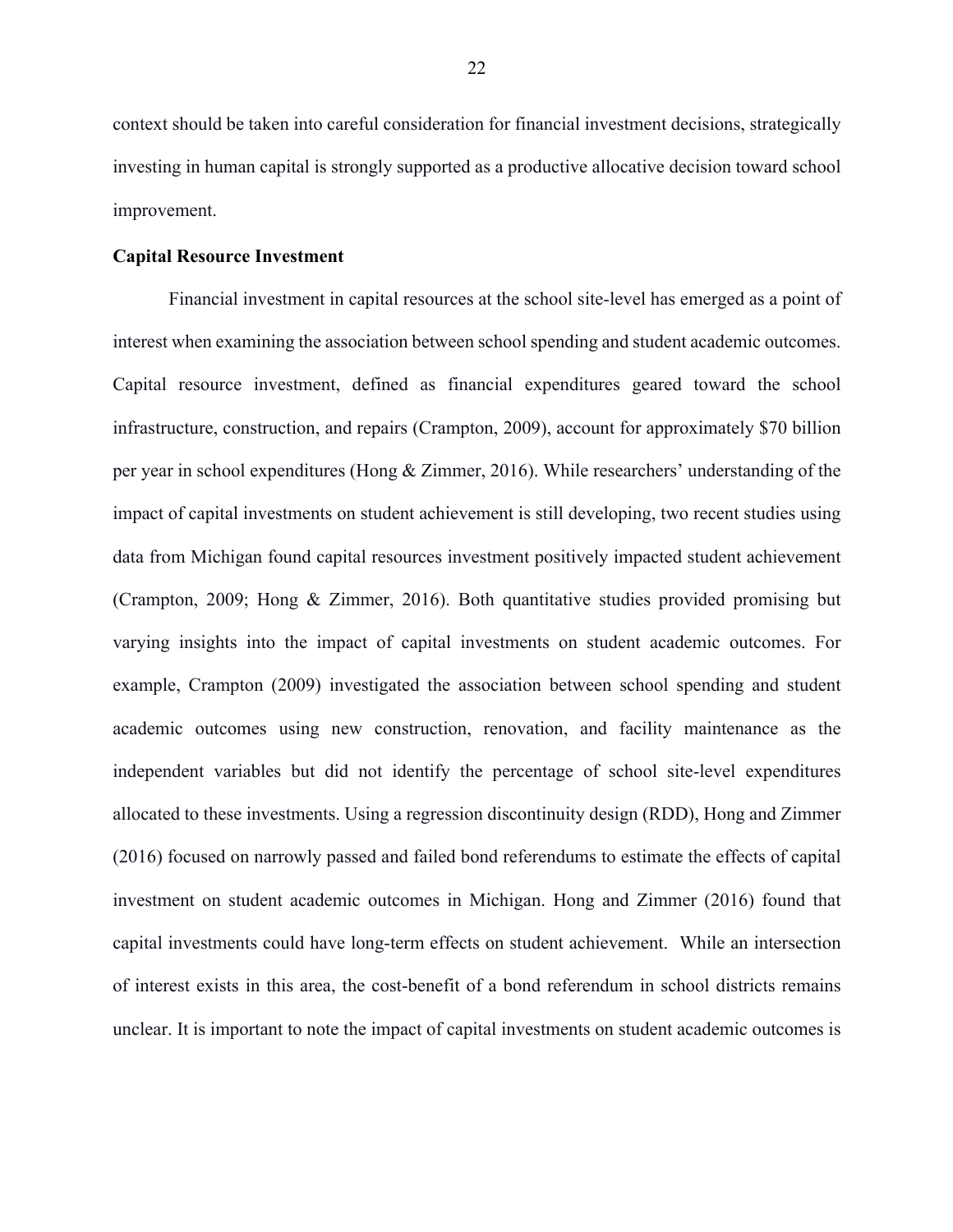strengthened when considered alongside human resource investment, such as instructional support (Crampton, 2009).

#### **Tying it all Together**

The impact of school spending on student academic outcomes may depend broadly on resource allocation decisions. More recent literature has provided greater insight into how money is related to student academic outcomes (Jackson, 2020b). For example, financial investments in both human resources and capital resources have been linked to increased student academic outcomes (Baker, 2017; Crampton, 2009; Hanushek, 2016; Hong & Zimmer, 2016). It is plausible to contend students are likely to engage more in educational environments deemed a comfortable place to learn (Condron & Roscigno, 2003). For practitioners and policymakers, this means the allocation of fiscal resources plan an important role improving student academic outcomes. However, budget allocation decisions are likely even more important. Federal and state school accountability policy has ignited the need to examine school site-level expenditures (Every Student Succeeds Act, 2015). This study may provide answers on how school spending is related to student academic outcomes in Michigan schools, in what particular context, and for which groups of students. The next section examines the relationship based on sociodemographics.

#### **Educational Spending and Student Characteristics**

#### **Race/Ethnicity**

Academic outcomes for racial/ethnic student minority groups remain a concern. On average, historically marginalized populations perform at lower levels than their White peers on standardized assessments (Gigliotti & Sorenson, 2018; Hanushek & Rivkin, 2009). As such, there is a heightened need to examine school resources based on student subgroups. Examining spending patterns among student subgroups is pertinent to understanding opportunity gaps that exist among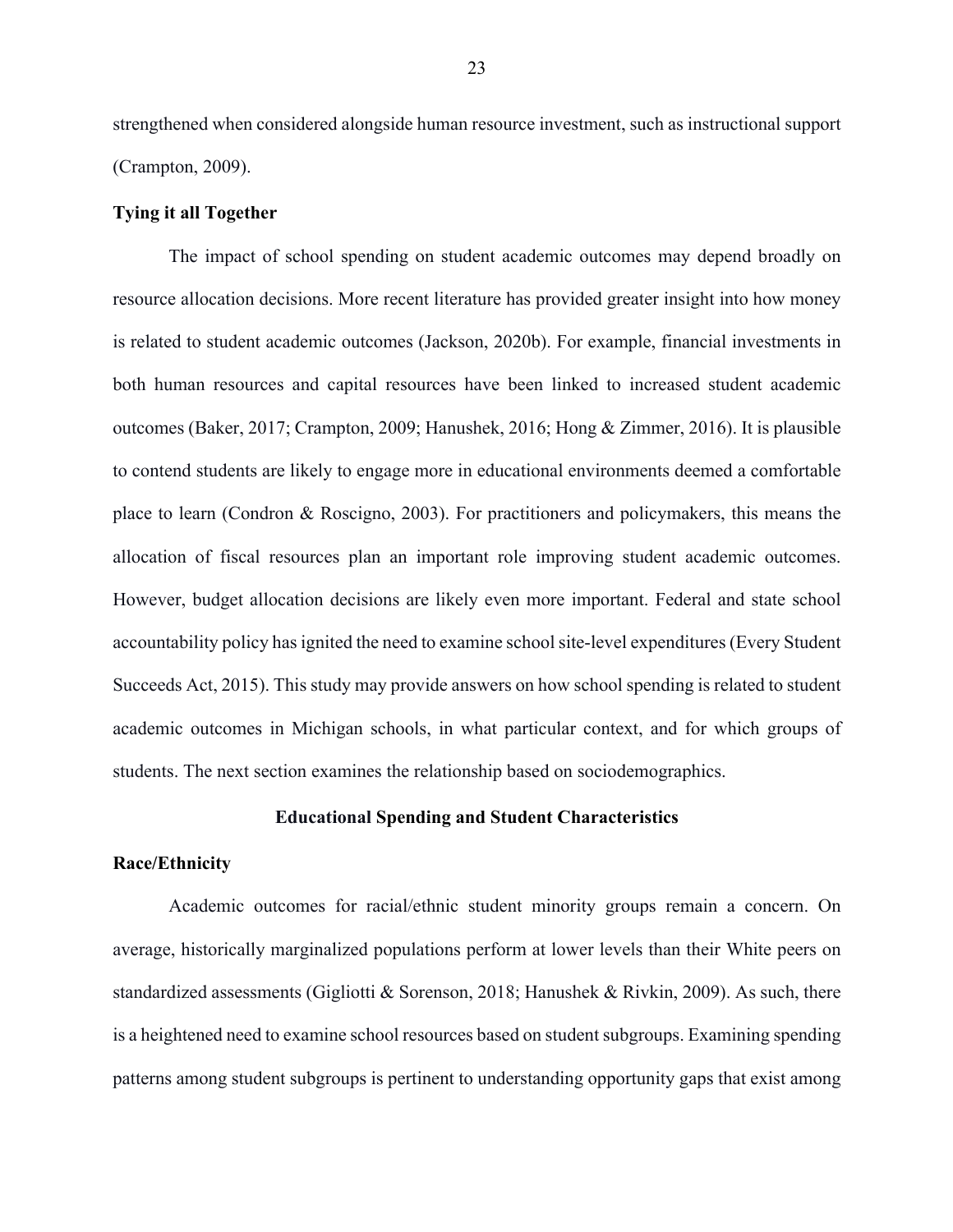these groups (Sosina & Weather, 2019). Recent studies have provided greater insight into how school spending affects student academic outcomes according to race/ethnicity. Jackson (2020a) cited on average, a \$1,000 cut in per-pupil allocation can increase the achievement gap between Black and White students by nearly 6%. This effect is comparable to Gigliotti and Sorenson's (2018) findings, who studied variation in per-pupil allocation in New York schools and found increases in student achievement in reading and math was correlated with a \$1,000 increase in school spending. Additional studies have found less money is spent to educate students in schools that serve high concentrations of Black and Hispanic students (Baker et al., 2020; Sosina & Weather, 2019). For example, Baker et al. (2020) found the larger the district's Hispanic student population, the more revenue decreased in those districts compared to districts serving fewer Hispanic students. Yet, evidence of the achievement gap between students of color and their White peers in reading and mathematics has been consistently highlighted in the research literature. That is, achievement is less favorable for students of color (Baker et al., 2020; Kuhfeld et al., 2018).

While increases in school spending have been consistently cited in the literature as necessary for closing the achievement gap between racial/ethnic student groups, this claim remains controversial. Bifulco (2005) and Hanushek (1994) agreed increases in school spending may not necessarily translate to improved student academic outcomes. Bifulco (2005) contended although per-pupil expenditures in the average Black districts surpassed the average White districts since 1987, the average academic performance of Black students remains lower than their White peers. While Bifulco (2005) found school spending has been higher in Black districts for the past 30 years, Baker et al. (2020) cited a \$23 billion difference among predominantly Black and White districts in school spending, such that less was spent on school districts serving predominately black students. These studies have shown while increases and decreases in school spending have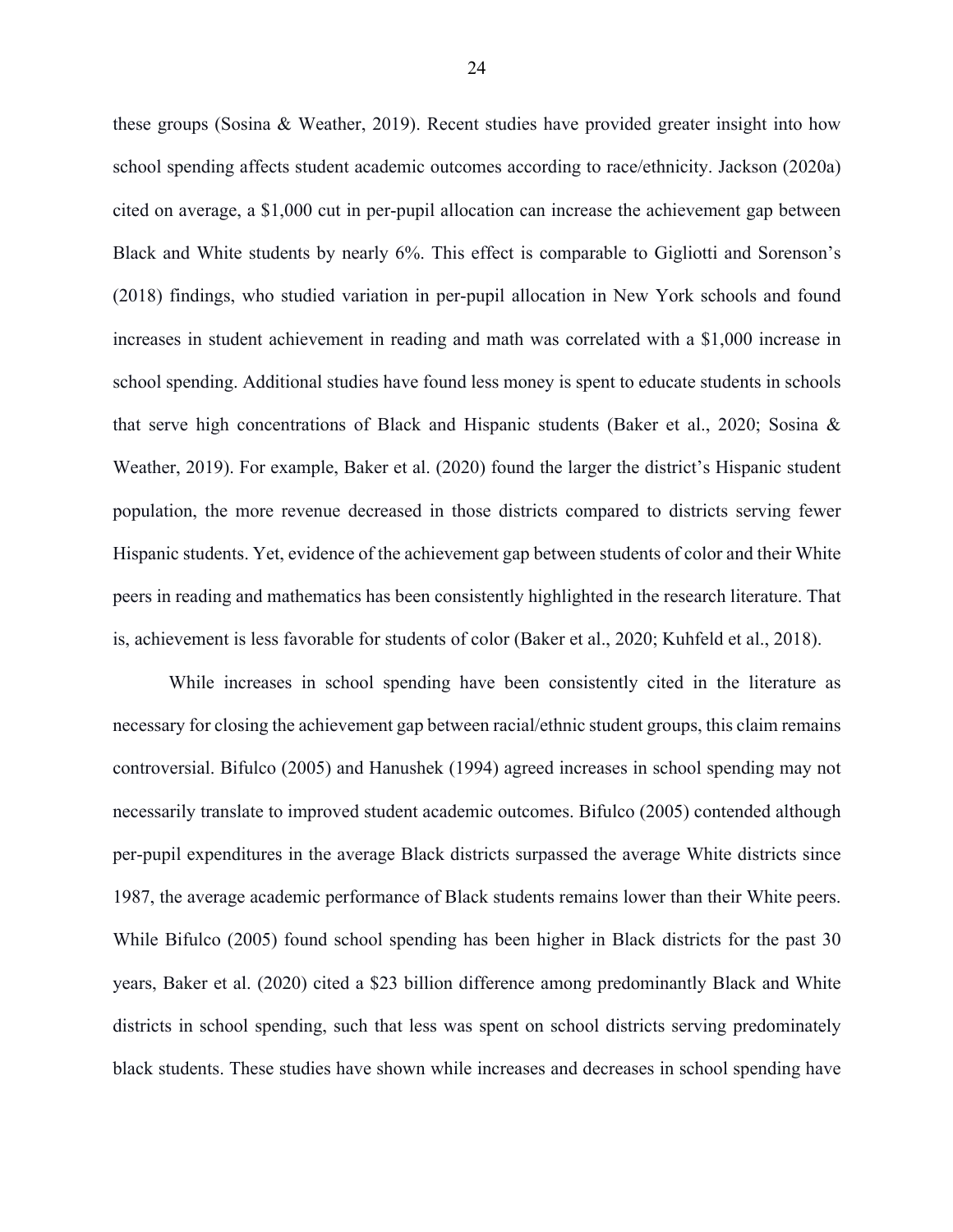occurred over time, closing the racial achievement gap in the United States will likely require a more systemic examination that considers environmental factors that expand the economic side of school reform.

#### **Economically Disadvantaged**

The academic achievement gap between economically disadvantaged students and their economically advantaged peers has been a long-standing problem in the United States (Dynarski & Kainz, 2015). Despite decades of federal and state policy established to address this issue, disparities remain (Jackson et al., 2016). The per-pupil allocation of school resources has been cited as having the greatest effect on economically disadvantaged students (Gigliotti & Sorenson, 2018). That is, greater allocation of fiscal resources, on average, can lead to increased academic performance among economically disadvantaged students. The funding disparities between lowand high-spending districts have sparked school finance reform across the country (Lafortune et al., 2018). In Michigan, for example, an overhaul of its state school finance system intended to equalize school spending occurred in 1994 with the passage of Proposal A (Arsen et al., 2019; Papke, 2005). The Proposal A policy allowed for a funding increase to low-spending districts (Papke, 2005) that generally represent a larger number of economically disadvantaged students (Sosina & Weather, 2019). This is important because equalization of school spending may result in closing the achievement gap, regardless of socioeconomic status or family background (Baker et al., 2020; Card & Payne, 2002). Yet, with school funding equalization occurring across the country, the achievement gap between economically disadvantaged students and their economically advantaged peers continues.

While the context of this research study is situated around school spending at the state and local levels, it is important to highlight the role of federal funding when examining school spending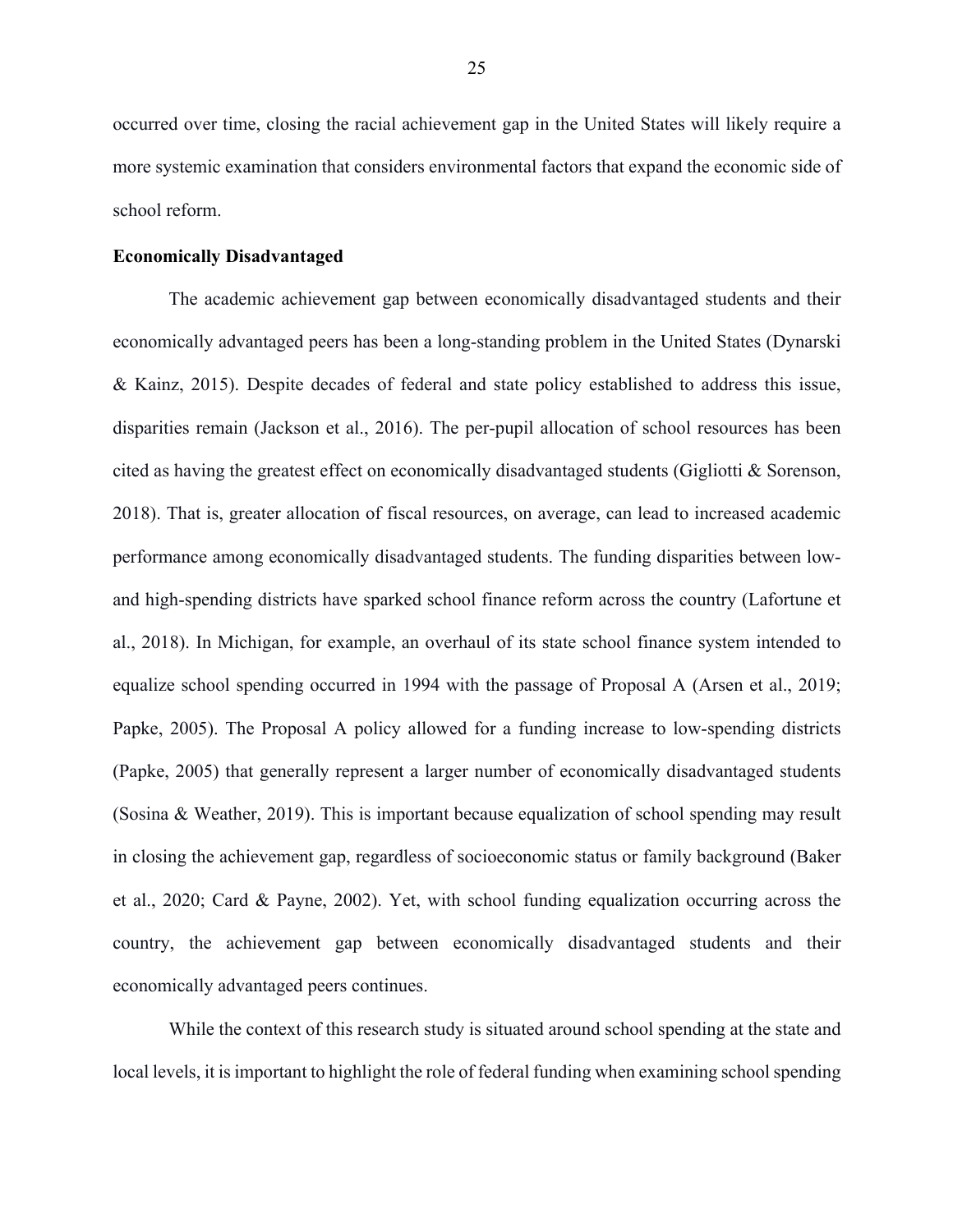and its effects on economically disadvantaged students. Federal funding is critical to this discussion because the goal of these funds (e.g., Title I) is to provide supplementary expenditures to support reading and mathematics among economically disadvantaged students who attend lowincome public schools (van der Klaauw, 2008). Although many districts have access to more educational dollars through federal funding streams to support economically disadvantaged students, debate on the effectiveness of additional funds on student academic outcomes persists. For example, Borman and D'Agostino (1996) and Mullin and Summers (1983) found while Title I funds had a minimal positive effect on standardized test scores, they did not successfully close the achievement gap between economically disadvantaged students and their noneconomically disadvantaged peers (van der Klaauw, 2008). While this finding is noteworthy, other factors may mask the impact of federal funds (i.e., Title I funds) on economically disadvantaged students' academic achievement. These factors include: (1) the limited amount of total federal spending to support K-12 education, (2) states and cities choosing to forego available federal Title I funds, and (3) mixed reports on the link between school spending and student academic outcomes (van der Klaauw, 2008).

While there is consensus on the importance of access to high quality education for economically disadvantaged students, the role school funding plays in maximizing the academic outcomes of these students remains inconclusive. A promising path toward evaluating the impact of school funding on academic outcomes of economically disadvantaged students would be to assess its impact based on students' academic growth (van der Klaauw, 2008). It would be beneficial to know whether economically disadvantaged students made progress over time given the school resources available. This study attempted to contribute to the literature by addressing this gap.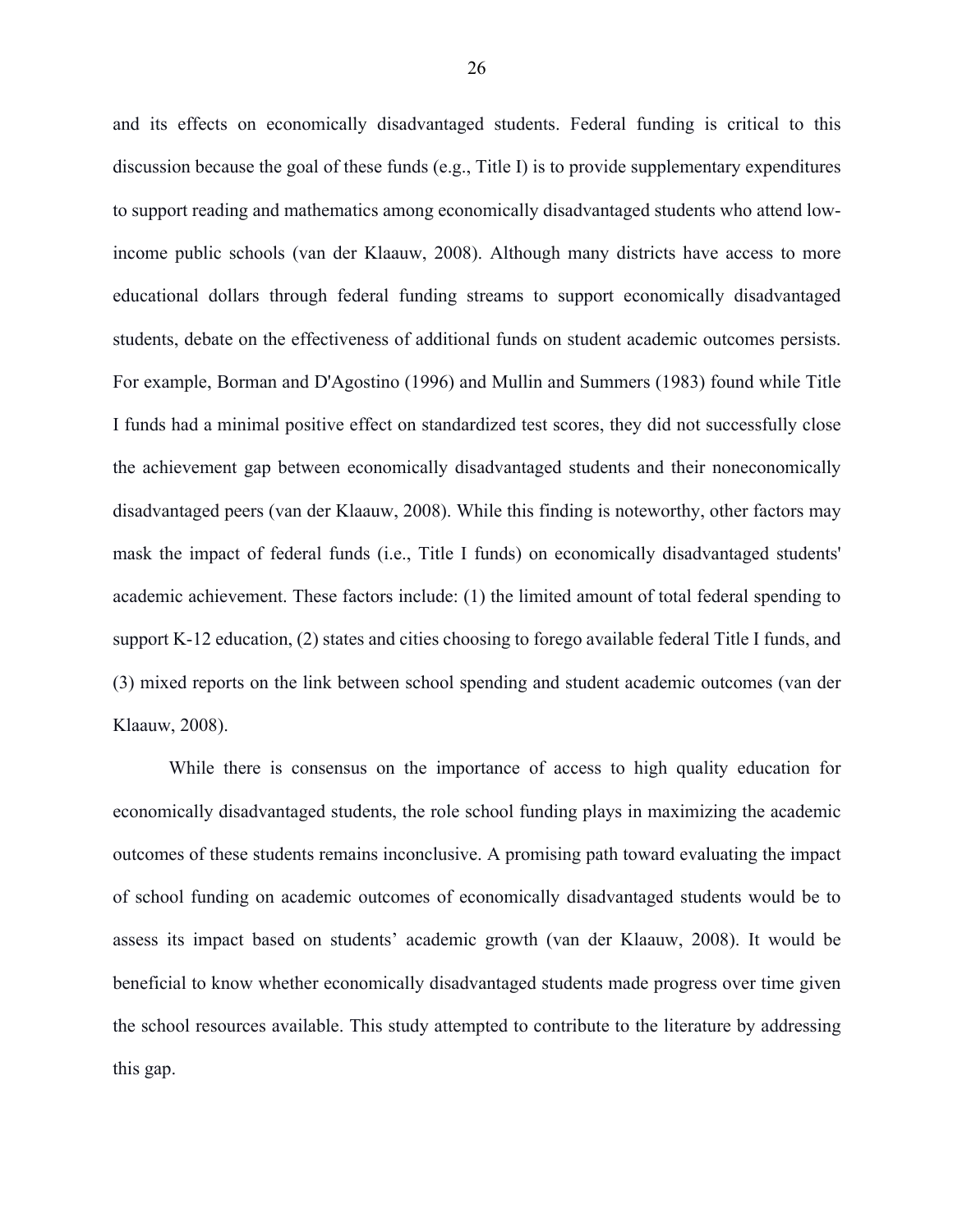#### **Special Student Populations**

Improving academic outcomes among student subgroups, such as special education (SE) students and English language learners (ELLs), is a school accountability policy priority in the United States. Special education students and ELLs represent a significant student subgroup population who inhabit diverse instructional needs (Chambers et al., 2003; Horsford & Sampson, 2013). It can be challenging to identify school expenditures allocated to support the academic needs of special population subgroups (Ferguson & Ladd, 1996). However, two influential costanalysis reports shed light on the expenditures associated with educating special education students and ELLs (Chambers et al., 2003; Slama, 2014). As a part of a special education expenditure report conducted for the Center for Special Education Finance (CSEF), Chambers et al. (2003) found per-pupil education expenditures varied by disability category, such that expenditures were nearly 2 times greater than spending for nonspecial education students. This is significant because although per-pupil expenditures for special education students are greater on average, special education programs positively impact the achievement of students receiving special education services on average (Hanushek, 2003). In Michigan, the issue over how special education is funded was illuminated in an influential report from Arsen et al. (2019). Recent educational spending analyses indicated inequitable and inadequate funding for special education in Michigan (Arsen et al., 2019). The underlying reason for this disparity is funding is mostly handled at the local and county levels. There are also limitations in generating additional revenue per state education policy (Arsen et al., 2019). Nevertheless, local school districts remain obligated to meet special education federal and state requirements.

There is an underrepresentation in the research literature on what works and how much funding adequately educates ELLs (Horsford & Sampson, 2013). However, one influential study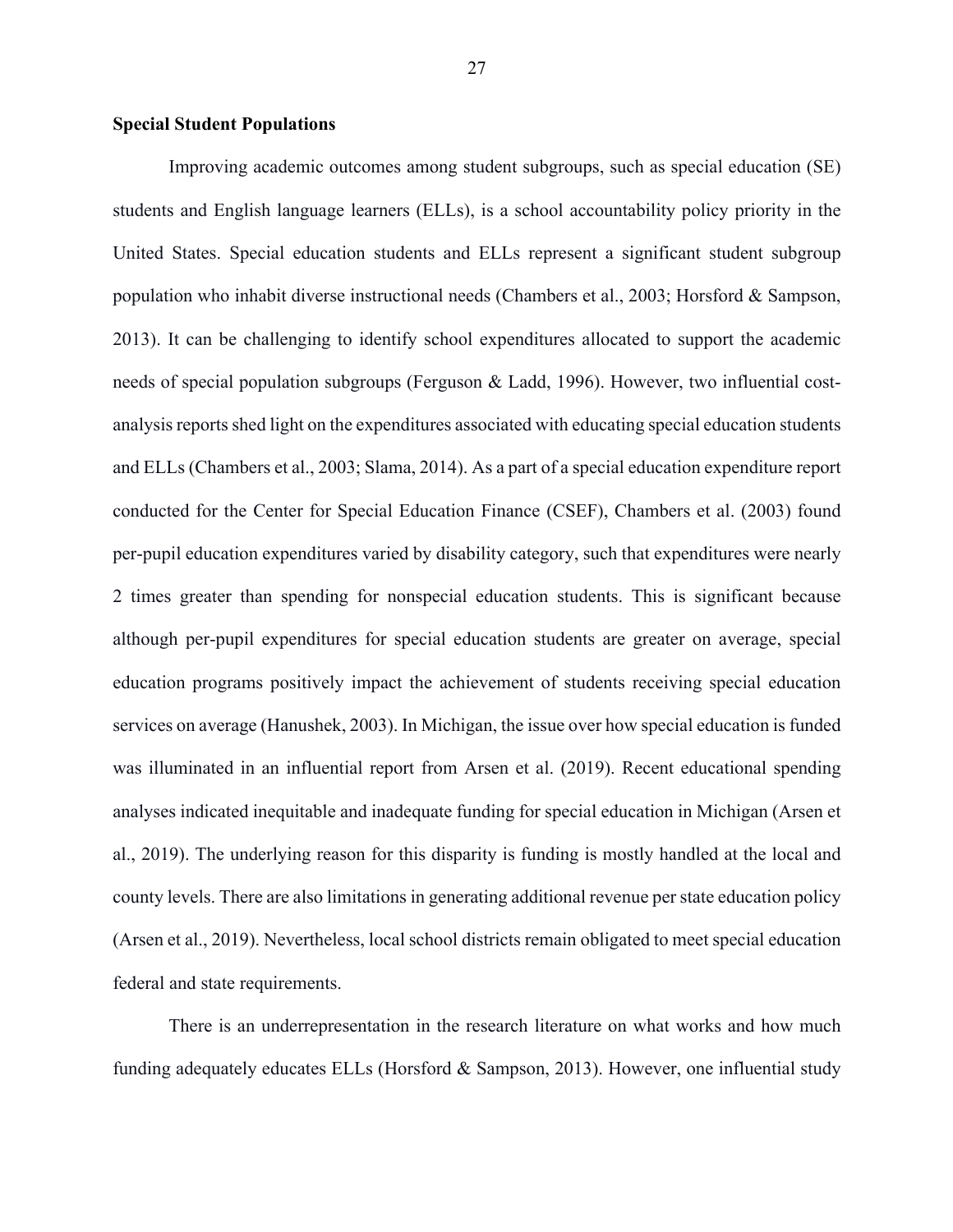focused specifically on ELLs. Slama (2014) sought to identify whether and when ELLs exited language learning programs and found ELLs left these programs in the early grades but returned in later grades (e.g., middle and high school). As such, teacher capital is a pivotal expense for educating ELLs (Horsford & Sampson, 2013). The conflict between instructional priorities and fiscal and human resources available to support ELLs may be one plausible explanation for why students returned to language learning programs (Sugarman, 2016). Nevertheless, this finding is extremely relevant to the discussion of school funding because the longer students remain in language learning programs, the higher the school expense (Sugarman, 2016).

These informative studies have suggested school spending (i.e., both traditional public and charter schools) plays a vital role in meeting the diverse needs of special education students and ELLs. Human or teacher capital is one of the most significant expenses for teachers to impact student academic performance (Greenwald et al., 1996; Hanushek, 2016). It is important for local and state education agencies to examine data among student subgroups to ensure equitable, adequate, and accessible funding pathways exist to support diverse student needs. Taken in tandem, these studies have shown the link between school spending and academic achievement among student subgroups remains incredibly important despite decades of school finance reform and school accountability policy to address these issues. The researcher examined school spending patterns outlined in federal and state school accountability policy among these student subgroups to expand existing literature.

#### **Educational Spending and School-Level Characteristics**

The school finance and spending patterns of charter and traditional public schools are key areas to discuss in this research study. As a school reform mechanism, charter schools are one of the most highly debated topics in the United States (Miron & Urschel, 2010). This debate is rooted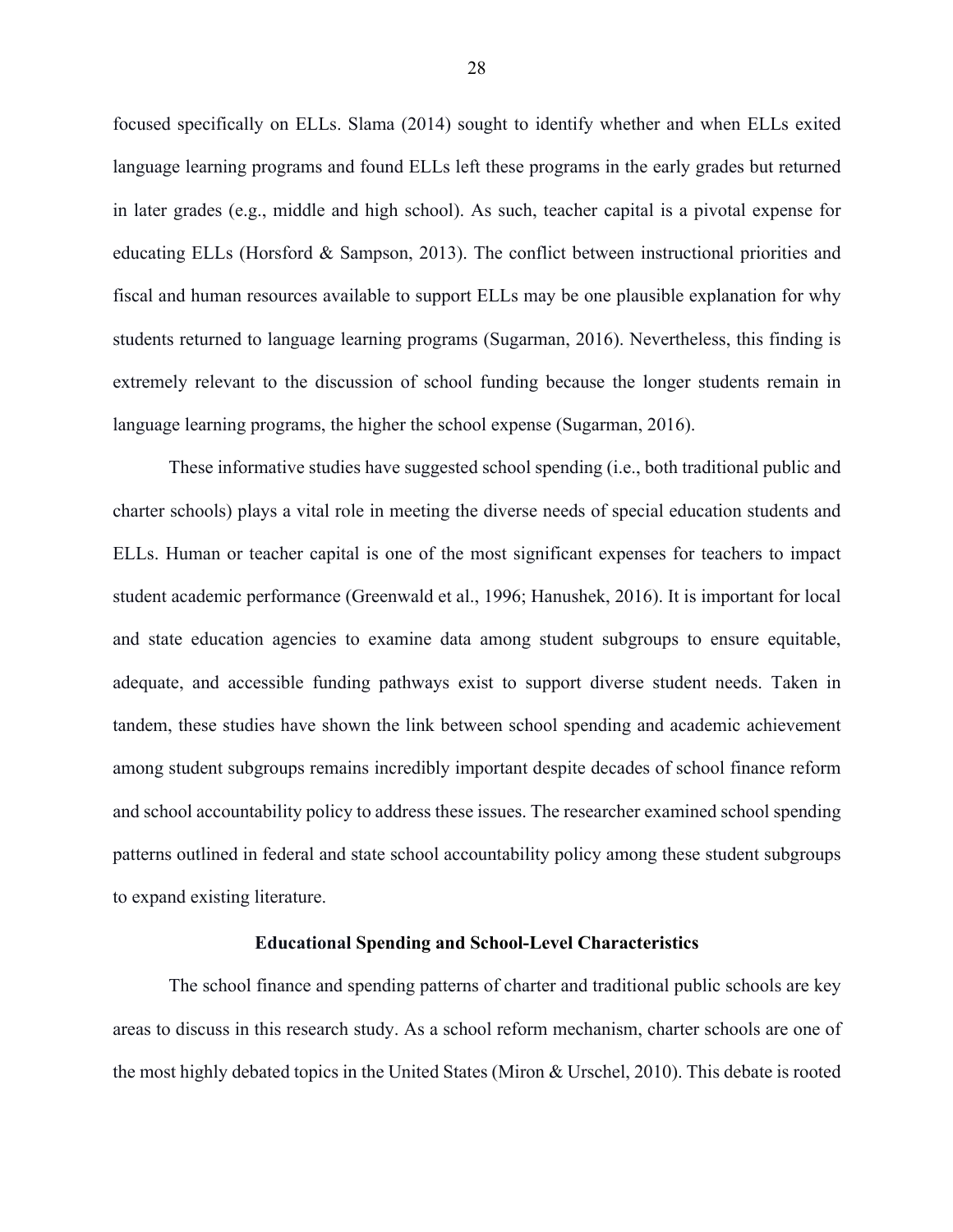in school choice policies that many believe ignite competition, particularly in student enrollment, between traditional public school and charter public-school academies (Arsen & Ni, 2012a). In Michigan, the debate around school finance has garnered significant attention. Michigan schools, including charter schools, are almost exclusively funded based on the number of students enrolled (Arsen & Ni, 2012a). As charter schools create competition with traditional public schools for student enrollment, particularly in urban and low-income suburban communities, the operating revenue of traditional public schools is likely to decrease in these areas due to charter schools' availability (Arsen & Ni, 2012a). For example, the former Detroit public schools district lost nearly one third of its student population, resulting in a revenue loss of approximately \$400 million (Reckhow & Thiel, 2017). A decrease in school revenue in urban, low-income suburban school districts is salient to this discussion because on average, these school districts serve students with the greatest needs. It is important to note while school funding in the educational system is allocated according to the school size, charter schools are more likely to have lower per-pupil funding, underlining the differences in spending between charter schools and traditional public schools.

Another key area to discuss in this research study is differences in school spending patterns between charter and traditional public schools. Findings from three pivotal studies revealed charter schools spend less on instructional services (e.g., teacher salaries, after-school programs) and special education and more on administrative costs (Izraeli & Murphy, 2012; Miron & Urschel, 2010; Nelson et al., 2003). Nelson et al. (2003) also found while charter schools are free to spend flexibly, they often spend a higher share on administration than instruction compared to the traditional setting. Conversely, Arsen and Ni (2012b) found charter schools, on average, spend more on building supervision and security because of the school's urban setting.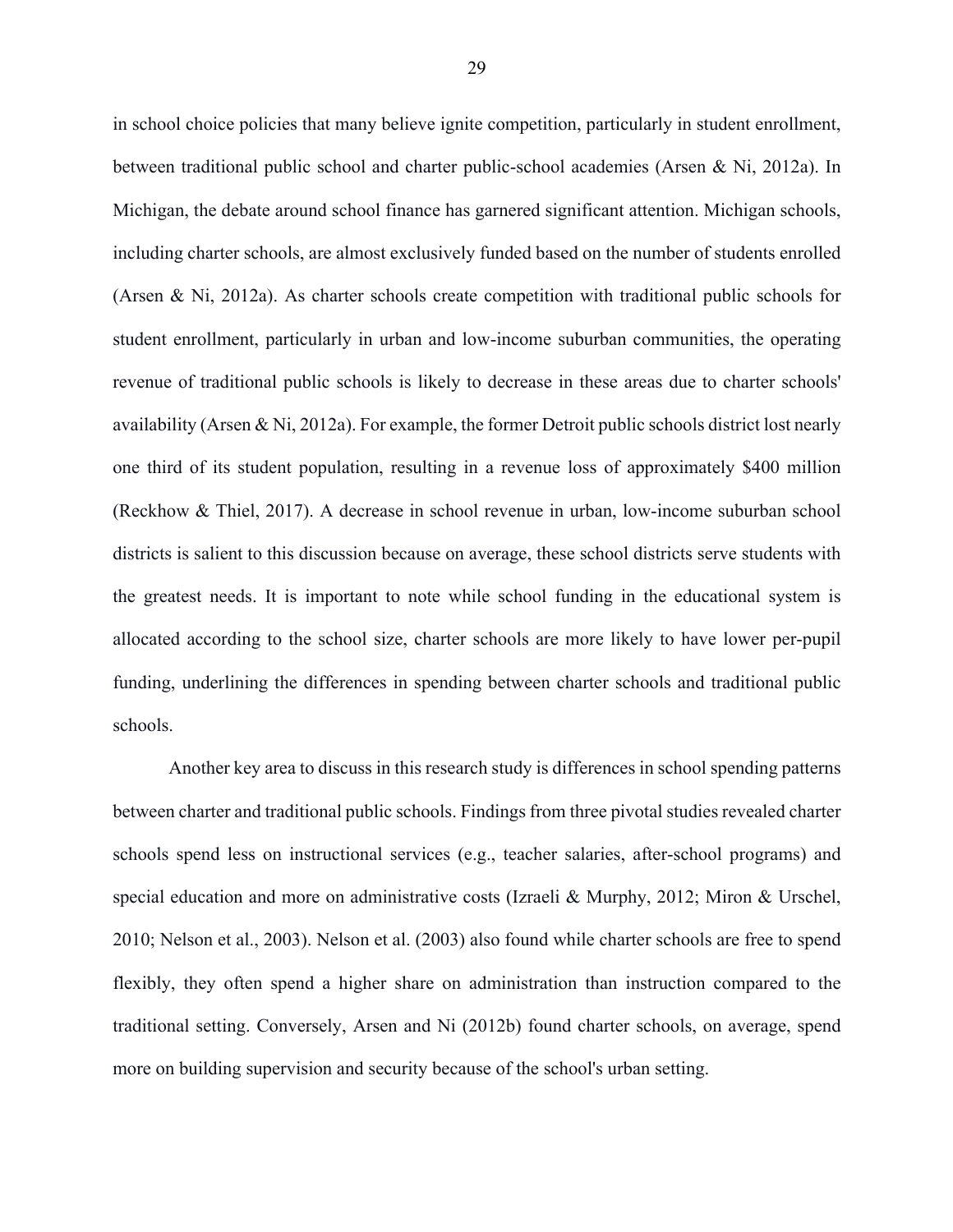Various attempts have been made to reform the educational system within the United States. One notable aspect of these reform attempts is the charter school movement. These findings suggested there are differences in what traditional public schools and charter public-school academies offer, such that traditional public schools generally offer more programs. As such, funding and spending patterns are contingent upon school enrollment size and the range of services offered. While there is diverse literature on the two public school systems, it is challenging to access comparable data on charter school finances (Miron & Urschel, 2010). However, systemic differences in spending patterns and student outcomes between charter and traditional public schools are visible.

#### **The Policy Environment**

#### **Approaches to School Accountability**

Federal school accountability policy serves as an instrument to drive public school reform in the United States. In general, accountability policy aims to keep educational institutions accountable for student results through various results-based instruments, such as performance ratings and specific incentives and penalties (Deming & Figlio, 2016). Through federally mandated school accountability policies like the NCLB Act of 2001 and the ESSA of 2015, an intense focus has been placed on the academic performance of all students and student subgroups (Egalite et al., 2017). Educational spending has also remained a primary area of focus (Dee et al., 2013). Although controversy has ensued over the past several decades on the approach to school accountability, the push for more robust school reform has remained of significant public interest (Deming & Figlio, 2016). Further, school accountability, particularly as a policy instrument, guides educational and political goals around schooling in the United States (Mehta, 2013). The enactment of ESSA has demonstrated evidence of the country's continued commitment to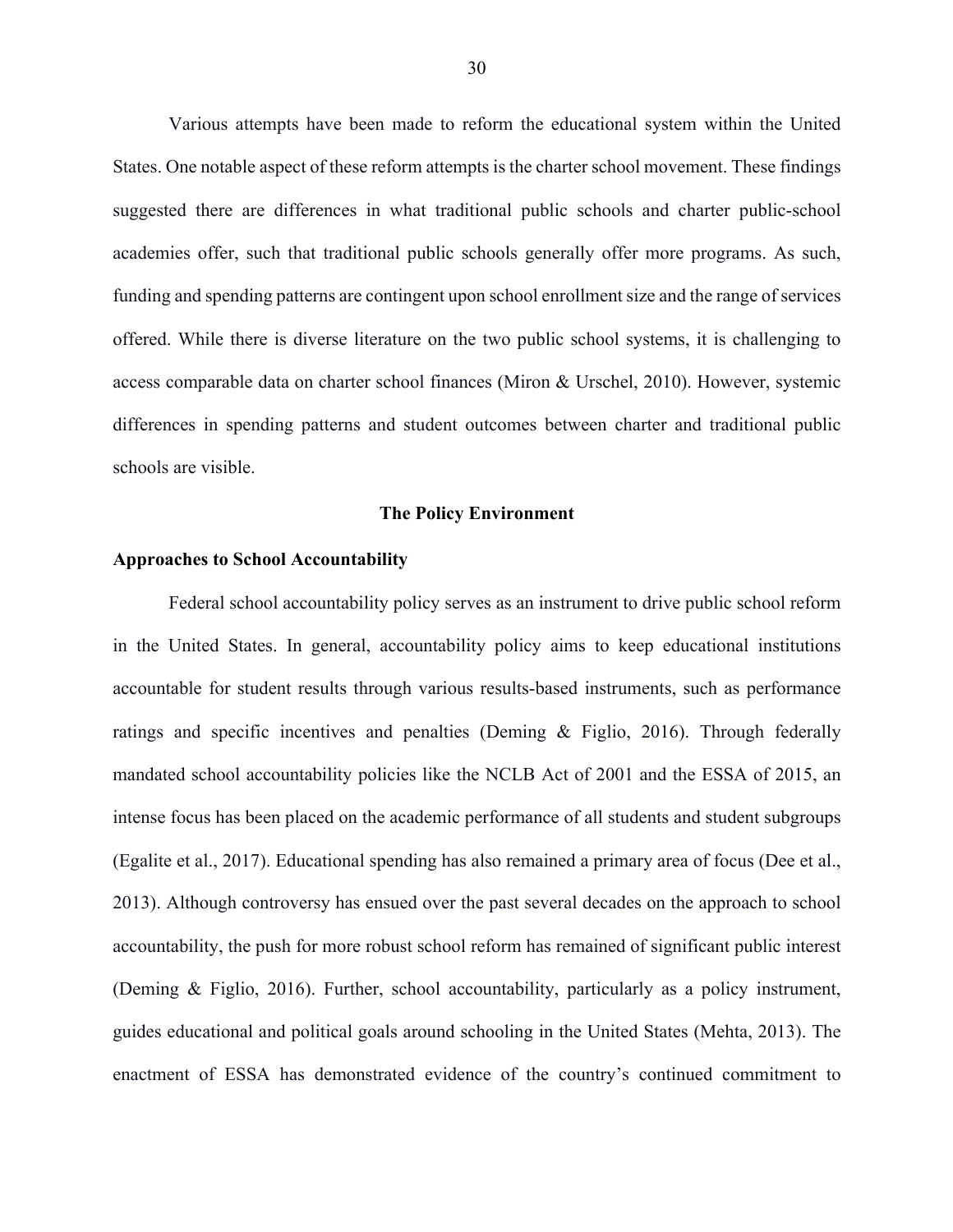bolstering student academic outcomes, reducing educational inequities, and highlighting educational spending. The enactment of ESSA put in place key mechanisms for addressing school reform relative to school resource reporting and student academic performance.

## **ESSA and Transparency in School Spending**

Transparency in school site-level spending has emerged alongside student academic performance under the ESSA school accountability policy. ESSA requires states to report actual per-pupil expenditures and conduct school-level fiscal resource allocation reviews (Cook-Harvey et al., 2016; Odden & Picus, 2019). These new requirements are designed to highlight spending patterns and inequities for school improvement purposes (U.S. Department of Education, 2016). A review of the literature revealed past policy requirements associated with school accountability legislation called for states to measure school performance but did not capture the extent to which schools used their financial resources to maximize student outcomes (Hanushek & Raymond, 2004). It is important to note the federal government provides a funding stream to support the nation's most vulnerable children, although the funding supplied is highly questionable because there is uncertainty about whether funding is enough (Ladd, 2017). Research remains inconclusive about the effect of educational dollars on student academic performance (Hedges et al., 2016; Odden & Picus, 2019). However, there is consensus in the literature that it may be worthwhile to more closely examine how resources are used to support student learning to promote critical conversations about educational equity and opportunity at the school level (Cook-Harvey et al., 2016; Dee et al., 2013). This claim is salient to this research study as the researcher sought to investigate the association between school site-level spending and student academic growth.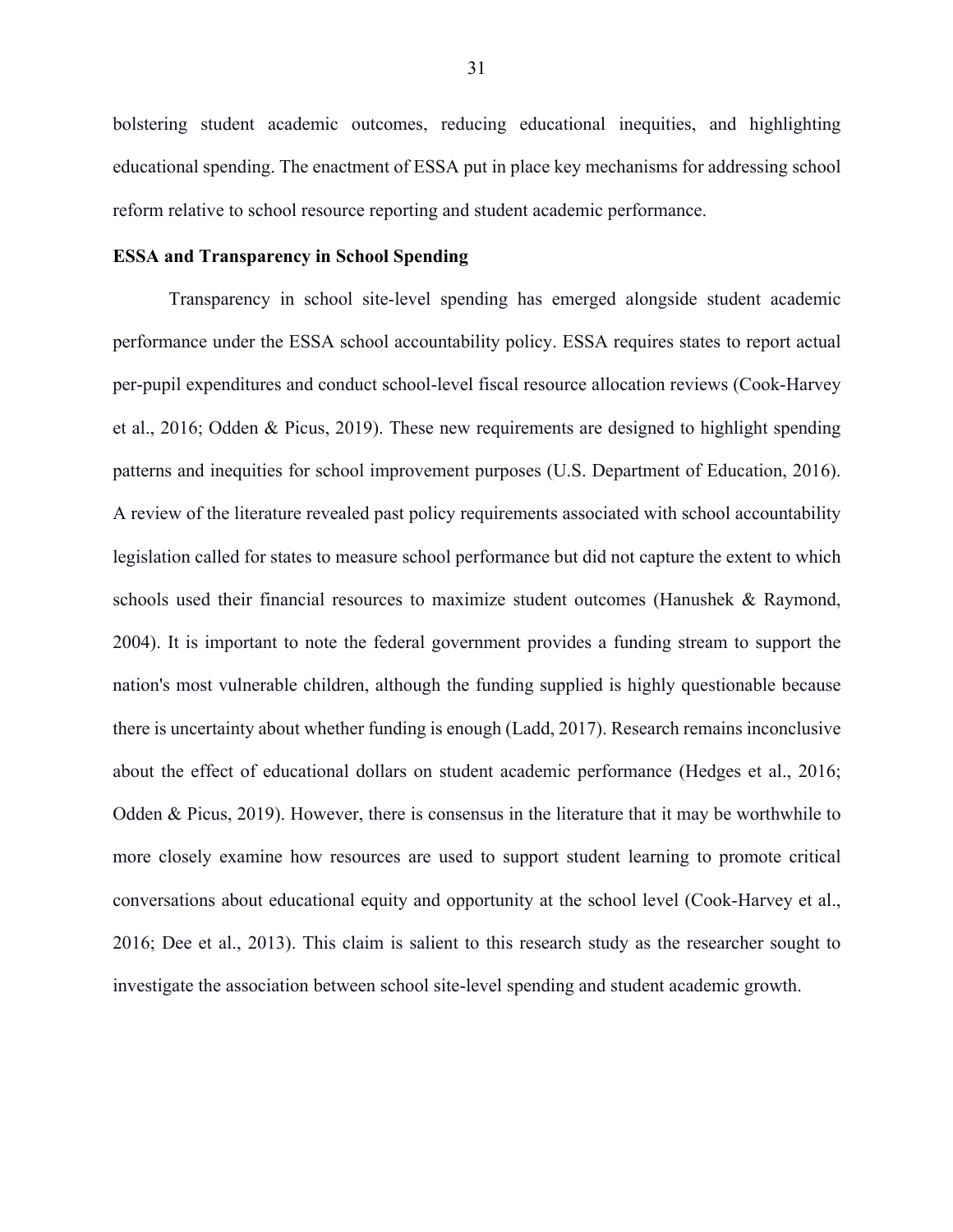Like its predecessor (i.e., NCLB), the ESSA legislation focuses on school accountability, test-based performance, closing the achievement gap, and equal and equitable access to public education (U.S. Department of Education, 2016). However, the ESSA legislation brought about significant changes to address school reform, including allowing states to design their accountability systems (ESSA, 2015). A school accountability system's design is important because it identifies school performance measurement indicators (Figlio & Ladd, 2020). For example, state officials are required to evaluate schools based on student proficiency levels (i.e., status measures) or the extent to which individual student performance has changed (i.e., growth measures) from one year to the next (Figlio & Ladd, 2020; Hanushek & Raymond, 2002). States that opt for academic growth-based measures must use them for all students and subgroups in its accountability systems (U.S. Department of Education, 2016). In this way, the academic progress of all students remains the focus of school improvement.

It is plausible to use student growth models to measure educational attainment, given the current federal and state focus on school site-level student academic performance. Academic growth is defined as changes in knowledge over time (Anderman et al., 2015). Anderman et al. (2015) noted five types of growth models most commonly used in the United States: (1) student gain score model, (2) covariate adjustment model, (3) student percentile gain models, (4) univariate value-added response models, and (4) multivariate value-added response models. According to the National Research Council (2011), student growth measures as indicators of all students' academic progress are critically important within the school accountability context. Given this assertion, it is possible to understand why growth-based measurements are common in the United States.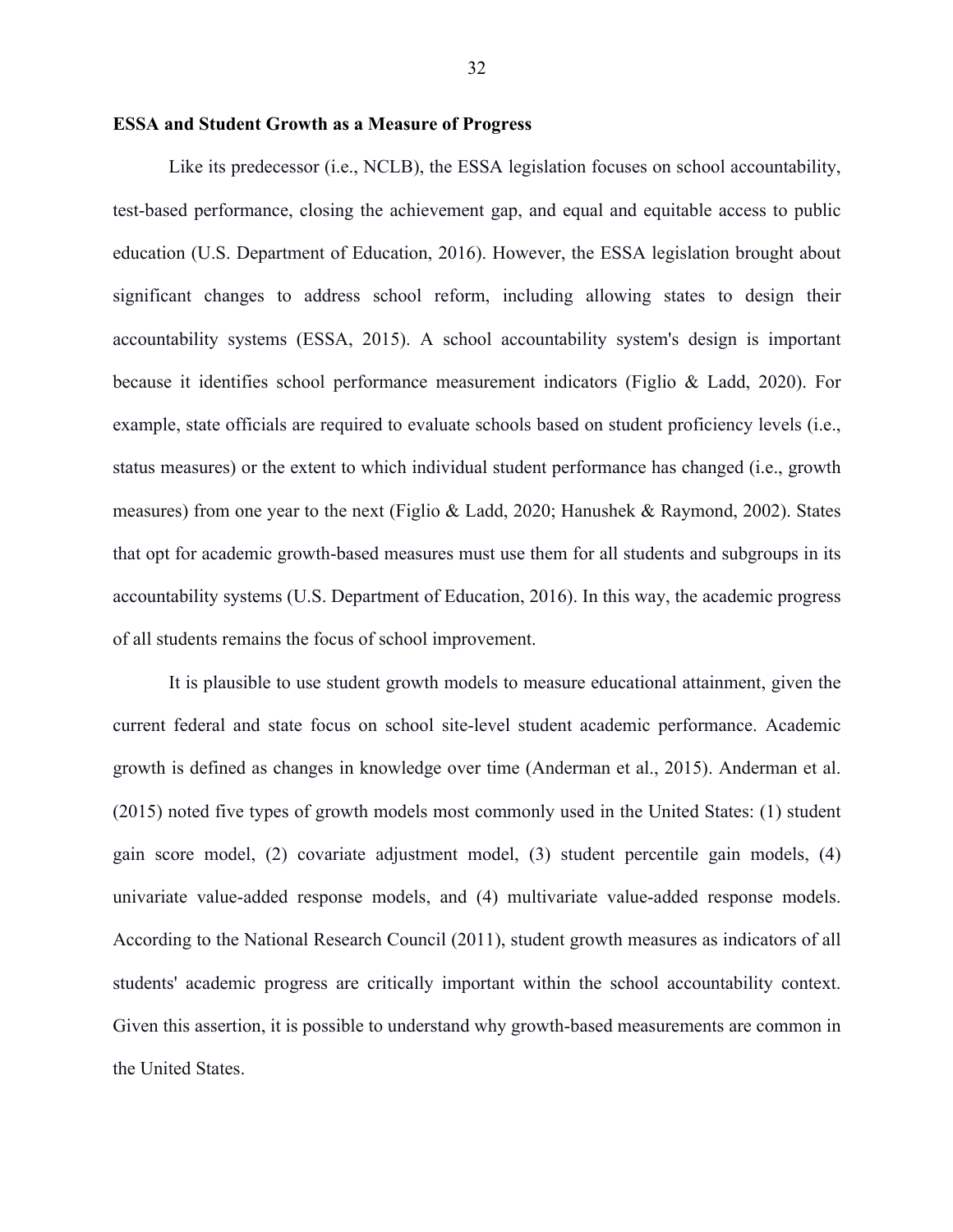Recent data has suggested all but two U.S. states have incorporated some form of student growth measurement in their approved state accountability plan (Data Quality Campaign, 2019). For instance, Michigan has elected to use student growth percentiles (SGP) as a measure (Michigan Department of Education, 2021). SGPs are a widely accepted measure for assessing individual student learning over time. Michigan's use of SGPs is designed to allow for more equitable student progress calculations (Michigan Department of Education, 2021). According to the Michigan Department of Education (2021), SGPs are the most appropriate to use as they reflect student learning progress in a particular subject area compared to another group of students who scored similarly on previous tests in the same subject area. From the SGP data, state education officials can rank students in each comparable group based on their current assessment. As such, each student can then receive a percentile ranking comparing their scores to other students who scored similarly academically (Michigan Department of Education, 2021). Michigan's student growth model also includes students' ability to obtain SGPs for each subject in which the student tests (e.g., ELA and mathematics) and where there is at least one previous test score for the student. Essentially, the current focus on school site-level accountability makes Michigan's SGP model attractive because these data provide information about individual student learning patterns at the school level.

The literature on student academic growth as a measure for school accountability has revealed advantages for this type of system. Student growth models are rooted in statistical methodology that assume estimated effects (Anderman et al., 2015). According to Anderman et al. (2015), the benefits of student growth models include the ability to provide an unbiased view of student achievement levels due to variability in preexisting student knowledge. Furthermore, the relationship between socioeconomic status and academic growth is less significant than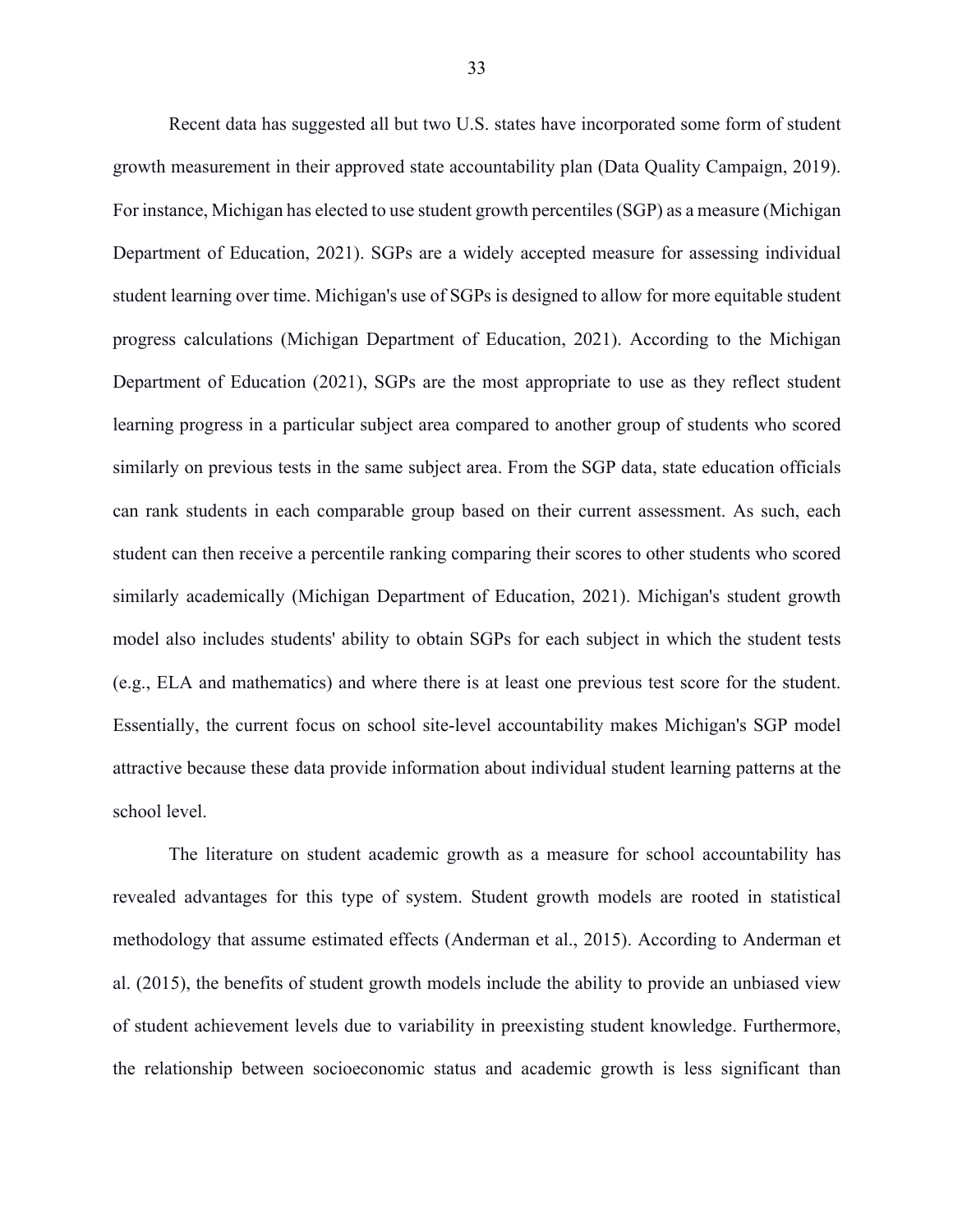socioeconomic status and academic proficiency. Growth-based measures also provide schools an opportunity to acknowledge student progress (Anderman et al., 2015). Given the advantages of growth-based measures, states like Michigan have an opportunity to highlight school performance based on fair and equitable measures.

Concluding this section, existing literature has argued growth-based measures provide a fair and reasonable means for assessing individual school and student performance in this era of school accountability. Historically, measuring school quality and student achievement levels have focused on one timepoint instead of performance over time (Finn et al., 2008). The value in incorporating growth-based measures is they allows for the consumption of robust data to address the long-standing achievement gap that exists in the United States. While growth-based measures are incredibly plausible, only valid and reliable data are helpful. Significant consequences may result from psychometrically unreliable or invalid evaluations used to measure development, especially when making decisions about an individual student's progress (Anderman et al., 2015). As such, states may benefit from carefully considering when to use performance-based measures to assess student academic growth.

#### **School Accountability and Performance-Based Measures**

Performance-based school accountability has become an increasingly important issue in K-12 education. Performance-based accountability is defined as the process of assessing, rewarding, and sanctioning schools based on aggregated student test results (Figlio & Ladd, 2020). Although performance-based measurement policies have been enacted in many U.S. states, testbased school accountability did not become a nationwide focus until the federally legislated NCLBA of 2001 was enacted (Hanushek & Raymond, 2002). According to Dee and Jacob (2011), the motivation for performance-based accountability policy in the United States is rooted in the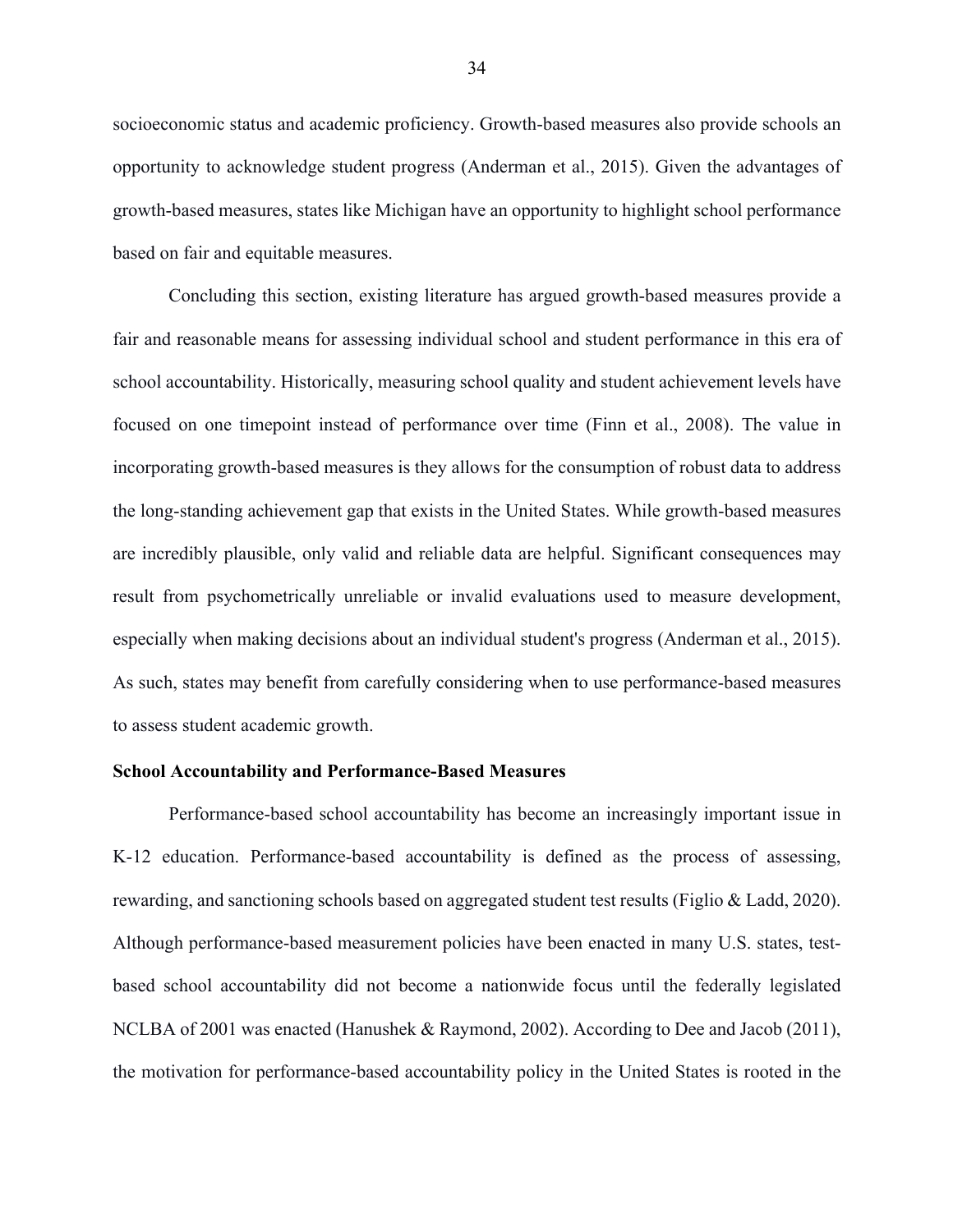belief that public reporting of school site-level data and the explicit link between student academic performance on state assessments and school sanctions would increase student performance in schools. Disputing the claim that public reporting of student academic performance leads to increased student performance, Hanushek and Raymond (2005) contended the consequences of accountability (e.g., rewards and sanctions) have a greater impact on student performance than public reporting. While Dee and Jacob's (2011) and Hanushek and Raymond's (2005) claims offered a plausible argument for the motivation behind performance-based accountability in the United States, there is a more pressing point to consider. That is, the critical point of discussion lies not in the rationale behind the implementation of performance-based accountability, but rather on the effects of school accountability measures on student academic outcomes.

#### **The Effects of School Accountability on Student Academic Outcomes**

A broad body of literature has emerged on the effects of school accountability policy on student academic outcomes. The broad research interest in this area is not surprising given the value society has placed on educational attainment and its role in adult economic status (Jackson et al., 2016). According to Jackson et al. (2016), educational attainment has been linked to increased adult financial status. Related to this, Figlio and Rouse (2006) argued school accountability systems positively impact educational attainment among K-12 students. Taken together, these findings provide a plausible rationale for extensively researching the effects of school accountability on student academic outcomes. For example, Hanushek and Raymond (2005) provided some insight into the topic and found accountability systems' institution improves student academic performance by 0.2 standard deviations. This finding is noteworthy given earlier school reform efforts have failed to yield comparable results (Hanushek & Raymond, 2005). The link between the controversial standards-based movement and the emergency of school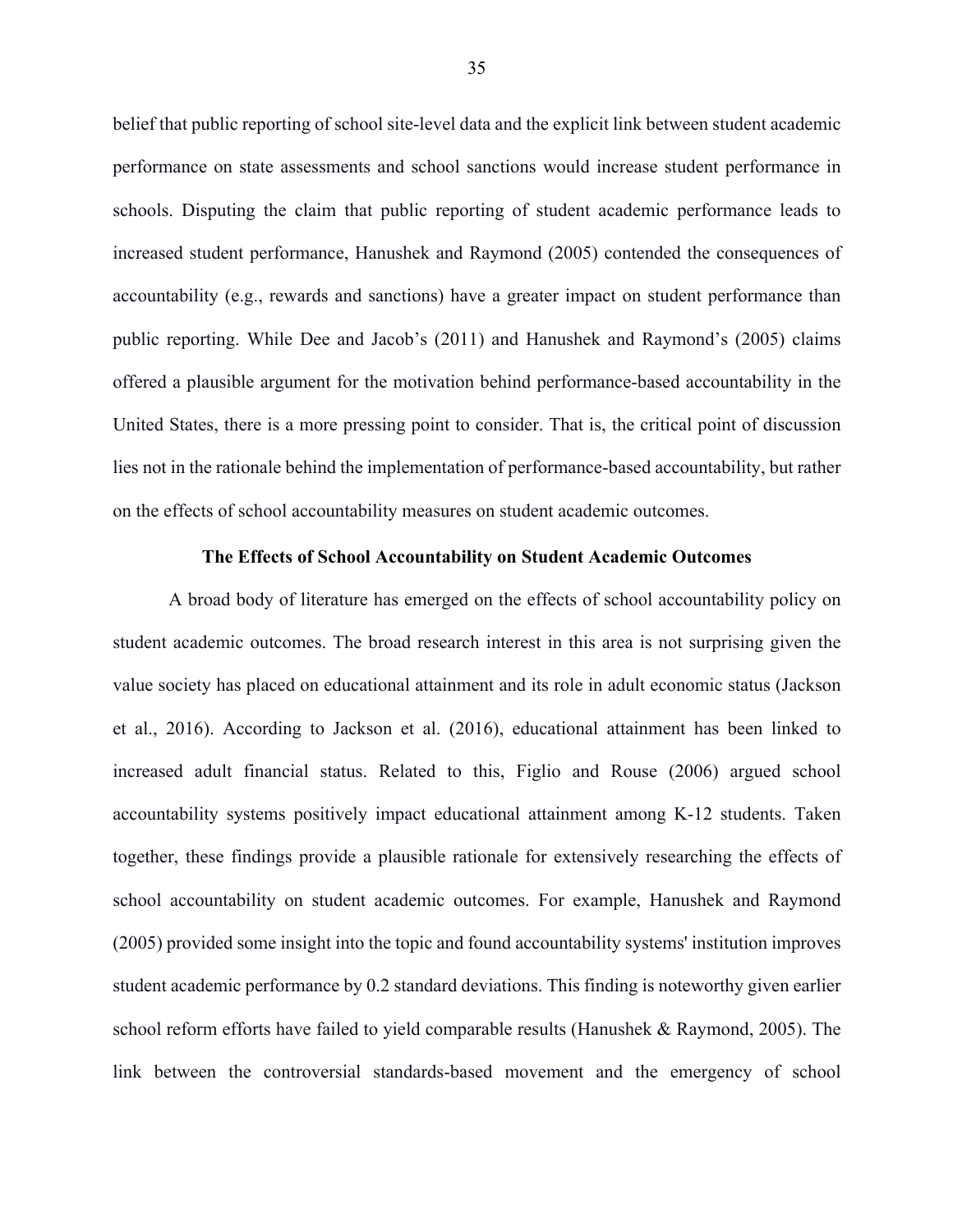accountability systems is also noted in the literature. According to Grissmer et al. (2000), the intersection between curriculum standards and test-based accountability have produced faster achievement rates in some states. While school accountability has been linked to improved student outcomes, the literature has also revealed these effects may depend on the specific student and school characteristics.

Studies have suggested school accountability has improved student academic performance, but results have been more pronounced among specific subgroups, individual grades, subjects, and according to state-level accountability context (Hanushek & Raymond, 2005; Ladd, 2017). For example, Loeb and Byun (2019) found scores on the national assessment during the NCLB era rose and racial and ethnic achievement gaps were modestly narrowing. This effect was reported for African American students in certain grades where they demonstrated faster academic progress than their White peers (Loeb & Byun, 2019). Dee and Jacob (2010) conducted a causal study that compared states with no prior accountability system (i.e., treatment group) to states with a prior accountability system (i.e., control group). They found statistical significance in the academic performance among fourth and eighth grade students, such that math performance increased for White, Hispanic, and low socioeconomic students during the NCLB years. Findings from these analyses also revealed positively moderate increases in math test scores for fourth grade Black students. In contrast, they reported no effects of NCLB on either fourth or eighth grade students' reading scores. Using a panel-based research design, Dee and Jacob (2010) posited they could confidently associate student academic performance with NCLB's impact. In this case, Dee and Jacob (2010) concluded their methodology was reliable. However, evidence from later studies points to a different conclusion.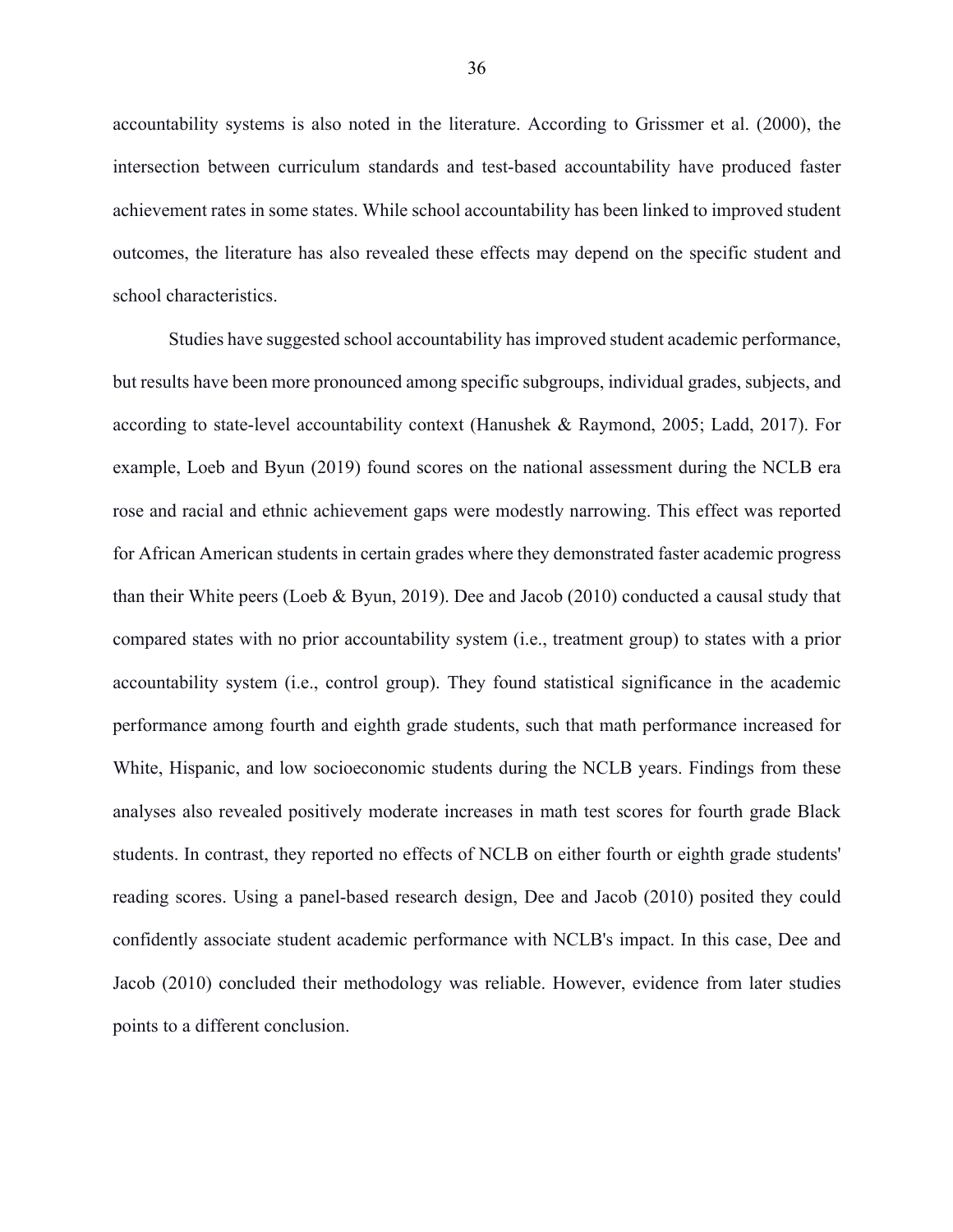A further review of the literature revealed debate over Dee and Jacob's (2010) findings (Ladd, 2010; Lee & Reeves, 2012). For example, Ladd (2010) challenged their findings based on two claims. First, Ladd (2010) argued the outcomes among fourth grade students were likely due to prior year achievement, given the largest assessment gains for fourth grade math reflected in the 2003 NAEP scores. Second, Ladd (2010) argued any improvements reflective of the 2003 school year were moot since it was too early to attribute the accountability policy results to learning related to the current school year (Ladd, 2010). Building on the methodology of Dee and Jacob (2010), Lee and Reeves (2012) found no significant effects of school accountability as a reform mechanism on overall reading and math achievement or achievement gaps. These findings suggest there is uncertainty on the effects of school accountability on student academic outcomes. One reason may be because it is difficult to isolate the effects of school accountability from other factors such as sociodemographic and school characteristics (Hanushek & Raymond, 2005). The research literature continues to evolve in this area as scholars use rigorous statistical analyses to address this issue.

In conclusion, the studies assessing the effects of school accountability on student academic outcomes remain inconclusive. The goal of school accountability policies is to ensure all students have access to and opportunity for education while receiving quality academic instruction (Diamond & Spillane, 2004; Lee & Reeves, 2012). While numerous studies have argued school accountability is positively linked to improved student outcomes (Figlio & Rouse, 2006; Hanushek & Raymond, 2005; Jacob, 2005), there is debate about whether school accountability policies benefit some students more than others. Notably, the argument exists about the effects of school accountability on narrowing the racial achievement gap (Diamond & Spillane, 2004; Ladd, 2017; Lee & Reeves, 2012). While Diamond and Spillane (2004) argued school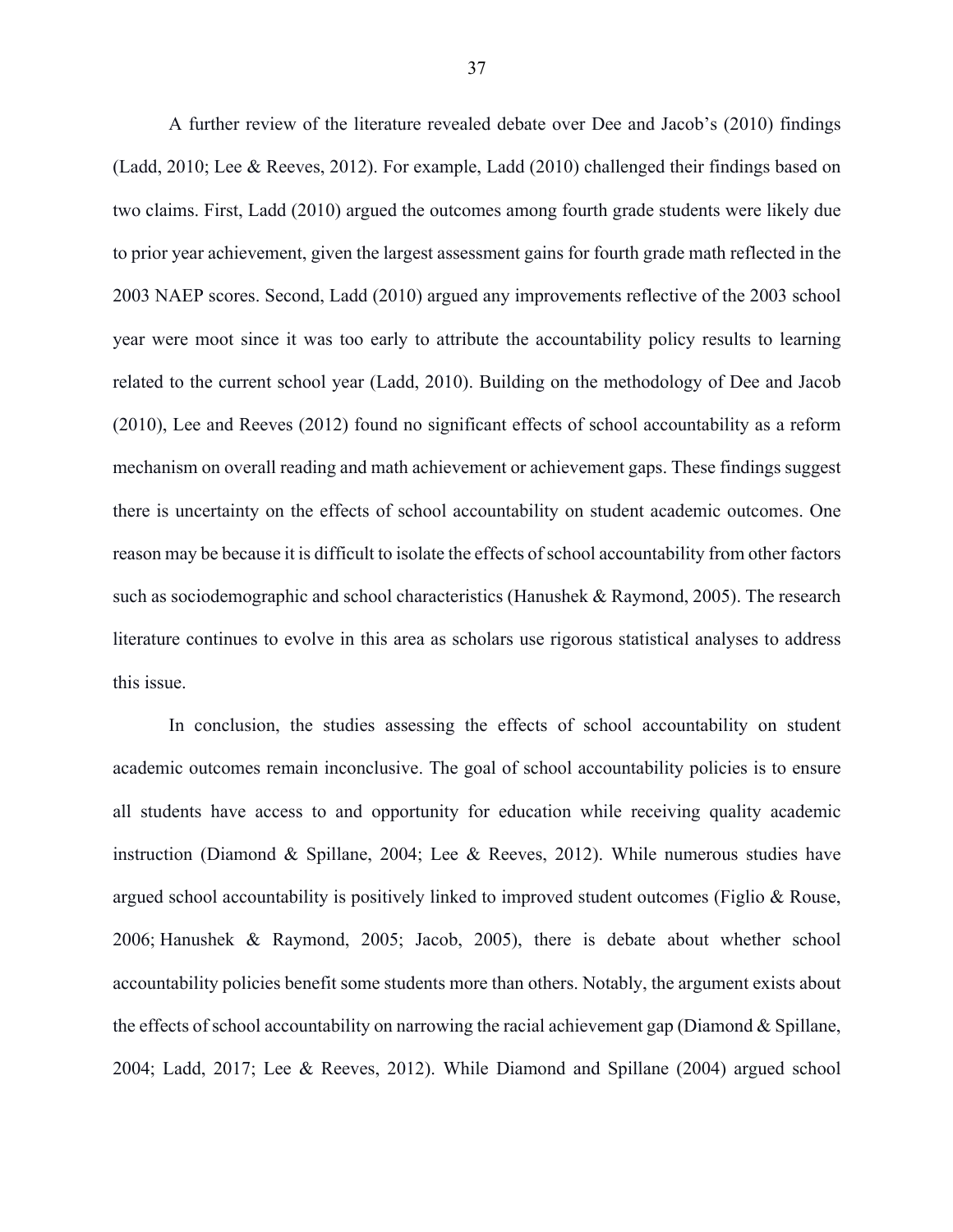accountability policies may lead to the marginalization of low-performing students, Hanushek & Raymond (2005) found school accountability policies had the reverse effect on low-performing students. Given the uncertainty presented the research literature, the role school accountability plays in ensuring all students have opportunity and access to high-quality educational attainment warrants further investigation.

#### **Summary**

Improving the academic performance of U.S. public school students is a complex matter. When considering the unique needs of students, such as those of adolescent or middle school students, the complexity becomes even greater. Factors such as fiscal resources, student and school-level characteristics, and accountability policy mandates play a significant role in school reform efforts. While a debate about the effects of school spending on student academic performance presides, an increasing number of causal studies have provided evidence that schoollevel fiscal resources and student academic outcomes are related (Jackson et al., 2016). Researchers have suggested the strategic investment of school-level funds in areas such as human and capital resources can significantly improve student academic performance (Hong & Zimmer, 2016; Miles & Frank, 2008). The rationale for this assentation is money can purchase the goods and resources needed to impact students' learning environment. This study aimed to understand the relationship between spending and middle school student academic performance. Chapter 3 describes the methodology used in this study to accomplish this goal.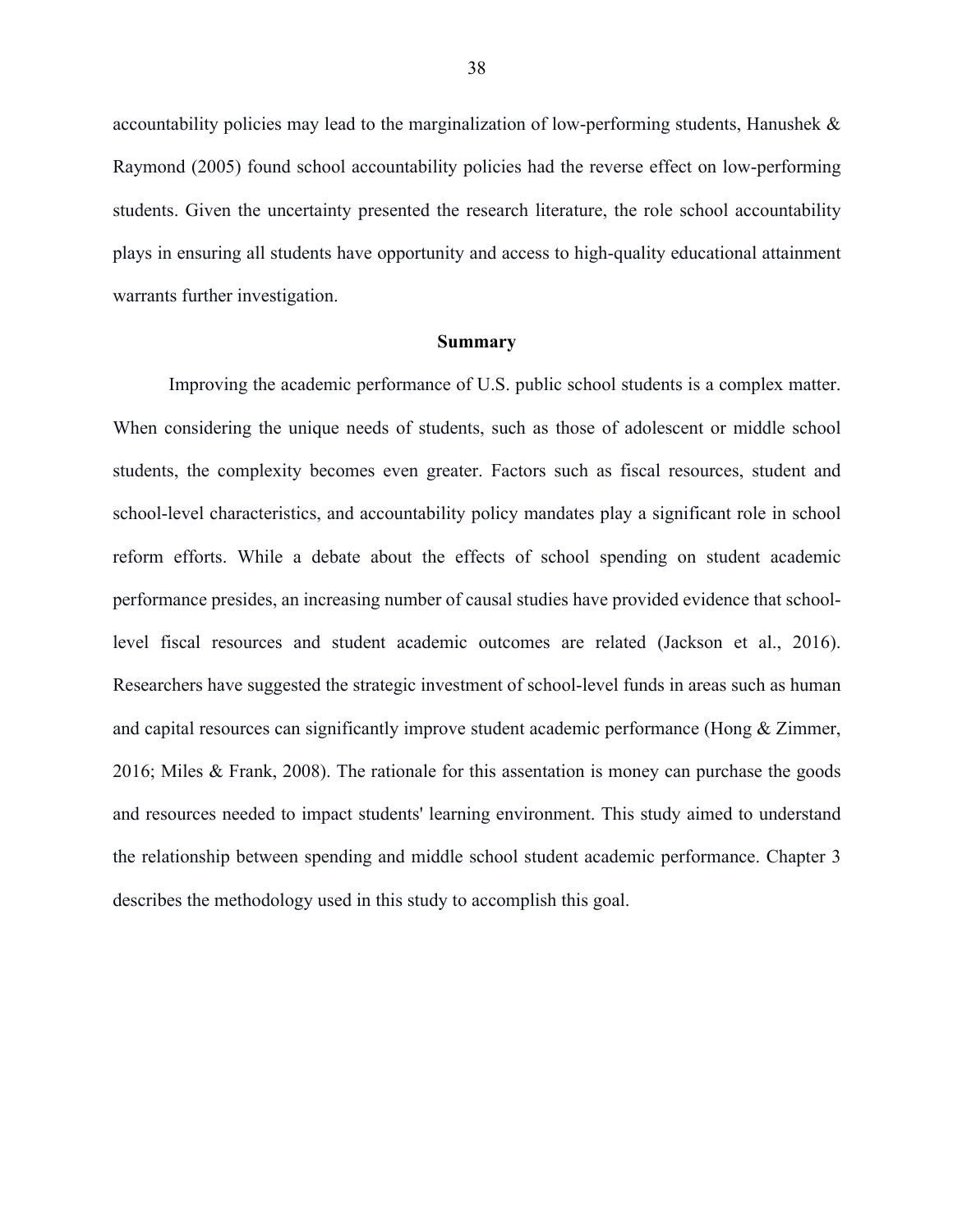#### **CHAPTER 3: METHODOLOGY**

This chapter outlines the research methodology used in this study. The chapter begins with a restatement of the purpose and research question, followed by a detailed description of the data collection methods and analysis applied in this study. The chapter concludes with an ethical statement related to the study.

#### **Research Purpose**

The purpose of this quantitative ex-post facto research study was twofold: (1) to investigate the association between school-level spending and student academic growth through the lens of OST and (2) to identify the student and school-level characteristics that may mediate the association between school-level spending and student academic growth. The variables measured in this study represent the components of the open systems model: (1) inputs (i.e., total site-level expenditures per-pupil), (2) throughputs (i.e., school-level characteristics), and (3) outputs (i.e., student academic growth). The "feedback" and "environment" components are represented through the school accountability data used in this study.

#### **Research Question**

This study addressed the following research question:

Is school-level per-pupil spending associated with student academic growth in mathematics and ELA among seventh grade students in Michigan, as measured by the 2018-2019 M-STEP statewide assessment?

To answer the research question guiding this study, three outcome measures were identified: (a) average student growth percentile, (b) percentage of students with average growth, and (c) percentage of students with below average growth on the 2018-2019 M-STEP statewide assessment. Student sociodemographics such as race/ethnicity, socioeconomic status, and special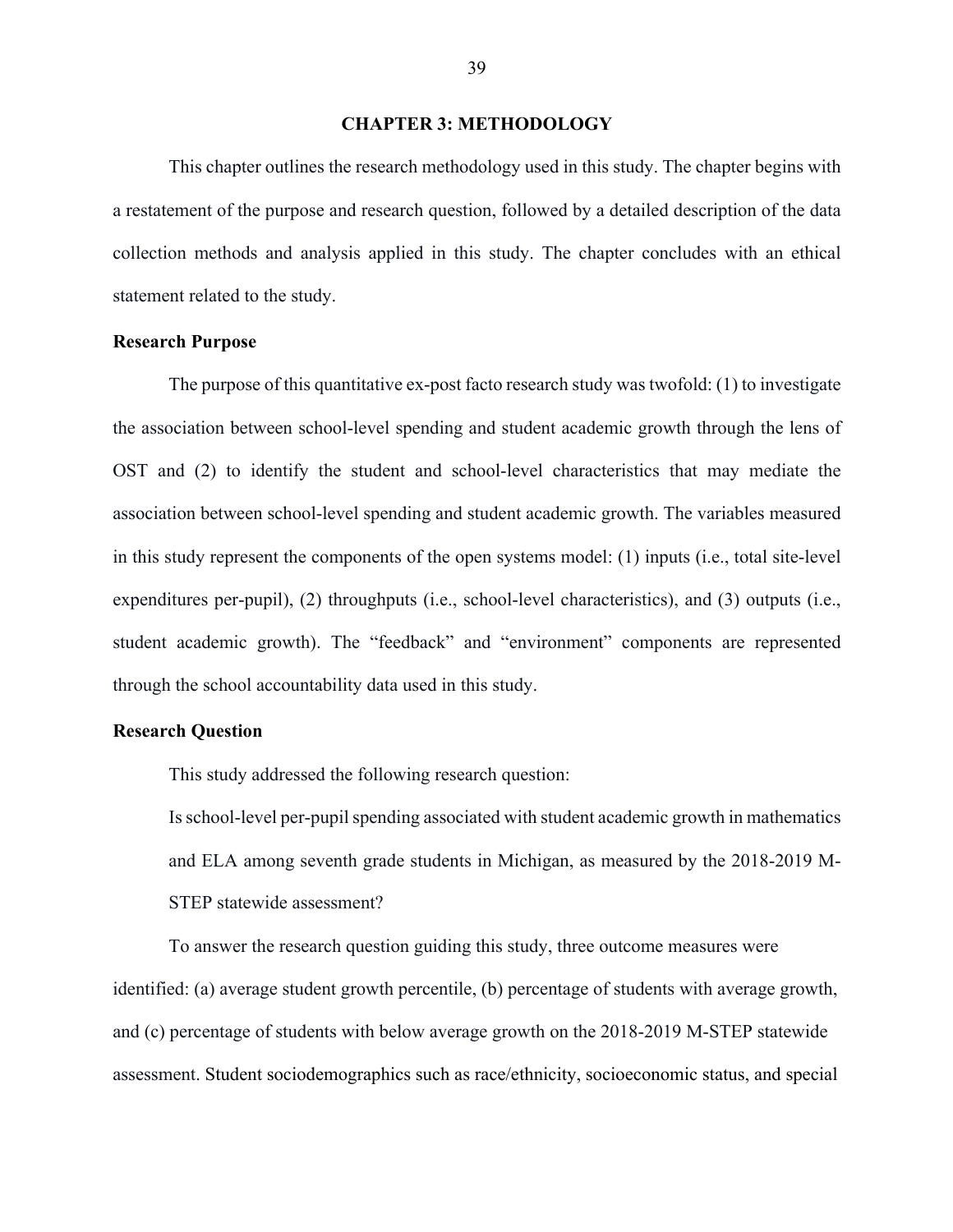education designation, and school-level structural characteristics such as grade-level configuration, school type, and total school enrollment served as control variables to rule out alternative explanations.

## **Research Design**

A quantitative ex-post facto study was chosen to conduct this investigation. The quantitative research approach is commonly used in education research to examine the effects of school spending on student academic outcomes (Hedges et al., 2016). Using archival data from the 2018-2019 school year, the nonexperimental research design was employed to examine whether an association existed between school-level spending and student academic growth and to determine whether student sociodemographic and school-level structural characteristics mediated the association. The quantitative approach was appropriate for the following reasons: (a) the purpose of this study was to investigate the association between variables in a population, (b) a large, preexisting dataset with numerical data was used for data analysis, and (c) rigorous statistical techniques were required to estimate the association between variables and to obtain a greater degree of confidence in the associations that emerge between variables (Creswell  $\&$ Creswell, 2018; Fraenkel et al., 2011).

#### **Setting**

The schools selected for this study were located in the state of Michigan. The academic performance of K-12 public school students, particularly middle school students, is a concern among policy makers and practitioners. For example, in the 2018-2019 school year, while an estimated \$13 billion was spent on K-12 public education in Michigan (Summers, 2019), less than half of seventh grade students (i.e., roughly 40%) demonstrated average growth on the state's mathematics and ELA assessment (Michigan's Center for Educational Performance and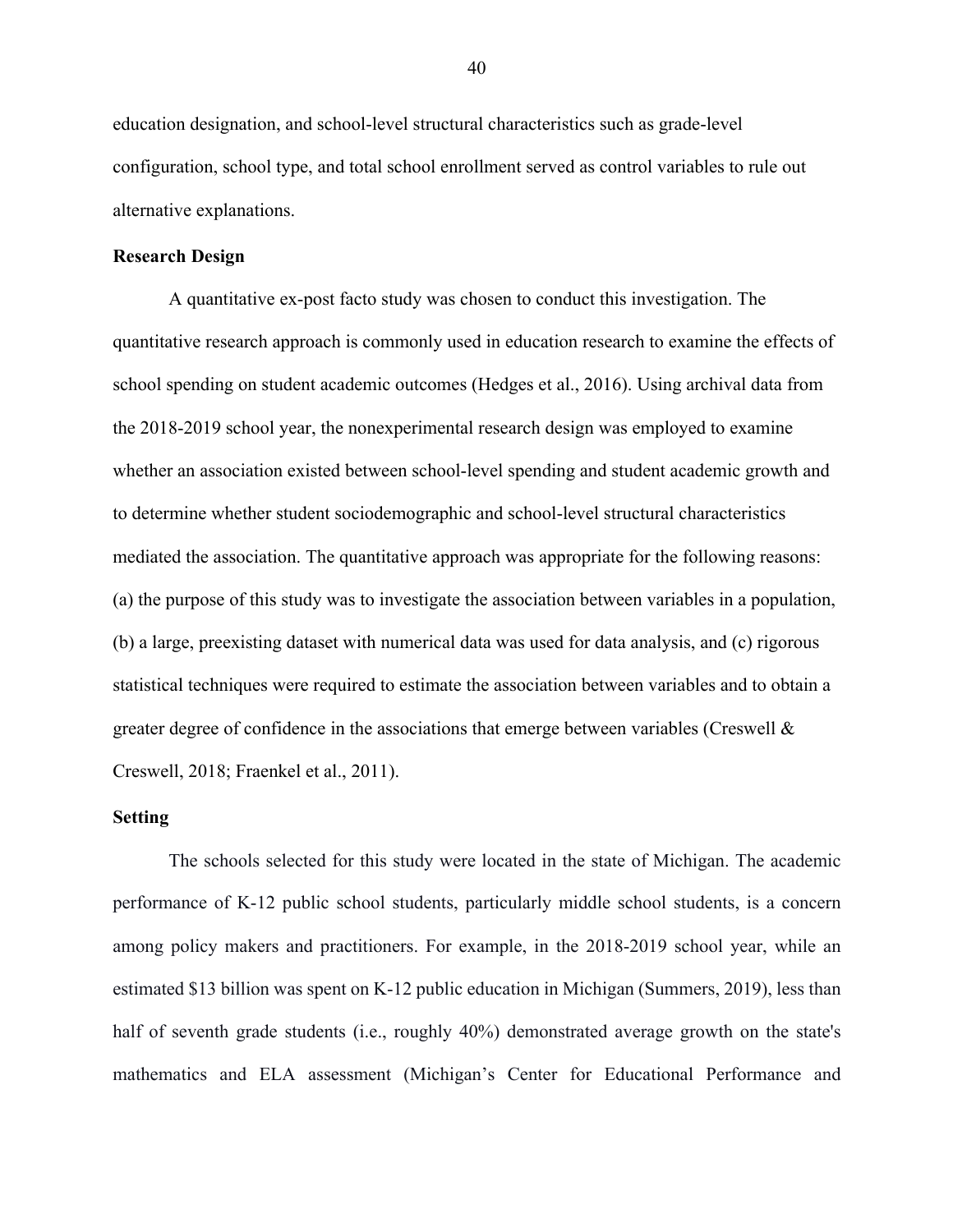Information, 2021). The data also highlighted achievement gaps among student subgroups (Michigan's Center for Educational Performance and Information, 2021). For instance, less than half of seventh grade African American, Hispanic, economically disadvantaged, and special education students demonstrated average growth in mathematics during the 2018-2019 school year. The reported results were nearly the same for each seventh grade ELA subgroup (Michigan's Center for Educational Performance and Information, 2021). It is important to note the academic struggles of Michigan's seventh grade students were observed in both traditional public and charter public school academies (Michigan's Center for Educational Performance and Information, 2021). These data suggested an academic disadvantage for students who reached the halfway mark in their K-12 educational experience in Michigan—a disadvantage that continues to plague our most vulnerable student populations.

#### **Population**

This study's population was traditional public schools and charter public school academies that served seventh grade students in Michigan during the 2018-2019 school year. These public school educational entities were responsible for providing mathematics and ELA instruction and administering the statewide assessment in these core subject areas to enrolled students. While the association between school spending and student outcomes has been broadly studied in the research literature, to the researcher's knowledge, no studies have specifically examined the effects of school spending on student academic growth, particularly among seventh grade students. Given this literature gap, traditional public schools and charter public school academies serving seventh grade students were selected as the population for this study. Seventh grade students were considered middle school students for this study. However, it is necessary to note public schools and charter public school academies in Michigan that served seventh grade students during the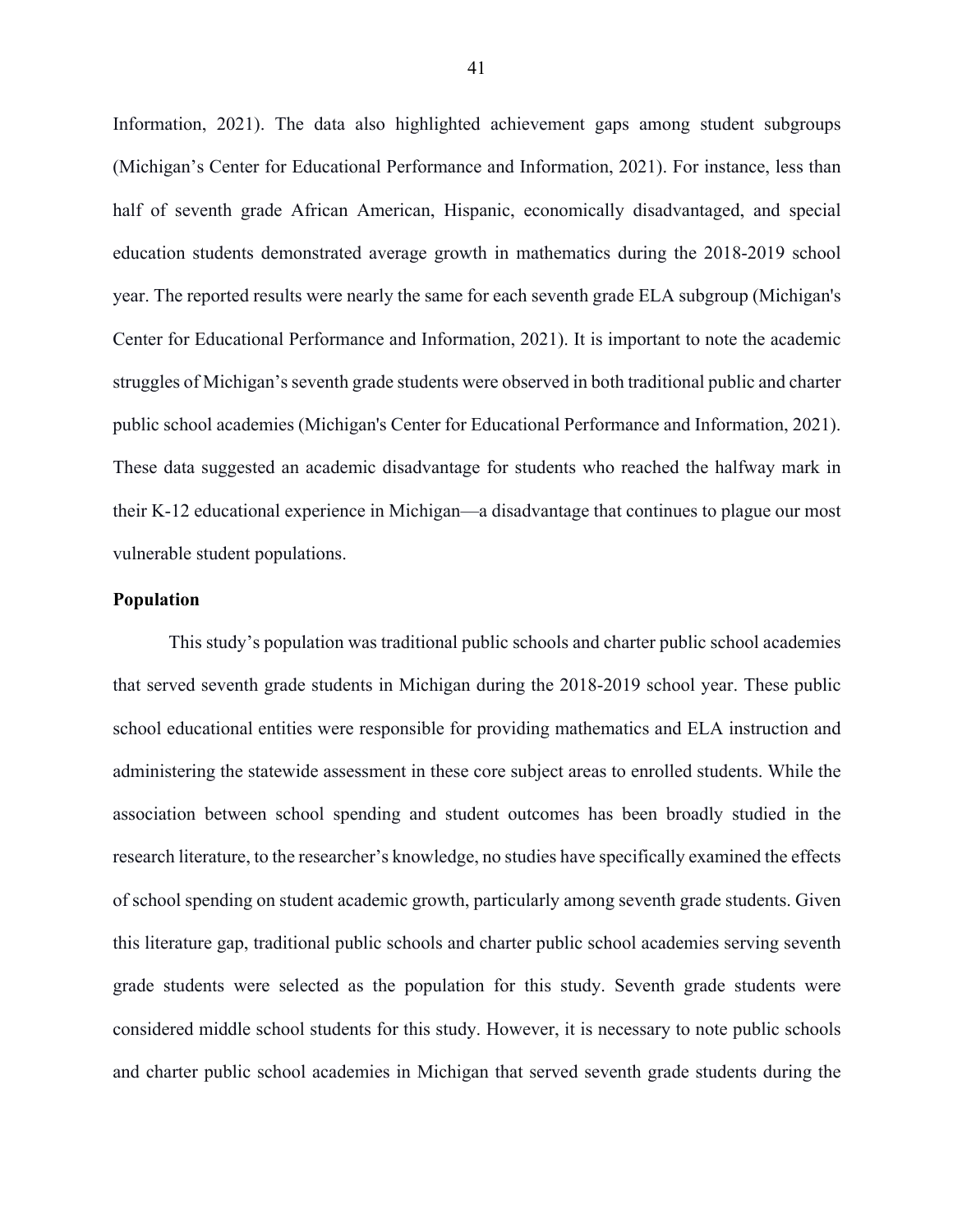2018-2019 school year were made up of various grade-level configurations. As such, the population for this research study comprised of school types based on four school grade-level designs in Michigan:

- 1. Elementary through middle school (Grades K-8)
- 2. Middle school (Grades 6-8)
- 3. Middle through high school (Grades 6-12)
- 4. Elementary through high school (Grades K-12)

Unique educational providers, such as online, cyber, virtual schools, and court placed facilities, that served seventh grade students during the 2018-2019 school year were excluded from this research study  $(n = 7)$ .

## **Sample**

The study's sample included data from the Michigan Center for Educational Performance and Information (CEPI), the Michigan Department of Education's (MDE) official public education data source, for 847 schools from 667 districts. Among the school districts, only one school represented 611 of the total 847 schools and more than one school represented 236 of the total 847 schools. Among the 847 schools included in the sample, some schools were excluded for incomplete dependent and independent variable data  $(n = 44)$ . When identifying the sample for the variable percent ELL, an additional number of schools was excluded from analysis based on missing data ( $n = 477$ ). Thus, the final analytic sample consisted of 803 school for all school district samples and 326 for school districts with percentage ELL sample.

#### **Data Collection**

To answer the research question, the researcher analyzed 2018-2019 school and studentlevel archival data to investigate the association between school-level per-pupil spending and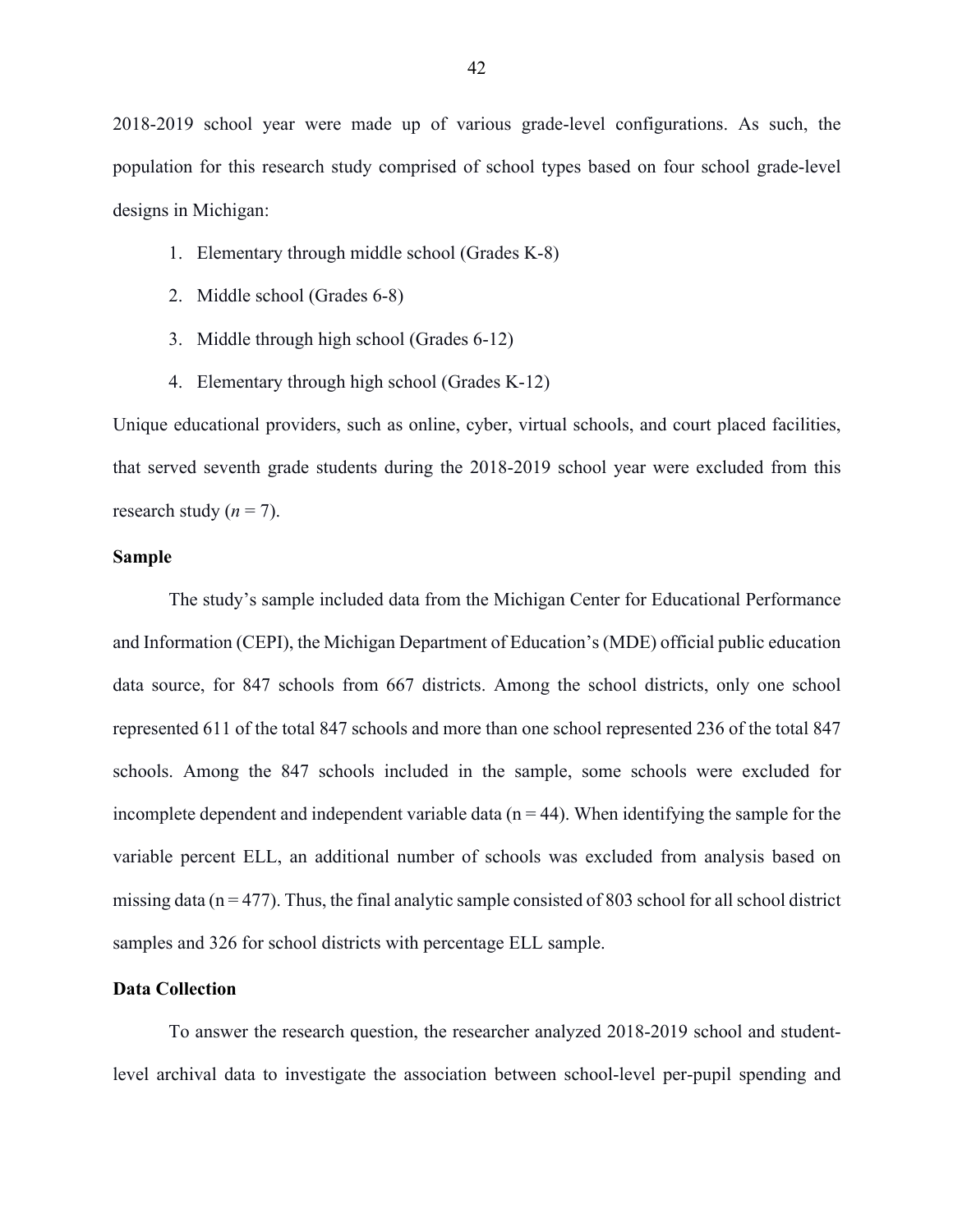seventh grade student academic growth in ELL and mathematics in Michigan. Specifically, three publicly available school-level reports accessed from the Michigan Center for Educational Performance and Information provided information on school total site-level expenditures, student enrollment, achievement levels, and sociodemographic information for all traditional public and charter public school academies.

#### **Instrumentation**

The instruments used for the purpose of this research study were developed by the Michigan Department of Education (Michigan Center for Educational Performance and Information, 2021). The next section describes how the key variables were conceptualized and measured in the study. A general overview of the instruments is provided.

#### *Measure of Student Growth*

The 2018-2019 M-STEP was the instrument used to assess student growth data. The M-STEP is an annual, standardized statewide assessment administered to students in Grades 3 through 8 in ELA and mathematics. The M-STEP is designed to measure whether students are meeting the state learning standards and grade-level expectations (Michigan Department of Education, 2019). Student academic performance on the M-STEP is used for school accountability purposes under the ESSA legislation. All Michigan public schools and charter public school academies are required to administer the test annually.

The unit of measurement was the average student growth percentile in mathematics and ELA on the M-STEP for the 2018-2019 school year. It is important to note the intentional decision to focus on 2018-2019 data. Although an examination using trend data covering multiple years would have likely strengthened the research study, the decision to only use data from the 2018- 2019 academic year was based on the following rationale: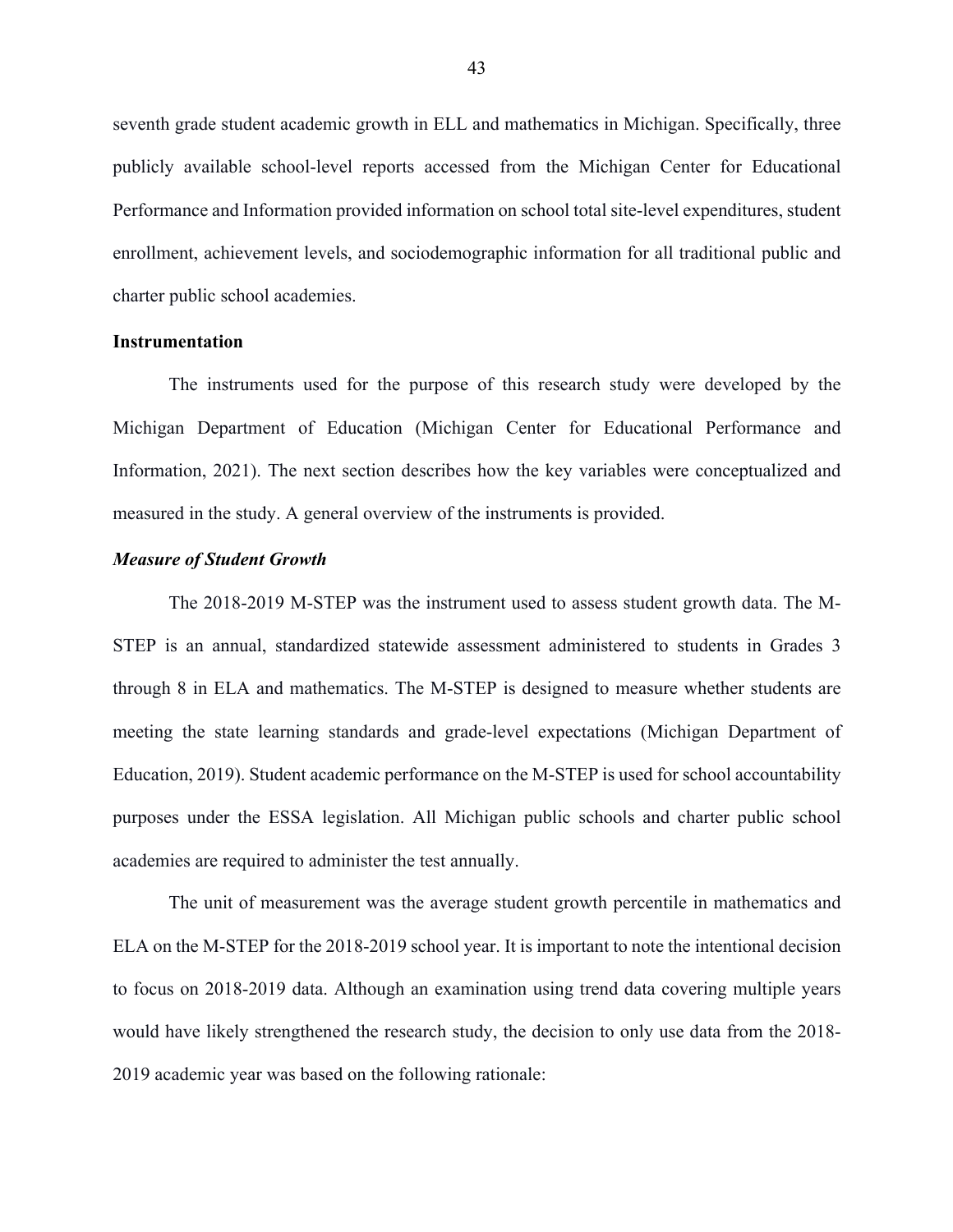- 1. There were changes and variations in the state assessment design (i.e., the state transitioned from MEAP to M-STEP) and school accountability metrics prior to the 2018-2019 school year.
- 2. In Michigan, school-level resource allocation data were not reported to the state education agency until the ESSA requirement came into effect during the 2018-2019 school year.
- 3. There was no state assessment administered during the following years due to COVID-19 pandemic academic interruptions.

Essentially, the 2018-2019 academic year was the only year where the ESSA school-level fiscal reporting requirement was aligned with a fixed state-level educational assessment. The student academic growth data communicated the degree to which a student learned in mathematics and ELA compared to a group of academic peers with similar scores on the previous test (Michigan Department of Education, 2019). The choice to focus on student academic growth data in mathematics and ELA was also intentional for several reasons. First, mathematics and ELA are considered core subject areas for seventh grade students (Odden & Picus, 2019). Second, student academic performance in mathematics and ELA is tied to school accountability evaluations. Third, school-level fiscal resources are devoted to supporting classroom instruction quality in these core subject areas (Odden & Picus, 2019). Most importantly, Michigan's M-STEP assessment for Grade 7 is administered in mathematics and ELA (Michigan Center for Educational Performance and Information, 2021).

**Reliability**. Reliable data is important for conducting a research study (Campbell & Stanley, 1963). This study's archival data were obtained from the CEPI. The MDE partners with the CEPI for collecting, securely managing, and reporting education data in Michigan (Michigan

44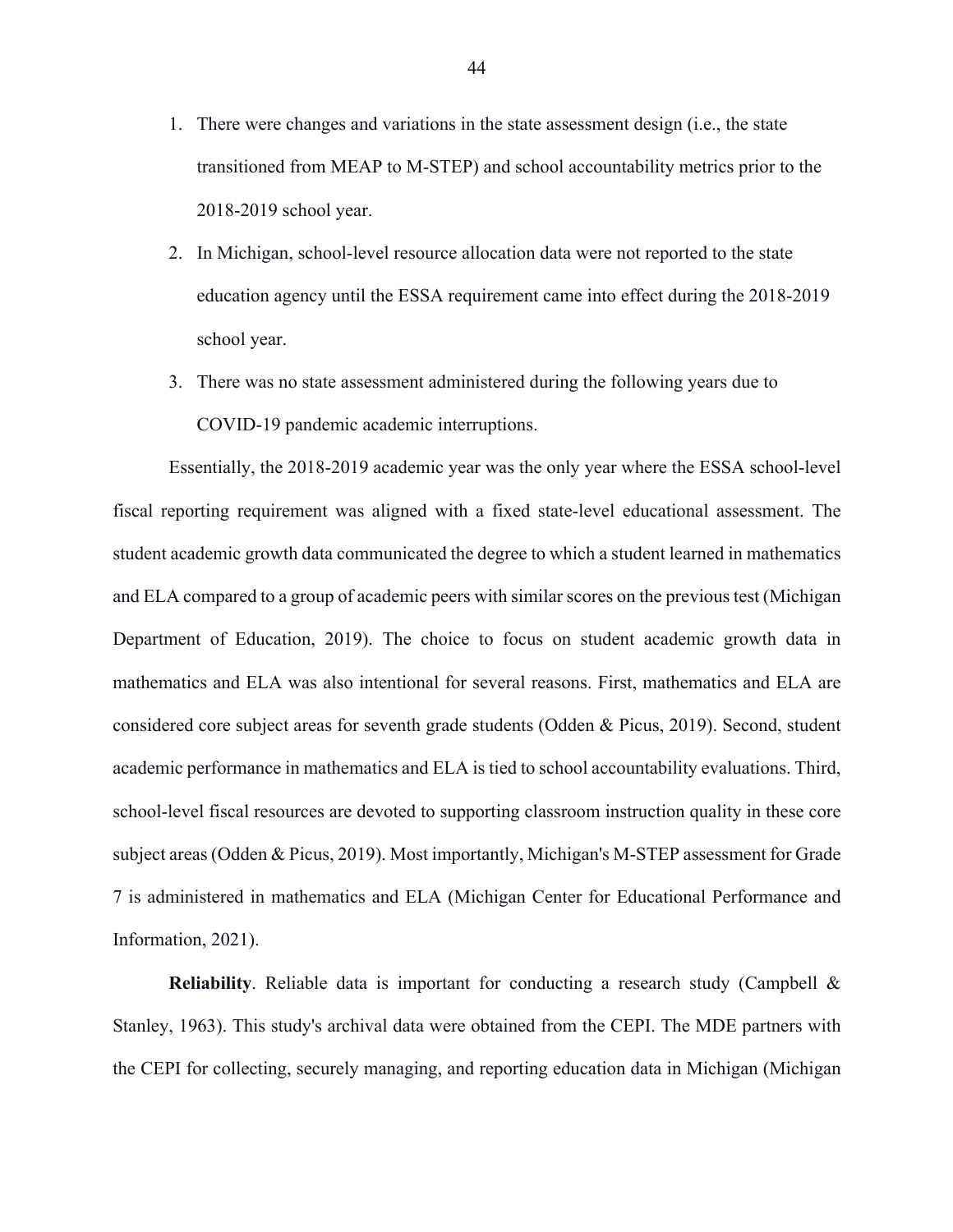Center for Educational Performance and Information, 2021). For the 2018-2019 assessment year, the MDE reported partnering with the Data Recognition Corporation (DRC) for psychometric services (Michigan Department of Education, 2019). The DRC psychometric team verified the data obtained from the MDE followed the rules, structure, and specifications agreed on between both the DRC and the MDE. The MDE reported issues around unexpected data for missing data fields were addressed (Michigan Department of Education, 2019). The MDE also reported adhering to the standards for developing and maintaining tests of the highest quality as set forth by the American Education Research Association, American Psychological Association, and the National Council on Measurement in Education (Michigan Department of Education, 2019). The reliability of each M-STEP test was calculated (Michigan Department of Education, 2019). Reports on total score reliabilities, the overall standard errors of measurement (SEMs), and conditional standard errors of measurement (CSEMs) by decile are publicly available on the MDE website.

**Validity**. The MDE noted measures taken to ensure the academic growth model's validity. These measures included the psychometrician's written base R code and consultant and statistical analyst verification (Michigan Department of Education, 2019). According to the MDE (2019), the code for each subject was reviewed. Student growth percentile values were internally checked for reasonability and two staff members from the psychometric services team verified aggregate results through independent replication (Michigan Department of Education, 2019). The MDE reviewed the reasonability of the aggregate and individual student growth percentile results and reported several analysis iterations were completed for independent replication and review until all discrepancies were resolved (Michigan Department of Education, 2019). Detailed measures on data validity were noted and made publicly available on the MDE website.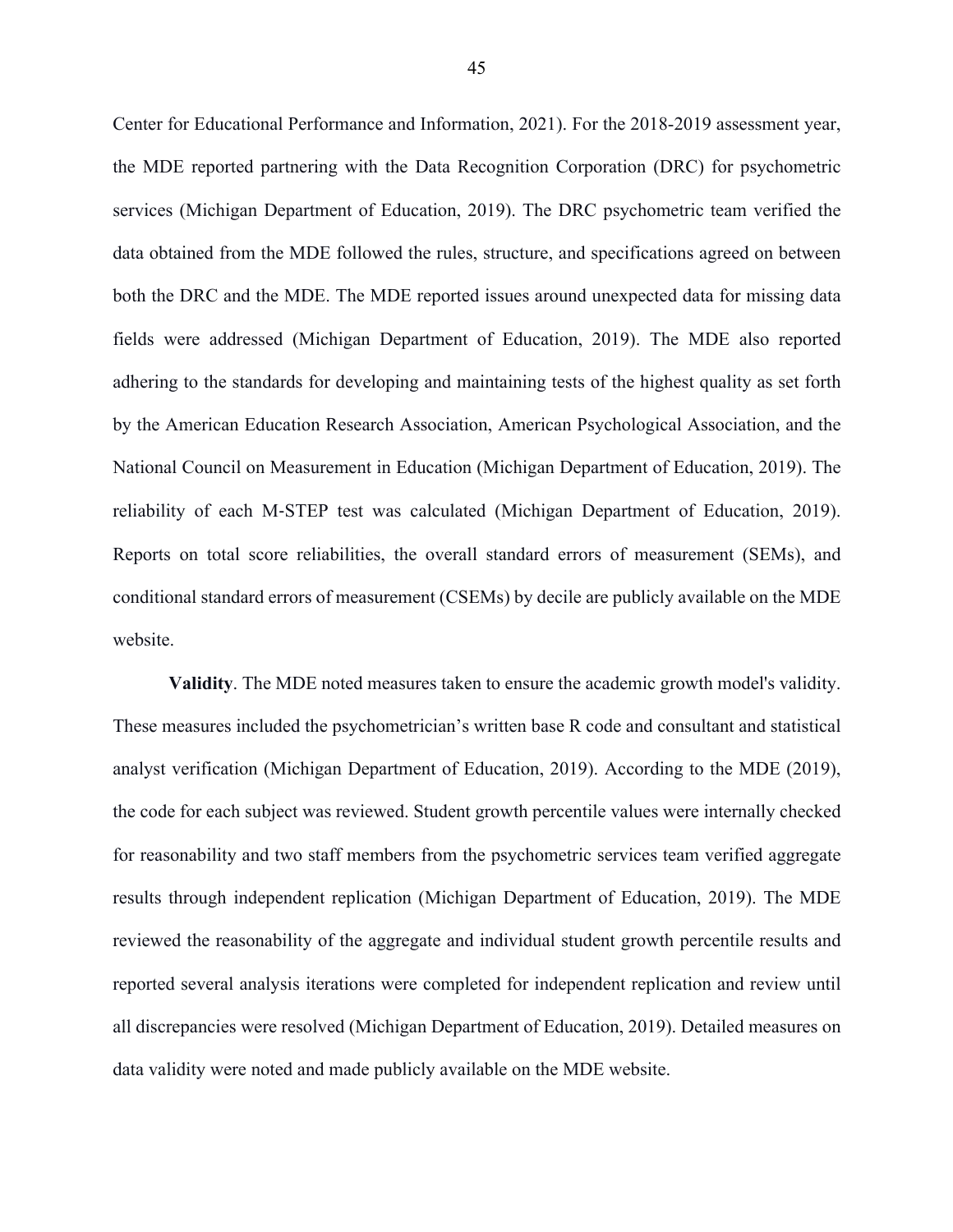## *Measure of School-Level Spending*

The ESSA (2015) school accountability legislation required the reporting of school-level per-pupil expenditures beginning in the 2018-2019 school year (Every Student Succeeds Act, 2015). The total site-level per-pupil expenditures for the 2018-2019 school year were the primary input variables for this research study. The total site-level per-pupil expenditures are defined as the sum of total expenditures per-pupil by a school district spent in a specific school. This amount included both school district-designated expenditures to a specific school and expenditures allocated across all schools in the district on an equal, per-pupil basis (Michigan Department of Education, 2020).

The instrument used to gather school-level expenditure data was the 2018-2019 School Level Expenditure Report obtained from the CEPI. The School Level Expenditure Report publishes financial data in the financial information database that Michigan districts certified and submitted (Michigan Center for Educational Performance and Information, 2021). Any outliers observed in the report reflected the data CEPI received within the financial data collection period (Michigan's Center for Educational Performance and Information, 2021). The report broke down school-level expenditures of federal, state, and local funds for each fiscal year for traditional public and charter public-school academies in the state. A limitation to analyzing this data is that contextualized district and school issues and other variances impact the ability to compare financial data between districts.

#### *Additional Measures*

Table 1 provides descriptive information for each variable in the study. Additional measures reflected in this study included student sociodemographic and school-level information.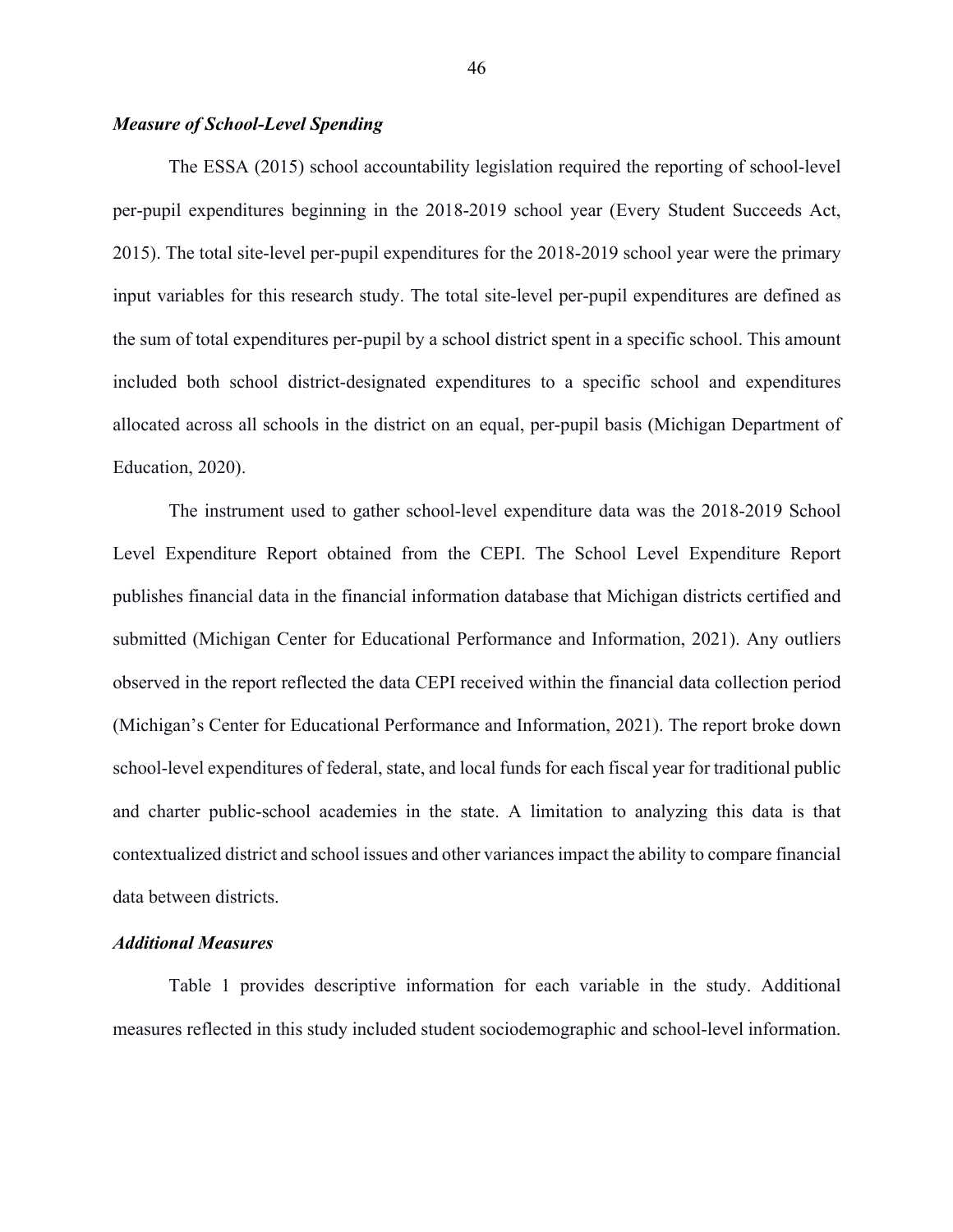## **Table 1**

# *Variable Descriptive Information*

| Variables                                              | Variable Description                                                                                                                                                                                                                            |  |  |  |  |  |
|--------------------------------------------------------|-------------------------------------------------------------------------------------------------------------------------------------------------------------------------------------------------------------------------------------------------|--|--|--|--|--|
| Dependent Variable                                     |                                                                                                                                                                                                                                                 |  |  |  |  |  |
| Average Student Growth Percentile                      | The average of the individual student growth percentile scores<br>of students assessed on a given subject, in each group;<br>measured separately for English language arts and<br>mathematics; source of data: CEPI school-level data (2018-19) |  |  |  |  |  |
| Percentage of Students with Average<br>Growth          | The percentage of students in the school who exhibited average<br>growth; measured separately for English Language Arts and<br>mathematics; source of data: CEPI school-level data (2018-19)                                                    |  |  |  |  |  |
| Percentage of Students with Below<br>Average Growth    | The percentage of students in the school who exhibited below<br>average growth; measured separately for English Language<br>Arts and mathematics; source of data: CEPI school-level data<br>$(2018-19)$                                         |  |  |  |  |  |
| <b>Independent Variables</b>                           |                                                                                                                                                                                                                                                 |  |  |  |  |  |
| Total Site-Level Expenditures Per-<br>Pupil            | The total amount of expenditures per-pupil by a school district<br>spent in a specific school; source of data: CEPI school-level<br>data (2018-19)                                                                                              |  |  |  |  |  |
| Percentage of African American<br>Enrollment           | Percentage of students classified as African American enrolled<br>in the school; source of data: CEPI school-level data (2018-19)                                                                                                               |  |  |  |  |  |
| Percentage of Hispanic Enrollment                      | Percentage of students classified as Hispanic enrolled in the<br>school; source of data: CEPI school-level data (2018-19)                                                                                                                       |  |  |  |  |  |
| Percentage of Economically<br>Disadvantaged Enrollment | Percentage of students classified as economically<br>disadvantaged enrolled in the school; source of data: CEPI<br>school-level data (2018-19)                                                                                                  |  |  |  |  |  |
| Percentage of English Language<br>Learners Enrollment  | Percentage of students classified as English language learners<br>enrolled in the school; source of data: CEPI school-level data<br>$(2018-19)$                                                                                                 |  |  |  |  |  |
| Percentage of Special Education                        | Percentage of students classified as special education enrolled<br>in the school; source of data: CEPI school-level data (2018-19)                                                                                                              |  |  |  |  |  |
| <b>Charter School Status</b>                           | Whether or not a school was designated as a charter school<br>under a provision in the Michigan Revised School Code;<br>source of data: CEPI educational entity data (2018-19)                                                                  |  |  |  |  |  |
| Grade-Level Configuration                              | The grade levels served at each school level reported to CEPI<br>for educational programming; source of data: CEPI educational<br>entity data (2018-19)                                                                                         |  |  |  |  |  |
| <b>Total Site-Level Enrollment</b>                     | Number of students enrolled at the school level; source of data:<br>CEPI student enrollment counts report (2018-19)                                                                                                                             |  |  |  |  |  |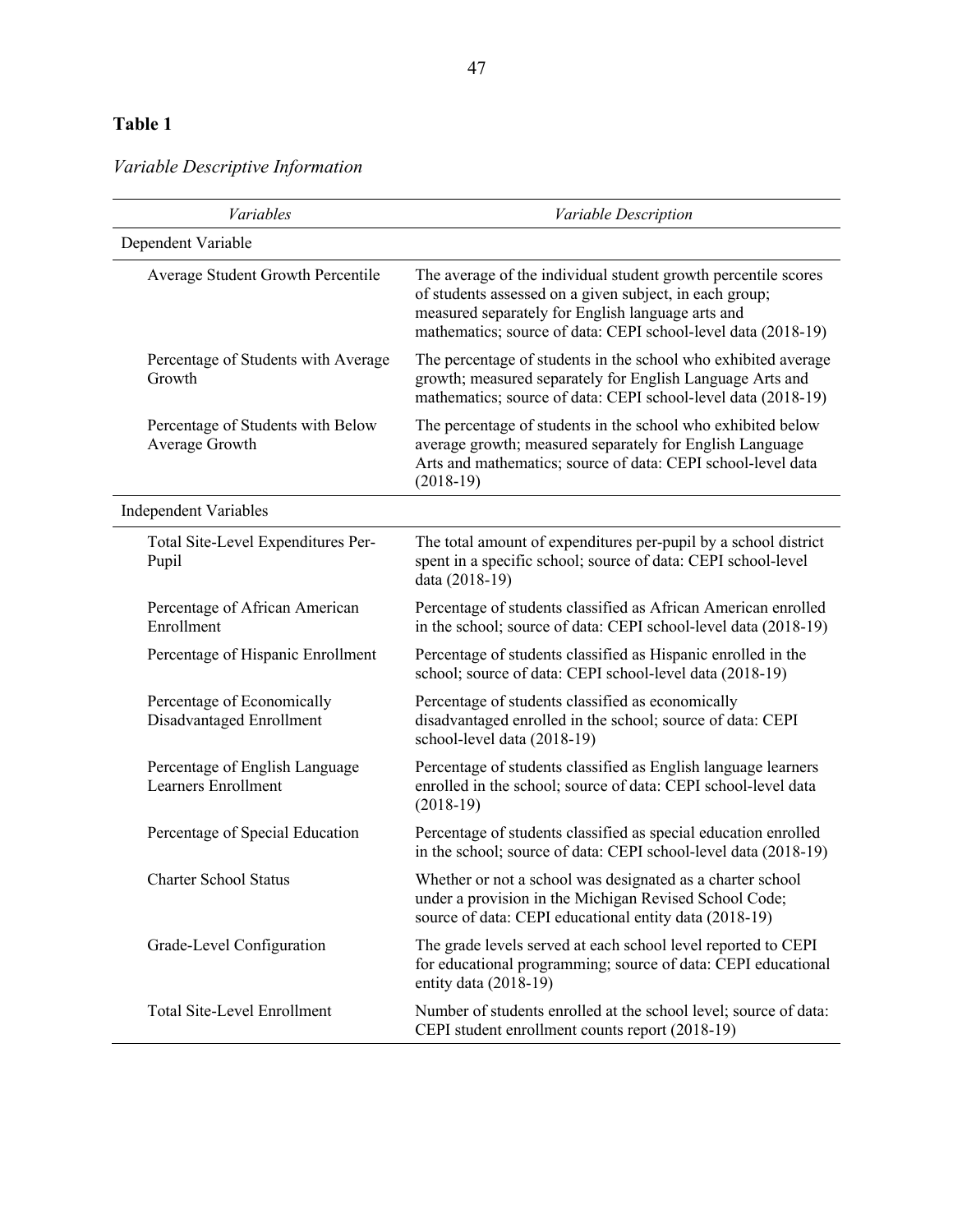#### **Procedures**

The researcher was responsible for accessing, collecting, organizing, storing, securing, and analyzing the data from reports obtained from the CEPI. A careful and comprehensive data analysis of the reports obtained from the CEPI was conducted. To identify the sample population needed for the study, the researcher established a list of school characteristic criteria. School eligibility for the study included either traditional public schools or charter public school academies in Michigan that served seventh grade students, excluding online, cyber, virtual schools, and youth detention centers. A listing of all traditional public schools and charter public school academies in Michigan serving seventh grade students during the 2018-2019 school year was obtained. The researcher constructed a school-level database using Microsoft Excel software version 16.47 to organize and store the data. The schools' listings were then reviewed to identify schools that did not meet the criteria for this research study. Schools that did not meet the criteria for this research study were identified and excluded from the dataset. The MDE's Educational Entity Master (EEM), a roster of active Michigan schools during the 2018-2019 school year, and a review of individual school websites were used to verify school eligibility or exclusion from the research study. Once school eligibility for the research study was confirmed, school-level financial, student growth, and sociodemographic data were obtained from each school and added to the school-level database the researcher constructed. Only the researcher could access the data.

#### **Analytic Approach**

The results of this study emerged from an analytic approach similar to Borman and Dowling (2010), who sought to test the effects of school resources and school and student-level characteristics on student achievement. Data was imported into SPSS version 26.0 for data analysis. Multilevel linear regression models were conducted to identify the association between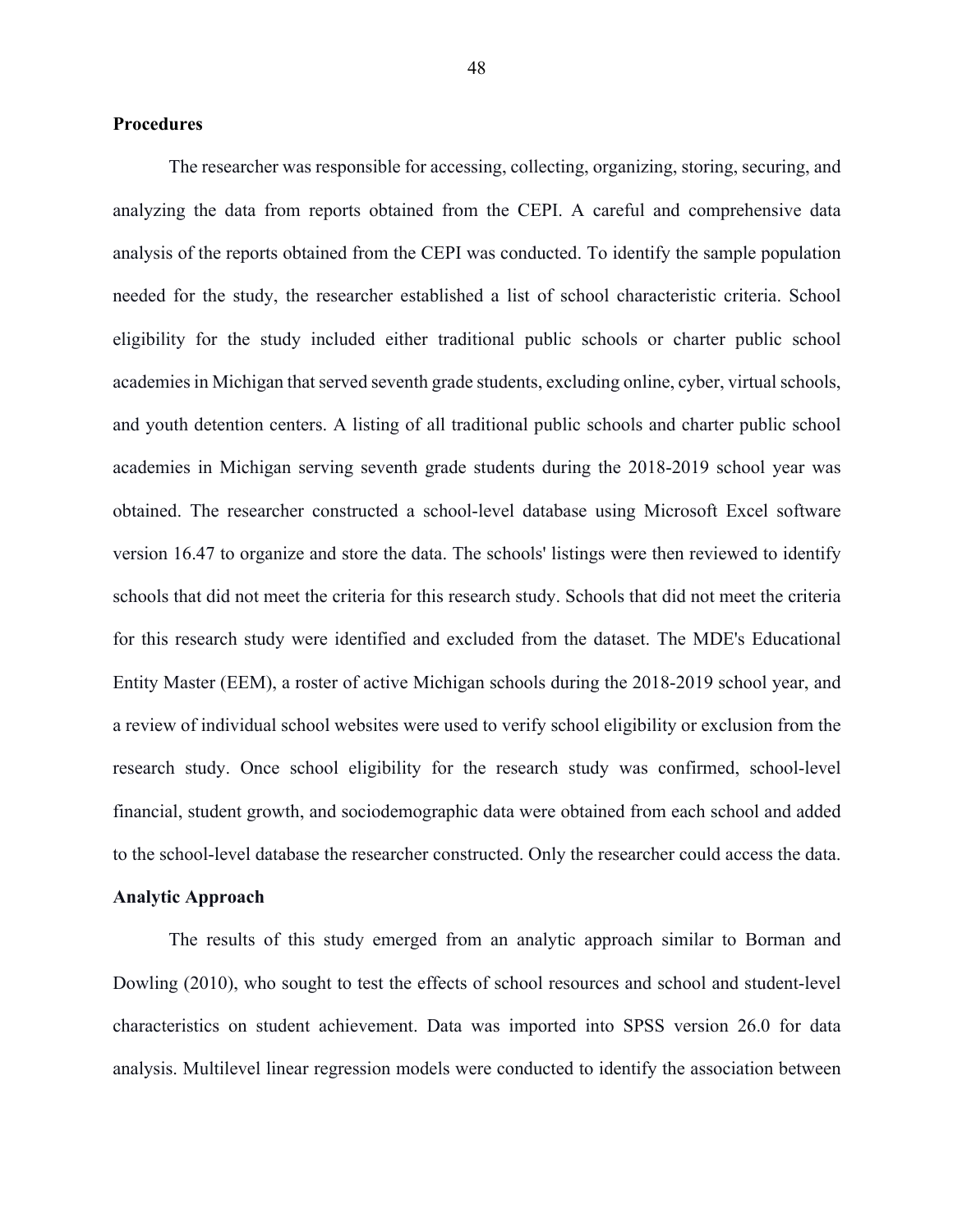school-level characteristics (per-pupil spending, student sociodemographic, and school-level structural characteristics) and seventh grade student academic growth measures in ELA and mathematics aggregated across schools in Michigan for the 2018-2019 academic year. Multilevel models were used since schools were nested within districts to allow for the nested error structure of the data and the variation in aggregate level student performance within schools and between districts (Raudenbush & Bryk, 2002). The general format of the estimated multilevel regression models was as follows:

Level 1 Model ( $y =$  student academic growth aggregated across schools)

 $y_{ij} = β<sub>0j</sub> + β<sub>1j</sub>per-pupil spending<sub>ij</sub> + β<sub>2j</sub>grade-level vonfiguration<sub>ij</sub> + β<sub>3j</sub>charter status<sub>ij</sub> +$  $β$ <sub>4j</sub>total enrollment<sub>ij</sub> + β<sub>5j</sub> percentage of African American enrollment<sub>ij</sub> + β<sub>6j</sub> percentage of Hispanic enrollment<sub>ij</sub> +  $\beta_{7i}$  percentage of economically disadvantaged enrollment<sub>ij</sub> +  $\beta_{8i}$ percentage of special education<sub>ij</sub> +  $e_{ii}$ 

Level 2 Model:

 $\beta_{0i} = \theta_{00} + r_i$  $\beta_{1j} = \theta_{10}$  $\beta_{2i} = \theta_{20}$  $\beta_{3i} = \theta_{30}$  $\beta_{4} = \theta_{40}$  $\beta_{5} = \theta_{50}$  $\beta_{6i} = \theta_{60}$  $\beta_{7i} = \theta_{70}$  $\beta_{8i} = \theta_{80}$ 

Combined Model:

 $y_{ii} = \theta_{00} + \theta_{10}$  per-pupil spending<sub>ij</sub> +  $\theta_{20}$  grade-level configuration<sub>ij</sub> +  $\theta_{30}$  charter status<sub>ij</sub> +  $θ$ <sub>40j</sub>total enrollment<sub>ij</sub> +  $θ$ <sub>50j</sub>percentage of African American enrollment<sub>ij</sub> +  $θ$ <sub>60j</sub> percentage of Hispanic enrollment<sub>ij</sub> +  $\theta_{70}$ jpercentage of economically disadvantaged enrollment<sub>ij</sub> +  $\theta_{80}$ jpercentage of special education<sub>ij</sub> + r<sub>j</sub> + e<sub>ij</sub>

The model estimated student academic growth aggregated across schools for school *i* in district *j* as a function of individual school per-pupil spending and student and school characteristics. Because the model uses an identity link function with a Gaussian outcome variable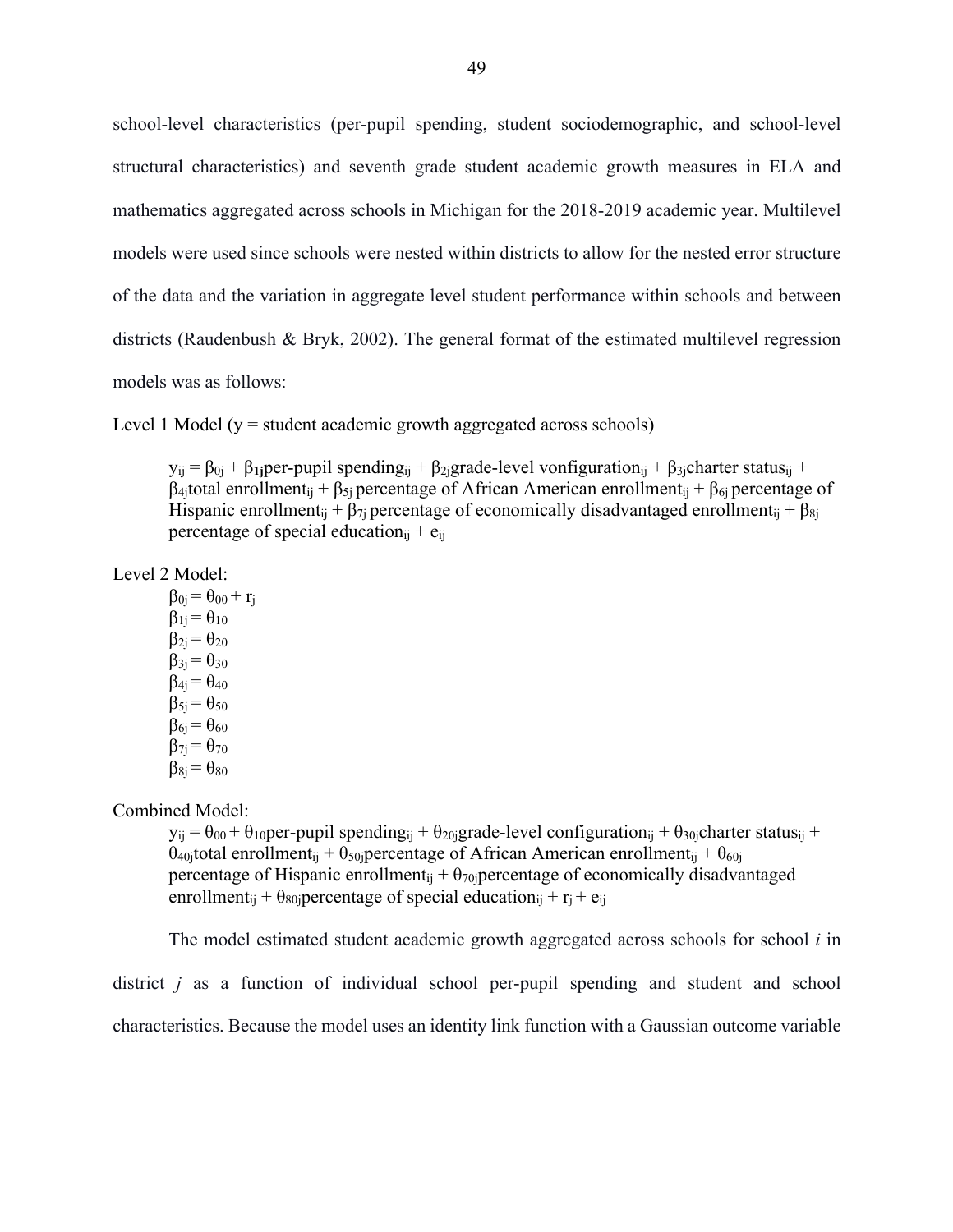(Pan & Lin, 2005), the error terms are assumed to follow a normal distribution, with *r* representing the error term for district *j* and *e* representing the school error term nested within district *j*.

Multiple statistical models were estimated for the purposes of this research study. First, an unconditional model was estimated to identify covariance parameters across Levels 1 and 2 and establish baseline model fit statistics. Second, student academic growth aggregated across schools was modeled as a function of per-pupil spending only. Third, student academic growth aggregated across schools was modeled as a function of per-pupil spending, grade-level configuration, charter status, total enrollment, percentage of African American enrollment, percentage of Hispanic enrollment, percentage of economically disadvantaged enrollment, and percentage of special education enrollment. Fourth, since data for enrolled ELL percentage were missing for 56% of schools, ancillary models were estimated. In the ancillary model, student academic growth aggregated across schools was modeled as a function of both per-pupil spending, grade-level configuration, charter status, total enrollment, percentage of African American enrollment, percentage of Hispanic enrollment, percentage of economically disadvantaged enrollment, percentage of special education enrollment, and percentage of ELL enrollment. A *p* < .05 was used to determine statistical significance for all analyses.

#### **Descriptive Statistics**

Table 2 provides descriptive statistics for the variables included in analyses. Student academic growth aggregated across schools was operationalized using six measures: (a) average student growth percentile for math, (b) average student growth percentile for ELA, (c) percentage of students with average growth for math, (d) percentage of students with average growth for ELA, (e) percentage of students with below average growth for math, and (f) percentage of students with below average growth for ELA. Student characteristics included the following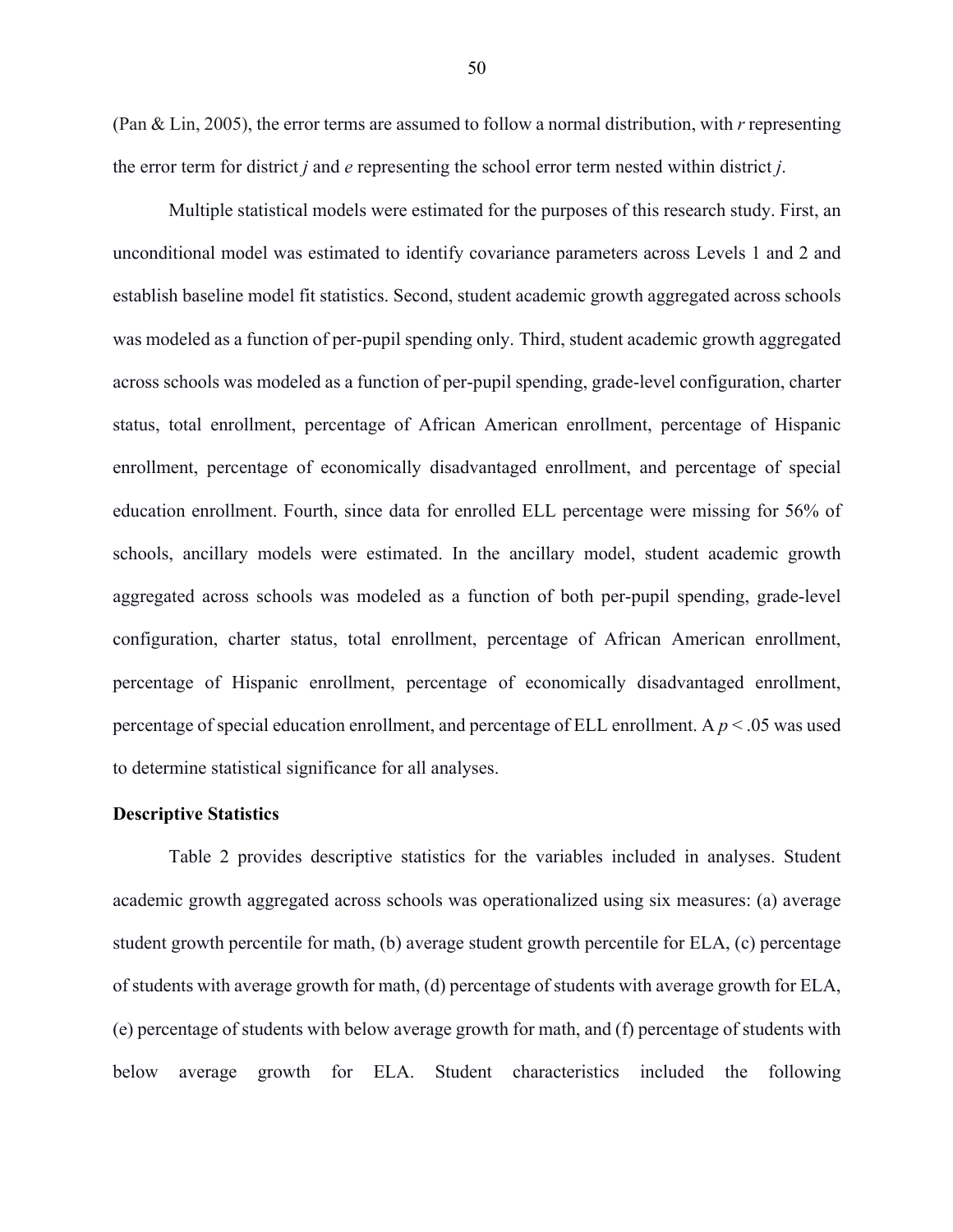variables: percentage of African American students enrolled, percentage of Hispanic students enrolled, percentage of economically disadvantaged students enrolled, percentage of special education students enrolled, and percentage of ELL students enrolled. School-level characteristics comprised the following variables: grade-level configuration, charter status, and total school-level student enrollment. Since the percentage of ELL students enrolled was missing data for 56% of schools, this analytic approach was completed on two samples: (1) all school districts and (2) school districts with percentage ELL reported.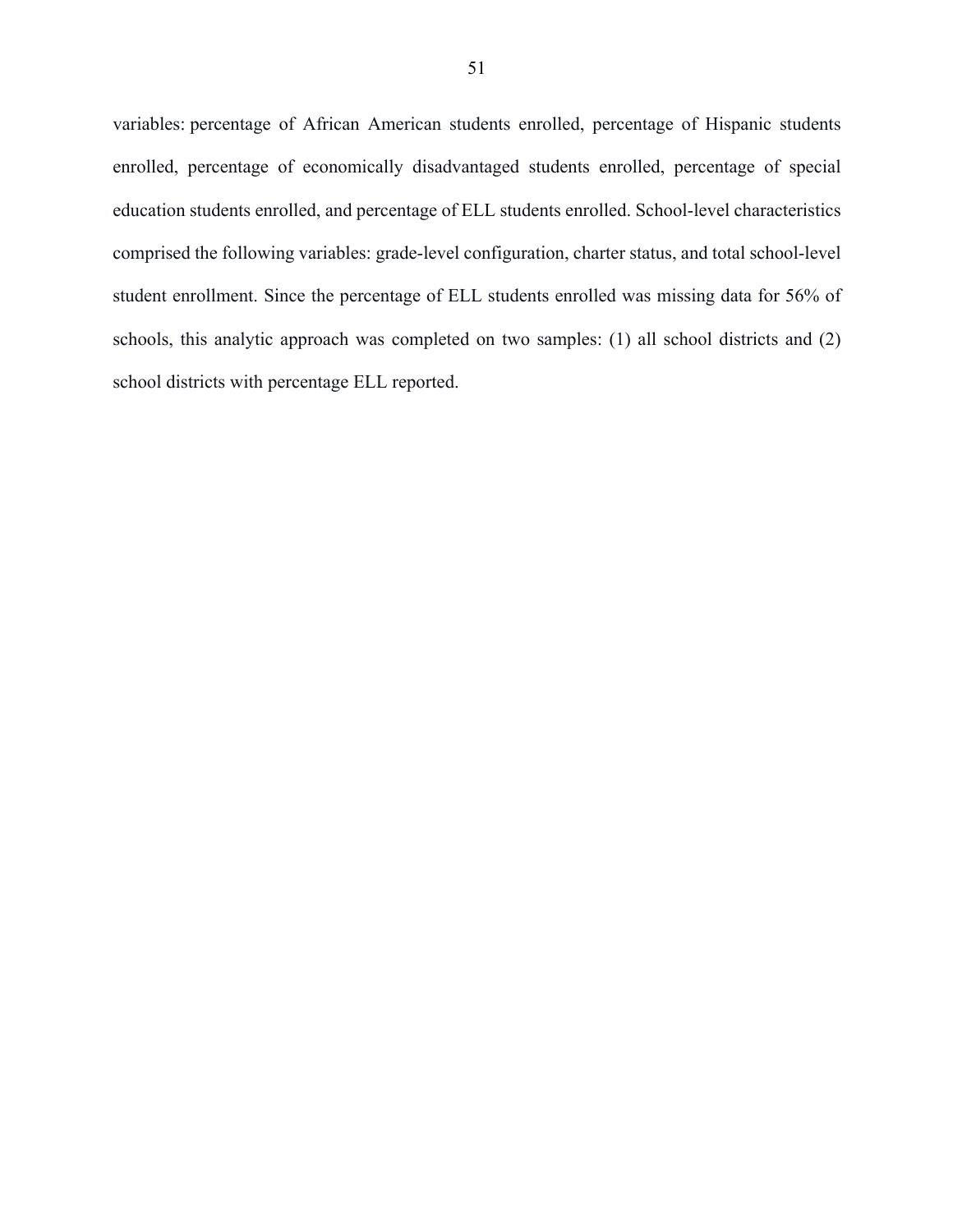## **Table 2**

| Variable                     | <b>Total Sample</b> |           |           |                  |              |  |  |
|------------------------------|---------------------|-----------|-----------|------------------|--------------|--|--|
|                              | $\cal N$            | M         | <b>SD</b> | Min              | Max          |  |  |
| Math student growth %        | 803                 | 50.23     | 9.11      | 24.2             | 78.6         |  |  |
| Math % below average         | 803                 | 30.24     | 11.71     | 5.3              | 69.7         |  |  |
| Math % at average            | 803                 | 39.91     | 7.29      | 5.6              | 75.7         |  |  |
| ELA student growth %         | 803                 | 49.52     | 8.73      | 22.4             | 73.1         |  |  |
| ELA % below average          | 803                 | 31.14     | 11.78     | 5.6              | 77.3         |  |  |
| ELA % at average             | 803                 | 28.97     | 11.10     | 5.3              | 68.4         |  |  |
| Site level Spending (\$)     | 803                 | 10,886.71 | 2292.31   | 818.60           | 25409.96     |  |  |
| Total enrollment             | 803                 | 525.30    | 247.37    | 79               | 1646         |  |  |
| % African American           | 803                 | 23.78     | 34.47     | 0.00             | 100.00       |  |  |
| % Hispanic                   | 803                 | 7.83      | 12.39     | 0.00             | 94.26        |  |  |
| % Economically disadvantaged | 803                 | 57.44     | 24.96     | 3.46             | 100.00       |  |  |
| % Special education          | 803                 | 12.55     | 4.13      | 2.41             | 29.82        |  |  |
| % English learners           | 326                 | 13.28     | 16.65     | 0.87             | 78.95        |  |  |
| Grade level configuration    |                     |           |           |                  |              |  |  |
| Elementary through HS        | 803                 | 0.09      | 0.29      | $\boldsymbol{0}$ | 1            |  |  |
| Elementary through MS        | 803                 | 0.34      | 0.47      | $\boldsymbol{0}$ | $\mathbf{1}$ |  |  |
| Middle School                | 803                 | 0.43      | 0.50      | $\boldsymbol{0}$ | $\mathbf{1}$ |  |  |
| MS through HS                | 803                 | 0.14      | 0.35      | $\boldsymbol{0}$ | $\mathbf{1}$ |  |  |
| Charter status               | 803                 | 0.20      | 0.40      | $\boldsymbol{0}$ | $\mathbf{1}$ |  |  |
| Variable                     | <b>ELL</b> Sample   |           |           |                  |              |  |  |
|                              | $\boldsymbol{N}$    | M         | SD        | Min              | Max          |  |  |
| Math % below average         | 326                 | 50.35     | 8.26      | 28.0             | 78.5         |  |  |
| Math % at average            | 326                 | 30.26     | 10.45     | 5.9              | 65.3         |  |  |
| ELA student growth %         | 326                 | 29.90     | 10.85     | 6.1              | 64.7         |  |  |
| ELA % below average          | 326                 | 50.05     | 10.40     | 10.0             | 64.0         |  |  |
| ELA % at average             | 326                 | 30.36     | 10.40     | 26.1             | 73.1         |  |  |
| Site level Spending (\$)     | 326                 | 29.40     | 10.38     | 5.3              | 66.7         |  |  |
| Total enrollment             | 326                 | 11,232.06 | 2,195.65  | 3,031.35         | 19.580.78    |  |  |
| % African American           | 326                 | 653.96    | 243.37    | 80               | 1646         |  |  |
| % Hispanic                   | 326                 | 21.18     | 23.83     | $0.00\,$         | 96.74        |  |  |
| % Economically disadvantaged | 326                 | 13.88     | 17.27     | 0.00             | 94.26        |  |  |
| % Special education          | 326                 | 56.27     | 26.71     | 3.46             | 100.00       |  |  |
| % English learners           | 326                 | 11.97     | 4.18      | 3.51             | 29.82        |  |  |
| Grade level configuration    | 326                 | 13.28     | 16.65     | 0.87             | 78.95        |  |  |
| Elementary through HS        |                     |           |           |                  |              |  |  |
| Elementary through MS        | 326                 | 0.20      | 0.40      | $\boldsymbol{0}$ | $\mathbf{1}$ |  |  |
| Middle school                | 326                 | 0.06      | 0.25      | $\boldsymbol{0}$ | 1            |  |  |
| MS through HS                | 326                 | 0.30      | 0.46      | $\boldsymbol{0}$ | 1            |  |  |
| Charter status               | 326                 | 0.55      | 0.50      | $\boldsymbol{0}$ | 1            |  |  |

# *Descriptive Statistics for all Study Variables*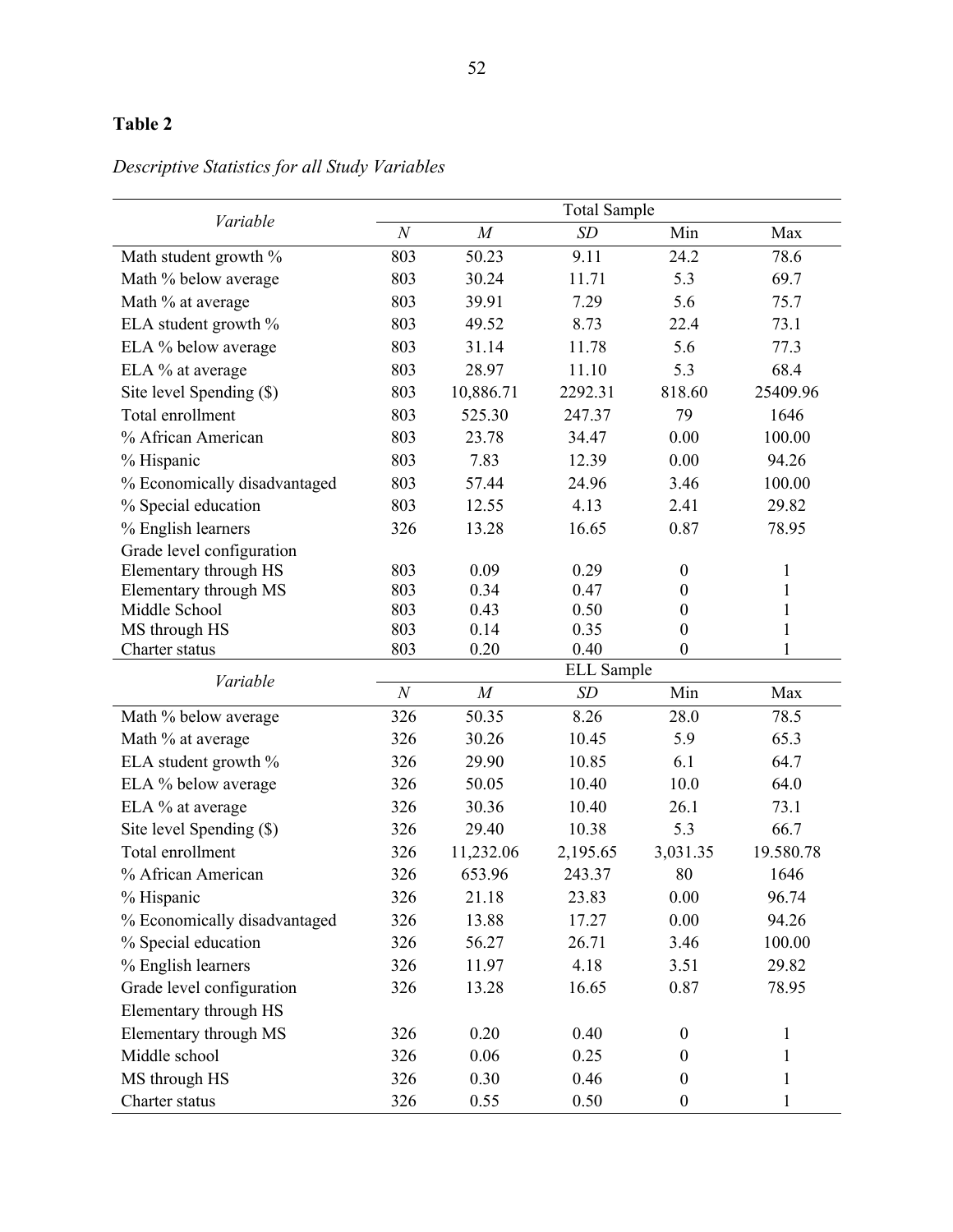## **Ethical Statement**

During this research study, ex-post facto data were obtained ethically from the MDE publicly accessible platform to mitigate risk to human participants. The use of ex-post facto data minimized potential conflicts of interest and researcher bias.

#### **Summary**

Chapter 3 outlined the methodology used in this study to address the research question. Presented in this chapter was a detailed description of data collection methods and analytical approach applied. Chapter 4 presents the detailed results of the data analyses.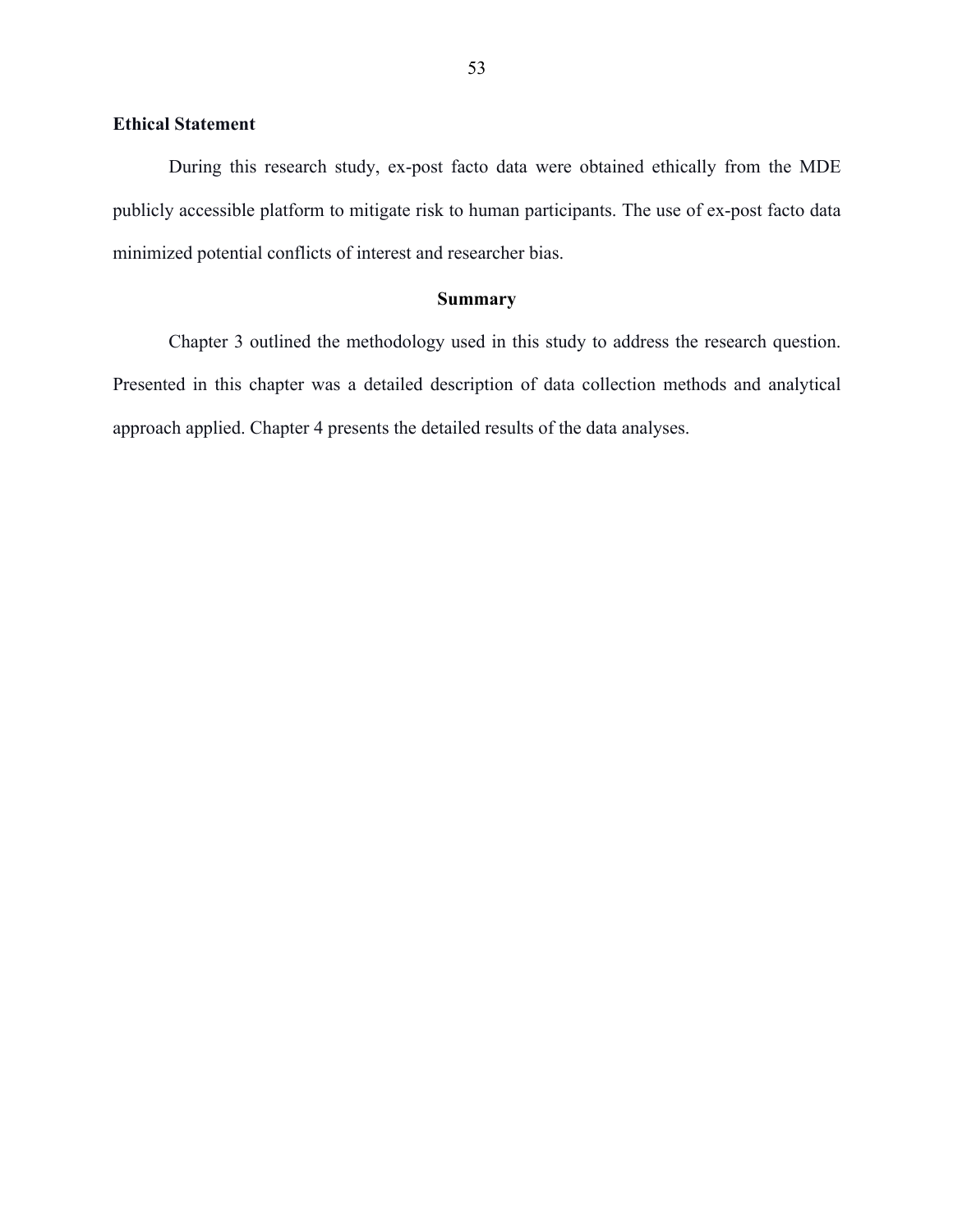#### **CHAPTER 4: RESULTS**

The results of data analyses are presented in this chapter. The first section describes the analytical approach used to determine the variance between school districts related to the outcome variables. Results of statistical analyses used to address the research question are presented in the second section. Ancillary results are presented in the final section of this chapter.

The purpose of this quantitative ex-post facto research study was to investigate the association between school-level spending and student academic growth in mathematics and ELA among seventh grade students in Michigan measured by the 2018-2019 M-STEP.

This study addressed the following research question:

Is school-level per-pupil spending associated with student academic growth in mathematics and ELA among seventh grade students in Michigan, as measured by the 2018-2019 M-STEP statewide assessment?

To answer the research question guiding this study, three outcome measures were identified: (a) average student growth percentile, (b) percentage of students with average growth, and (c) percentage of students with below average growth on the 2018-2019 M-STEP statewide assessment. An analysis was conducted to explore this association based on student sociodemographics such as race/ethnicity, socioeconomic status, and special education designation, and school-level structural characteristics such as grade-level configuration, school type, and total site-level enrollment.

#### **Analytical Approach**

## *Unconditional Models*

Prior research studies have highlighted the strong influence student and school-level characteristics have on student academic performance (Malone et al., 2020). Tables 3, 4, and 5

54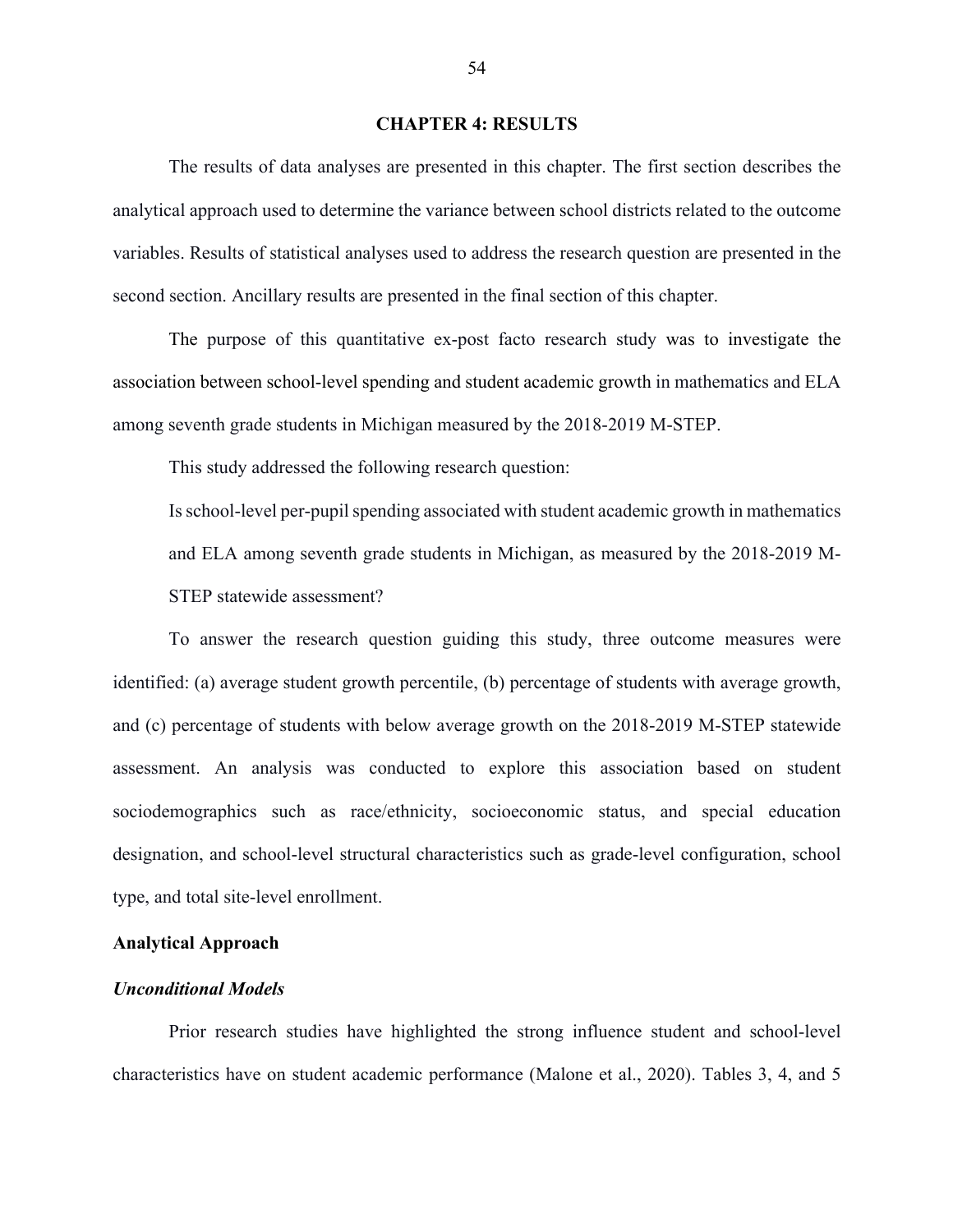present the district-level variance components each unconditional model produced. Intraclass correlation coefficients (ICCs) were computed for each outcome measure by dividing the districtlevel variance component by the total variance. The resulting ICC indicated 7% to 9% of the variability in student growth measures for mathematics aggregated across schools emerged between sample districts, a statistically insignificant difference  $(p > .05)$ . For ELA, the ICC indicated 19% to 21% of the variability in average student growth percentile and percentage of students with below average growth emerged between sample districts, a statistically significant difference  $(p < .05)$ . No variability in percentage of students with average growth emerged between districts.

While these findings indicated factors other than the school district (e.g., student sociodemographic and school-level structural characteristics) account for much of the variability in the outcome measures, the ICCs suggested there was some variation in student growth aggregated across schools, justifying a multilevel modeling approach. The ICC values for the unconditional models in the ELL sample were slightly larger, ranging between 3% to 40% for all outcome measures, further justifying the use of multilevel modeling in that sample.

#### **Results**

#### **Primary Findings**

The next section presents the primary results from the study. The results are reported in sequential order according to each of the outcome variables in the study.

#### *Outcome Measure 1 - Student Growth Percentile*

The first outcome measure was the average student growth percentile in mathematics and ELA among seventh-grade students. Table 3 Model 2 showed when not controlling for student sociodemographic or school-level structural variables, per-pupil spending was not significantly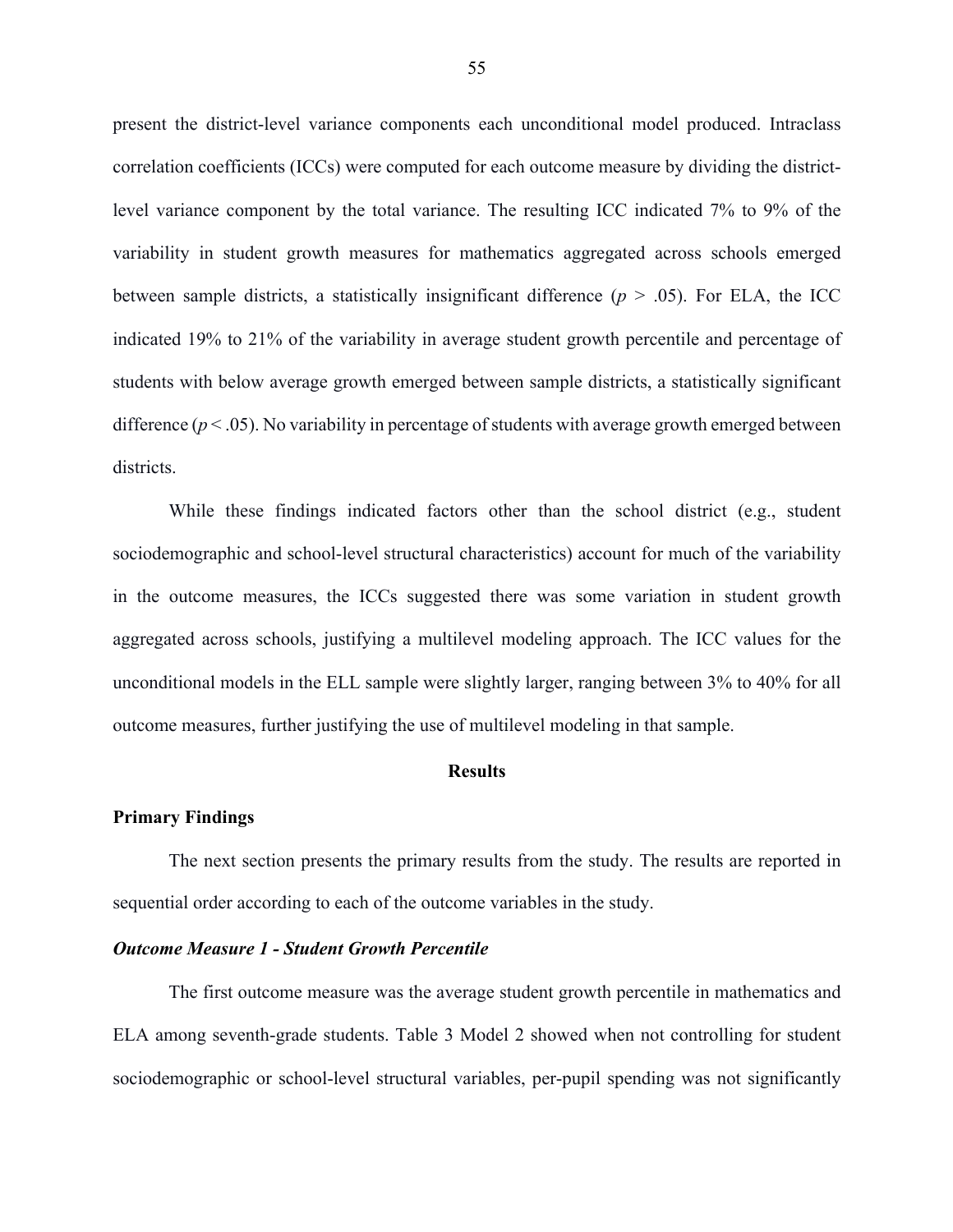associated with student growth percentile in mathematics. Table 3 Model 3 showed that after adjusting for student sociodemographic or school-level structural variables, per-pupil spending was approaching statistical significance in mathematics. The percentage of economically disadvantaged students, as shown in Table 3 Model 3, was not significantly associated with student growth percentile in mathematics. Similarly, school grade-level configuration was not significantly associated with the student growth percentile in mathematics. Charter school status was significantly associated with student growth percentile in mathematics.

Concerning ELA, Table 3 Model 5 showed that per-pupil spending was negatively associated with student growth percentile. After adjusting for student sociodemographic and school-level structural variables, Table 3 Model 6 showed that per-pupil spending was significantly associated with student growth percentile in ELA. The percentage of economically disadvantaged students, as shown in Table 3 Model 6, was significantly associated with student growth percentile in ELA. Likewise, school grade-level configuration was significantly associated with student growth percentile in ELA while charter school status was positively associated with student growth percentile in ELA. The models showed after controlling for student sociodemographic and school-level structural variables, on average, variation in funding levels across schools were associated with higher student growth percentile in mathematics and ELA. A \$1,000 increase in the level of per-pupil spending associated with a 0.3 percentage point increase in student growth percentile in mathematics and a 0.4 percentage point increase in student growth percentile in ELA.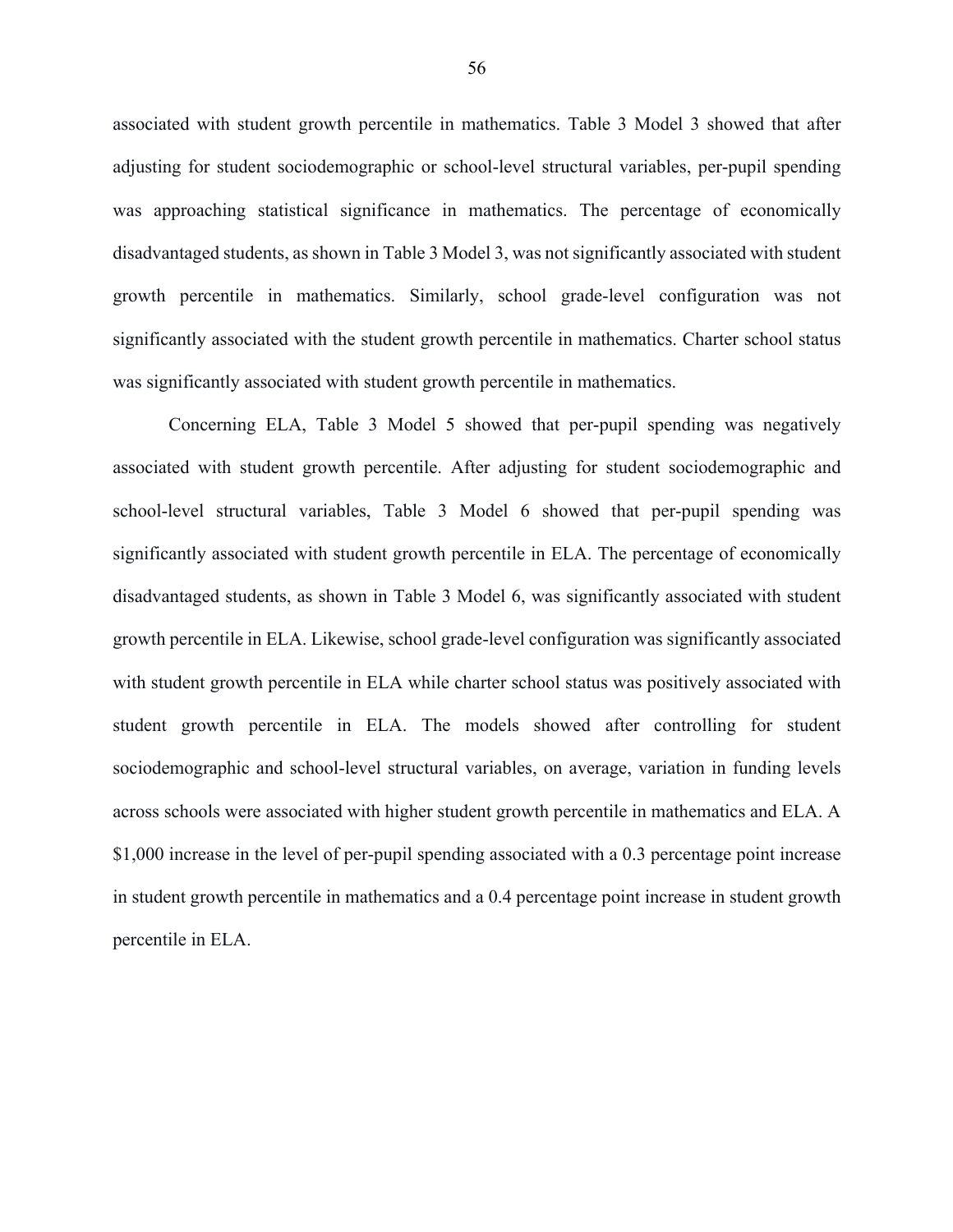## **Table 3**

|                           | Mathematics        |            |                   | <b>English Language Arts</b> |            |            |
|---------------------------|--------------------|------------|-------------------|------------------------------|------------|------------|
| Variable                  | (1)                | (2)        | (3)               | (4)                          | (5)        | (6)        |
| Intercept                 | $50.01***$         | $51.63***$ | $\frac{1}{55.53}$ | 49.59***                     | 51.76***   | $50.56***$ |
|                           | (0.34)             | (1.67)     | (2.39)            | (0.33)                       | (1.65)     | (2.23)     |
| Spending                  |                    | $-0.0002$  | $0.0003*$         |                              | $-0.0002$  | $0.0004**$ |
|                           |                    | (0.0002)   | (0.0002)          |                              | (0.0002)   | (0.0002)   |
| % African                 |                    |            | $-0.02$           |                              |            | $-0.03*$   |
| American                  |                    |            | (0.02)            |                              |            | (0.02)     |
| % Hispanic                |                    |            | 0.03              |                              |            | $-0.006$   |
|                           |                    |            | (0.03)            |                              |            | (0.03)     |
| % Econ Dis                |                    |            | $-0.09***$        |                              |            | $-0.05***$ |
|                           |                    |            | (0.02)            |                              |            | (0.02)     |
| % Spec Ed                 |                    |            | $-0.16*$          |                              |            | $-0.12$    |
|                           |                    |            | (0.08)            |                              |            | (0.08)     |
| Enrollment                |                    |            | $-0.0008$         |                              |            | $0.002*$   |
|                           |                    |            | (0.001)           |                              |            | (0.001)    |
| Grade-level configuration |                    |            |                   |                              |            |            |
| Elem-HS                   |                    |            | $-4.49***$        |                              |            | $-4.93***$ |
|                           |                    |            | (1.21)            |                              |            | (1.14)     |
| Middle                    |                    |            | $-2.89***$        |                              |            | $-2.21***$ |
|                           |                    |            | (0.86)            |                              |            | (0.80)     |
| Mid-HS                    |                    |            | $-5.09***$        |                              |            | $-6.07***$ |
|                           |                    |            | (1.08)            |                              |            | (1.01)     |
| Charter                   |                    |            | 4.84***           |                              |            | $6.66***$  |
|                           |                    |            | (1.18)            |                              |            | (1.10)     |
| $\overline{\sigma^2}$     | 75.99***           | 75.36***   | $64.92***$        | $62.20***$                   | $62.47***$ | 58.95***   |
|                           | (5.85)             | (5.82)     | (5.38)            | (6.33)                       | (6.40)     | (6.09)     |
| $\tau_\pi$                | 6.67               | 7.38       | 9.91**            | 14.95**                      | 14.55**    | 6.73       |
|                           | (4.96)             | (4.98)     | (4.97)            | (6.60)                       | (6.66)     | (6.05)     |
| Deviance                  | 5819.01            | 5833.75    | 5729.65           | 5751.50                      | 5765.45    | 5629.33    |
| n<br>$-40$ $-40$          | 803<br>$Q = 0.000$ | 803        | 803               | 803                          | 803        | 803        |

## *Multilevel Models for Student Percentile Growth*

*Note.*  $* p ≤ 0.10, * p ≤ 0.05, * * * p ≤ 0.01.$ 

## *Outcome Measure 2 - Percentage of Students With Average Growth*

As shown in Table 4 Model 8, when not controlling for student sociodemographic and school-level structural variables, per-pupil spending was significantly associated with the percentage of students with average growth in mathematics. After adjusting for student sociodemographic and school-level structural variables, per-pupil spending remained a statistically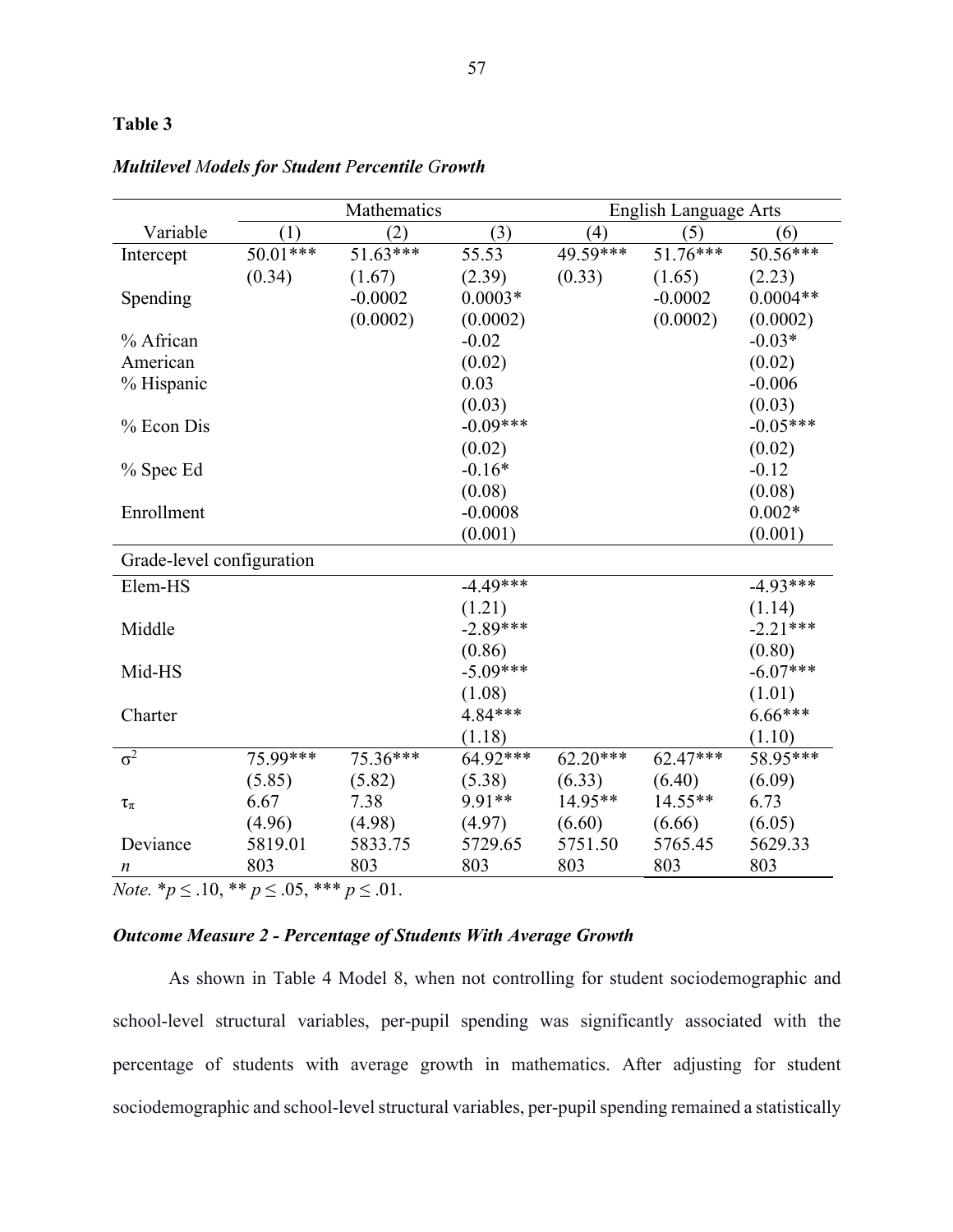significant predictor of percentage of students with average growth in mathematics (Table 4 Model 9). Specifically, the model showed after controlling for student sociodemographic and school-level structural characteristic variables, per-pupil spending, on average, was associated with a lower percentage of students with average growth in mathematics. A \$1,000 variation in funding across schools was associated with a 0.5 percentage point decrease in the percentage of students with average growth in mathematics. Table 4 Model 9 also showed school sociodemographic, and school-level structural variables were not significantly associated with the percentage of students with average growth in mathematics.

Table 4 Model 11 showed that per-pupil spending was not statistically associated with the percentage of students with average growth in ELA. After adjusting for student sociodemographic and school-level structural variables in the ELA model, per-pupil spending remained statistically insignificant (Table 4 Model 12). Only the percentage of Hispanic students was significantly associated with the percentage of students with average growth in ELA (Table 4 Model 12).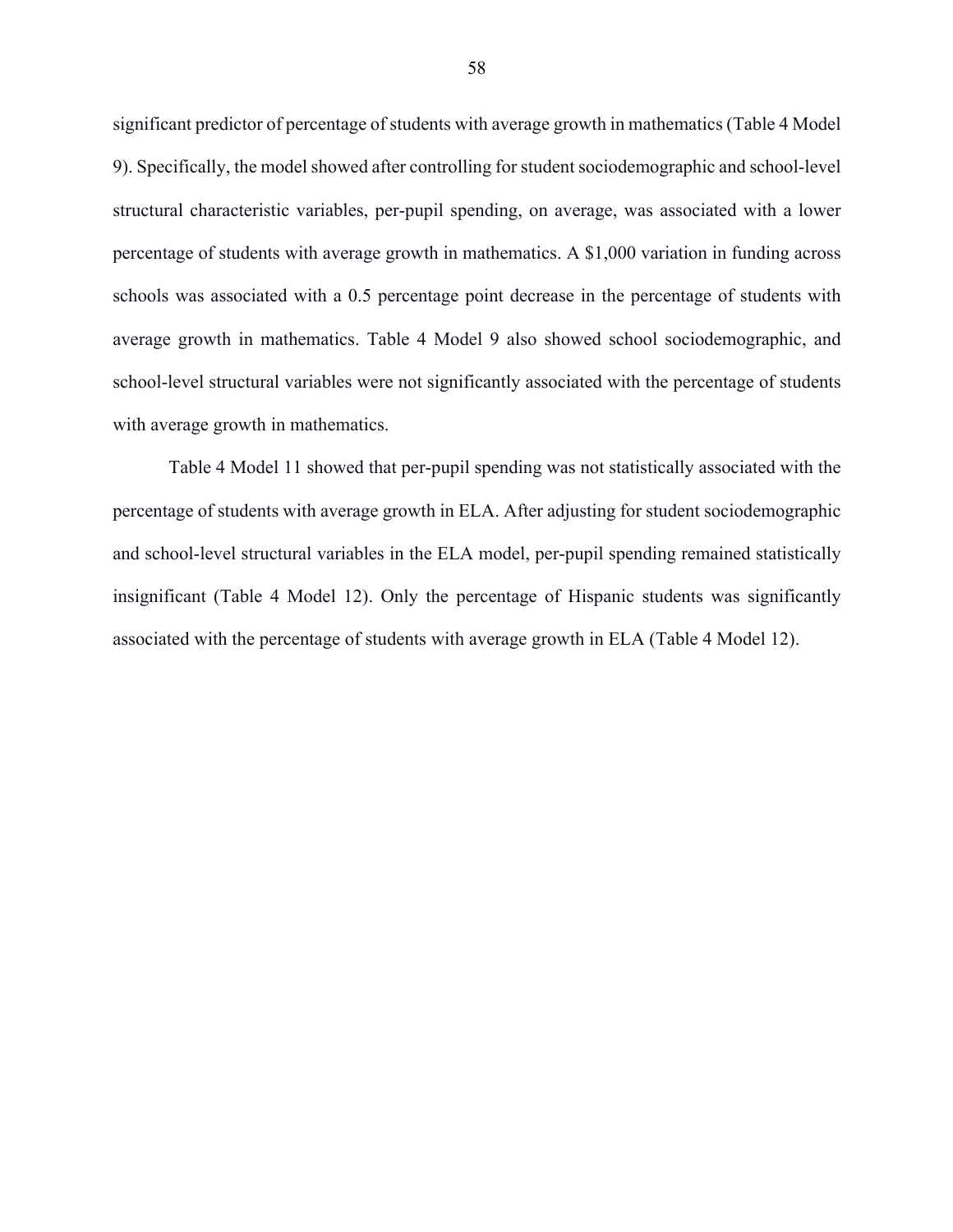## **Table 4**

|                           | Mathematics |              |              | <b>English Language Arts</b> |            |           |
|---------------------------|-------------|--------------|--------------|------------------------------|------------|-----------|
| Variable                  | (7)         | (8)          | (9)          | (10)                         | (11)       | (12)      |
| Intercept                 | 40.10***    | 44.04***     | 44.60***     | 39.90***                     | $40.75***$ | 40.90***  |
|                           | (0.27)      | (1.30)       | (2.00)       | (0.24)                       | (1.18)     | (1.88)    |
| Spending                  |             | $-0.0004***$ | $-0.0005***$ |                              | $-0.0001$  | $-0.0001$ |
|                           |             | (0.0001)     | (0.0001)     |                              | (0.0001)   | (0.0001)  |
| % African                 |             |              | 0.02         |                              |            | 0.02      |
| American                  |             |              | (0.01)       |                              |            | (0.01)    |
| % Hispanic                |             |              | 0.002        |                              |            | $0.07***$ |
|                           |             |              | (0.002)      |                              |            | (0.02)    |
| % Econ Dis                |             |              | $-0.001$     |                              |            | $-0.01$   |
|                           |             |              | (0.02)       |                              |            | (0.02)    |
| % Spec Ed                 |             |              | 0.04         |                              |            | $-0.005$  |
|                           |             |              | (0.07)       |                              |            | (0.001)   |
| Enrollment                |             |              | 0.0006       |                              |            | $-0.001$  |
|                           |             |              | (0.001)      |                              |            | (0.001)   |
| Grade-level configuration |             |              |              |                              |            |           |
| Elem-HS                   |             |              | 0.04         |                              |            | $-0.56$   |
|                           |             |              | (1.02)       |                              |            | (0.96)    |
| Middle                    |             |              | $-0.57$      |                              |            | 0.71      |
|                           |             |              | (0.72)       |                              |            | (0.66)    |
| Mid-HS                    |             |              | $-0.39$      |                              |            | $-0.48$   |
|                           |             |              | (0.90)       |                              |            | (0.84)    |
| Charter                   |             |              | $-1.46$      |                              |            | 0.38      |
|                           |             |              | (0.98)       |                              |            | (0.89)    |
| $\sigma^2$                | 49.20***    | $50.41***$   | $48.65***$   | $47.51***$                   | 47.54***   | 46.27***  |
|                           |             |              |              |                              |            |           |
|                           | (3.57)      | (3.30)       | (3.97)       | (2.37)                       | (2.38)     | (3.56)    |
| $\tau_\pi$                | 3.67        | 1.78         | 4.09         | 0.00                         | 0.00       | 0.84      |
|                           | (2.86)      | (2.29)       | (3.50)       | (0.01)                       | (0.01)     | (2.87)    |
| Deviance                  | 5461.41     | 5468.60      | 5457.79      | 5379.21                      | 5395.12    | 5372.43   |
| $\boldsymbol{n}$          | 803         | 803          | 803          | 803                          | 803        | 803       |

*Multilevel Models for Percentage of Students With Average Growth*

*Note.* \* $p$  ≤ .10, \*\*  $p$  ≤ .05, \*\*\*  $p$  ≤ .01.

## *Outcome Measure 3 - Percentage of Students With Below Average Growth*

Table 5 Model 14 showed the percentage of students with below average growth in mathematics was significantly associated with per-pupil spending. After adjusting for student sociodemographic and school-level structural characteristic variables, per-pupil spending was not significantly associated with the percentage of students with below average growth in mathematics (Model 15). The percentage of economically disadvantaged students and school grade-level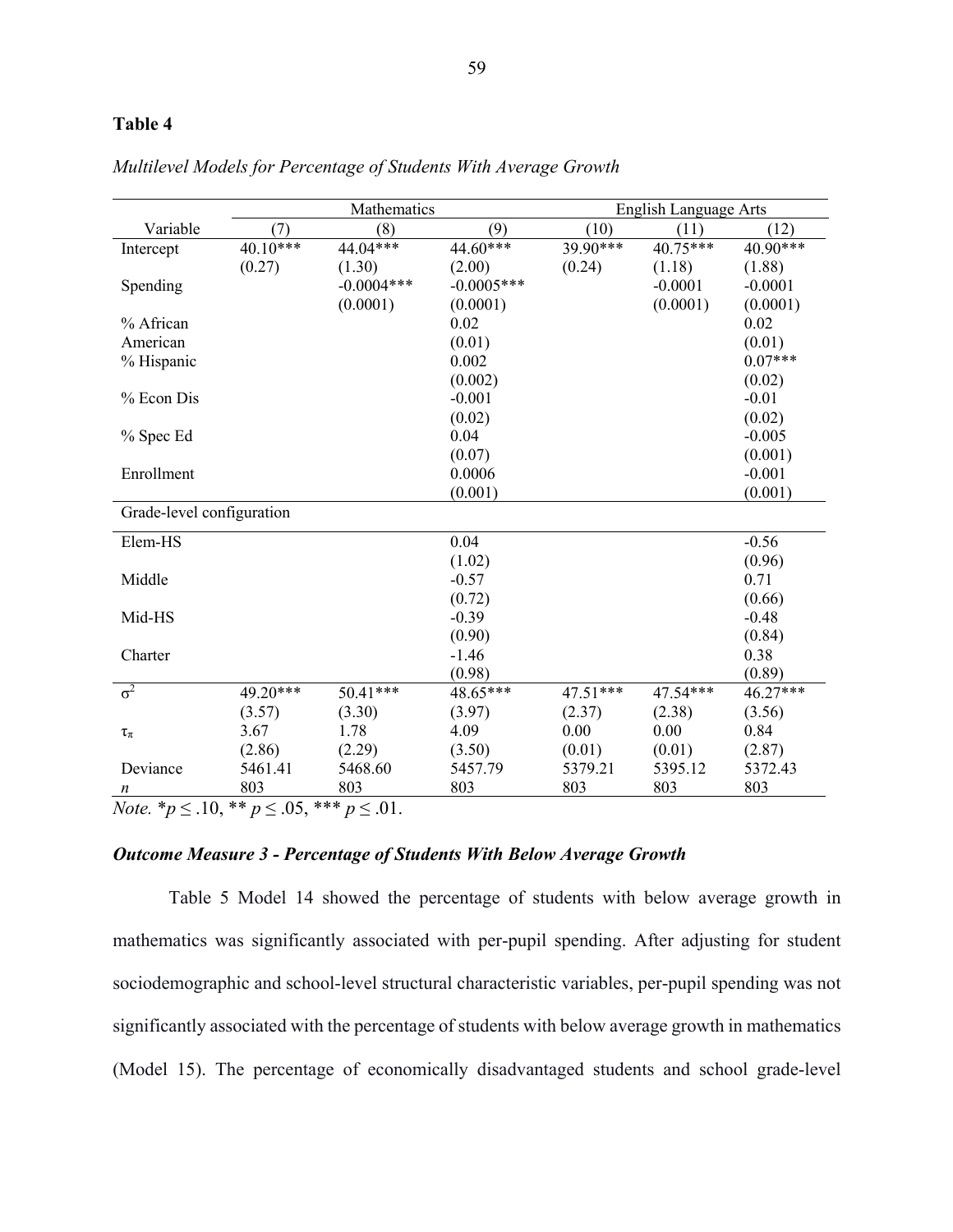configuration were positively associated with the percentage of students with below average growth in mathematics (Model 15). Table 5 Model 15 shows charter school status was negatively associated with the percentage of students with below average growth in mathematics  $(p < .01)$ .

Table 5 Model 17 showed per-pupil spending was not significantly associated with the percentage of students with below average growth in ELA. However, Table 5 Model 18 showed that after controlling for student sociodemographic and school-level structural characteristics, the percentage of students with below average growth in ELA was negatively associated with perpupil spending. Table 5 Model 18 showed the percentage of economically disadvantaged students and school grade-level configuration were positively associated with the percentage of students with below average growth in ELA, while charter school status was negatively associated with the percentage of students with below average growth in ELA.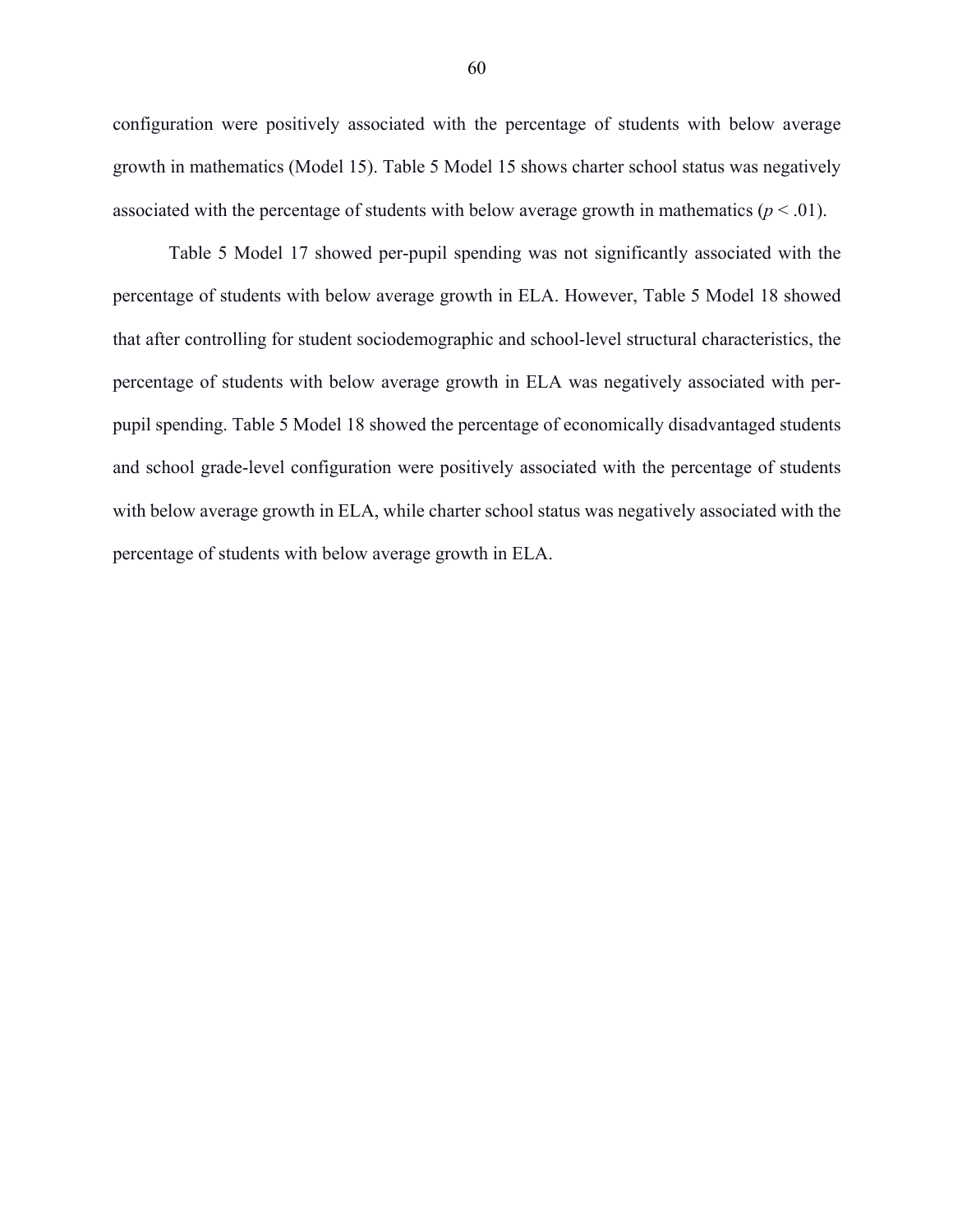### **Table 5**

|                           | Mathematics |            |            | <b>English Language Arts</b> |             |             |
|---------------------------|-------------|------------|------------|------------------------------|-------------|-------------|
| Variable                  | (13)        | (14)       | (15)       | (16)                         | (17)        | (18)        |
| Intercept                 | 30.41***    | $26.56***$ | $21.15***$ | $30.97***$                   | 28.71***    | 29.80***    |
|                           | (0.44)      | $(2.17)^*$ | (3.09)     | (0.45)                       | (2.23)      | (3.05)      |
| Spending                  |             | 0.0004     | $-0.0002$  |                              | 0.0002      | $-0.0005**$ |
|                           |             | (0.0002)   | (0.0002)   |                              | (0.0002)    | (0.0002)    |
| % African                 |             |            | 0.02       |                              |             | 0.02        |
| American                  |             |            | (0.02)     |                              |             | (0.02)      |
| % Hispanic                |             |            | $-0.03$    |                              |             | $-0.03$     |
|                           |             |            | (0.04)     |                              |             | (0.04)      |
| % Econ Dis                |             |            | $0.11***$  |                              |             | $0.07***$   |
|                           |             |            | (0.03)     |                              |             | (0.03)      |
| % Spec Ed                 |             |            | $0.20*$    |                              |             | 0.15        |
|                           |             |            | (0.11)     |                              |             | (0.11)      |
| Enrollment                |             |            | 0.0008     |                              |             | $-0.002$    |
|                           |             |            | (0.002)    |                              |             | (0.002)     |
| Grade-level configuration |             |            |            |                              |             |             |
| Elem-HS                   |             |            | 5.85***    |                              |             | $6.21***$   |
|                           |             |            | (1.57)     |                              |             | (1.55)      |
| Middle                    |             |            | $4.00***$  |                              |             | $2.39**$    |
|                           |             |            | (1.11)     |                              |             | (1.10)      |
| Mid-HS                    |             |            | $6.45***$  |                              |             | $7.83***$   |
|                           |             |            | (1.39)     |                              |             | (1.38)      |
| Charter                   |             |            | $-5.13***$ |                              |             | $-8.02***$  |
|                           |             |            | (1.53)     |                              |             | (1.51)      |
| $\sigma^2$                | $125.10***$ | 123.06***  | 109.26***  | $110.71***$                  | $111.40***$ | 106.23***   |
|                           | (12.10)     | (11.53)    | (10.63)    | (12.43)                      | (16.68)     | (12.54)     |
| $\tau_{\pi}$              | 12.34       | 14.20      | 16.36      | 29.98**                      | 29.15**     | 16.32       |
|                           | (11.62)     | (11.06)    | (10.52)    | (13.46)                      | (13.73)     | (13.12)     |
| Deviance                  | 6225.98     | 6237.91    | 6140.14    | 6230.73                      | 6244.78     | 6120.27     |
| n                         | 803         | 803        | 803        | 803                          | 803         | 803         |

*Multilevel Models for Percentage of Students With Below Average Growth*

*Note.* \**p* ≤ .10, \*\* *p* ≤ .05, \*\*\* *p* ≤ .01.

## **Ancillary Findings**

In addition to the regression analyses with the percentage of ELLs entered as an independent variable into the multilevel regression model, a statistical assessment was conducted to determine how schools that did and did not report percentage of enrolled ELL students differed on study variables. Table 6 shows the descriptive statistics comparing schools that did and did not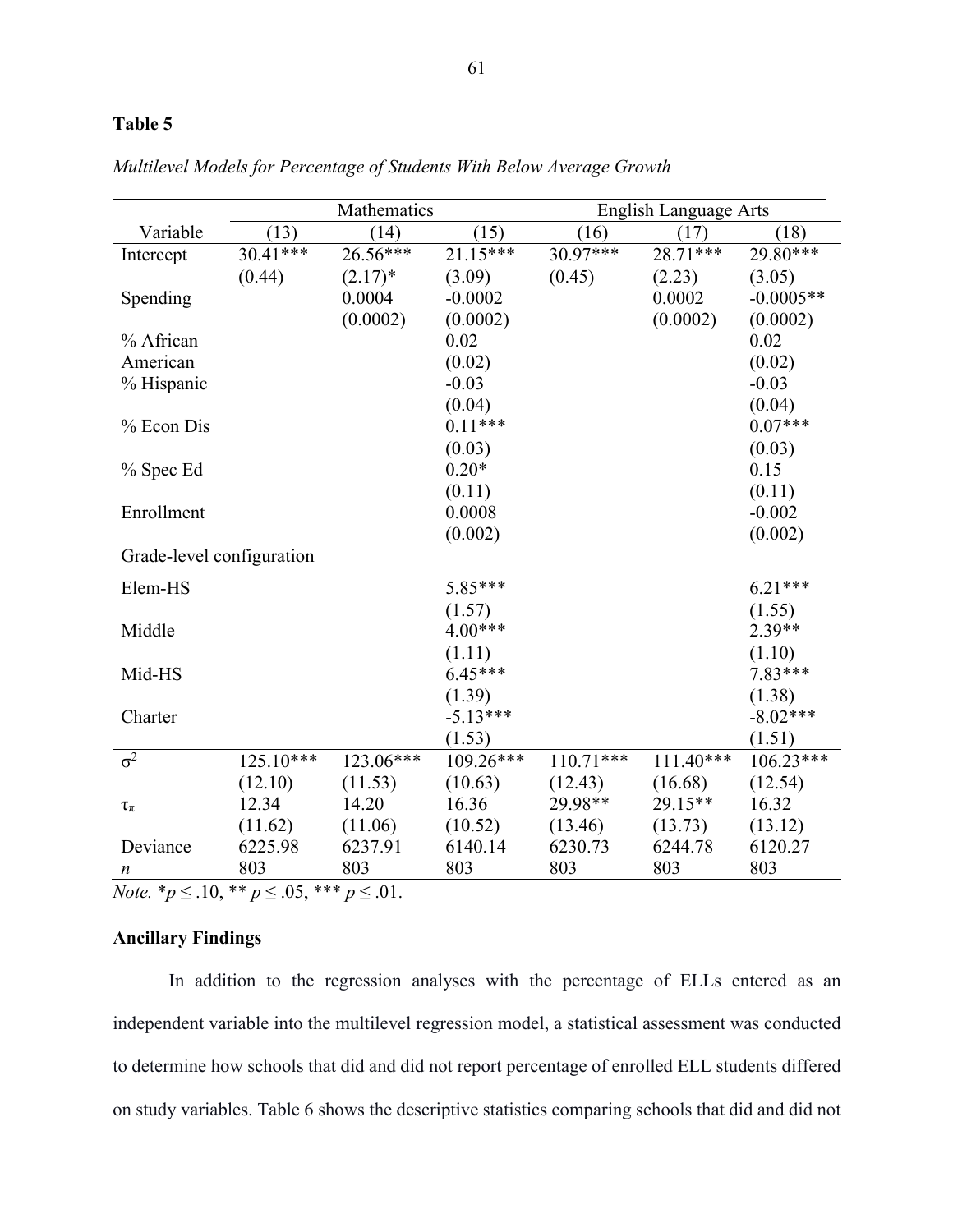report percentage of enrolled ELL students. The decision to conduct a comparison analysis between these schools was based on the sharp decline in the ELL student sample size  $(N = 477)$ . Independent samples *t*-tests were used to test for differences in the continuous study variables between schools that did and did not report percentage of enrolled ELL students. Further, chisquare tests were used to test for differences in categorical variables between schools that did and did not report percentage of enrolled ELL students. Tables 7, 8, and 9 provide a summary of the regression analysis results. A *p* < 0.05 was used to determine statistical significance for all analyses.

# **Table 6**

| Variable                    | Have ELL         |               | No ELL           |               | t        | $\boldsymbol{p}$ |
|-----------------------------|------------------|---------------|------------------|---------------|----------|------------------|
|                             | M                | <b>SD</b>     | $\boldsymbol{M}$ | SD            |          |                  |
| % at average growth in math | 39.84            | 5.51          | 39.54            | 8.67          | 0.630    | 0.529            |
| % below average growth in   | 30.26            | 10.45         | 30.76            | 13.22         | $-0.607$ | 0.544            |
| math                        |                  |               |                  |               |          |                  |
| Avg. student growth $\%$ in | 50.35            | 8.26          | 50.08            | 10.47         | 0.410    | 0.682            |
| math                        |                  |               |                  |               |          |                  |
| % at average growth in ELA  | 40.25            | 5.33          | 39.51            | 8.26          | 1.575    | 0.116            |
| % below average growth in   | 30.36            | 10.40         | 31.97            | 13.23         | $-1.955$ | 0.051            |
| <b>ELA</b>                  |                  |               |                  |               |          |                  |
| Avg. student growth $\%$ in | 50.05            | 8.08          | 49.32            | 9.93          | 1.168    | 0.243            |
| <b>ELA</b>                  |                  |               |                  |               |          |                  |
| Per-pupil spending          | 11,232.06        | 2195.65       | 10,741.64        | 2707.14       | 2.753    | 0.006            |
| Enrollment                  | 653.96           | 243.37        | 424.82           | 211.66        | 14.006   | 0.000            |
| % African American          | 21.18            | 23.83         | 25.36            | 39.66         | $-1.913$ | 0.056            |
| % Hispanic                  | 13.88            | 17.27         | 3.87             | 4.09          | 10.292   | 0.000            |
| % Economically              | 56.27            | 26.71         | 58.50            | 23.63         | $-1.236$ | 0.217            |
| disadvantaged               |                  |               |                  |               |          |                  |
| % Special education         | 11.97            | 4.18          | 12.98            | 4.12          | $-3.421$ | 0.001            |
|                             |                  |               |                  |               |          |                  |
|                             | $\boldsymbol{n}$ | $\frac{0}{0}$ | $\boldsymbol{n}$ | $\frac{0}{0}$ | X        | $\boldsymbol{p}$ |
| Grade-level configuration   |                  |               |                  |               | 40.064   | 0.000            |
| Elementary thru HS          | 21               | 6.4           | 61               | 11.7          |          |                  |
| Elementary thru Middle      | 99               | 30.4          | 191              | 36.7          |          |                  |
| school                      | 178              | 54.6          | 177              | 34.0          |          |                  |
| Middle school               | 28               | 8.6           | 92               | 17.7          |          |                  |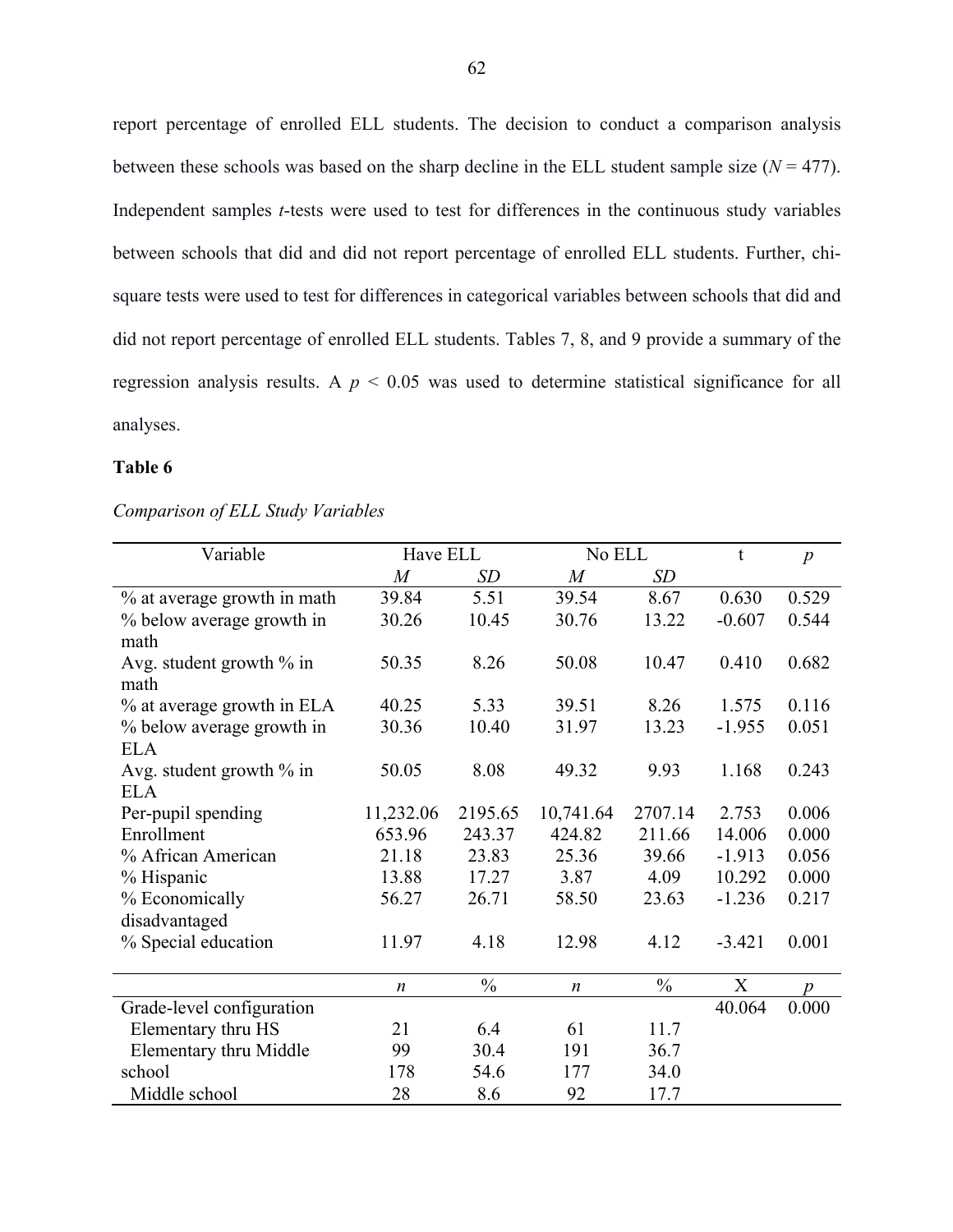| Variable              | Have ELL |      | No ELL |      |       |       |
|-----------------------|----------|------|--------|------|-------|-------|
|                       |          |      | M      |      |       |       |
| Middle school thru HS |          |      |        |      |       |       |
| Charter school        | იი       | 20.2 | 109    | 20.9 | 0.056 | 0.813 |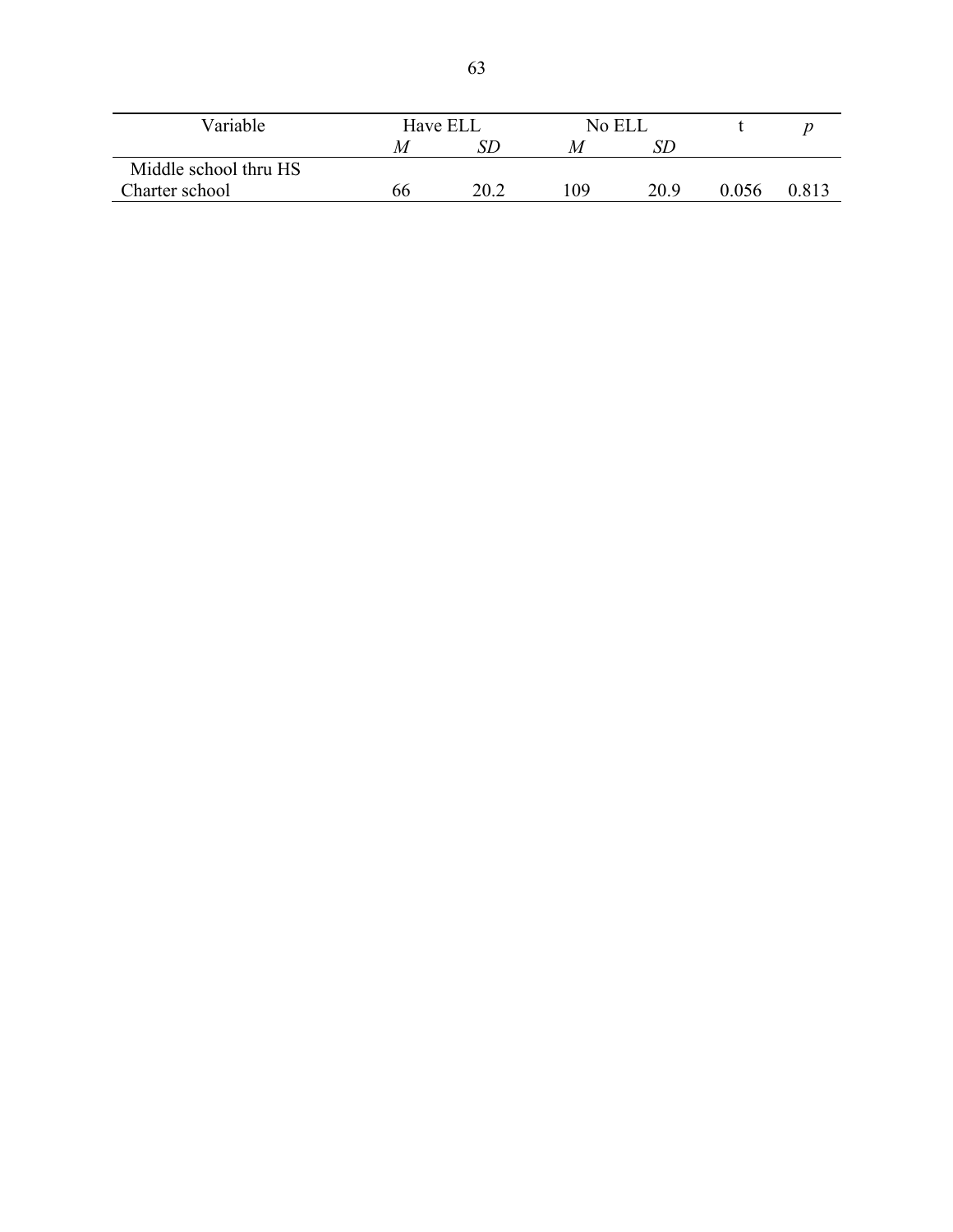# **Table 7**

|                           | Mathematics |            |            | <b>English Language Arts</b> |            |            |  |
|---------------------------|-------------|------------|------------|------------------------------|------------|------------|--|
| Variable                  | (19)        | (20)       | (21)       | (22)                         | (23)       | (24)       |  |
| Intercept                 | $50.06***$  | $53.43***$ | 56.11***   | $50.10*$                     | 53.70***   | 52.71***   |  |
|                           | (0.52)      | (2.61)     | (3.78)     | **                           | (2.51)     | (3.61)     |  |
|                           |             |            |            | (0.50)                       |            |            |  |
| Spending                  |             | $-0.0003$  | 0.0004     |                              | $-0.0003$  | 0.0003     |  |
|                           |             | (0.0002)   | (0.0003)   |                              | (0.0002)   | (0.0003)   |  |
| % African                 |             |            | $-0.03$    |                              |            | $-0.01$    |  |
| American                  |             |            | (0.03)     |                              |            | (0.03)     |  |
| % Hispanic                |             |            | 0.01       |                              |            | $-0.004$   |  |
|                           |             |            | (0.03)     |                              |            | (0.03)     |  |
| % Econ Dis                |             |            | $-0.11***$ |                              |            | $-0.10***$ |  |
|                           |             |            | (0.03)     |                              |            | (0.03)     |  |
| % Spec Ed                 |             |            | $-0.24**$  |                              |            | $-0.17$    |  |
|                           |             |            | (0.12)     |                              |            | (0.12)     |  |
| Enrollment                |             |            | $-0.001$   |                              |            | 0.002      |  |
|                           |             |            | (0.002)    |                              |            | (0.002)    |  |
| Grade-level configuration |             |            |            |                              |            |            |  |
| Elem-HS                   |             |            | $-5.28***$ |                              |            | $-5.58***$ |  |
|                           |             |            | (1.85)     |                              |            | (1.78)     |  |
| Middle                    |             |            | $-2.76**$  |                              |            | $-2.18*$   |  |
|                           |             |            | (1.18)     |                              |            | (1.14)     |  |
| Mid-HS                    |             |            | $-5.36***$ |                              |            | $-7.08***$ |  |
|                           |             |            | (1.77)     |                              |            | (1.70)     |  |
| Charter                   |             |            | $5.24***$  |                              |            | $5.63***$  |  |
|                           |             |            | (1.68)     |                              |            | (1.60)     |  |
| $%$ ELL                   |             |            | 0.05       |                              |            | $7.13*$    |  |
|                           |             |            | (0.04)     |                              |            | (3.90)     |  |
| $\sigma^2$                | 45.49***    | $45.17***$ | 40.83***   | 47.75*                       | 47.48***   | 42.53***   |  |
|                           | (6.59)      | (6.43)     | (5.57)     | **                           | (6.06)     | (5.35)     |  |
|                           |             |            |            | (6.07)                       |            |            |  |
| $\tau_\pi$                | 23.65***    | 23.91***   | $15.63**$  | $17.23*$                     | $17.31***$ | $8.81*$    |  |
|                           | (8.04)      | (7.85)     | (6.20)     | **                           | (6.48)     | (5.15)     |  |
|                           |             |            |            | (6.45)                       |            |            |  |
| Deviance                  | 2284.73     | 2297.87    | 2208.06    | 2271.9                       | 2284.72    | 2186.03    |  |
|                           |             |            |            | $\boldsymbol{0}$             |            |            |  |
| $\boldsymbol{n}$          | 326         | 326        | 326        | 326                          | 326        | 326        |  |
|                           |             |            |            |                              |            |            |  |

*Multilevel Models for Student Percentile Growth in the ELL Sample*

*Note.*  $^*p \leq .10, ^{**}p \leq .05, ^{***}p \leq .01.$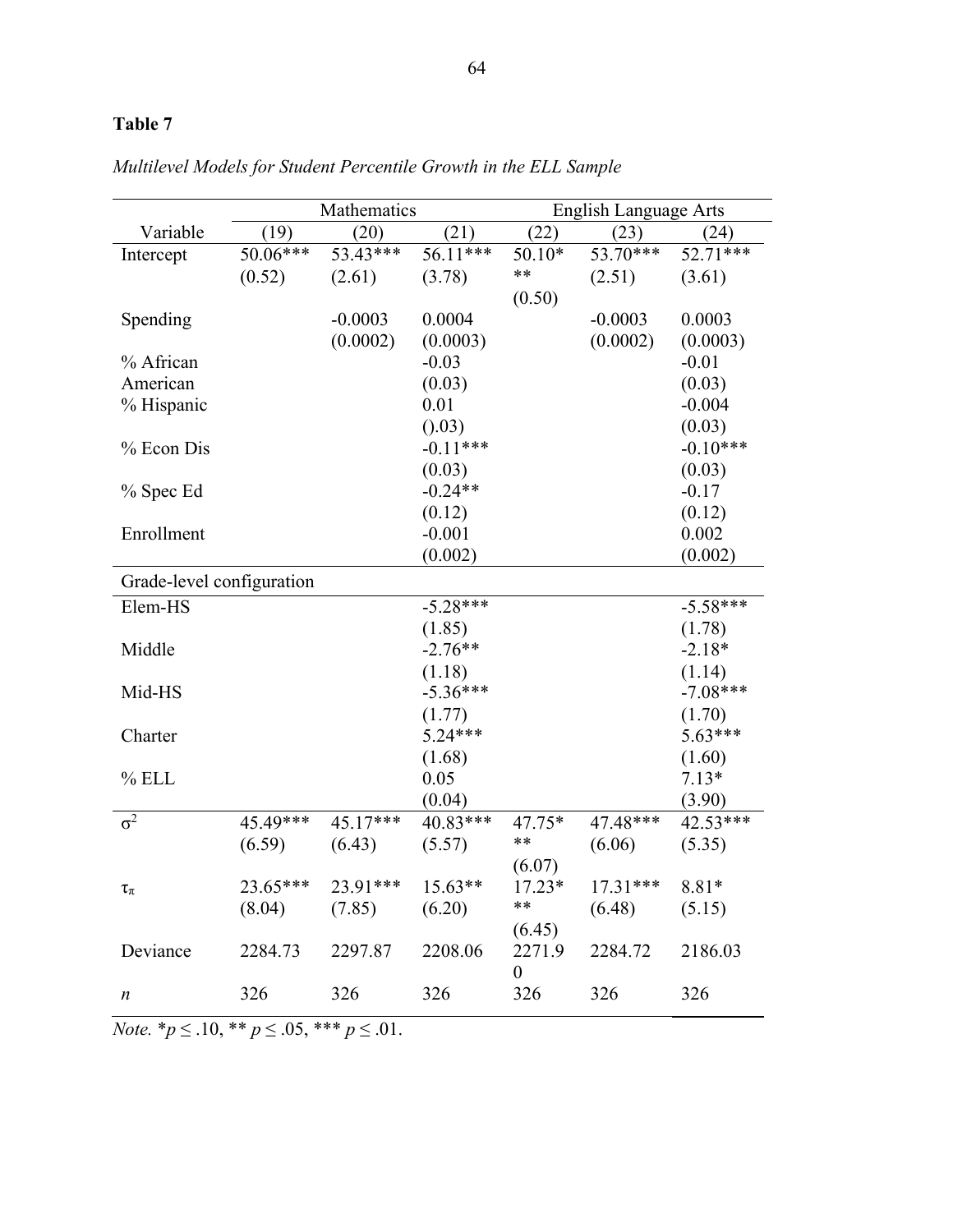# **Table 8**

|                           |          | Mathematics<br><b>English Language Arts</b> |           |            |          |            |
|---------------------------|----------|---------------------------------------------|-----------|------------|----------|------------|
| Variable                  | (25)     | (26)                                        | (27)      | (28)       | (29)     | (30)       |
| Intercept                 | 39.89*** | $40.89***$                                  | 39.71***  | $40.26***$ | 39.61*** | 40.57***   |
|                           | (0.32)   | (1.63)                                      | (2.75)    | (0.30)     | (1.58)   | (2.54)     |
| Spending                  |          | $-0.0001$                                   | $-0.0002$ |            | 0.0001   | $-0.00001$ |
|                           |          | (0.0001)                                    | (0.0002)  |            | (0.001)  | (0.0002)   |
| % African                 |          |                                             | 0.01      |            |          | 0.01       |
| American                  |          |                                             | (0.02)    |            |          | (0.02)     |
| % Hispanic                |          |                                             | $-0.002$  |            |          | $0.05***$  |
|                           |          |                                             | (0.02)    |            |          | (0.02)     |
| % Econ Dis                |          |                                             | 0.02      |            |          | 0.004      |
|                           |          |                                             | (0.02)    |            |          | (0.002)    |
| % Spec Ed                 |          |                                             | 0.10      |            |          | $-0.04$    |
|                           |          |                                             | (0.09)    |            |          | (0.08)     |
| Enrollment                |          |                                             | 0.001     |            |          | $-0.001$   |
|                           |          |                                             | (0.001)   |            |          | (0.001)    |
| Grade-level configuration |          |                                             |           |            |          |            |
| Elem-HS                   |          |                                             | $-1.24$   |            |          | $-2.35*$   |
|                           |          |                                             | (1.38)    |            |          | (1.27)     |
| Middle                    |          |                                             | 0.24      |            |          | $-0.12$    |
|                           |          |                                             | (0.87)    |            |          | (0.81)     |
| Mid-HS                    |          |                                             | 0.42      |            |          | $-4.66***$ |
|                           |          |                                             | (1.30)    |            |          | (1.20)     |
| Charter                   |          |                                             | 0.26      |            |          | 0.59       |
|                           |          |                                             | (1.20)    |            |          | (1.11)     |
| $%$ ELL                   |          |                                             | $-0.03$   |            |          | 0.01       |
|                           |          |                                             | (0.03)    |            |          | (0.03)     |
| $\overline{\sigma^2}$     | 28.95*** | 29.15***                                    | 29.57***  | $27.40***$ | 27.39*** | 25.25***   |
|                           | (2.73)   | (2.76)                                      | (3.01)    | (2.73)     | (2.76)   | (2.45)     |
| $\tau_\pi$                | 1.40     | 1.25                                        | 0.96      | 1.01       | 1.09     | 0.75       |
|                           | (1.63)   | (1.66)                                      | (2.01)    | (1.79)     | (1.85)   | (1.50)     |
| Deviance                  | 2036.67  | 2052.14                                     | 2028.99   | 2015.36    | 2031.11  | 1978.49    |
| n                         | 326      | 326                                         | 326       | 326        | 326      | 326        |

*Multilevel Models for Percentage of Students With Average Growth in the ELL Sample*

*Note.*  $* p \leq .10, ** p \leq .05, *** p \leq .01.$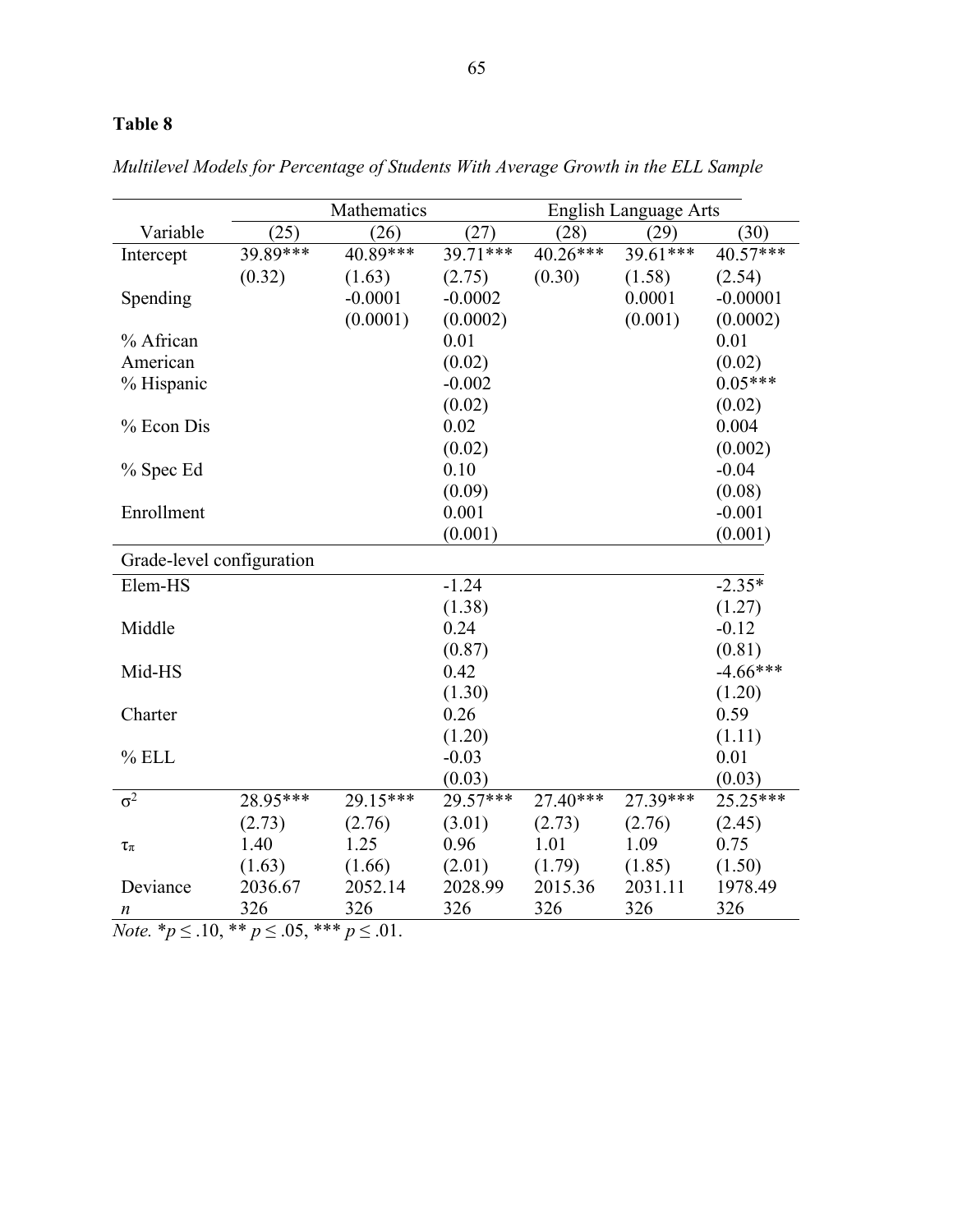# **Table 9**

|                                                                    | Mathematics |            |            | <b>English Language Arts</b> |          |            |  |
|--------------------------------------------------------------------|-------------|------------|------------|------------------------------|----------|------------|--|
| Variable                                                           | (31)        | (32)       | (33)       | (34)                         | (35)     | (36)       |  |
| Intercept                                                          | $30.54***$  | $26.31***$ | 23.15***   | $30.25***$                   | 26.31*** | 27.41***   |  |
|                                                                    | (0.67)      | (3.34)     | (4.88)     | (0.64)                       | (3.23)   | (4.57)     |  |
| Spending                                                           |             | 0.0004     | $-0.0004$  |                              | 0.0004   | $-0.0005$  |  |
|                                                                    |             | (0.0003)   | (0.0003)   |                              | (0.0003) | (0.0003)   |  |
| % African                                                          |             |            | 0.02       |                              |          | 0.01       |  |
| American                                                           |             |            | (0.03)     |                              |          | (0.03)     |  |
| % Hispanic                                                         |             |            | $-0.03$    |                              |          | $-0.02$    |  |
|                                                                    |             |            | (0.04)     |                              |          | (0.04)     |  |
| % Econ Dis                                                         |             |            | $0.12***$  |                              |          | $0.12***$  |  |
|                                                                    |             |            | (0.04)     |                              |          | (0.04)     |  |
| % Spec Ed                                                          |             |            | $0.27*$    |                              |          | $-0.21$    |  |
|                                                                    |             |            | (0.15)     |                              |          | (0.15)     |  |
| Enrollment                                                         |             |            | 0.001      |                              |          | $-0.002$   |  |
|                                                                    |             |            | (0.002)    |                              |          | (0.002)    |  |
| Grade-level configuration                                          |             |            |            |                              |          |            |  |
| Elem-HS                                                            |             |            | $7.51***$  |                              |          | $8.16***$  |  |
|                                                                    |             |            | (2.39)     |                              |          | (2.26)     |  |
| Middle                                                             |             |            | $3.44**$   |                              |          | $2.40*$    |  |
|                                                                    |             |            | (1.52)     |                              |          | (1.45)     |  |
| Mid-HS                                                             |             |            | $7.06***$  |                              |          | $11.02***$ |  |
|                                                                    |             |            | (2.28)     |                              |          | (2.16)     |  |
| Charter                                                            |             |            | $-6.31***$ |                              |          | $-7.88***$ |  |
|                                                                    |             |            | (2.17)     |                              |          | (2.02)     |  |
| $%$ ELL                                                            |             |            | $-0.05$    |                              |          | $-0.09*$   |  |
|                                                                    |             |            | (0.05)     |                              |          | (0.05)     |  |
| $\overline{\sigma^2}$                                              | $66.29***$  | 68.05***   | $64.51***$ | 78.85***                     | 78.74*** | $69.43***$ |  |
|                                                                    | (10.53)     | (10.31)    | (9.90)     | (10.21)                      | (10.20)  | (8.29)     |  |
| $\tau_\pi$                                                         | 44.72***    | 44.78***   | $30.13***$ | 28.89***                     | 28.80*** | 13.12*     |  |
|                                                                    | (13.91)     | (13.59)    | (12.03)    | (11.00)                      | (11.01)  | (7.60)     |  |
| Deviance                                                           | 2438.31     | 2451.02    | 2366.42    | 2435.94                      | 2448.85  | 2335.92    |  |
| n                                                                  | 326         | 326        | 326        | 326                          | 326      | 326        |  |
| <i>Note.</i> * $p \leq .10$ , ** $p \leq .05$ , *** $p \leq .01$ . |             |            |            |                              |          |            |  |

*Multilevel Models for Percentage of Students With Below Average Growth in the ELL Sample*

# **Summary**

Chapter 4 detailed the results of this study based on the study's guiding research question and the mediational analyses. Not all variables selected for this study were significant predictors of student academic growth. Chapter 5 provides a summary of the research study and conclusions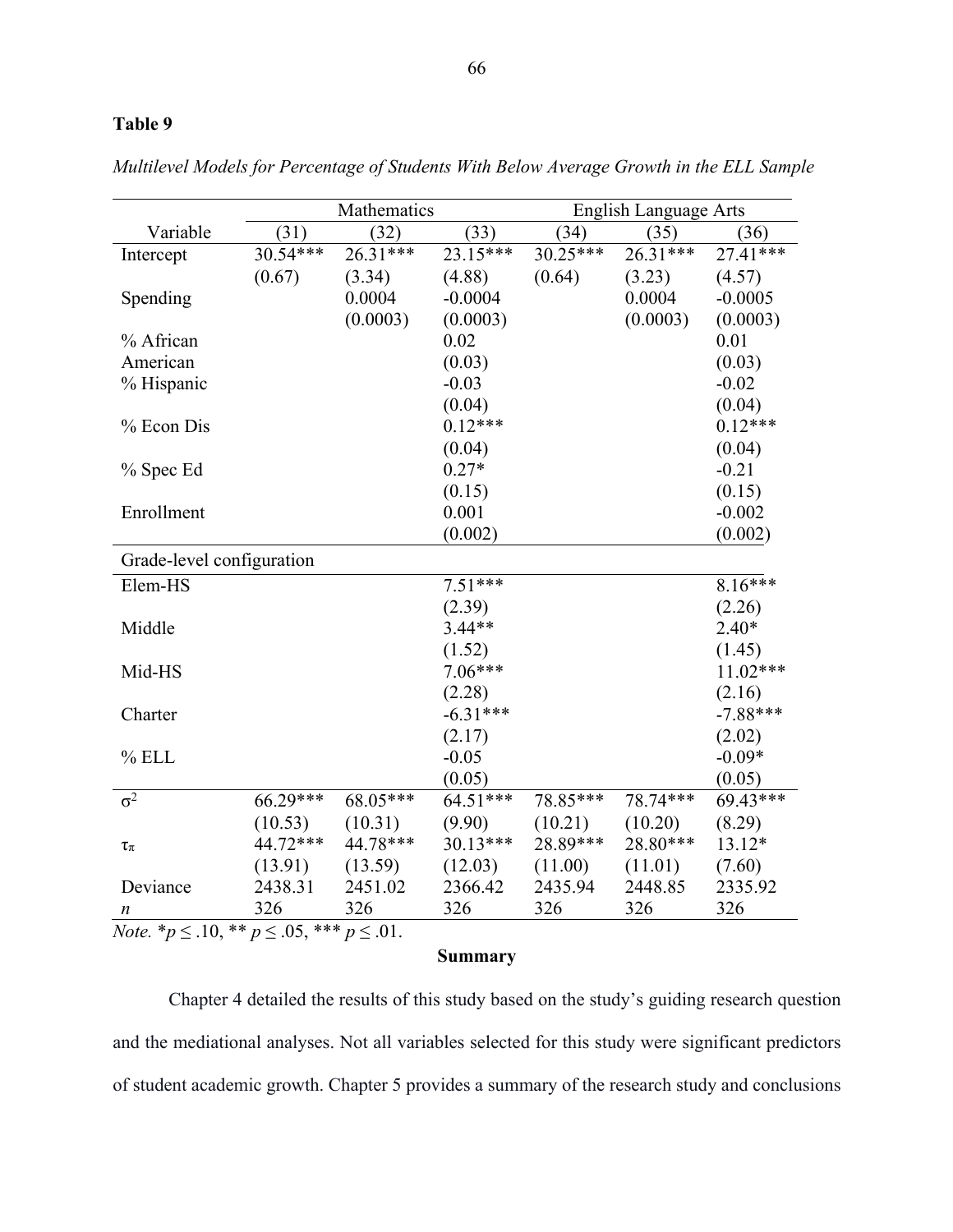drawn based on the findings. The chapter concludes with implications and recommendations for future research directions.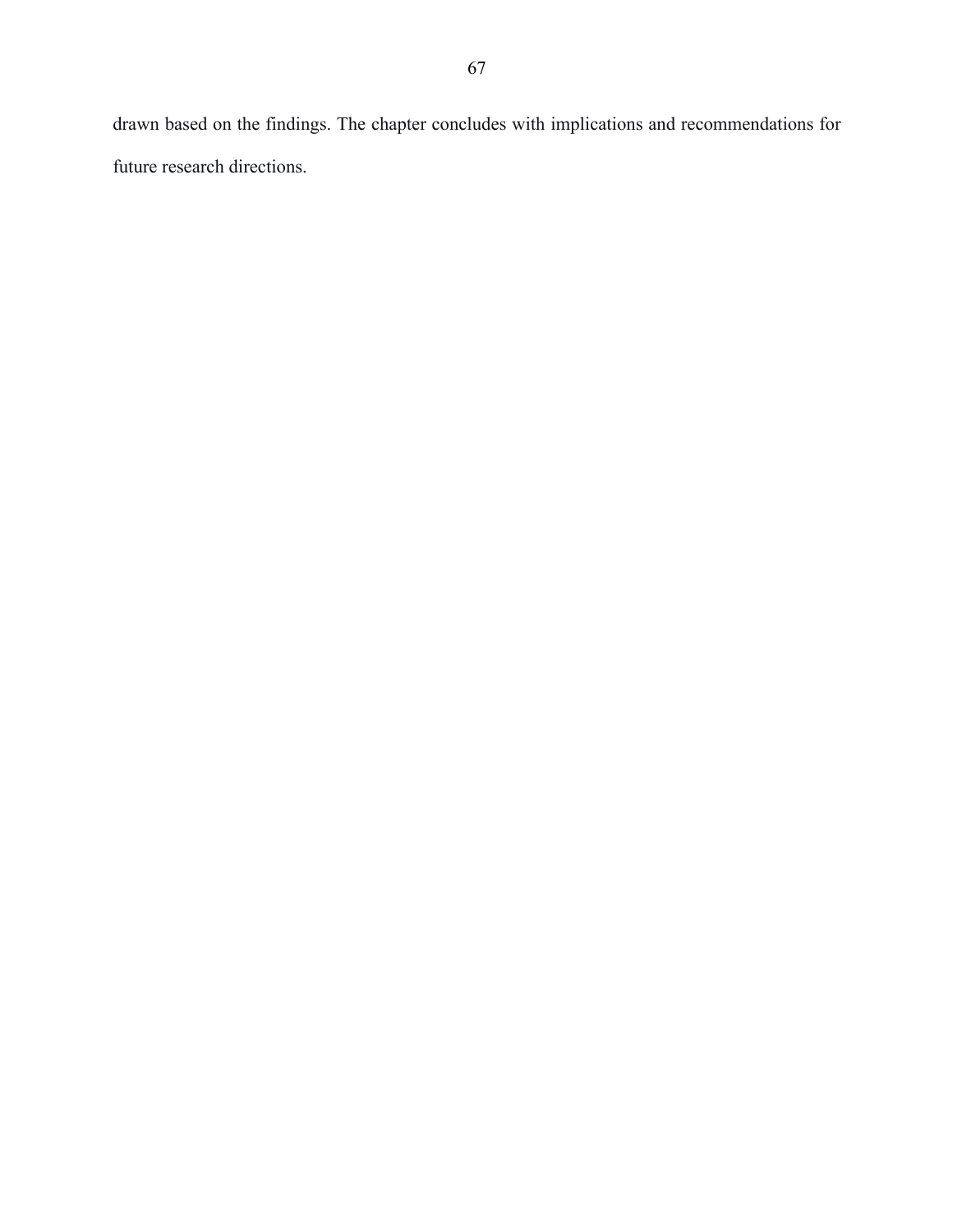#### **CHAPTER 5: SUMMARY, CONCLUSIONS, RECOMMENDATIONS**

This chapter summarizes the research conducted to address the research question. The first section restates the problem motivating this study followed by an overview of the research design. Next, a summary of the research findings is presented. Finally, the conclusion, implications, recommendations, and future research directions are discussed.

The purpose of this quantitative ex-post facto research study was to investigate the association between school-level spending and student academic growth in mathematics and ELA among seventh grade students in Michigan, as measured by the 2018-2019 M-STEP. This study addressed the following research question: Is school-level per-pupil spending associated with student academic growth in mathematics and ELA among seventh grade students in Michigan, as measured by the 2018-2019 M-STEP statewide assessment? Three indicators of student academic growth were measured for the purposes of this study: (a) average student growth percentile, (b) percentage of students with average growth, and (c) percentage of students with below-average growth on the 2018-2019 M-STEP statewide assessment. An analysis was conducted to explore this association based on student sociodemographic characteristics such as race/ethnicity, socioeconomic status, and special education designation, and school-level structural characteristics such as grade-level configuration, school type, and total site-level enrollment.

### **Overview of Problem**

Michigan instituted aggressive school finance reform to address educational quality among K-12 public school students. Despite these efforts, middle school students' academic performance in Michigan has remained a focus of discussion. The most recent statewide assessment results revealed less than half of seventh grade students performed satisfactorily in mathematics and ELA.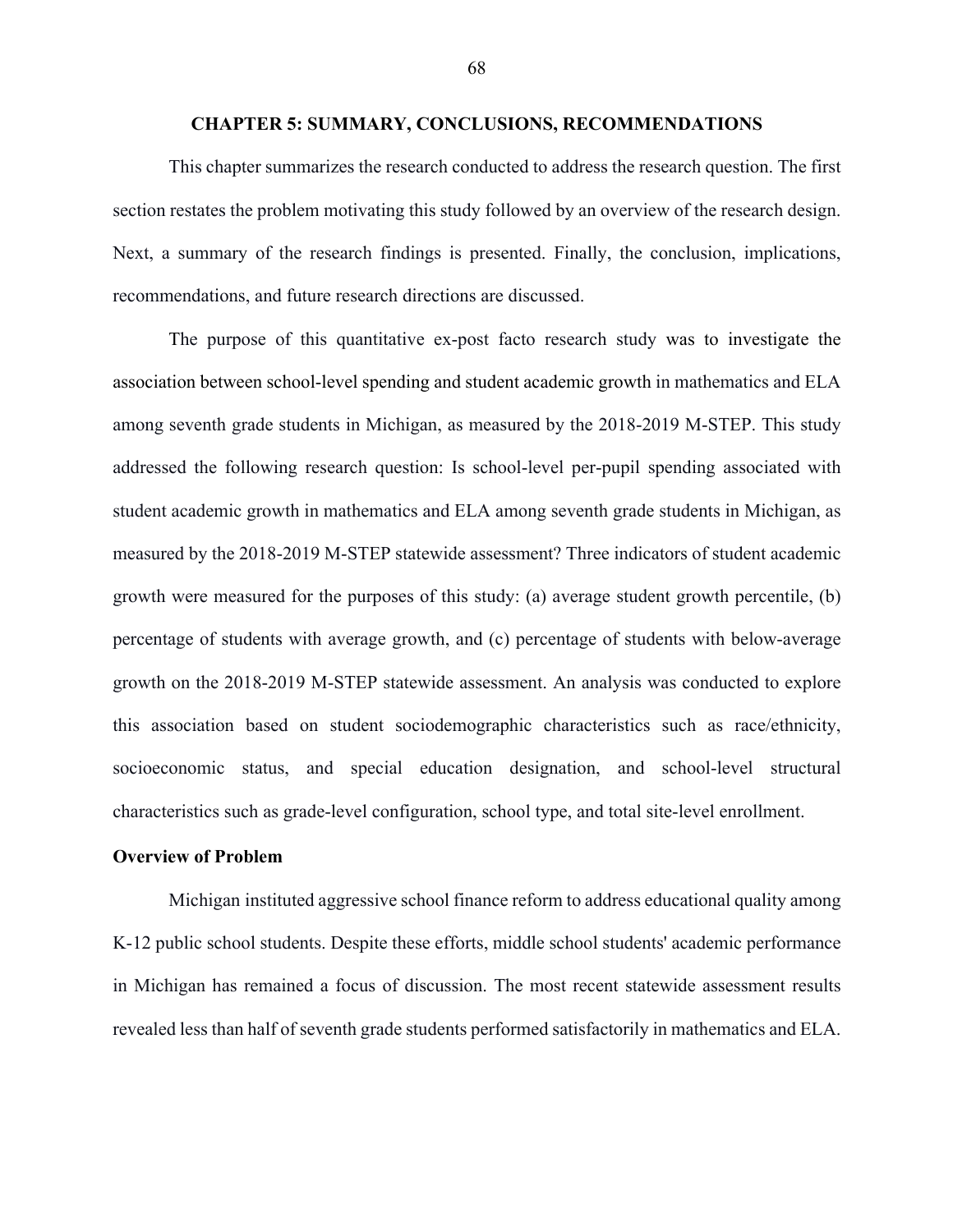Failure to address the academic performance of middle school students in Michigan could result in long lasting detrimental impacts educationally and societally.

#### **Overview of Research Design**

Data for this quantitative ex-post facto study were analyzed from three publicly available 2018-2019 school-level reports accessed from the CEPI. These publicly available reports provided individual school-level expenditure, achievement, student enrollment, and sociodemographic data for 847 traditional and public charter schools that served seventh grade students in Michigan. The analytic approach included descriptive statistics for each variable, multiple multilevel linear regression models, independent samples t-tests, and chi-square tests.

### **Summary of Findings**

The findings from this study fall into two categories: (1) the association between site-level per-pupil spending and student academic growth and (2) the student sociodemographic and schoollevel structural characteristics that influence this association. The summary of findings for the present study are organized according to these two categories.

### **Association Between Per-Pupil Spending and Student Academic Growth**

Evidence from this study suggested after controlling for student sociodemographic and school-level structural characteristics, per-pupil spending was associated with the average student growth percentile in seventh grade mathematics and ELA, measured by Michigan's statewide assessment. These patterns of results are similar to previous research literature findings that have suggested per-pupil spending is associated with higher standardized test scores in mathematics and ELA in Grades 3-11 (Kreisman & Steinberg, 2019). Abott et al. (2020), who estimated the impact of increases in school spending across diverse districts in multiple states, reported a \$1,000 increase in per-pupil spending was associated with higher standardized test scores in mathematics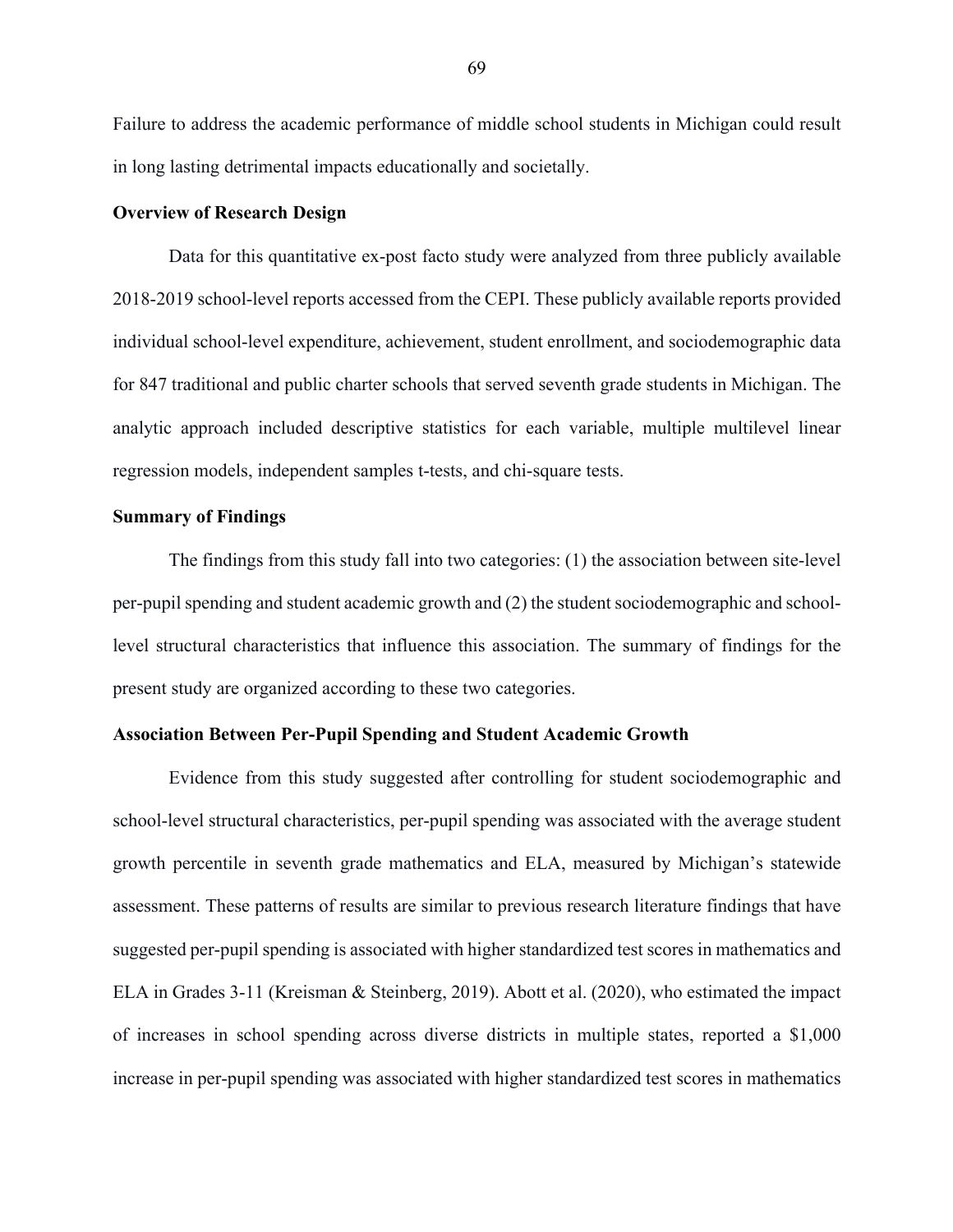and ELA in Grades 3-8. Similarly, Giglotti and Sorensen (2018) also reported educational resources improved student learning.

A broad amount of research studies examining the relationship between school spending and student academic outcomes in the literature have exploited state school finance reforms (Abott et al., 2020; Giglotti & Sorensen, 2018; Kreisman & Steinberg, 2019). This study does not focus on state school finance reforms and its impact on student achievement. However, it is important to note the site-level per-pupil expenditures used in this study's analyses were a result of reforminduced spending in Michigan. The results from this study and the existing research literature suggested financial resources may unlock a greater potential for improving the academic performance of middle school students (Rebell, 2017).

# **Mediational Effects**

In addition to investigating the effects of school spending, it was important to determine whether student sociodemographic and school-level structural characteristics accounted for the extent to which school site-level spending predicted student academic outcomes among seventh grade students in Michigan. Evidence suggested student sociodemographic and school-level characteristics mediated the relationship between site-level per-pupil spending and student academic growth in this research study. Prior research studies have highlighted the strong influence student and school-level characteristics have on student academic performance (Malone et al., 2020).

The results of this study revealed student sociodemographic characteristics mediated school spending and student academic growth in one or both subject areas among seventh grade students. For both mathematics and ELA, the percentage of economically disadvantaged students enrolled was significantly associated with a decrease in the average student growth percentile.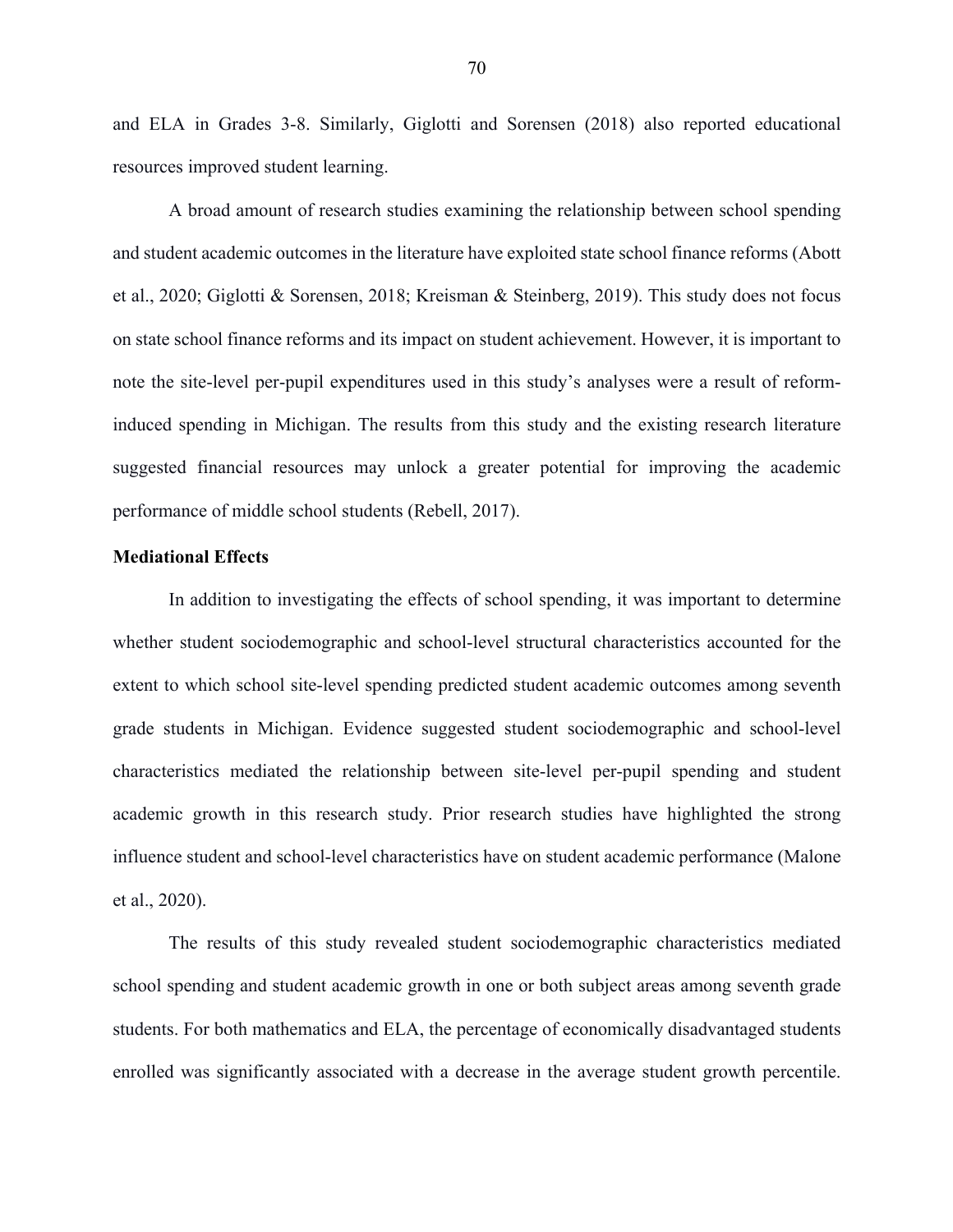These findings are in line with the previous research literature indicating students' socioeconomic status impacts academic performance (Akos et al., 2015). Declines in the academic performance of economically disadvantaged students in middle school may be attributed to factors such as perceived school support (Akos et al., 2015) and insufficient school resources to support student learning progress (Alexander & Jang, 2020). While exploration of these factors is critically important to understanding the circumstances in which economically disadvantaged students perform academically, this area of focus was beyond the scope of this research study.

#### *School-Level Structural Characteristics*

Key findings emerged from analysis when controlling for school-level structural characteristics in the statistical model. First, evidence suggested per-pupil spending significantly predicted average student growth percentile in mathematics and ELA on the 2018-2019 statewide assessment after controlling for grade-level configuration. Specifically, findings revealed the average student growth percentile among seventh grade students attending schools with a kindergarten through eighth grade configuration was higher than those enrolled in schools with a traditional seventh through eighth grade-level configuration.

Results related to the grade-level configuration are consistent with the existing research literature. Three key studies concluded moving students from elementary to traditional middle schools is associated with decreases in academic achievement (Malone et al., 2020; Rockoff & Lockwood, 2010; Schwerdt & West, 2013). Rockoff and Lockwood (2010) reported school gradelevel configuration is associated with student academic outcomes, yet there was little evidence that financial resources affected student achievement after controlling for grade-level configuration. Methodological differences may explain conflicting results between Rockoff and Lockwood's (2010) study and the present study.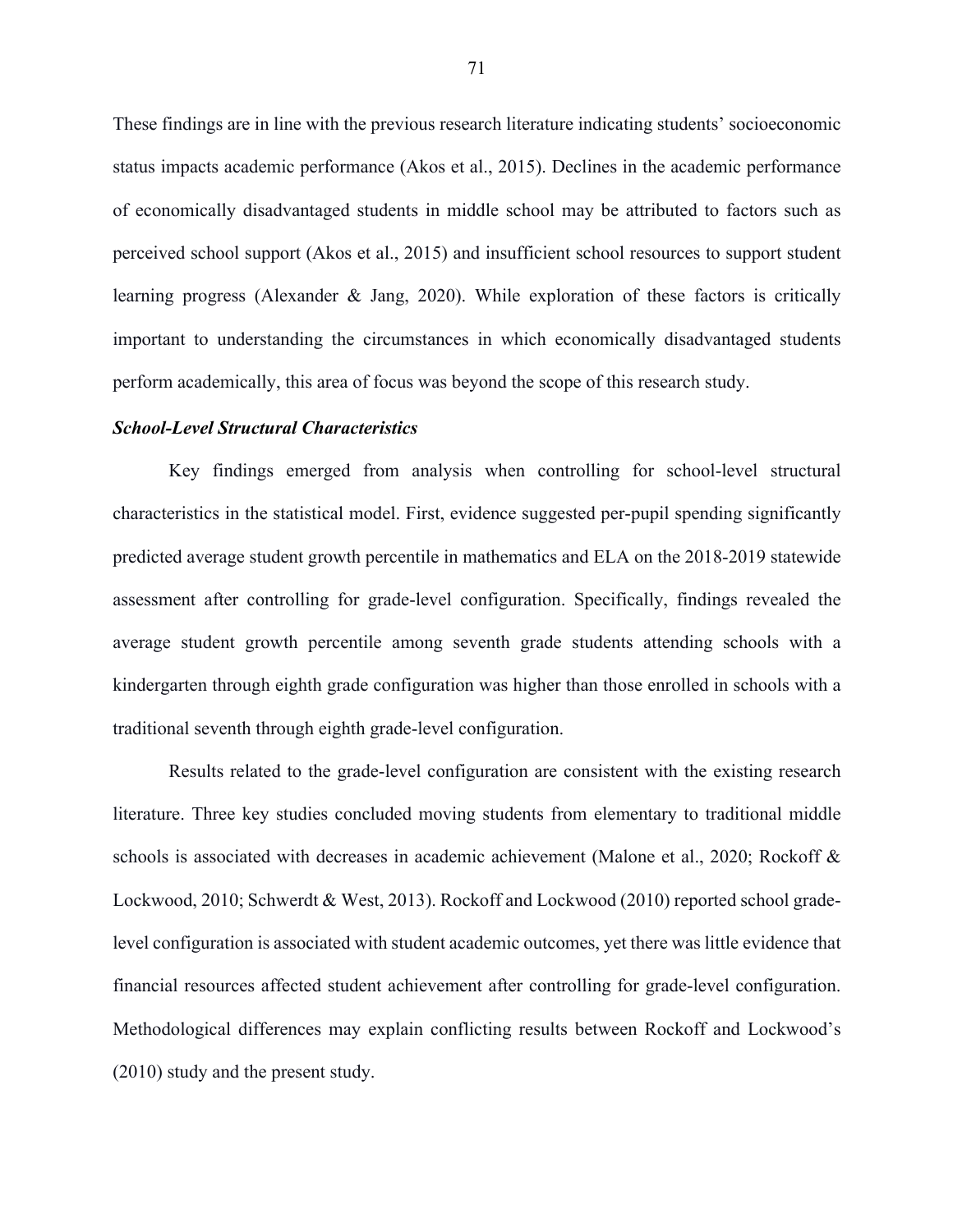While studies have favored the concept of K-8 grade-level configuration for supporting adolescent student learning, some debate remains. Challenges of this theory primarily surround the notion that transitioning adolescents to traditional middle school settings is cost effective (Juvonen et al., 2004). Rockoff and Lockwood (2010) found little evidence to confirm this claim. Taken in tandem, these findings suggested school grade-level configuration may influence the academic outcomes of middle school students, but the effects of financial resources require further examination.

A second key finding that emerged from this study was per-pupil spending significantly predicted average student growth percentile in mathematics and ELA on the 2018-2019 statewide assessment when controlling for school type (i.e., charter vs. noncharter schools). Specifically, the average student growth percentile was higher in charter schools than noncharter schools. These results are similar to Murphy and Izraeli's (2019) findings that charter schools in Michigan performed as well as noncharter school students on the statewide assessment. While similar to some extent, the findings from this study lifts the notion that charter school students not only performed as well as noncharter school students, but outperformed these students more specifically. It is important to note Murphy and Izraeli's (2019) study and the present study examined state assessment results across different time periods.

In contrast to Murphy and Izraeli (2019), Rapa et al. (2018) reported mixed evidence on the effects of charter school enrollment on student academic achievement. Given mixed results in the research literature, future research in this area is warranted.

### **Limitations**

Although this study contributes to a broad body of research on the effects of school spending on student academic performance, caution must be exercised when interpreting these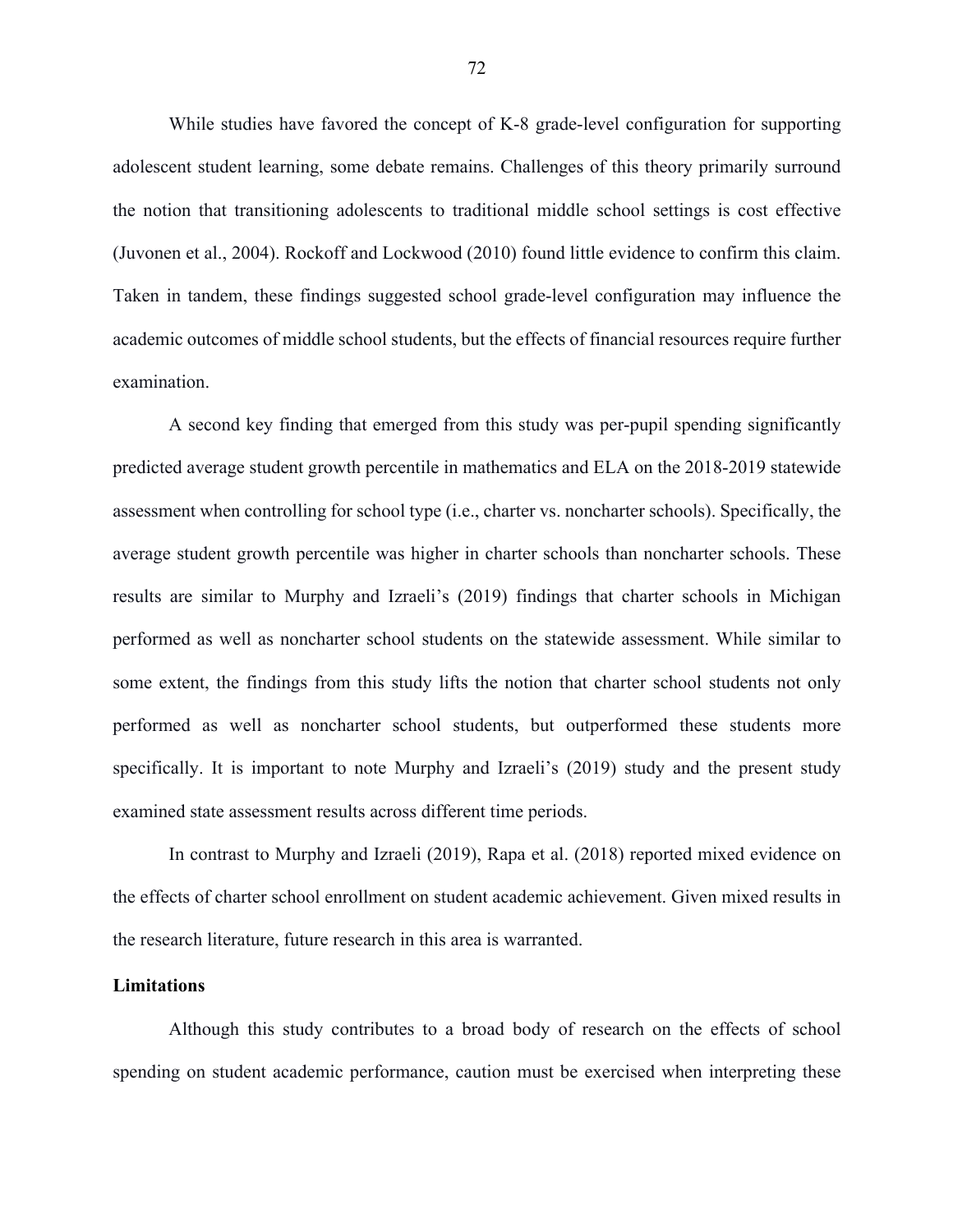results. This study has several methodological limitations. First, the design of this research study focused on the association between variables, thus causal claims could not be drawn. Second, data obtained were limited to 1 year of performance for the purposes of this study, thus impacting the strength of the study findings. Third, the choice to use Michigan school data may have limited generalizability to schools outside of Michigan. Finally, this study focused on the academic performance of seventh grade students in mathematics and ELA only. As such, generalizability of findings across all grade levels and other subject areas is limited.

#### **Implications for Practice**

The general picture emerging from analyses of the present study support claims in the existing research literature that suggest school spending is positively associated with student academic outcomes after controlling for student and school-level characteristics. Student socioeconomic status, grade-level configuration, and school type were included as covariates for seventh grade students in Michigan. These results have several implications for practice.

### *Implication 1- School Spending*

Parallel to the claim that school spending is positively linked to improved student academic performance (Jackson, 2021) is the idea that fiscal resources must be managed effectively and efficiently (Hinojosa, 2018). Bifulco (2005) argued the cost to educate some students almost doubled the cost to educate others. The cost analysis of educating student subgroups is critical information as school accountability legislation requires a specific focus on student subgroups' academic outcomes.

Although an examination of school-level spending efficiency was excluded from this study, school and district-level leaders should be conscious of how money committed to schools through state-level funding can support learning for all student groups (Odden & Picus, 2019).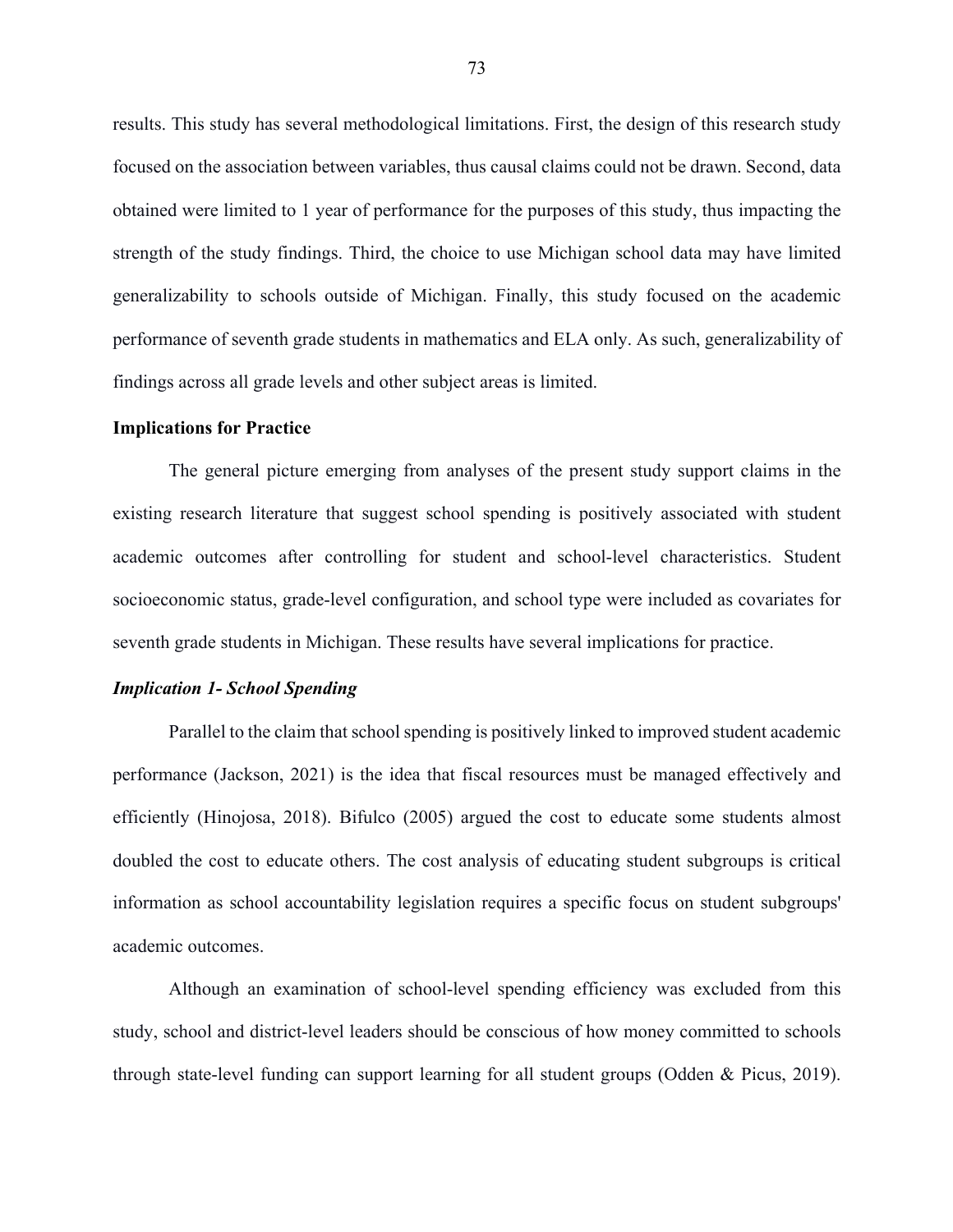Fiscal resource allocation and application is important because money can purchase items of value (e.g., highly qualified teachers, curriculum resources, upgraded school facilities) for students' education, thereby creating opportunities for increased academic output (Baker, 2017). The consequences of school and district leaders failing to ensure financial resources are used effectively and efficiently to promote student learning may include declines in future student outcomes, and ultimately, damaged economic and societal conditions (Jackson et al., 2016; Odden & Picus, 2019). As school improvement remains a priority in Michigan, district and school leaders might benefit from developing a comprehensive system for analyzing detailed data on the use of school-level monies so that resource allocation decisions can appropriately support the effective and efficient use of state-level funds to promote student learning.

# *Implication 2 – Student Characteristics*

Evidence from this study suggested increased school spending was related to decreased student academic growth in mathematics and ELA among economically disadvantaged seventh grade students in Michigan. A broad body of research literature has addressed the impact of student sociodemographic characteristics, particularly student socioeconomic status, on students' academic performance. Eamon (2005) reported lower income students were more likely to perform at lower academic levels compared to their higher income peers. One explanation for this finding is schools with large populations of students living in poverty typically attend schools with less funding, less experienced and qualified teachers, larger class sizes, fewer instructional resources, and outdated educational facilities (Baker et al., 2020; Bifulco, 2005). On average, these schoollevel inputs have been found to influence student academic performance (Bifulco, 2005). When the quality of school-level inputs is compromised, academic outputs will likely fare less favorably for historically marginalized student populations (Sosina & Weathers, 2019).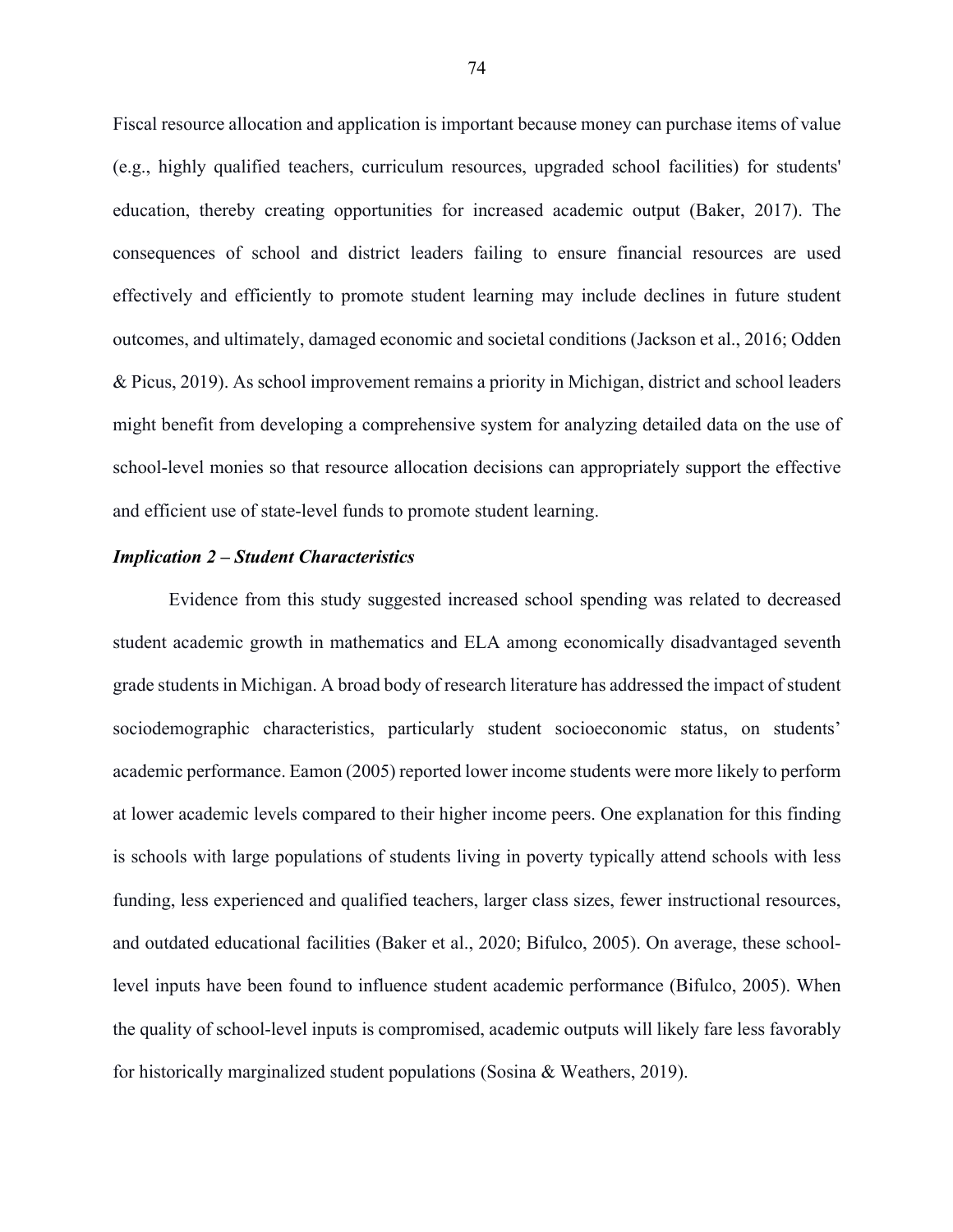The findings from the present study support previous research and confirm the critical need to focus on the academic performance of students in poverty. As traditional middle school settings tend to draw students from a larger geographic area, the student population may be more diverse (Rockoff & Lockwood, 2010). As such, educating subgroups of students has become increasingly important. Students facing economic hardships would benefit from educational leaders aligning instructional supports with students' diverse needs based on focused and consistent data analysis. Research has suggested one way to promote alignment is to conduct a school-level budget model that concentrates funds in the investments of human and capital resources to support student learning (Odden & Picus, 2019).

#### *Implication 3- School Structure*

Findings from this study related to spending and school structure present implications for practice. Evidence from this study supported existing claims that grade-level configuration should be explored as a viable option for improving the academic performance of middle school students. Three key studies support the notion that grade-level configuration is positively linked to the academic performance of middle school students (Malone et al., 2020; Rockoff & Lockwood, 2010; Rubenstein et al., 2009). In fact, school grade-level configuration is often related to school operational structures such as school and class size, promoting a process in which to connect school site-level inputs to student outputs (Rubenstein et al., 2009).

Given the sparse research literature related to the intersection between grade-level configuration, site-level per-pupil spending, and student academic growth as an outcome measure, educational leaders in Michigan should view the findings from this study as an entry point for further exploration on school-level design. While research is emerging in this area, existing literature makes a compelling case for a kindergarten through eighth grade structure to support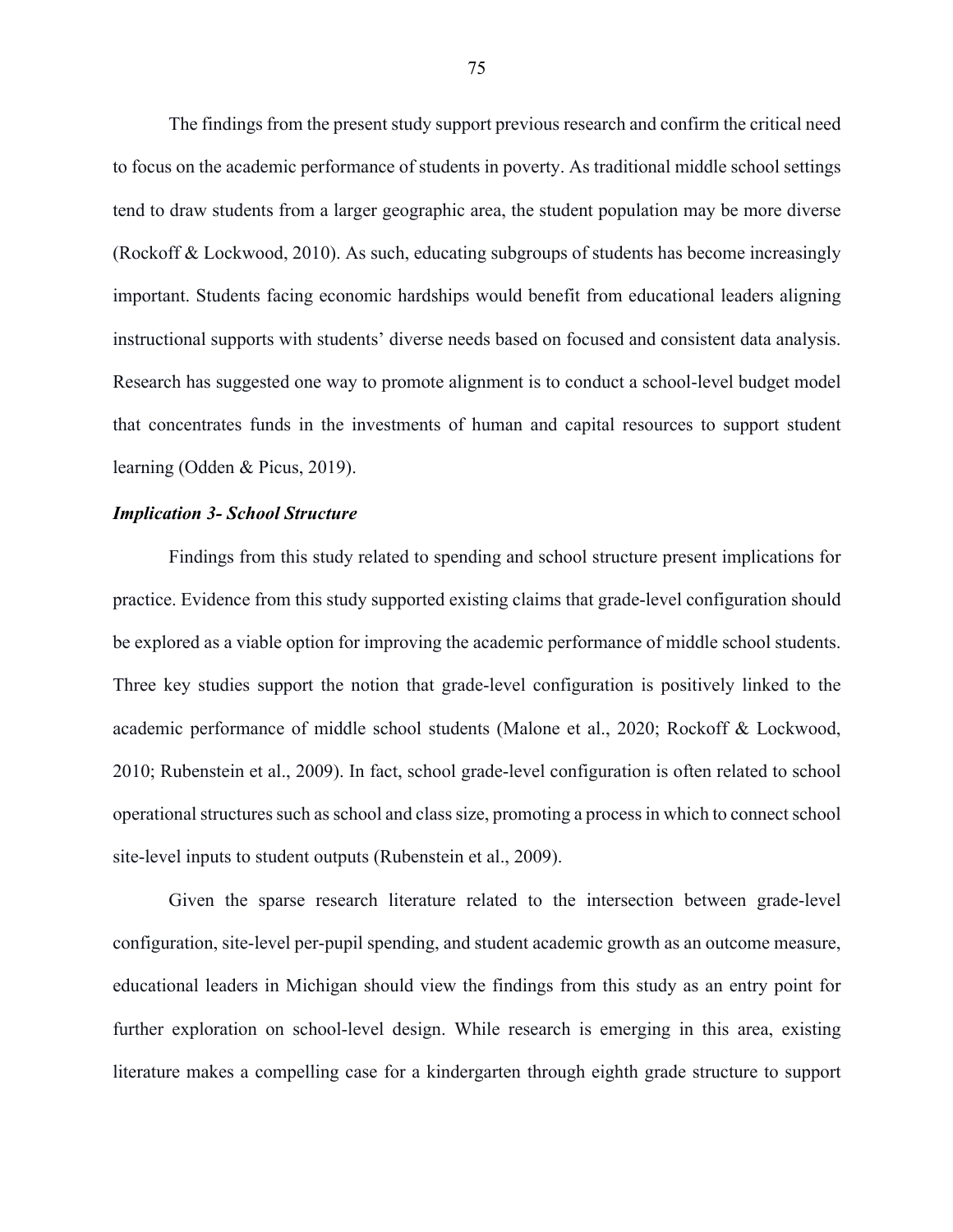improving academic outcomes of adolescent learners in Michigan. It is important to note school grade-level considerations are likely to occur due to the increased demand for accountability. If this is the case, educational leaders should commit to examining both academic and economic impacts of such a school reform strategy.

#### *Implication 4 – School Governance*

Finally, findings from this study related to spending and school governance presents implications for practice. Evidence from this study suggested school spending was positively associated with student academic growth when controlling for charter school status. Findings in existing research literature suggests mixed results. For example, two key studies reported students attending charter schools perform as well as students attending traditional public schools (Dobbie & Fryer, 2009; Murphy & Izraeli, 2019). In contrast, Betts and Tang (2008) reported the effects of enrollment in charter schools on middle school reading were inconclusive. It is important to note the methodological differences (i.e., inclusion of different variables) between these studies and the present study that may account for divergent findings. Nevertheless, the results from these studies are important to consider within the context of the present study.

As school accountability policy places a greater focus on site-level performance (Bae, 2018), school reform will remain critically important in Michigan. The education community is seeking ways to improve student academic performance across all grade levels. Given this sense of heightened focus, the results of this study should serve as another entry point for critical discussion related to school reform among middle school students. As education reform strategies should yield improvements, educational leaders should consider school governance options that lead to high impact positive changes in student academic performance. The effects of charter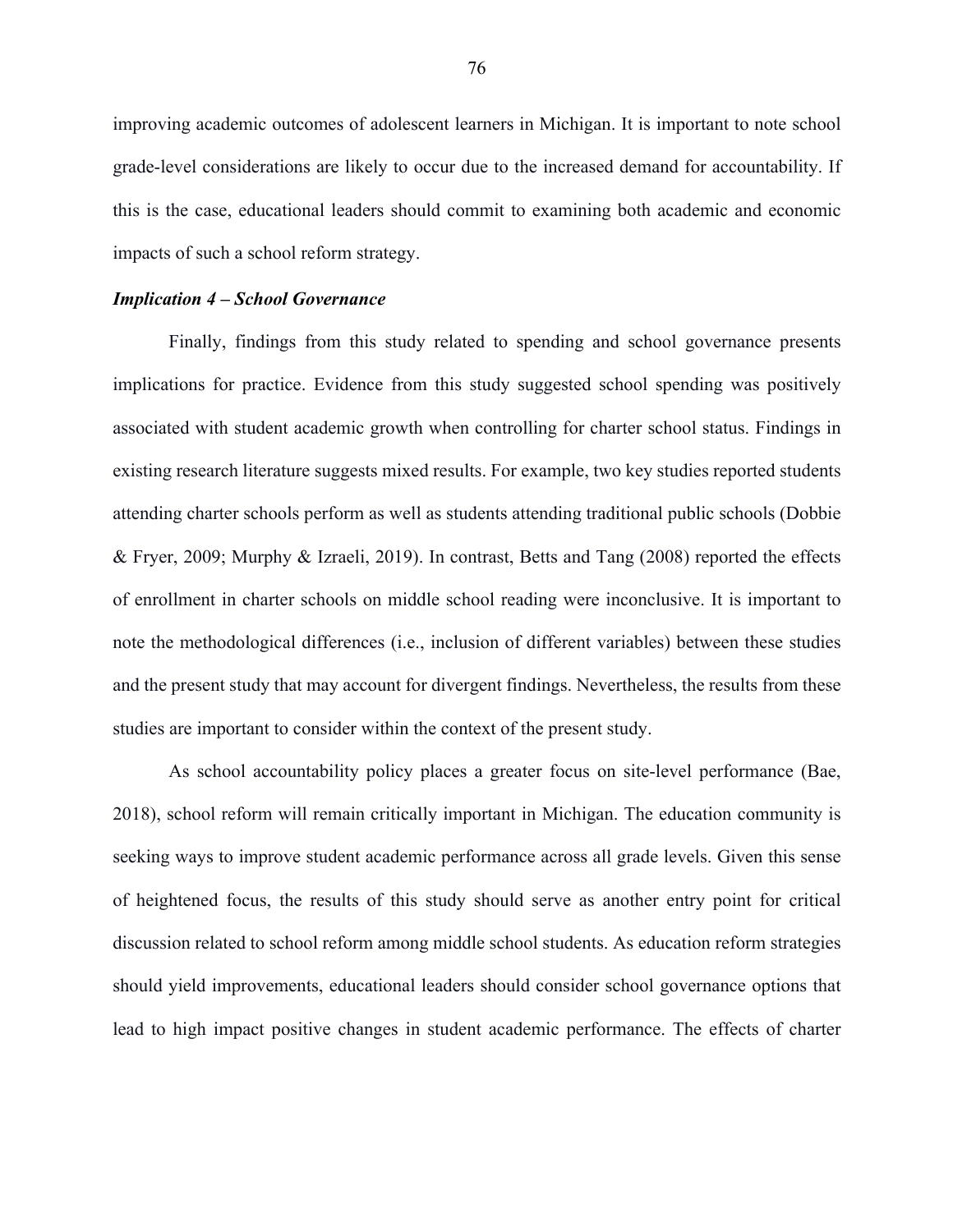school enrollment on student academic performance in Michigan continues to be an area of focus for researchers.

#### **Implications for Theory**

Given schools' roles within society and their interdependence on the broader external environment, the OST has impacted thinking about how schools operate. Evidence has suggested school-level inputs are linked to student outputs (Rebell, 2017). This relationship remains critically important given the school accountability environment. The school accountability movement provides a strong example of how schools' organizational behavior is transformed to demonstrate a relationship between inputs and outputs given the external environment's multilevel demands (Bastedo, 2004). Public schools as open systems ensure a societal lens remains at the forefront of these governmental institutions and that feedback is obtained through this interaction with the broader environment.

#### **Conclusion**

This study filled the gap in the research literature by addressing the relationship between school-level spending and the academic growth of seventh grade students in Michigan within the school accountability context. Results revealed site-level per-pupil spending was positively linked with average student growth percentile of seventh grade students in mathematics and ELA when including student and school-level descriptors as covariates in analyses.

Although a causal relationship could not be established, the results from this study are significant for several reasons: (1) the results support arguments that fiscal resources are positively related to improved student academic outcomes, (2) student academic growth was used as the outcome measure rather than proficiency as an alternative method for examining the effects of school spending, (3) the focus on middle school students expands the limited body of research on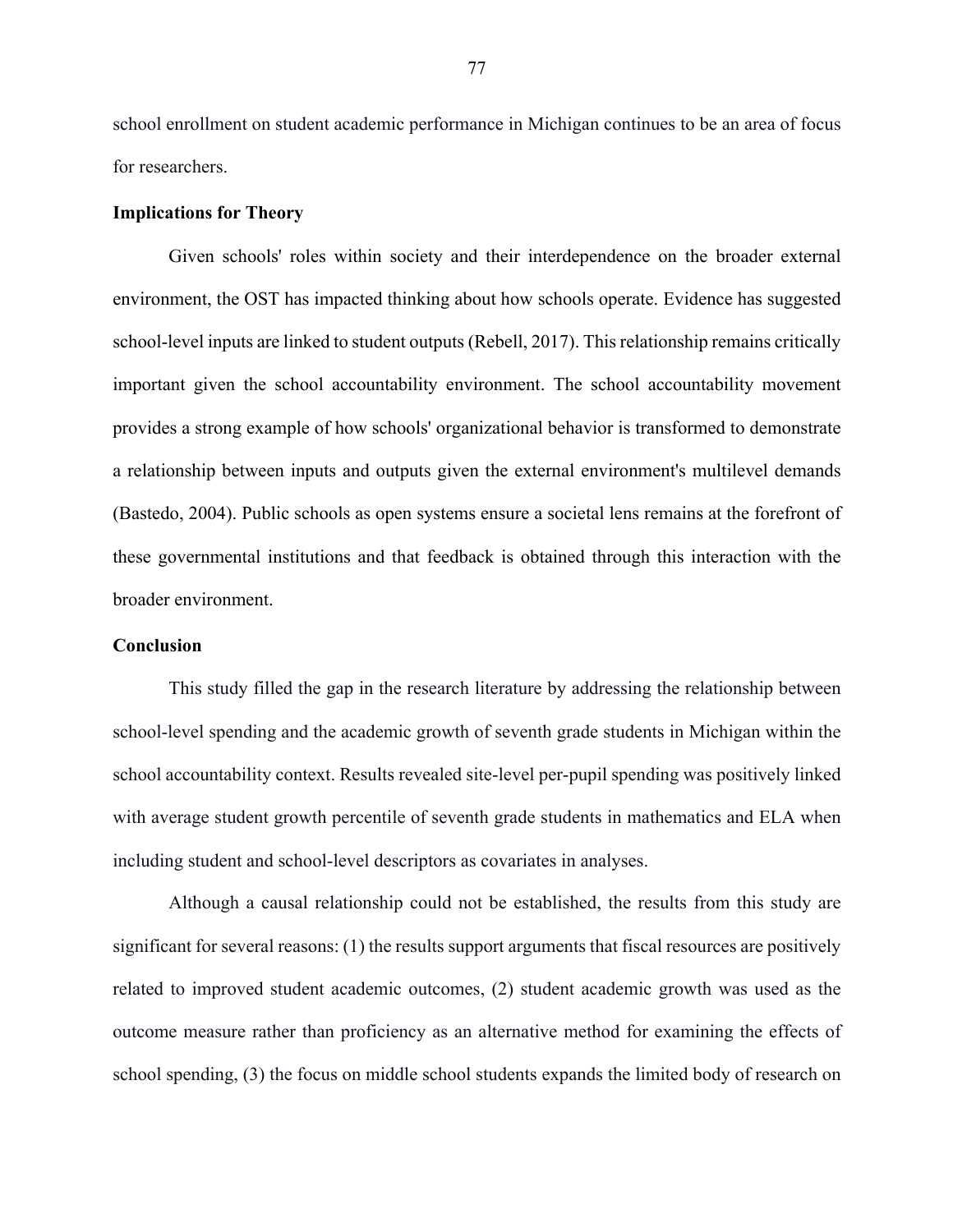this historically low performing group of students, and (4) findings confirm the influence of student sociodemographic and school-level structural characteristics on student academic performance.

Today's policymakers, practitioners, and researchers understand the academic performance of public school students matter during and beyond the K-12 experience. The emphasis on improving student outcomes has led to decades of school accountability policy and school finance reform efforts. Although future research must establish further generalizability of these results, the present study has provided clear support for the argument favoring the positive association between school fiscal resources and student academic performance. As such, policymakers are urged to develop policies that hold district and school leaders accountable for the effective and efficient use of state educational dollars. District leaders would benefit from working collaboratively with school leaders to establish and ensure district-wide systems are in place to regularly and consistently use multiple forms of data to inform fiscal resource allocation and application.

#### **Recommendations for Future Research**

More work is needed before obtaining a full understanding of the extent of school-level spending effects on student academic growth. As such, four recommendations for future research directions are presented in this section. First, with current school accountability placing a greater focus on student academic growth as the outcome measure, future research efforts should shift the focus from examining student proficiency to investigating growth-based measures. This would make research findings timely and relevant within the school accountability context.

Next, research should explore the association between school-level expenditures, classroom level academic performance, and academic growth on state-level assessments. This would provide state, district, and school leaders with a more comprehensive understanding of the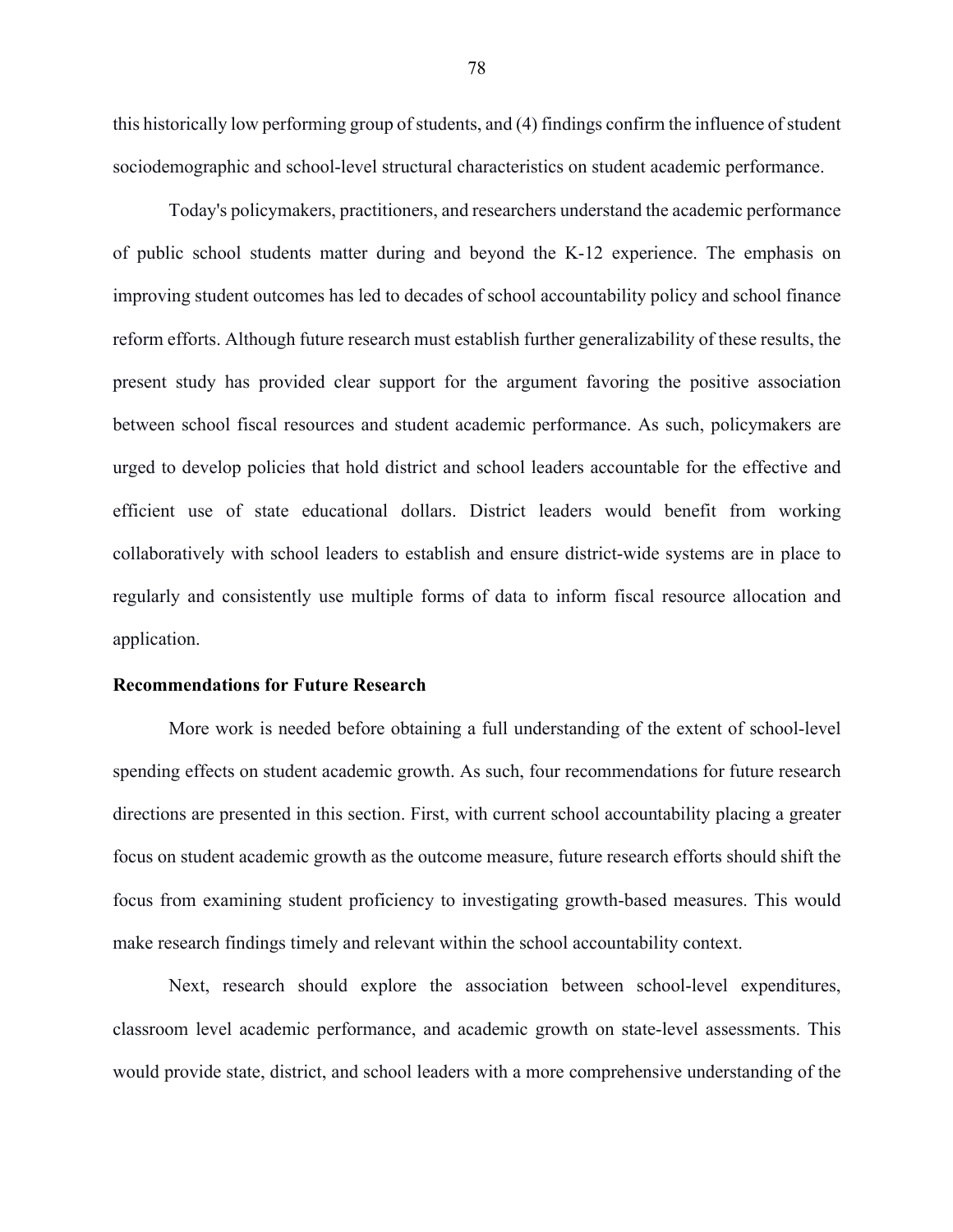effects of education funding on the learning environment. Third, analyzing data across multiple years may be worthwhile to extend findings on the association between school-level spending and student academic growth on statewide assessments. Specifically, trend data may strengthen research findings. Finally, although findings from this study only reflected seventh grade mathematics and ELA, research studies geared toward investigating the effects of school spending on student academic growth for additional grade levels, subject areas, and locales throughout the United States may maximize generalizability of findings presented in this study.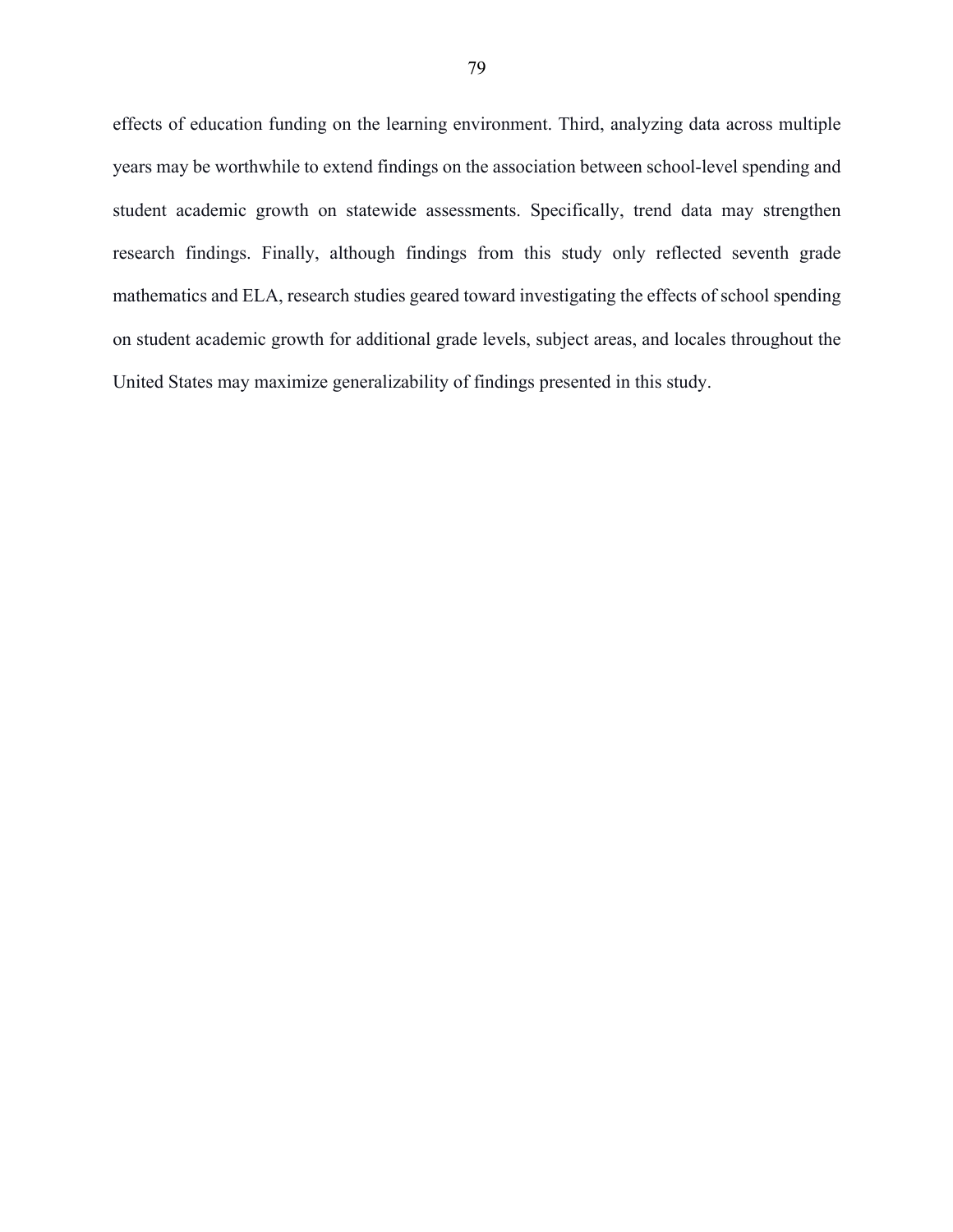#### **REFERENCES**

- Abott, C., Kogan, V., Lavertu, S., & Peskowitz, Z. (2020). School district operational spending and student outcomes: Evidence from tax elections in seven states. *Journal of Public Economics*, *183*, Article 104142. https://doi.org/10.1016/j.jpubeco.2020.104142
- Akos, P., Rose, R. A., & Orthner, D. (2015). Sociodemographic moderators of middle school transition effects on academic achievement. *The Journal of Early Adolescence*, *35*(2), 170–198. https://doi.org/10.1177/0272431614529367
- Alexander, N. A., & Jang, S. T. (2020). Policy, poverty, and student achievement: An exploration of the impact of state policies. *Educational Policy*, *34*(4), 674–704. https://doi.org/10.1177/0895904818802114
- Alspaugh, J. W. (1998). Achievement loss associated with the transition to middle school and high school. *The Journal of Educational Research*, *92*(1), 20–25. https://doi.org/10.1080/00220679809597572
- Anderman, E. M., Gimbert, B., O'Connell, A. A., & Riegel, L. (2015). Approaches to academic growth assessment. *British Journal of Educational Psychology*, *85*(2), 138–153. https://doi.org/10.1111/bjep.12053
- Anderman, E. M., & Maehr, M. L. (1994). Motivation and schooling in the middle grades. *Review of Educational Research, 64*(2), 287–309. https://doi.org/10.3102/00346543064002287
- Arsen, D., Delpier, T., & Nagel, J. (2019). *Michigan school finance at the crossroads: A quarter century of state control*. Michigan State University College of Education. https://education.msu.edu/ed-policy-phd/pdf/Michigan-School-Finance-at-the-Crossroads-A-Quarter-Center-of-State-Control.pdf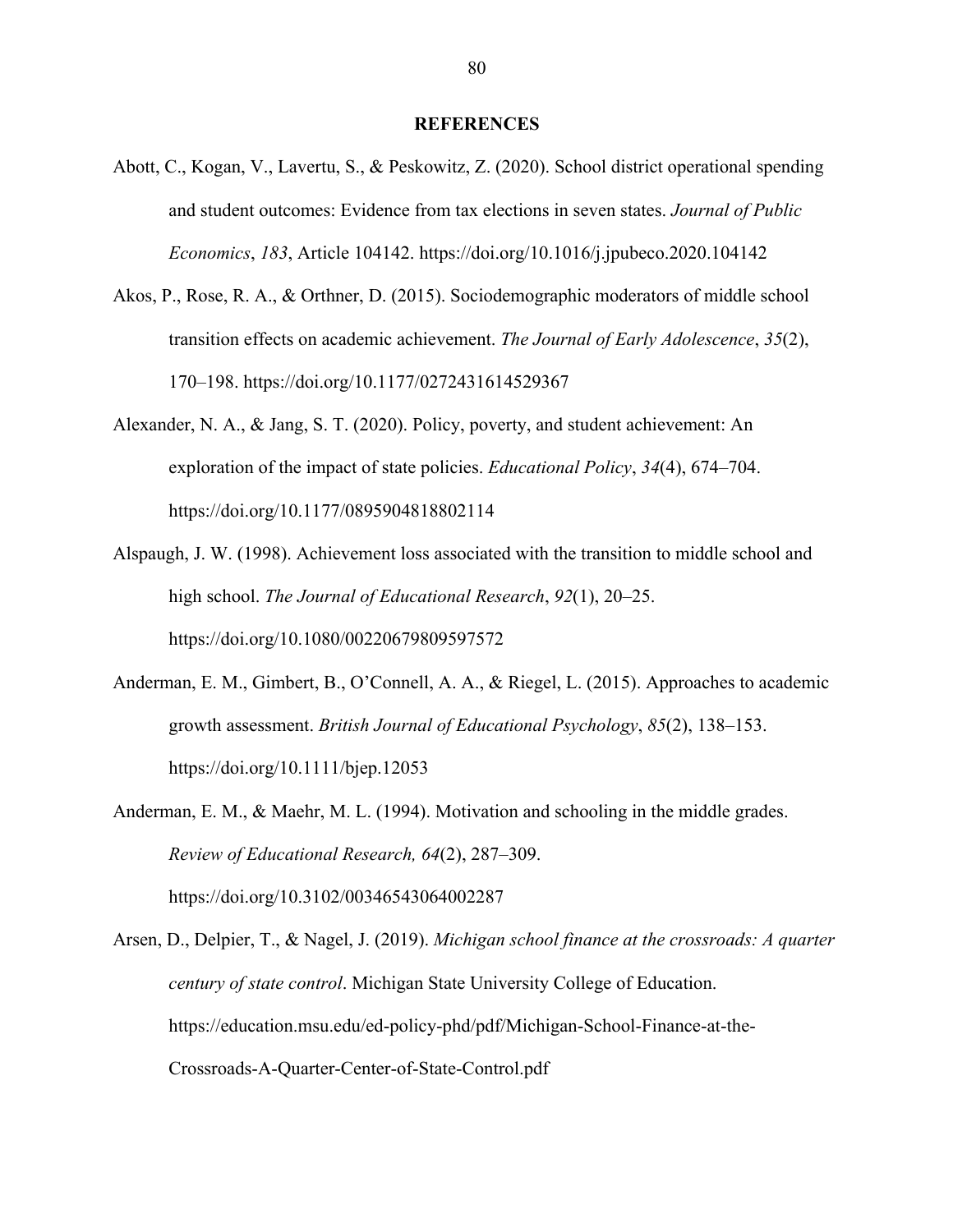Arsen, D., & Ni, Y. (2012a). The Effects of charter school competition on school district resource allocation. *Educational Administration Quarterly*, *48*(1), 3–38. https://doi.org/10.1177/0013161X11419654

- Arsen, D., & Ni, Y. (2012b). Is administration leaner in charter schools? Resource allocation in charter and traditional public schools. *Education Policy Analysis Archives*, *20*(31), 1–24. https://doi.org/10.14507/epaa.v20n31.2012
- Atchison, D., Baker, B., Boyle, A., Levin, J., & Manship, K. (2017). *Exploring the quality of school-level expenditure data: Practices and lessons learned in nine states*. U.S. Department of Education. https://www2.ed.gov/rschstat/eval/title-i/quality-expendituredata/report.pdf
- Bae, S. (2018). Redesigning systems of school accountability: A multiple measures approach to accountability and support. *Education Policy Analysis Archives*, *26*(8), 1–32. https://doi.org/10.14507/epaa.26.2920
- Baker, B. D. (2017). *How money matters for schools* (ED606469). ERIC. https://files.eric.ed.gov/fulltext/ED606469.pdf
- Baker, B. D., Srikanth, A., Green, P. C., III, & Cotto, R. (2020). School funding disparities and the plight of Latinx children. *Education Policy Analysis Archives*, *28*(135), 1–26. https://doi.org/10.14507/epaa.28.5282
- Banathy, B., & Jenlink, P. M. (2003). Systems inquiry and its application in education. *Computer Science, 22*, 27–57.
- Bastedo, M. N. (2004). *Open systems theory*. University of Michigan, The SAGE Encyclopedia of Educational Leadership and Administration. http://wwwpersonal.umich.edu/~bastedo/papers/bastedo.opensystems.pdf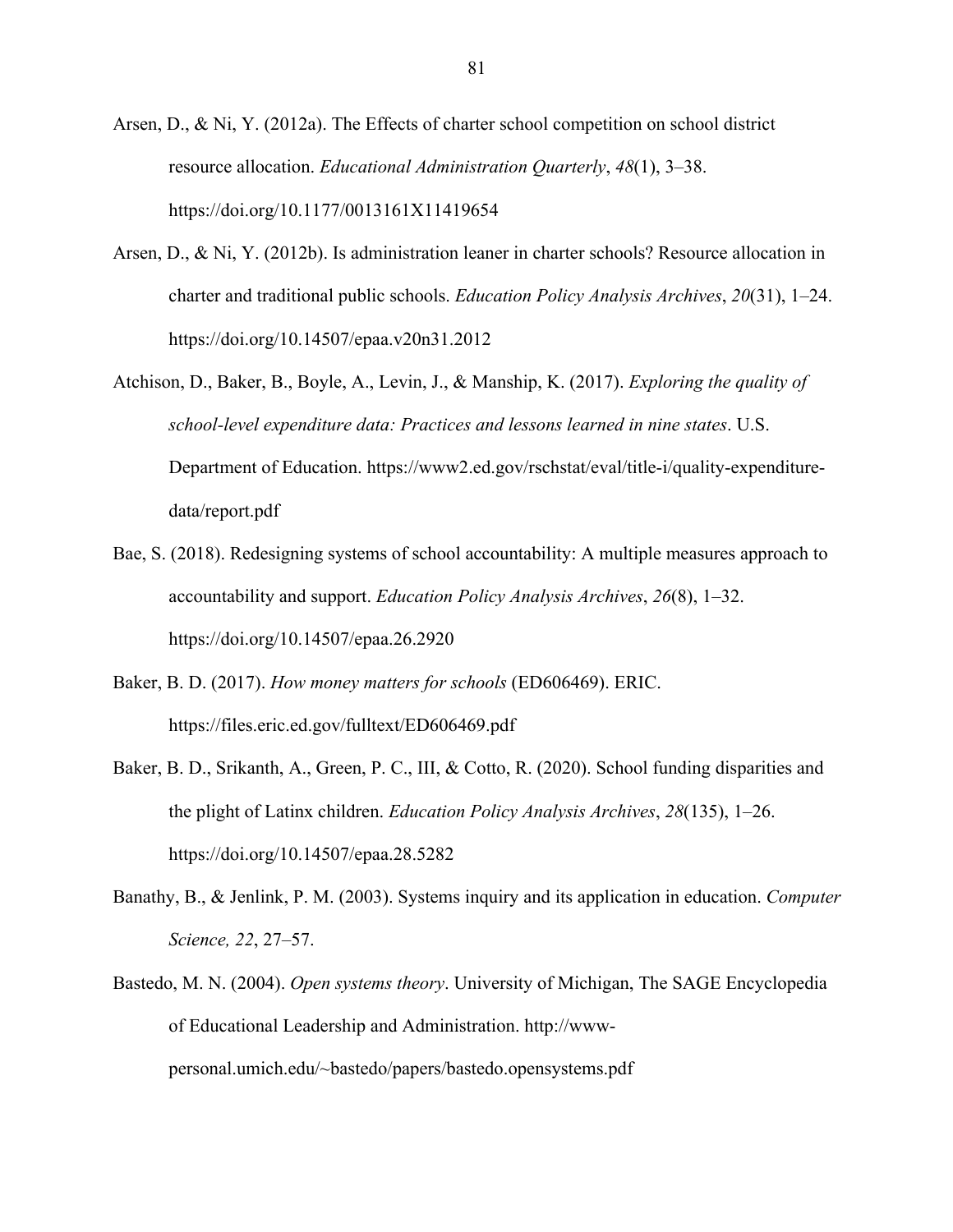- Bekerom, P., Schalk, J., & Torenvlied, R. (2017). Transforming input into output: How downward networking mediates the effect of external networking on organizational performance. *Public Performance & Management Review, 40*(4), 625–651. https://doi.org/10.1080/15309576.2017.1305910
- Betts, J. R., & Tang, Y. E. (2008). *Value-added and experimental studies of the effect of charter schools on student achievement.* National Charter School Research Project, Center on Reinventing Public Education, University of Washington, Seattle, WA. http://www.crpe.org/cs/crpe/download/csr\_files/pub\_ncsrp\_bettstang\_dec08.pdf
- Bifulco, R. (2005). District-level Black-White funding disparities in the United States, 1987- 2002. *Journal of Education Finance*, *31*(2), 172–194. http://www.jstor.org/stable/40704258
- Borman, G. D., & D'Agostino, J. V. (1996). Title I and student achievement: A meta-analysis of federal evaluation results. *Educational Evaluation and Policy Analysis*, *18*(4), 309–326. https://doi.org/10.2307/1164335
- Borman, G. D., & Dowling, M. N. (2010). Schools and inequality: A multilevel analysis of Coleman's equality of educational opportunity data. *Teachers College Record, 112*(5)*,* 1201–1246.
- Byrnes, V., & Ruby, A. (2007). Comparing achievement between K-8 and middle schools: A large-scale empirical study. *American Journal of Education, 114*(1), 101–135. https://www.journals.uchicago.edu/doi/pdf/10.1086/520693
- Campbell, D. T., & Stanley, J. C. (1963). *Experimental and quasi-experimental designs for research*. Rand McNally & Company.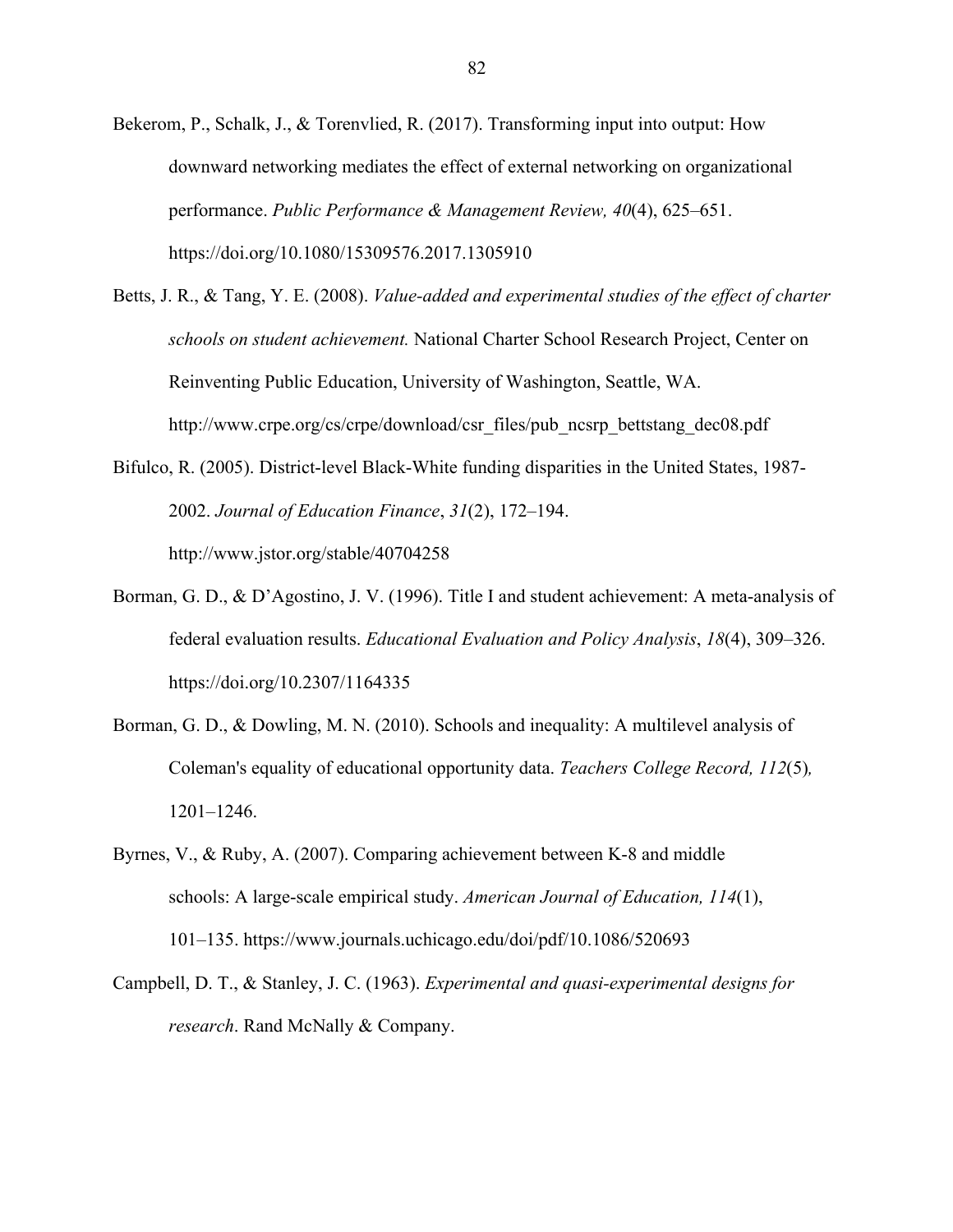- Card, D., & Payne, A. A. (2002). School finance reform, the distribution of school spending, and the distribution of student test scores. *Journal of Public Economics, 83*(1), 49–82. https://doi.org/10.1016/S0047-2727(00)00177-8
- Chambers, J. G., Shkolnik, J., & Perez, M. (2003). *Total expenditures for students with disabilities, 1999-2000: Spending variation by disability* (ED481398). ERIC. https://www.air.org/sites/default/files/SEEP5-Total-Expenditures.pdf
- Clark, D. M., Slate, J. R., Combs, J. P., & Moore, G. W. (2013). Math and reading differences between 6-8 and K-8 grade span configurations: A multiyear, statewide analysis. *Current Issues in Education, 16*(2), 1–16. file:///C:/Users/Owner/Downloads/1144- Article%20Text-5309-1-10-20130816.pdf
- Cohen, D. K., & Hill, C. (2000). *Instructional policy and classroom performance: The mathematics reform in California* (ED417942). ERIC. https://files.eric.ed.gov/fulltext/ED417942.pdf
- Condron, D. J., & Roscigno, V. J. (2003). Disparities within: Unequal spending and achievement in an urban school district. *Sociology of Education*, *76*(1), 18–36. https://doi.org/10.2307/3090259
- Cook, P. J., MacCoun, R., Muschkin, C., & Vigdor, J. (2008). The negative impacts of starting middle school in sixth grade. *Journal of Policy Analysis and Management, 27*, 104–121. https://doi.org/10.1002/pam. 20309
- Cook-Harvey, C. M., Darling-Hammond, L., Lam, L., Mercer, C., & Martens, R. (2016). *Equity and ESSA: Leveraging educational opportunity through the Every Student Succeeds Act* (ED606773). ERIC. https://files.eric.ed.gov/fulltext/ED606773.pdf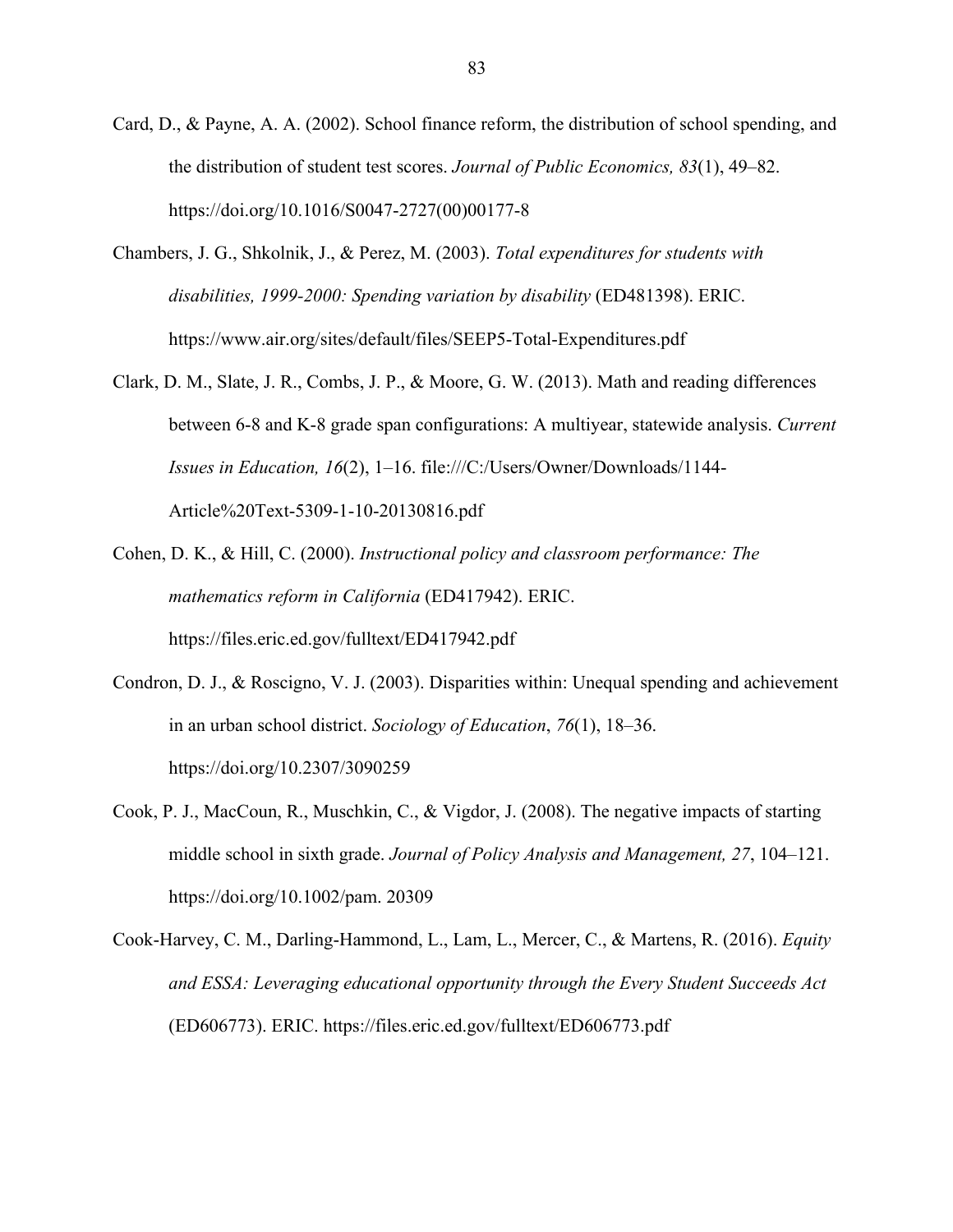Courant, P. N., & Loeb, S. (1997). Centralization of school finance in Michigan. *Journal of Policy Analysis and Management*, *16*(1), 114–136. http://www.jstor.org/stable/3325887

Crampton, F. E. (2009). Spending on school infrastructure: Does money matter? *Journal of Educational Administration; Armidale*, *47*(3), 305–322. https://doi.org/http://dx.doi.org.proxy.lib.wayne.edu/10.1108/09578230910955755

Creswell, J., & Creswell, J. D. (2018). *Research design: Qualitative, quantitative, and mixed methods approaches* (5th ed.). SAGE Publications.

- Daly, A. J., & Finnigan, K. S. (2010). A bridge between worlds: Understanding network structure to understand change strategy. *Journal of Educational Change*, *11*(2), 111–138. https://doi.org/10.1007/s10833-009-9102-5
- Darling-Hammond, L. (2004). Standards, accountability, and school reform. *Teachers College Record, 6*(6), 1047–1085.
- Data Quality Campaign (2019, January 3). *Growth data: It matters, and it's complicated.* https://dataqualitycampaign.org/wp-content/uploads/2019/04/DQC-Growth-Data-Resources.pdf
- Davis, M., Vedder, A., & Stone, J. (2016). Local tax limits, student achievement, and schoolfinance equalization. *Journal of Education Finance*, *41*(3), 289–301. http://www.jstor.org/stable/44162556

Davis, J. R., & Warner, N. (2018). Schools matter: The positive relationship between New York City high schools' student academic progress and school climate. *Urban Education, 53*(8), 959–980. https://doi.org/10.1177/0042085915613544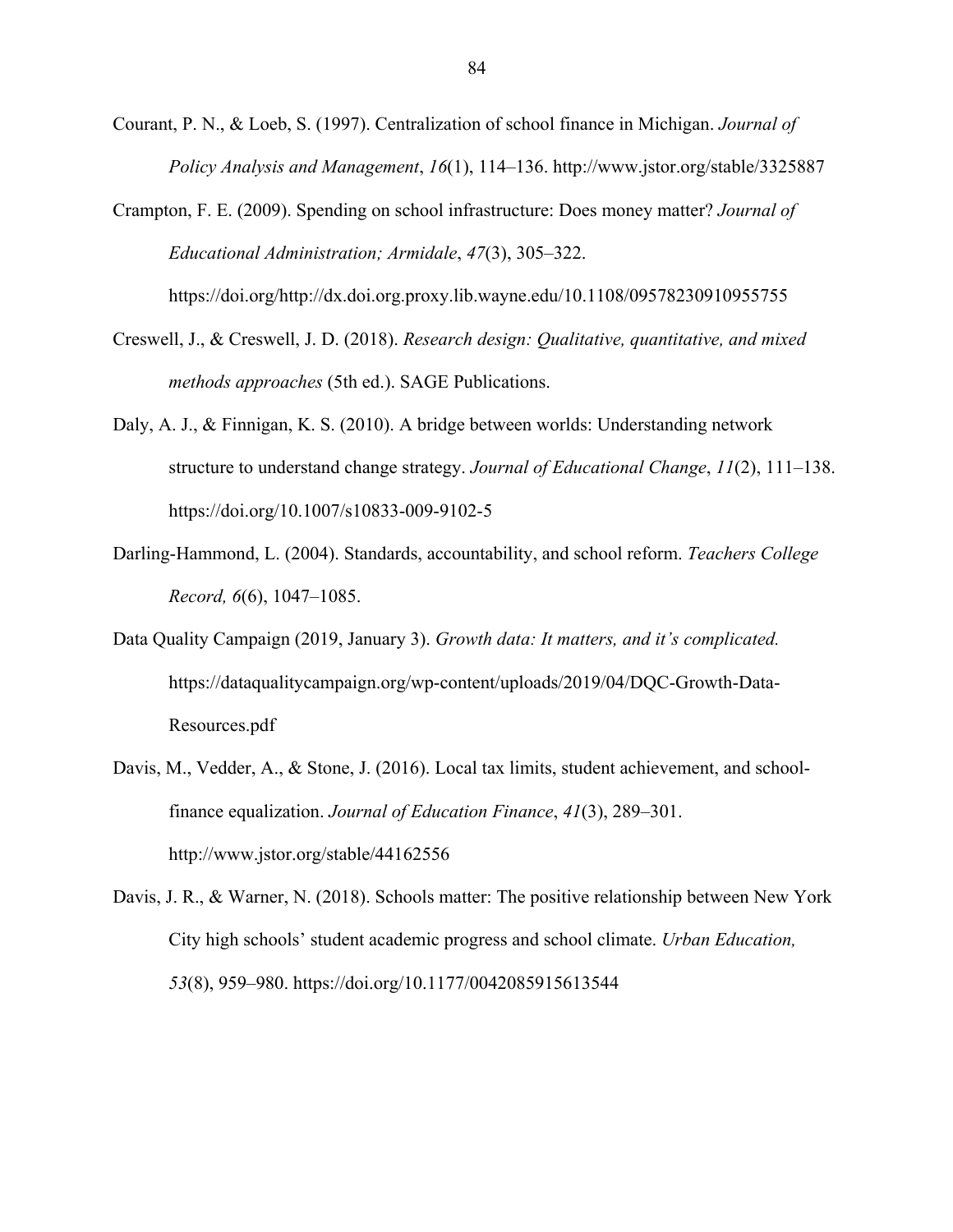- De Brey, C., Snyder, T. D., Zhang, A., & Dillow, S. A. (2021). *Digest of education statistics.* National Center for Education Statistics, Institute of Education Sciences, U.S. Department of Education. https://nces.ed.gov/programs/digest/
- Dee, T., & Jacob, B. A. (2010). The impact of No Child Left Behind on students, teachers, and schools. *Brookings Papers on Economic Activity*, 149–207. http://www.jstor.org/stable/4102846
- Dee, T. S., & Jacob, B. (2011). The impact of No Child Left Behind on student achievement. *Journal of Policy Analysis and Management*, *30*(3), 418–446. https://doi.org/10.1002/pam.20586
- Dee, T. S., Jacob, B. A., Hoxby, C. M., & Ladd, H. F. (2010). The impact of No Child Left Behind on students, teachers, and schools [with comments and discussion]. *Brookings Papers on Economic Activity,* 149–207.

http://search.proquest.com/docview/859360413/abstract/4D455D5AF399405APQ/1

- Dee, T. S., Jacob, B., & Schwartz, N. L. (2013). The effects of NCLB on school resources and practices. *Educational Evaluation and Policy Analysis*, *35*(2), 252–279. https://doi.org/10.3102/0162373712467080
- Della Sala, M. R., Knoeppel, R. C., & Marion, R. (2017). Modeling the effects of educational resources on student achievement: Implications for resource allocation policies. *Education and Urban Society*, *49*(2), 180–202. https://doi.org/10.1177/0013124516643757
- Delpier, T., Nagel, J., Stec, K., Gilzene, A., & Arsen, D. (2019). Does money matter? Reconsidering an old question with reference to Michigan [Policy brief]. Michigan State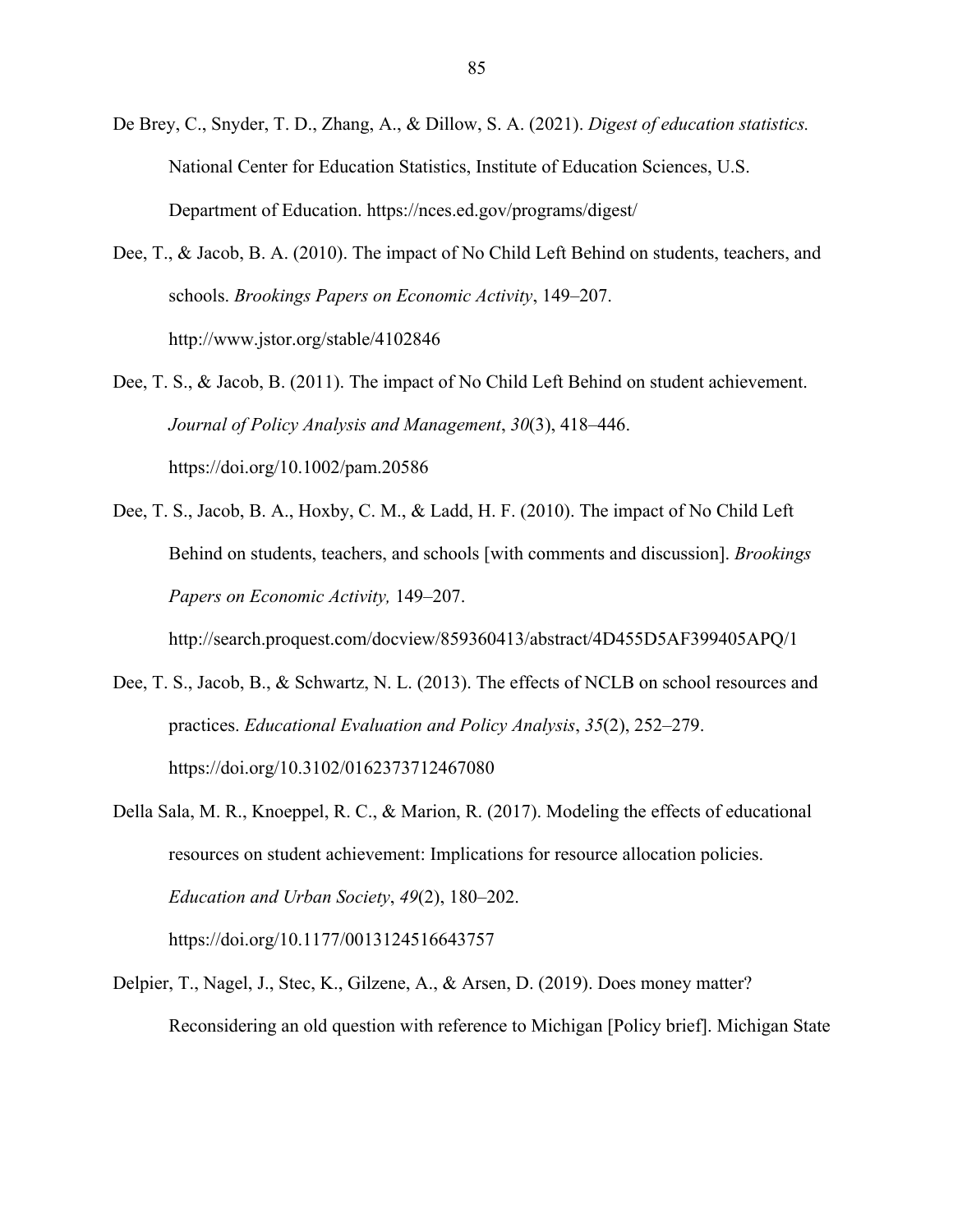University. https://education.msu.edu/ed-policy-phd/pdf/Does-Money-Matter-Policybrief.pdf

- Deming, D. J., & Figlio, D. (2016). Accountability in U.S. education: Applying lessons from K-12 experience to higher education. *The Journal of Economic Perspectives*, *30*(3), 33–56. https://doi.org/http://dx.doi.org.proxy.lib.wayne.edu/10.1257/jep.30.3.33
- Diamond, J. B., & Spillane, J. P. (2004). High-stakes accountability in urban elementary schools: Challenging or reproducing inequality. *The Teachers College Record*, *106*(6), 1145– 1176.

https://citeseerx.ist.psu.edu/viewdoc/download?doi=10.1.1.466.6953&rep=rep1&type=pd f

- Dobbie, W., & Fryer, R. (2009). *Are high quality schools enough to close the achievement gap? Evidence from a social experiment in Harlem*. National Bureau of Economic Research. http://www.economics.harvard.edu/faculty/fryer/files/hcz 4.15.2009.pdf
- Downes, T. A., & Figlio, D. N. (1998). *School finance reforms, tax limits, and student performance: Do reforms level up or dumb down?* Institute for Research on Poverty. https://irp.wisc.edu/publications/dps/pdfs/dp114297.pdf
- Drame, E. R. (2010). Measuring academic growth in students with disabilities in charter schools. *Education and Urban Society*, *42*(4), 379–393.

https://doi.org/10.1177/0013124510362031

Dynarski, M., & Kainz, K. (2015). Why federal spending on disadvantaged students (Title I) doesn't work. *Evidence Speaks Reports*, *1*(7), 1–5. https://www.brookings.edu/wpcontent/uploads/2016/07/Download-the-paper-2.pdf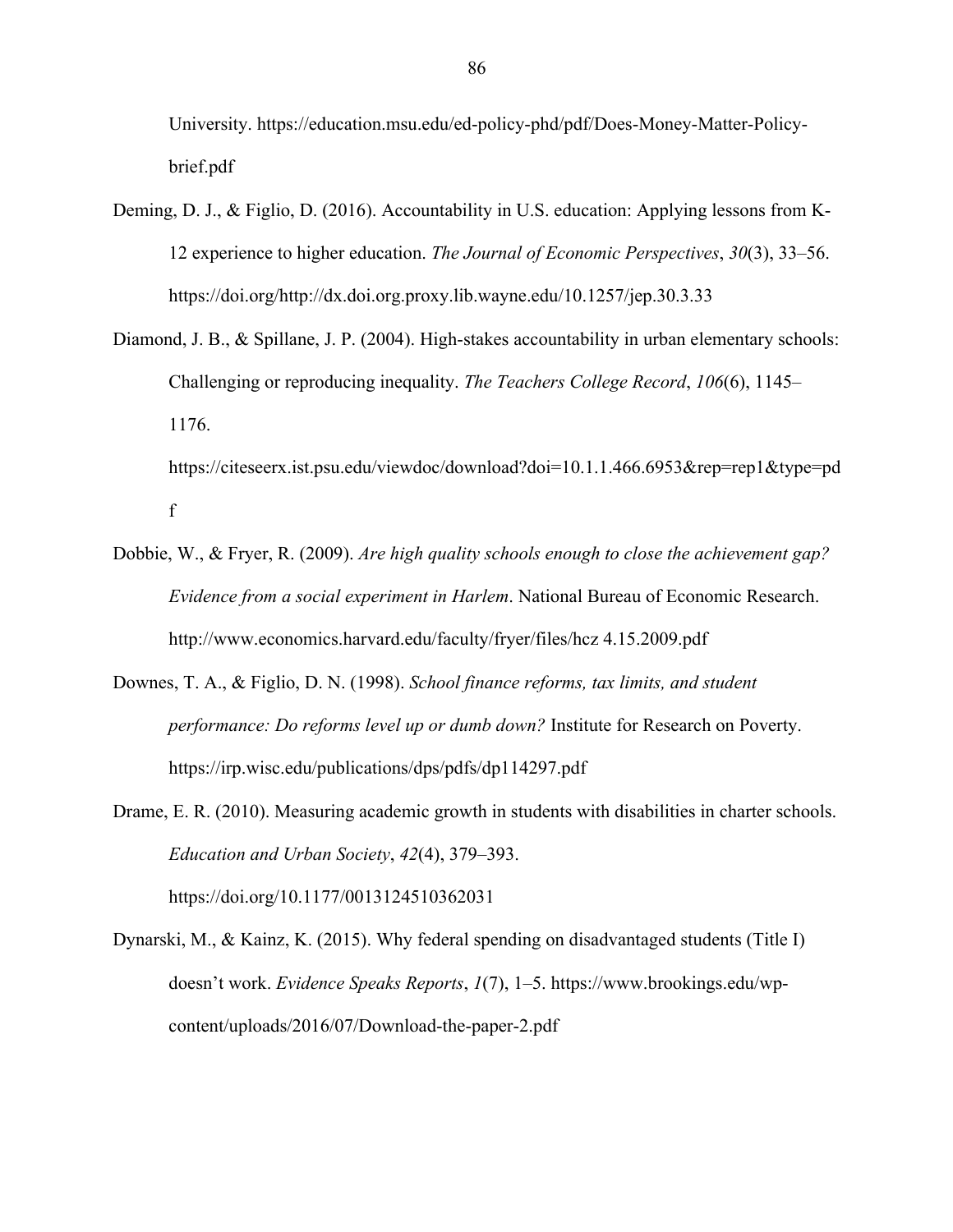- Eamon, M. (2005). Social-demographic, school, neighborhood, and parenting influences on the academic achievement of Latino young adolescents. *Journal of Youth and Adolescence*, *34*, 163–174. https://doi.org/10.1007/s10964-005-3214-x
- Egalite, A. J., Fusarelli, L. D., & Fusarelli, B. C. (2017). Will decentralization affect educational inequity? The Every Student Succeeds Act. *Educational Administration Quarterly*, *53*(5), 757–781. https://doi.org/10.1177/0013161X17735869
- Every Student Succeeds Act, 20 U.S.C. § 6301 (2015). https://www.congress.gov/114/plaws/pub195/PLAW-114pub195.pdf
- Ferguson, R. E, & Ladd, H. F. (1996). How and why money matters: An analysis of Alabama schools. In H. F. Ladd (Ed.), *Holding schools accountable: Performance-based reform in education* (pp. 265–298). Brookings.
- Figlio, D. N. (1997). Teacher salaries and teacher quality. *Economics Letters*, *55*(2), 267–271. https://doi.org/10.1016/S0165-1765(97)00070-0
- Figlio, D. N., & Ladd, H. F. (2020). The economics of school accountability. *The Economics of Education*, 567–575. https://doi.org/10.1016/B978-0-12-815391-8.00042-2
- Figlio, D., & Loeb, S. (2011). Chapter 8 School accountability. *Handbook of the Economics of Education, 3*, 383–421. https://doi.org/10.1016/B978-0-444-53429-3.00008-9
- Figlio, D., & Rouse, C. (2006). Do accountability and voucher threats improve low-performing schools? *Journal of Public Economics, 90*(1-2), 239–255. https://doi.org/10.1016/j.jpubeco.2005.08.005
- Finn, C. E., Ryan, T., & Partin, E. L. (2008). *Ohio value-added primer: A user's guide.* Thomas Fordham Institute.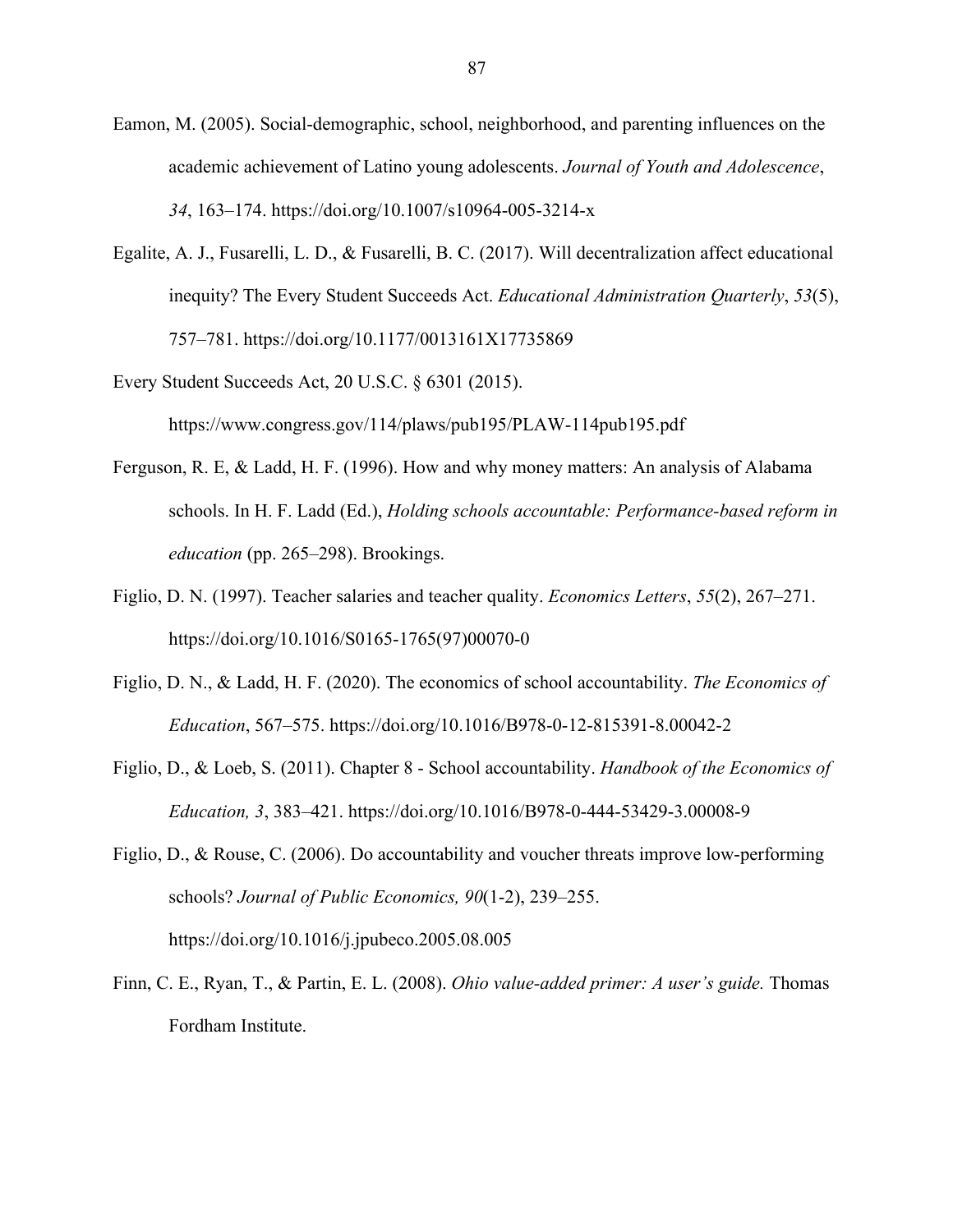- Fraenkel, J. R., Wallen, N. E., & Hyun, H. H. (2011). *How to design and evaluate research in education* (10th ed.). McGraw Hill.
- Gigliotti, P., & Sorensen, L. C. (2018). Educational resources and student achievement: Evidence from the save harmless provision in New York State. *Economics of Education Review*, *66*, 167–182. https://doi.org/10.1016/j.econedurev.2018.08.004
- Goldschmidt, A. P., Choi, K., & Beaudoin, J. P. (2012). *Growth model comparison study* (ED542760)*.* ERIC. https://files.eric.ed.gov/fulltext/ED542760.pdf
- Greenwald, R., Hedges, L. V., & Laine, R. (1996). Interpreting research on school resources and student achievement: A rejoinder to Hanushek. *Review of Educational Research*, *66*(3), 411–416. https://doi.org/10.3102/00346543066003411
- Grissmer, D. W., Flanagan, A., Kawata, J., & Williamson, S. (2000). *Improving student achievement: What NAEP state test scores tell us*. RAND Education. file:///C:/Users/Owner/Downloads/MR924.pdf
- Hansen, J.B. (1994, April 4-8). *Applying systems theory to systemic change: Systemic change and educational reform* [Paper presentation]. Annual Meeting of the American Educational Research Association, New Orleans, LA, United States
- Hanushek, E. A. (1986). The economics of schooling: Production and efficiency in public schools. *Journal of Economic Literature*, *24*(3), 1141–1177. JSTOR. http://www.jstor.org/stable/2725865
- Hanushek, E. A. (1994). A jaundiced view of "adequacy" in school finance reform. *Educational Policy*, *8*(4), 460–469. https://doi.org/10.1177/0895904894008004009
- Hanushek, E. A. (2003). The failure of input-based schooling policies. *The Economic Journal*, *113*(485), F64–F98. JSTOR. https://doi.org/10.1111/1468-0297.00099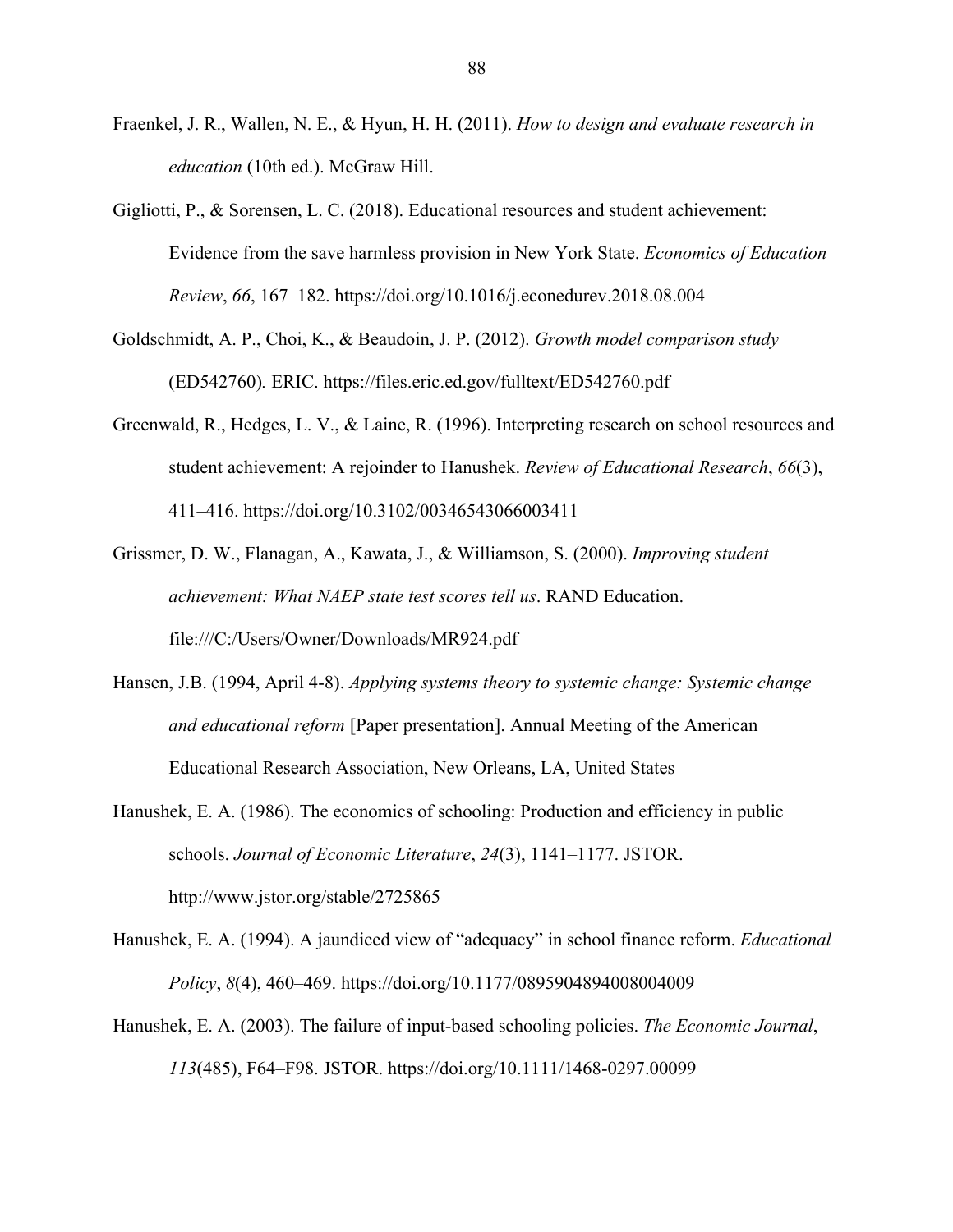Hanushek, E. A. (2007). The single salary schedule and other issues of teacher pay. *Peabody Journal of Education*, *82*(4), 574–586. https://doi.org/10.1080/01619560701602975

Hanushek, E. A. (2016). School human capital and teacher salary policies. *Journal of Professional Capital and Community*, *1*(1), 23–40.

https://doi.org/http://dx.doi.org.proxy.lib.wayne.edu/10.1108/JPCC-07-2015-0002

Hanushek, E. A., & Raymond, M. (2002, June 9-11). *Lessons about the design of state accountability systems* [Paper presentation]. The Taking Account of Accountability: Assessing Policy and Politics Conference, Cambridge, MA, United States.

- Hanushek, E. A., & Raymond, M. (2004). The effect of school accountability systems on the level and distribution of student achievement. *Journal of the European Economic Association*, *2*(2–3), 406–415. https://doi.org/10.1162/154247604323068096
- Hanushek, E. A., & Raymond, M. E. (2005). Does school accountability lead to improved student performance? *Journal of Policy Analysis and Management*, *24*(2), 297–327. https://doi.org/10.1002/pam.20091
- Hanushek, E. A., & Rivkin, S. G. (2009). Harming the best: How schools affect the Black-White achievement gap. *Journal of Policy Analysis and Management*, *28*(3), 366–393. https://doi.org/10.1002/pam.20437
- Hanushek, E. A., Rivkin, S. G., & Taylor, L. L. (1996). Aggregation and the estimated effects of school resources. *The Review of Economics and Statistics*, *78*(4), 611–627. https://doi.org/10.2307/2109949
- Hedges, L. V., Pigott, T. D., Polanin, J. R., Ryan, A. M., Tocci, C., & Williams, R. T. (2016). The question of school resources and student achievement: A history and reconsideration.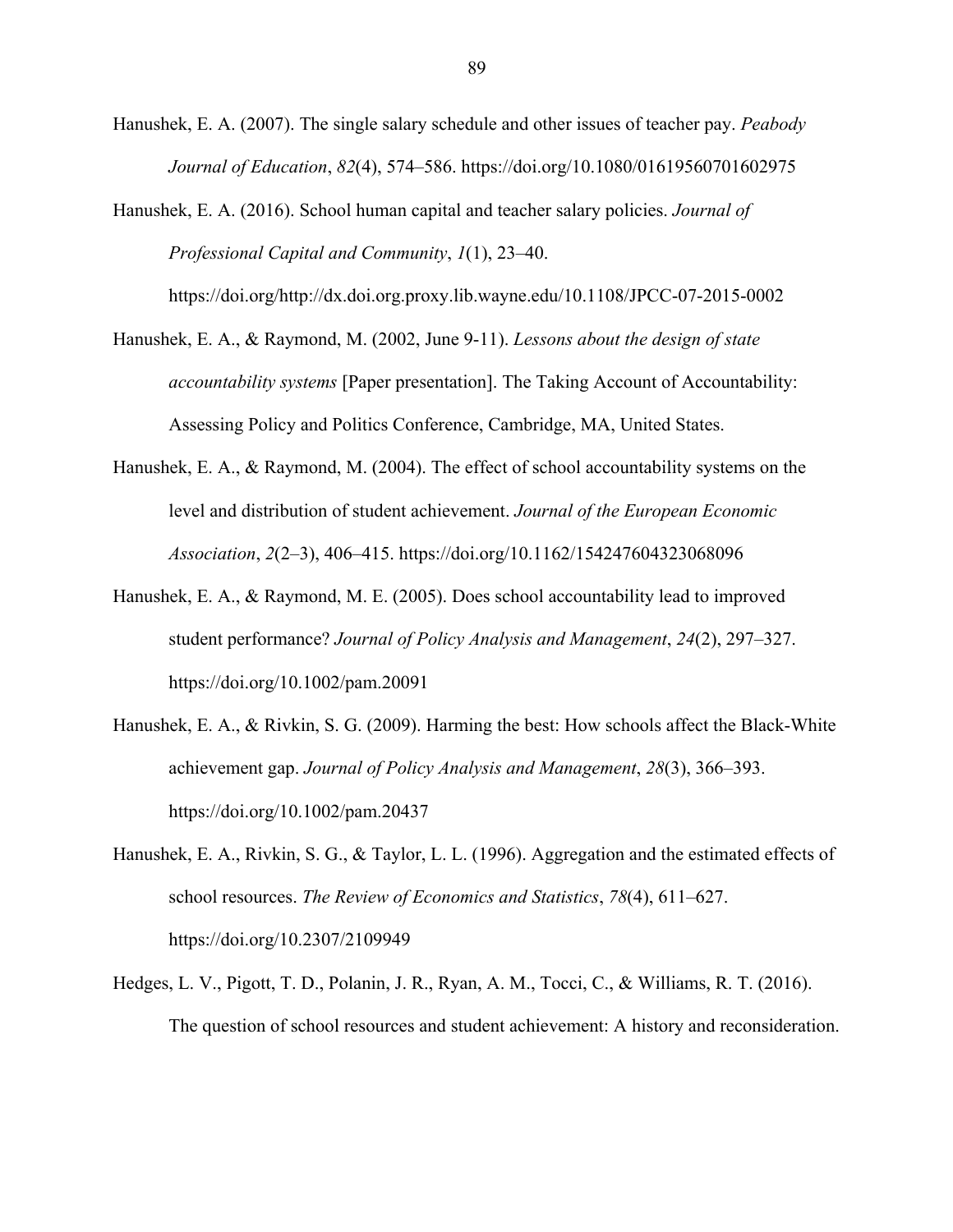*Review of Research in Education*, *40*(1), 143–168. https://doi.org/10.3102/0091732X16667070

- Henry, G. (1996). Community accountability: A theory of information, accountability, and school improvement. *Phi Delta Kappa, 78*(1), 1–9.
- Henry, G. T., Fortner, C. K., & Thompson, C. L. (2010). Targeted funding for educationally disadvantaged students: A regression discontinuity estimate of the impact on high school student achievement. *Educational Evaluation and Policy Analysis*, *32*(2), 183–204. https://doi.org/10.3102/0162373710370620
- Hinojosa, D. (2018). *Essential building blocks for state school finance systems and promising state practices* (ED606464). ERIC. https://files.eric.ed.gov/fulltext/ED606464.pdf

Hong, K., & Zimmer, R. (2016). Does investing in school capital infrastructure improve student achievement? *Economics of Education Review, 53*, 143–158. http://dx.doi.org/10.1016/j.econedurev.2016.05.007

- Honig, M. I., & Hatch, T. C. (2004). Crafting coherence: How schools strategically manage multiple, external demands. *Educational Researcher; Washington*, *33*(8), 16–30. http://search.proquest.com/docview/216902021/abstract/CAAC2FBE5DF6497EPQ/1
- Horsford, S. D., & Sampson, C. (2013). High-ELL-growth states: Expanding funding equity and opportunity for English Language Learners. *Voices in Urban Education, 37*, 47–54. https://files.eric.ed.gov/fulltext/EJ1046135.pdf

Hoxby, C. M. (2001). All School Finance Equalizations Are Not Created Equal. *Quarterly Journal of Economics*, *116*(4), 1189–1231. https://doi.org/10.1162/003355301753265552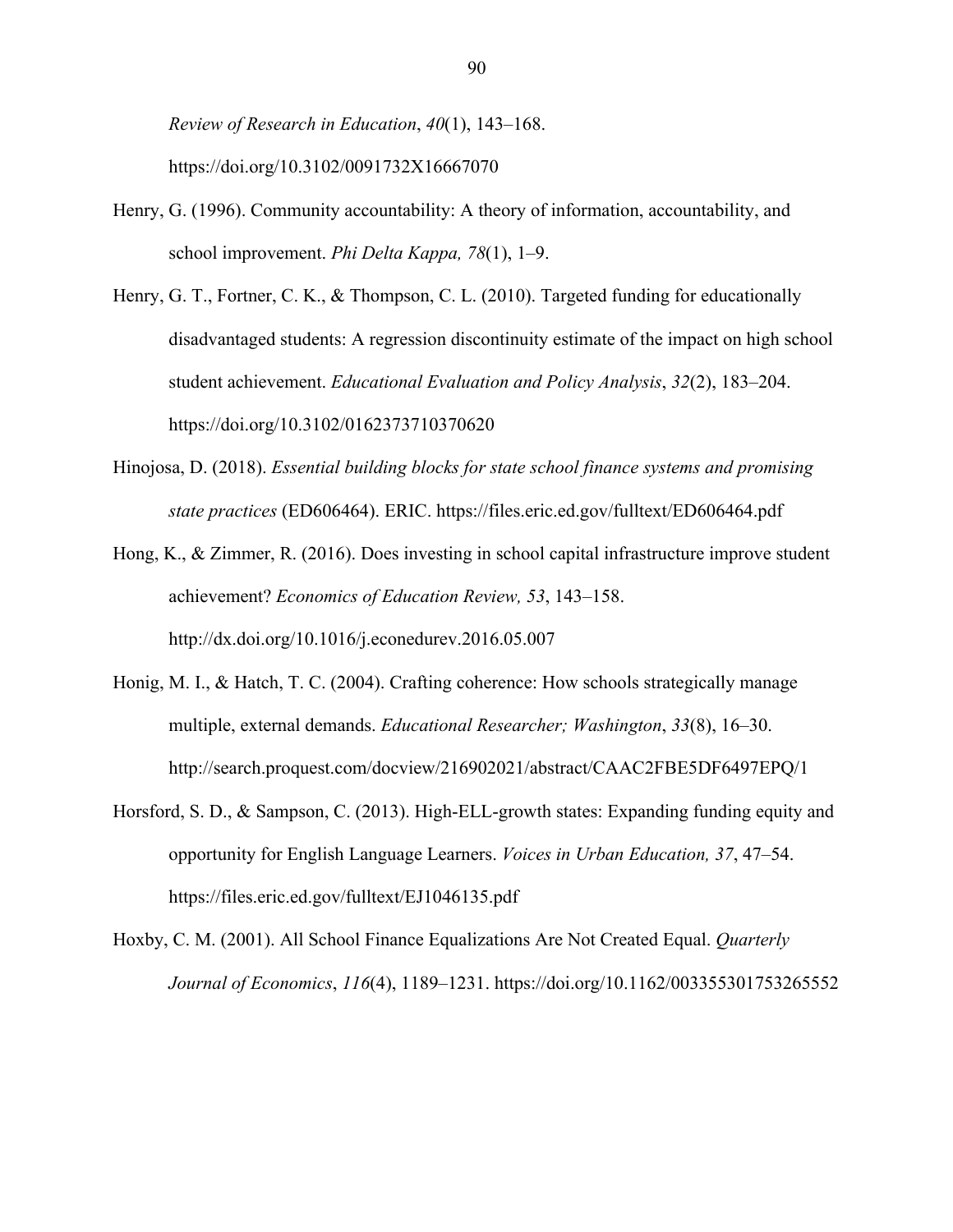Izraeli, O., & Murphy, K. (2012). An analysis of Michigan charter schools: Enrollment, revenues, and expenditures. *Journal of Education Finance*, *37*(3), 234–266. http://www.jstor.org/stable/41337634

Jackson, C. K. (2020a). The costs of cutting school spending. *Education Next*, *20*(4). http://search.proquest.com/docview/2475144946/abstract/1A30E9B144384CC7PQ/1

Jackson, C. K. (2020b). Does school spending matter? The new literature on an old question. In L. Tach, R. Dunifon, & D. L. Miller (Eds.), *APA Bronfenbrenner series on the ecology of human development. Confronting inequality: How policies and practices shape children's opportunities* (pp. 165–186). American Psychological Association. https://doi.org/10.1037/0000187-008

- Jackson, C. K., Johnson, R. C., & Persico, C. (2016). The effects of school spending on educational and economic outcomes: Evidence from school finance reforms. *The Quarterly Journal of Economics*, *131*(1), 157–218. https://doi.org/10.1093/qje/qjv036
- Jackson, C. K., & Mackevicius, C. (2021). *The distribution of school spending impacts*. National Bureau of Economic Research. https://www.nber.org/papers/w28517
- Juvonen, J., Le, V.-N., Kaganoff, T., Augustine, C. H., & Constant, L. (2004). *Focus on the wonder years: Challenges facing the American middle school*. Rand Education.

Katz, D., & Kahn, R. L. (1966). *The social psychology of organizations*. John Wiley and Sons.

Kreisman, D., & Steinberg, M. P. (2019). The effect of increased funding on student achievement: Evidence from Texas's small district adjustment. *Journal of Public Economics*, *176*, 118–141. https://doi.org/10.1016/j.jpubeco.2019.04.003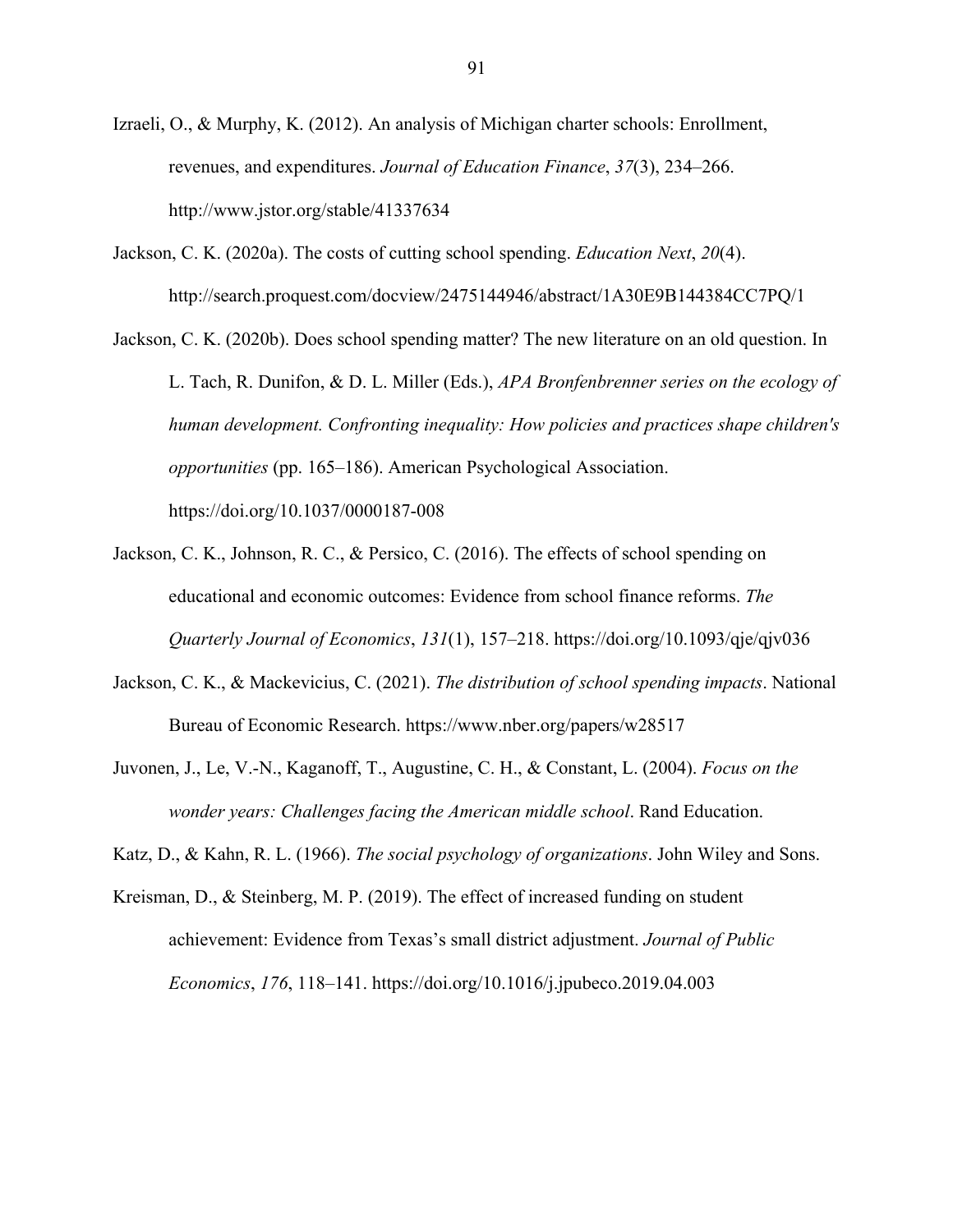- Kuhfeld, M., Gershoff, E., & Paschall, K. (2018). The development of racial/ethnic and socioeconomic achievement gaps during the school years. *Journal of Applied Developmental Psychology*, *57*, 62–73. https://doi.org/10.1016/j.appdev.2018.07.001
- Ladd, H. F. (2010). Commentary on Dee and Jacob. *Brookings Papers on Economic Activity*, *2*, 200–205.
- Ladd, H. F. (2017). No Child Left Behind: A deeply flawed federal policy. *Journal of Policy Analysis and Management*, *36*(2), 461–469. https://doi.org/10.1002/pam.21978
- Lafortune, J., Rothstein, J., & Schanzenbach, D. W. (2018). School finance reform and the distribution of student achievement. *American Economic Journal. Applied Economics*, *10*(2), 1–26. https://doi.org/http://dx.doi.org.proxy.lib.wayne.edu/10.1257/app.20160567
- Lee, J., & Reeves, T. (2012). Revisiting the impact of NCLB high-stakes school accountability, capacity, and resources: State NAEP 1990–2009 reading and math achievement gaps and trends. *Educational Evaluation and Policy Analysis*, *34*(2), 209–231. https://doi.org/10.3102/0162373711431604
- Leithwood, K. A., & Riehl, C. (2003). *What we know about successful school leadership*. Laboratory for Student Success.

http://olms.cte.jhu.edu/olms2/data/ck/file/What\_we\_know\_about\_SchoolLeadership.pdf

- Lipitz, J., & West, T. (2006). What makes a good school? Identifying excellent middle schools. *Phi Delta Kappan, 88*(1), 57–66. https://doi.org/10.1177/003172170608800110
- Loeb, S., & Byun, E. (2019). Testing, accountability, and school improvement. *The ANNALS of the American Academy of Political and Social Science*, *683*(1), 94–109. https://doi.org/10.1177/0002716219839929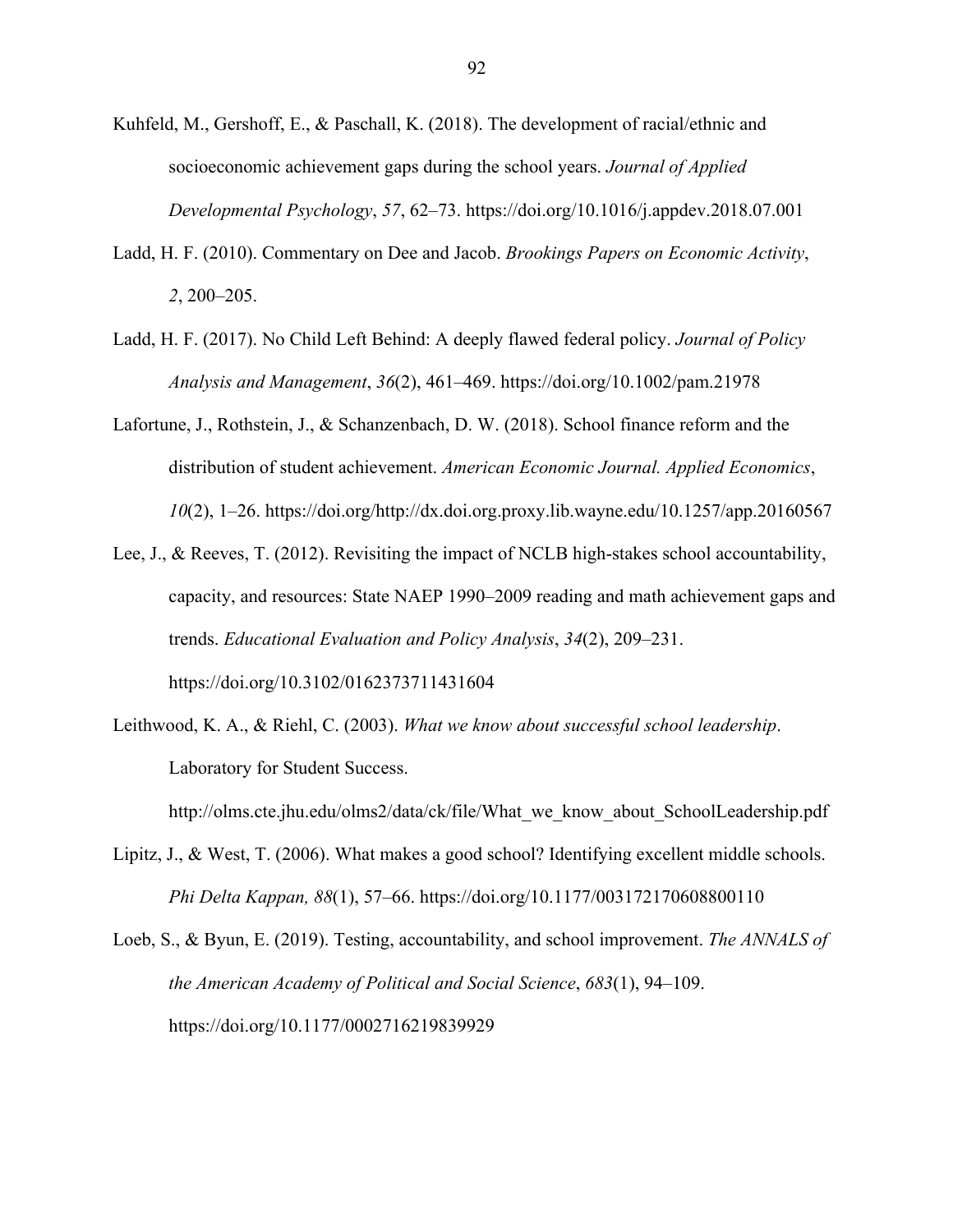- Lunenburg, F. C. (2010). Schools as open systems. *Schooling: National Forum Journals, 1*(1),  $1-5.$
- Malaspina, D., & Rimm-Kaufman, S. E. (2008). Early predictors of school performance declines at school transition points. *RMLE Online*, *31*(9), 1–16. https://doi.org/10.1080/19404476.2008.11462052
- Malone, M., Cornell, D. G., & Shukla, K. (2020). Grade configuration is associated with schoollevel standardized test pass rates for sixth-, seventh-, and eighth-grade students. *School Effectiveness and School Improvement*, *31*(2), 289–305. https://doi.org/10.1080/09243453.2019.1654526
- Mehta, J. (2013). How paradigms create politics: The transformation of American educational policy, 1980—2001. *American Educational Research Journal*, *50*(2), 285–324. https://doi.org/10.3102/0002831212471417
- Mele, C., Pels, J., & Polese, F. (2010). A brief review of systems theories and their managerial applications. *Service Science*, *2*(1–2), 126–135. https://doi.org/10.1287/serv.2.1\_2.126
- Michigan's Center for Educational Performance and Information (2021). *Grades 3-8 state testing data, all grades and all students*. https://www.mischooldata.org/grades-3-8-state-testingincludes-psat-data-performance/
- Michigan Department of Education (2019). *Psychometric analysis report for the Michigan English language arts, mathematics, science, and PSAT student growth percentile and adequate growth percentile reporting.*

https://www.michigan.gov/documents/mde/Spring\_2018\_SGP\_AGP\_Technical\_Report\_ 651939\_7.pdf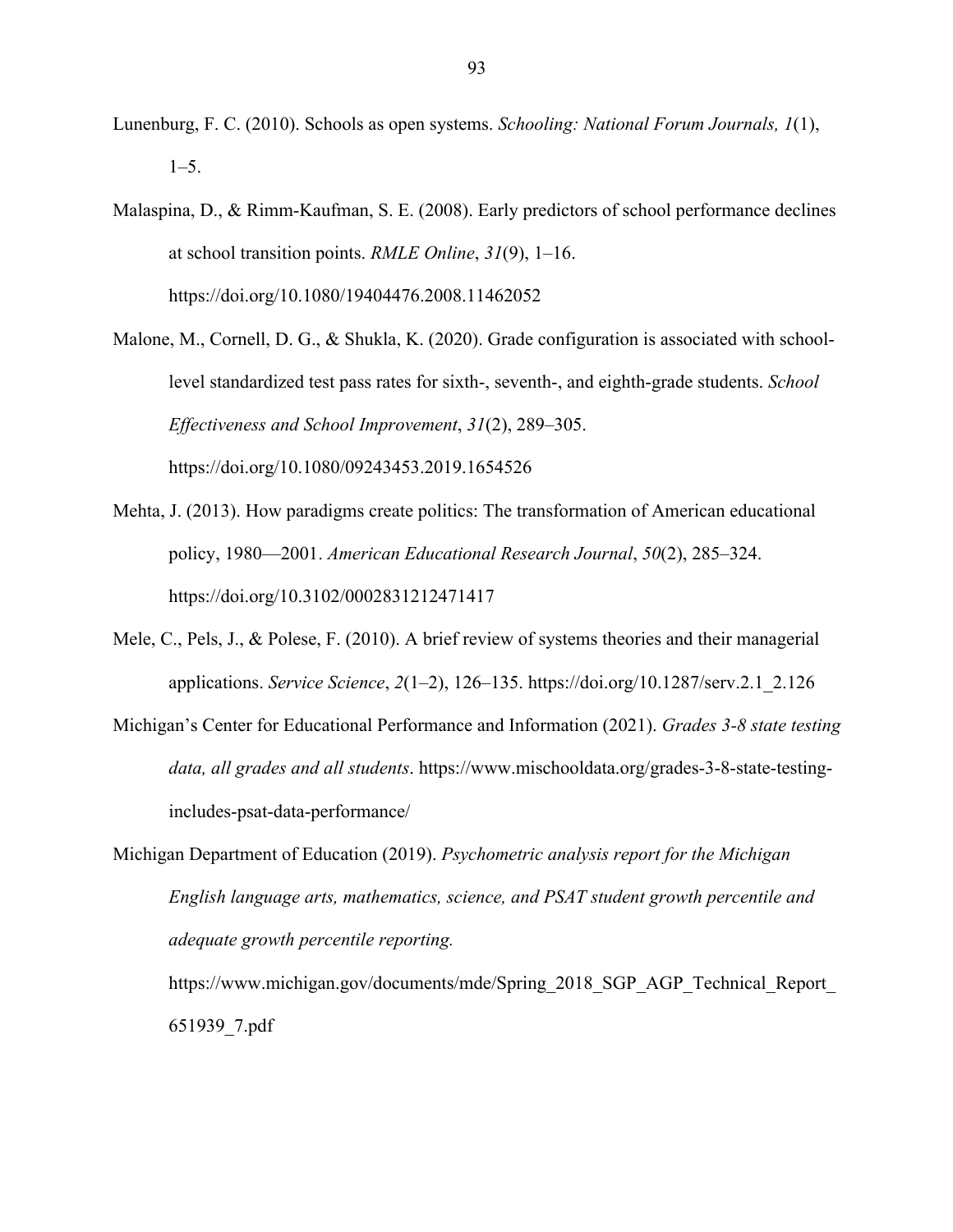- Michigan Department of Education (2021). *Student growth percentiles (SGPs).* https://www.michigan.gov/mde/0,4615,7-140-5683\_75438\_78528-399514--,00.html
- Miles, K., & Frank, S. (2008). *The strategic school: Making the most of people, time, and money*. Corwin Press
- Mintrop, H. & Sunderman, G. L. (2009). Predictable failure of federal sanctions-driven accountability for school improvement—And why we may retain it anyway. *Educational Researcher, 38*(5), 353–364.
- Miron, G., & Urschel, J. L. (2010). *Equal or fair? A study of revenues and expenditure in American charter schools*. Boulder and Tempe: Education and the Public Interest Center & Education Policy Research Unit. http://epicpolicy.org/publication/charter-schoolfinance
- Mullin, S. P., & Summers, A. A. (1983). Is more better? The effectiveness of spending on compensatory education. *Phi Delta Kappan, 64*(5), 339–347. https://www.jstor.org/stable/20386701
- Murphy, K. J., & Izraeli, O. (2019). Do charter school students outperform public school students on standardized tests in Michigan? *Social Science Quarterly*, *100*(6), 2277– 2301. https://doi.org/https://doi.org/10.1111/ssqu.12703
- National Center for Education Statistics (2021). *Reading achievement of eighth graders in 2019*. United States Department of Education: Institute of Education Sciences. https://www.nationsreportcard.gov/highlights/reading/2019/
- National Center for Education Statistics (2021). *Mathematics achievement of eighth graders in 2019.* United States Department of Education: Institute of Education Sciences. https://www.nationsreportcard.gov/highlights/mathematics/2019/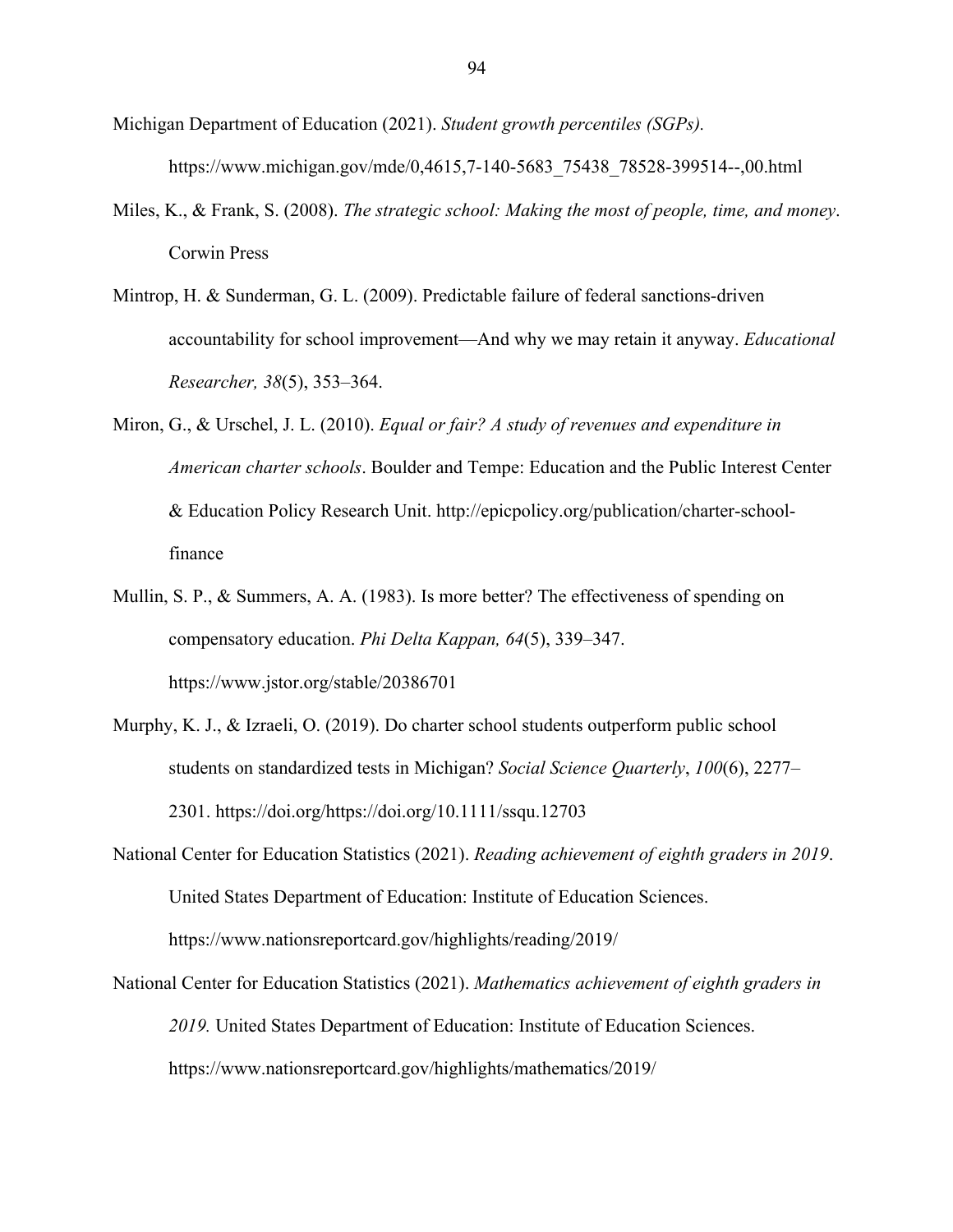- National Research Council (2011). *Incentives and test-based accountability in education*. The National Academies Press. https://doi.org/10.17226/12521
- Nelson, F. H., Muir, E., & Drown, R. (2003). *Paying for the vision: Charter school revenue and expenditures*. Office of Educational Research and Improvement, U.S. Department of Education. http://epicpolicy.org/publication/charter-school-finance

No Child Left Behind Act of 2001, P.L. 107-110, 20 U.S.C. § 6319 (2001). http://www2.ed.gov/policy/elsec/leg/esea02/107-110.pdf

Odden, A., & Picus, L. O. (2019). *School finance: A policy perspective* (6th ed.). McGraw-Hill.

- Pan, Z., & Lin, D. Y. (2005). Goodness-of-fit methods for generalized linear mixed models. *Biometrics*, *61*(4), 1000–1009. https://doi.org/https://doi.org/10.1111/j.1541- 0420.2005.00365.x
- Papke, L. E. (2005). The effects of spending on test pass rates: Evidence from Michigan. *Journal of Public Economics*, *89*(5), 821–839. https://doi.org/10.1016/j.jpubeco.2004.05.008
- Picus, L. O. (2004). School finance adequacy: Implications for school principals. *NASSP Bulletin, 88*(640), 3–11. https://doi.org/10.1177/019263650408864002
- Pil, F. K., & Leana, C. (2009). Applying organizational research to public school reform: The effects of teacher human and social capital on student performance. *The Academy of Management Journal*, *52*(6), 1101–1124. https://doi.org/10.5465/amj.2009.47084647
- Plecki, M. (2000). *Economic perspectives on investments in teacher quality: Lessons learned from research on productivity and human resource development* (ED444938). ERIC. https://eric.ed.gov/?id=ED444938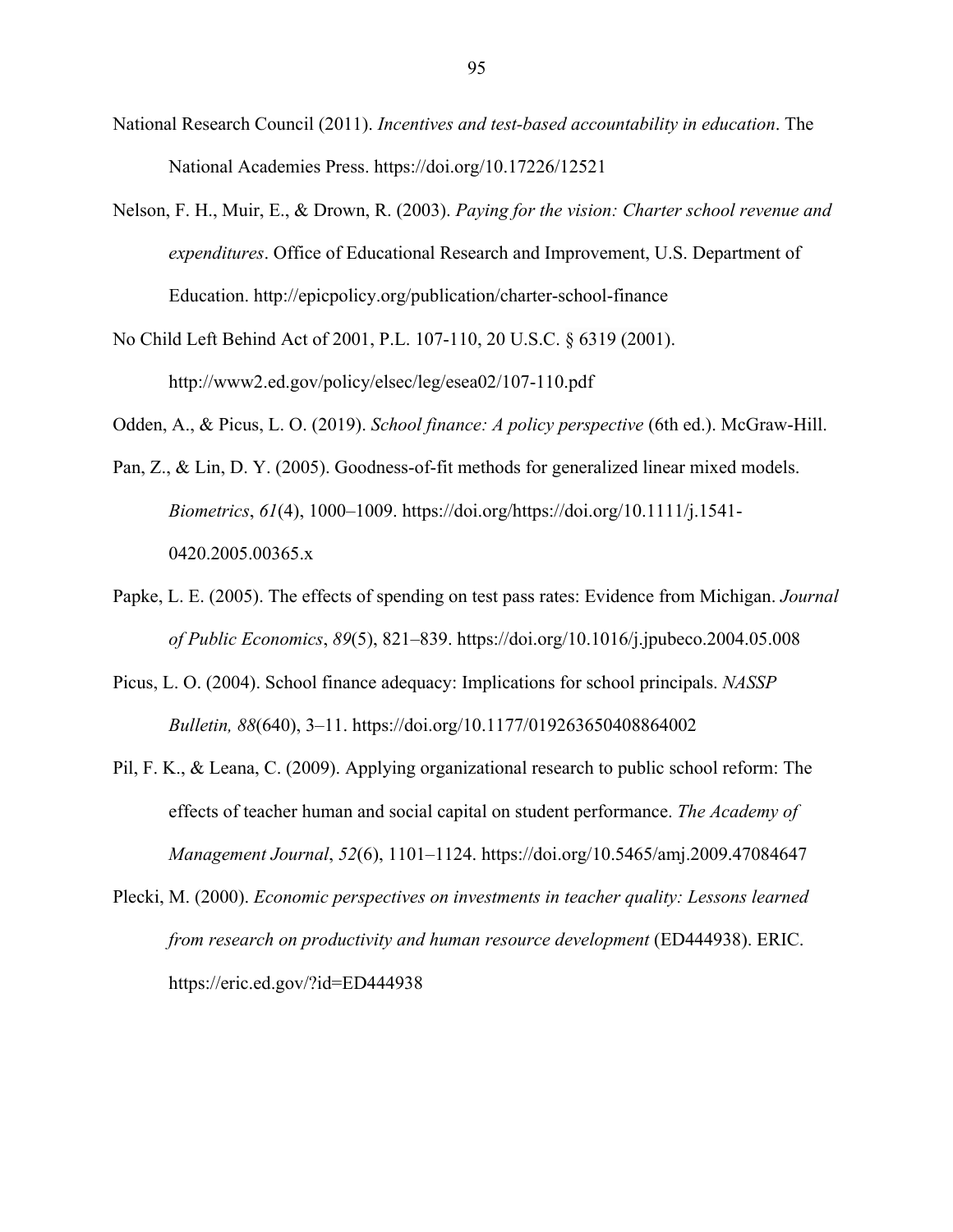- Rapa, L. J., Katsiyannis, A., & Ennis, R. P. (2018). Charter school enrollment effects: A review of results from recent large-scale studies. *Journal of Child and Family Studies*, *27*(10), 3132–3140. https://doi.org/10.1007/s10826-018-1143-z
- Raudenbush, S. W., & Bryk, A. S. (2002). *Hierarchical linear models: Applications and data analysis methods.* SAGE Publications.
- Rebell, M. A. (2017). The courts' consensus: Money does matter for educational opportunity. *The ANNALS of the American Academy of Political and Social Science, 674*(1), 184–198. https://doi.org/10.1177/0002716217732311
- Reckhow, S., & Thiel, C. (2017). *Special education funding in Michigan: A fiscal and educational time bomb?* Institute for Public Policy and Social Research, Michigan State University. https://ippsr.msu.edu/public-policy/michigan-wonk-blog/special-educationfunding-michigan-fiscal-and-educational-time-bomb
- Rockoff, J. E. (2004). The impact of individual teachers on student achievement: Evidence from panel data. *The American Economic Review*, *94*(2), 247–252. https://doi.org/10.1257/0002828041302244
- Rockoff, J. E., & Lockwood, B. B. (2010). Stuck in the middle: Impacts of grade configuration in public schools. *Journal of Public Economics*, *94*(11), 1051–1061. https://doi.org/10.1016/j.jpubeco.2010.06.017
- Roza, M., Hill, P. T., Sclafani, S., & Speakman, S. (2004). How within-district spending inequities help some schools to fail. *Brookings Papers on Education Policy*, *7*, 201–227. http://www.jstor.org/stable/20067269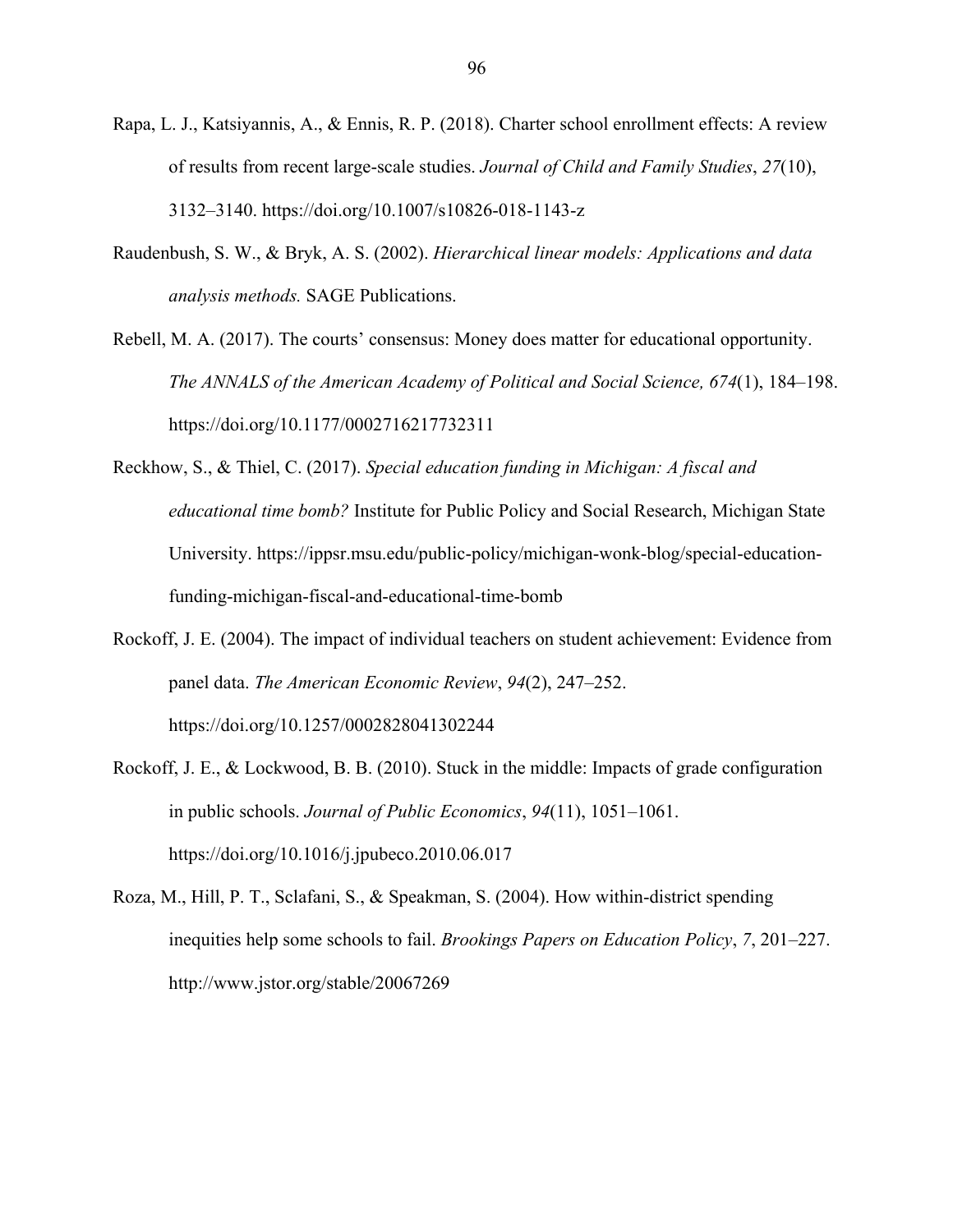Rubenstein, R., Schwartz, A. E., Stiefel, L., & Zabel, J. (2009). Spending, size, and grade span in K–8 schools. *Education Finance and Policy*, *4*(1), 60–88. https://doi.org/10.1162/edfp.2009.4.1.60

- Roza, M., & Swartz, C. (2007). School spending profiles: A framework to enlighten resource allocation decisions. *Public Budgeting & Finance*, *27*(1), 69–85. https://doi.org/10.1111/j.1540-5850.2007.00869.x
- Schwerdt, G., & West, M. R. (2013). The impact of alternative grade configurations on student outcomes through middle and high school. *Journal of Public Economics*, *97*, 308–326. https://doi.org/10.1016/j.jpubeco.2012.10.002
- Scott, W. R., Davis, G. F., & Scott, W. R. (2007). *Organizations and organizing: Rational, natural, and open system perspectives* (1st ed). Pearson Prentice Hall.
- Slama, R. B. (2014). Investigating whether and when English learners are reclassified into mainstream classrooms in the United States: A discrete-time survival analysis. *American Educational Research Journal*, *51*(2), 220–252.

https://doi.org/10.3102/0002831214528277

- Spain, A. K. (2016). Situating school district resource decision making in policy context. *American Journal of Education*, *122*(2), 171–197. https://doi.org/10.1086/684553
- Sosina, V. E., & Weathers, E. S. (2019). Pathways to inequality: Between-district segregation and racial disparities in school district expenditures. *AERA Open*, *5*(3), Article 2332858419872445. https://doi.org/10.1177/2332858419872445
- Sugarman, J. (2016). *Funding an equitable education for English learners in the United States*. Migration Policy Institute.

https://www.migrationpolicy.org/sites/default/files/publications/US-Funding-FINAL.pdf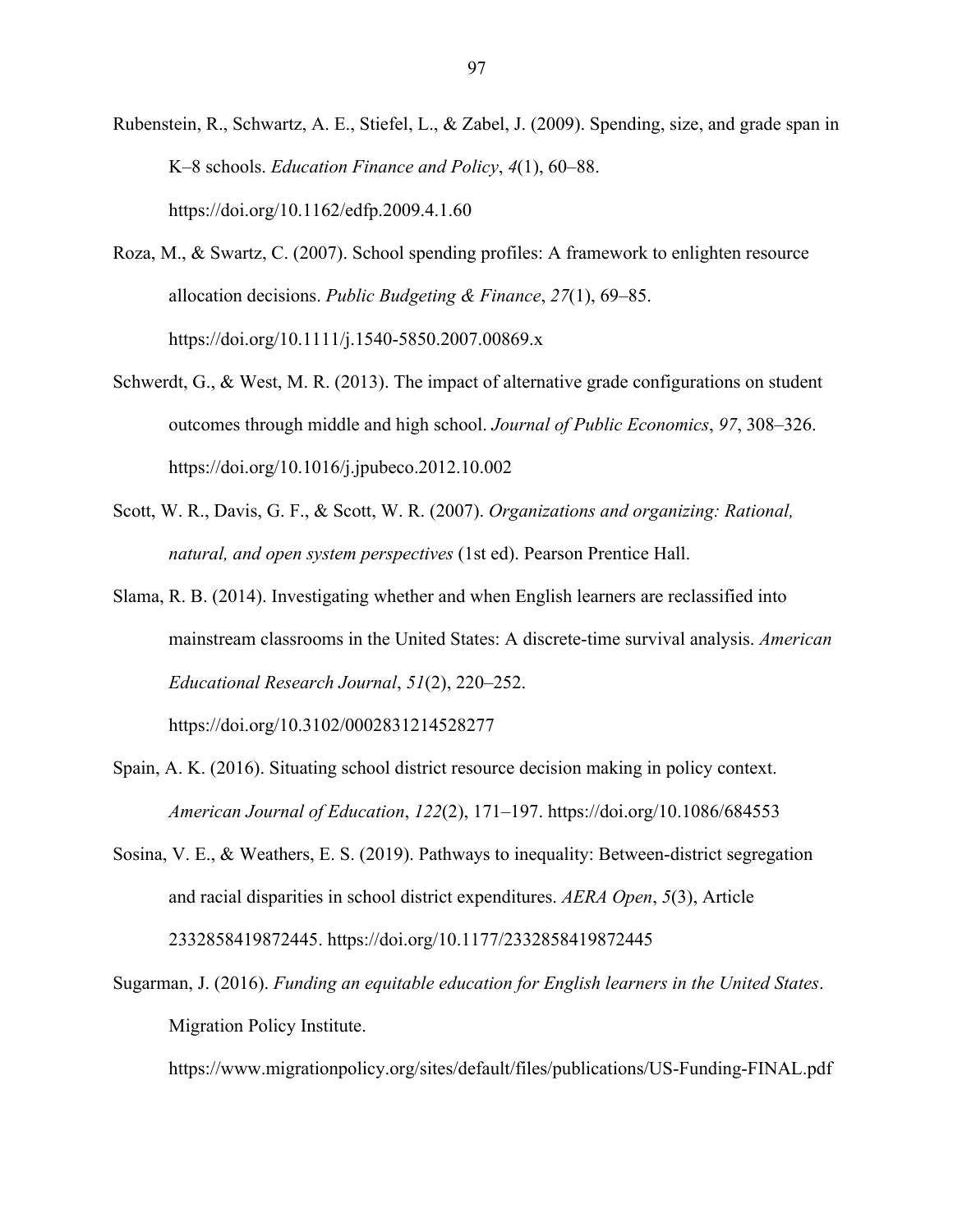Summers, K. (2019). *The basics of school funding*. Michigan Senate Fiscal Agency. https://mathematics.senate.michigan.gov/sfa/departments/datacharts/dck12\_schoolfundin gbasics.pdf

- U. S. Department of Education. (2016). *Elementary and secondary education act of 1965, as amended by the Every Student Succeeds Act—Accountability and state plans*. https://www.mdek12.org/sites/default/files/Offices/MDE/SSE/mississippi-essaconsolidated-state-plan-usde-v6-2019.09-submitted-clean.pdf
- van der Klaauw, W. (2008). Breaking the link between poverty and low student achievement: An evaluation of Title I. *Journal of Econometrics*, *142*(2), 731–756.

https://doi.org/10.1016/j.jeconom.2007.05.007

- von Bertalanffy, L. (1972). The history and status of general systems theory. *The Academy of Management Journal*, *15*(4), 407–426. https://doi.org/10.2307/255139
- Zimmer, R., Buddin, R., Chau, D., Daley, G. A., Gill, B., Guarino, C. M., Hamilton, L. S., Krop, C., McCaffrey, D. F., & Sandler, M., & Brewer, D. J. (2003). *Charter school operations and performance: Evidence from California*. The RAND Corporation. http://www. rand.org/ pubs/monograph\_reports/MR1700.html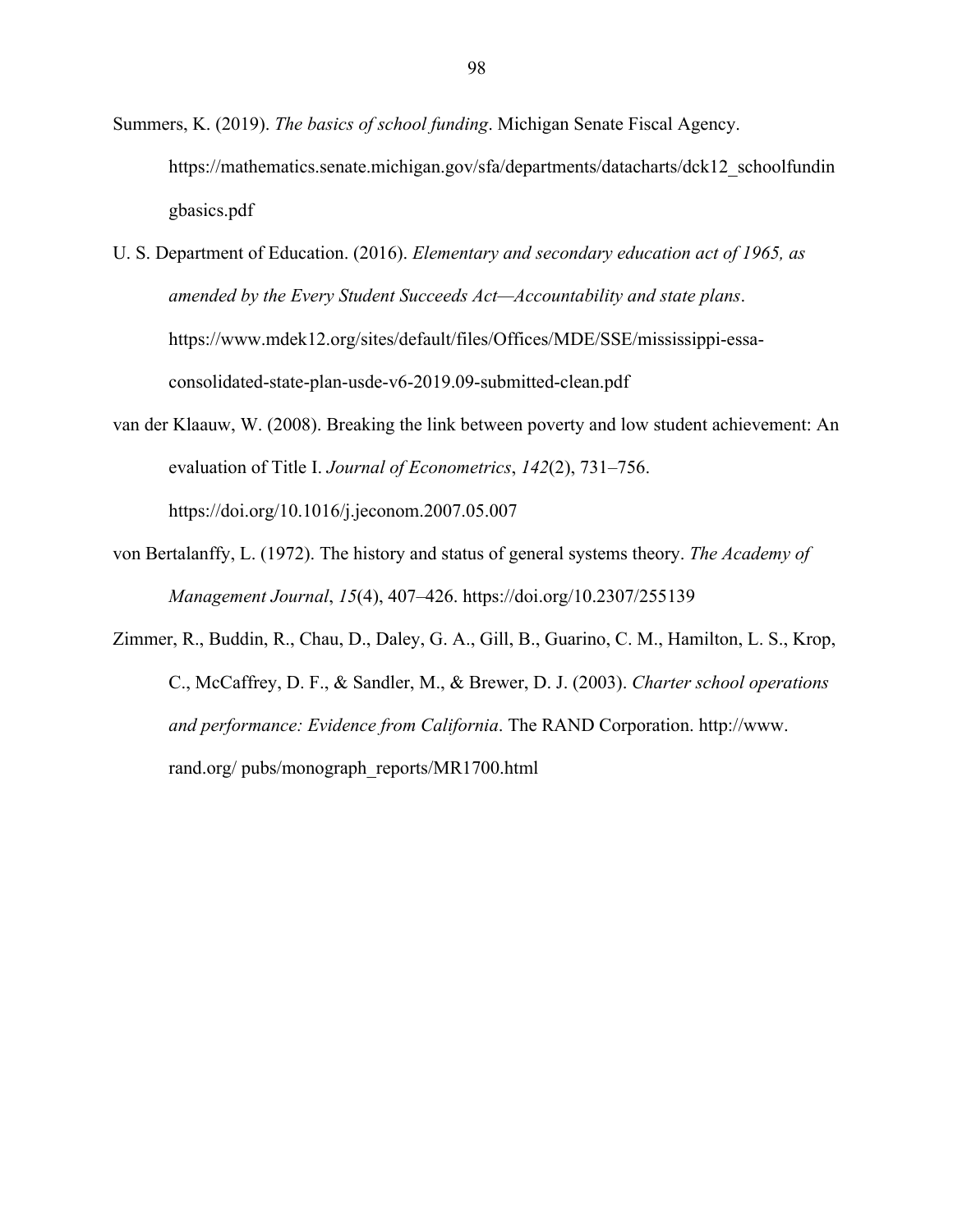#### **ABSTRACT**

# **THE ASSOCIATION BETWEEN SCHOOL SPENDING AND ACADEMIC GROWTH AMONG 7TH-GRADE STUDENTS IN MICHIGAN**

by

## **ANGELA M. JACK**

## **August 2021**

**Advisor:** Dr. Ben Pogodzinski

**Major:** Educational Leadership and Policy Studies

**Degree:** Doctor of Philosophy

The purpose of this quantitative ex-post facto research study was two-fold: (a) to investigate the association between school spending and student academic performance, and (b) to identify the student sociodemographic and school-level structural characteristics that mediated a relationship. Multilevel linear regression models were estimated to identify the association between total site-level per-pupil expenditures and school aggregated student academic growth measures in mathematics and ELA among 7th-grade students in Michigan for the 2018-2019 academic year. The data for 803 traditional public and charter public-school academies from 667 districts in Michigan were collected from Michigan's Center for Educational Performance and Information (CEPI). The primary findings revealed that after controlling for student sociodemographic and school-level structural characteristic variables, on average, higher levels of per-pupil spending were associated with higher student growth percentile in mathematics and ELA. Specifically, a \$1,000 increase in the level of per-pupil spending was associated with increases in the student growth percentile in mathematics and ELA. This study contributes to the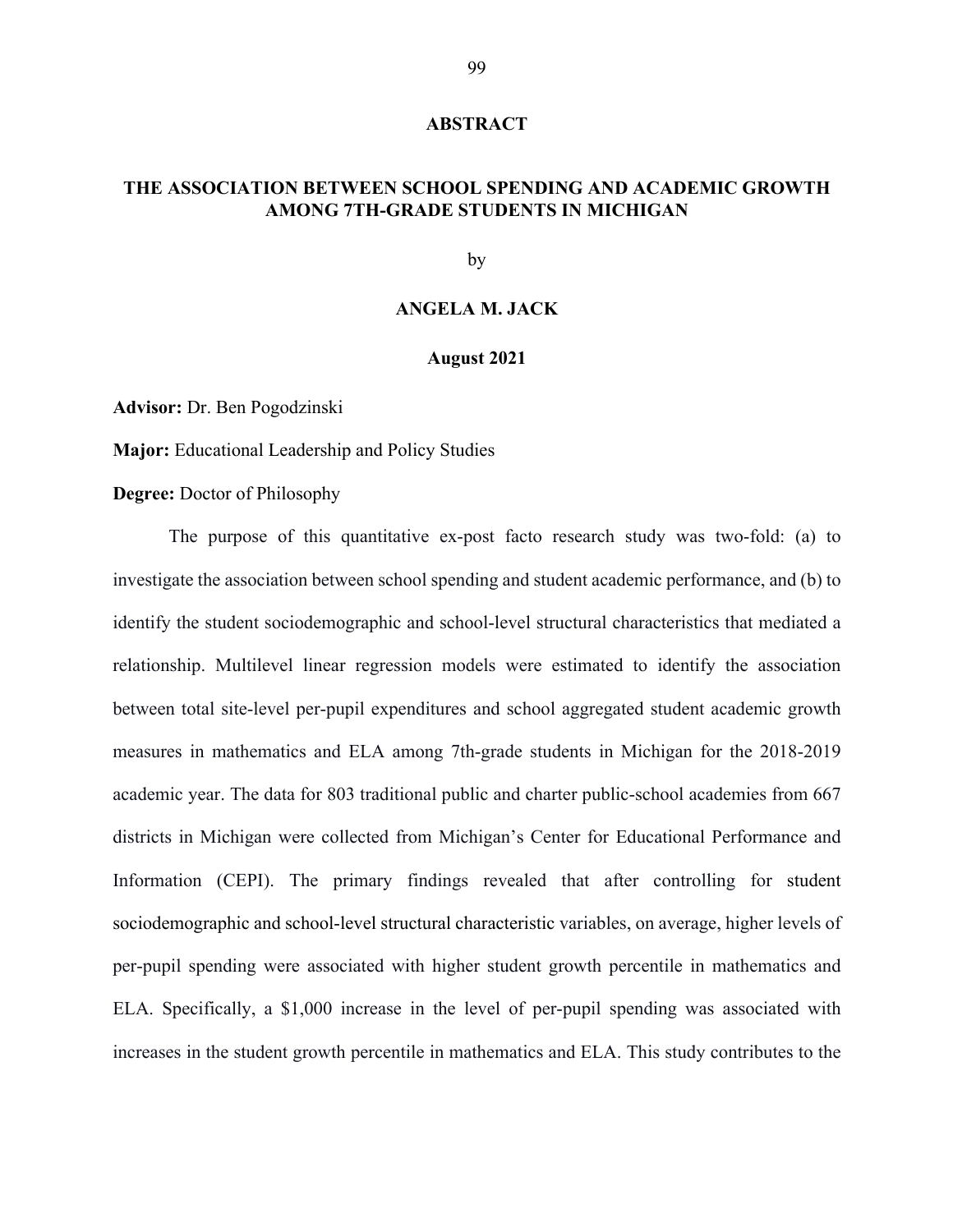existing body of research literature examining school fiscal resources and student academic outcomes. Theoretical and practical implications are discussed.